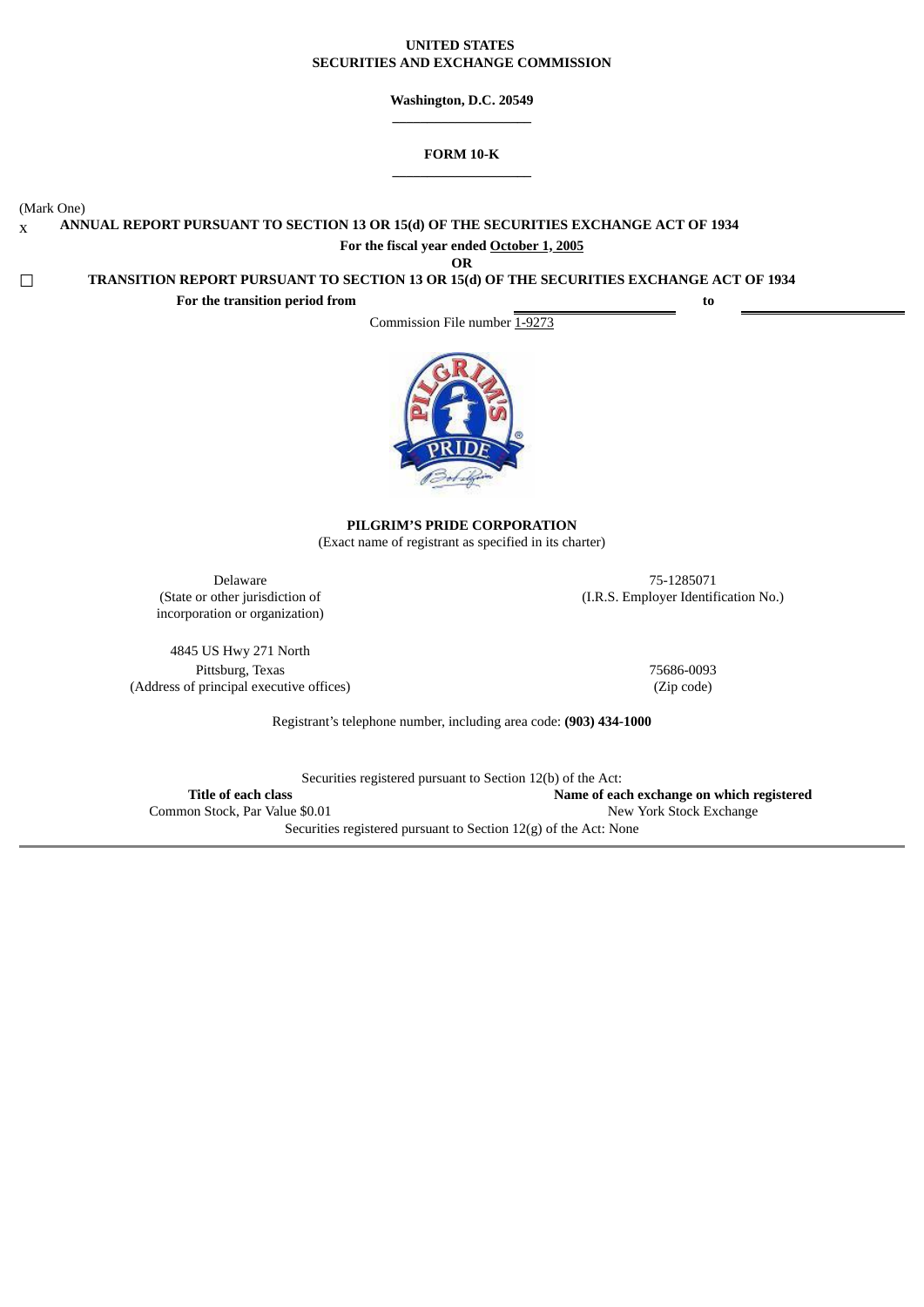Indicate by check mark if the registrant is a well-known seasoned issuer, as defined in Rule 405 of the Securities Act. Yes  $\frac{1}{2}$  No  $\Box$ 

Indicate by check mark if the registrant is not required to file reports pursuant to Section 13 or Section 15(d) of the Exchange Act. Yes  $\Box$  No x

Indicate by check mark whether the Registrant (1) has filed all reports required to be filed by Section 13 or 15(d) of the Securities Exchange Act of 1934 during the preceding 12 months (or for such shorter period that the Registrant was required to file such reports), and (2) has been subject to such filing requirements for the past 90 days. Yes  $x$  No  $\Box$ 

Indicate by check mark if disclosure of delinquent filers pursuant to Item 405 of Regulation S-K is not contained herein, and will not be contained, to the best of Registrant's knowledge, in definitive proxy or information statements incorporated by reference in Part III of this Form 10-K or any amendment to this Form 10-K.  $\Box$ 

Indicate by check mark whether the registrant is an accelerated filer (as defined in Exchange Act Rule 12b-2). Yes  $\times$  No  $\Box$ 

Indicate by check mark whether the registrant is a shell company (as defined in Rule 12b-2 of the Exchange Act). Yes  $\Box$  No  $\angle$ 

The aggregate market value of the Registrant's Common Stock, \$0.01 par value, held by non-affiliates of the Registrant as of April 1, 2005, was \$549,466,992. For purposes of the foregoing calculation only, all directors, executive officers and 5% beneficial owners have been deemed affiliates.

Number of shares of the Registrant's Common Stock outstanding as of November 18, 2005, was 66,555,733.

## DOCUMENTS INCORPORATED BY REFERENCE

Portions of the Registrant's proxy statement for the annual meeting of stockholders to be held January 25, 2006 are incorporated by reference into Part III.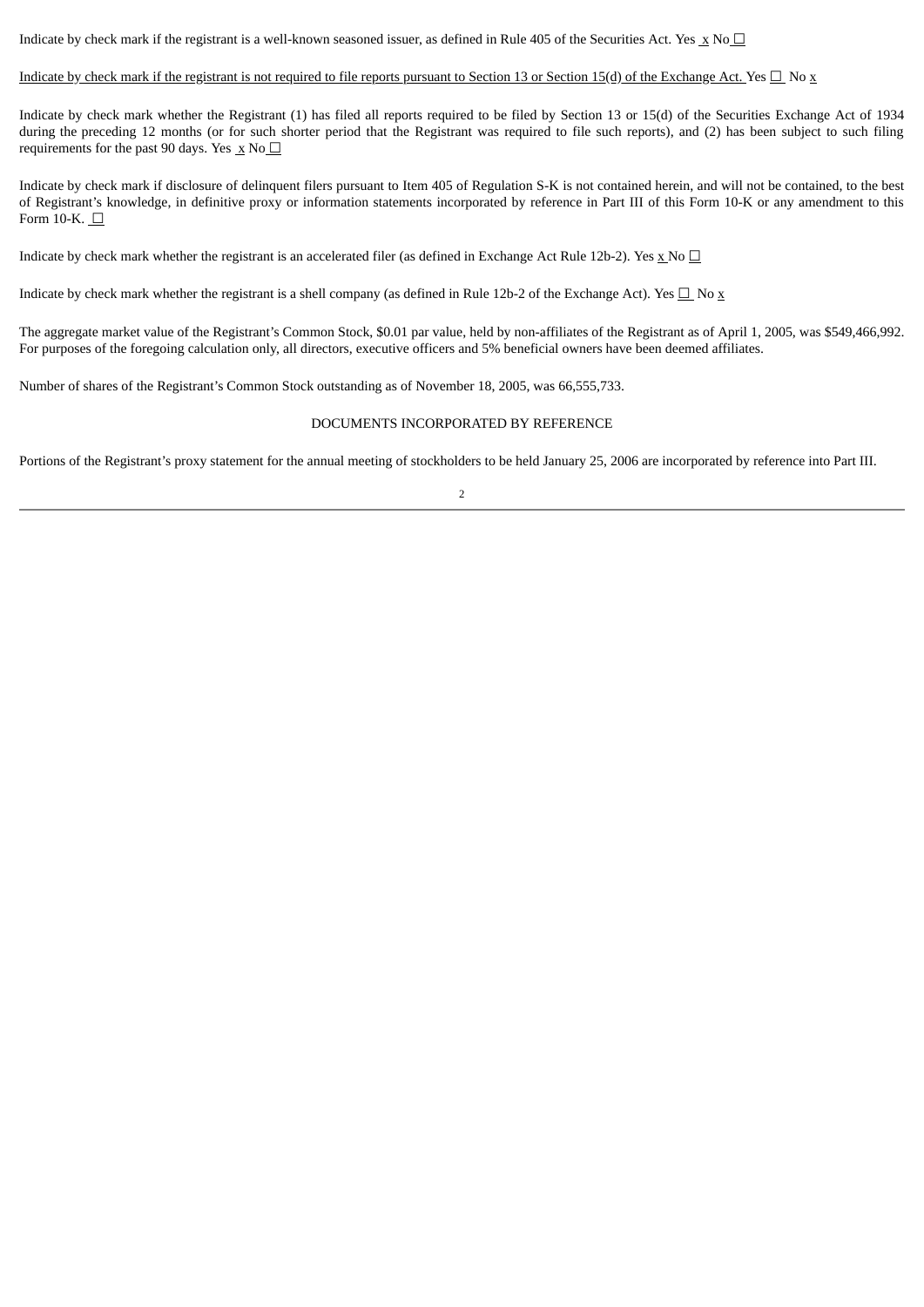# **PILGRIM'S PRIDE CORPORATION FORM 10-K TABLE OF CONTENTS**

# **PART I**

|                   |                                                                                                              | Page |
|-------------------|--------------------------------------------------------------------------------------------------------------|------|
| Item 1.           | <b>Business</b>                                                                                              | 4    |
| Item 1A.          | <b>Risk Factors</b>                                                                                          | 24   |
| Item 1B.          | <b>Unresolved Staff Comments</b>                                                                             | 31   |
| <u>Item 2.</u>    | Properties                                                                                                   | 31   |
| Item 3.           | <b>Legal Proceedings</b>                                                                                     | 32   |
| Item 4.           | Submission of Matters to a Vote of Security Holders                                                          | 33   |
|                   | <b>PART II</b>                                                                                               |      |
| <u>Item 5.</u>    | Market for Registrant's Common Equity, Related Stockholder Matters and Issuer Purchases of Equity Securities | 34   |
| Item 6.           | Selected Financial Data                                                                                      | 36   |
| Item 7.           | Management's Discussion and Analysis of Financial Condition and Results of Operations                        | 39   |
| Item 7A.          | Quantitative and Qualitative Disclosures about Market Risk                                                   | 61   |
| Item 8.           | Financial Statements and Supplementary Data (see Index to Financial Statements and Schedules below)          | 62   |
| Item 9.           | Changes in and Disagreements with Accountants on Accounting and Financial                                    | 62   |
|                   | Disclosure                                                                                                   | 62   |
| Item 9A.          | <b>Controls and Procedures</b>                                                                               | 62   |
| Item 9B.          | Other Information                                                                                            | 65   |
|                   | <b>PART III</b>                                                                                              |      |
| Item 10.          | Directors and Executive Officers of the Registrant                                                           | 65   |
| Item 11.          | <b>Executive Compensation</b>                                                                                | 65   |
| Item 12.          | Security Ownership of Certain Beneficial Owners and Management and Related Stockholder Matters               | 65   |
| Item 13.          | Certain Relationships and Related Transactions                                                               | 65   |
| Item 14.          | Principal Accountant Fees and Services                                                                       | 66   |
|                   |                                                                                                              |      |
|                   | <b>PART IV</b>                                                                                               |      |
| <b>Item 15.</b>   | <b>Exhibits and Financial Statement Schedules</b>                                                            | 66   |
| <b>Signatures</b> |                                                                                                              | 73   |
|                   | <b>INDEX TO FINANCIAL STATEMENTS AND SCHEDULES</b>                                                           |      |
|                   | Report of Independent Registered Public Accounting Firm                                                      | 75   |
|                   | Consolidated Balance Sheets as of October 1, 2005 and October 2, 2004                                        | 76   |
|                   | Consolidated Statements of Income for each of the three years ended October 1, 2005                          | 77   |
|                   | Consolidated Statements of Stockholders' Equity for each of the three years ended October 1, 2005            | 78   |
|                   | Consolidated Statements of Cash Flows for each of the three years ended October 1, 2005                      | 82   |
|                   | <b>Notes to Consolidated Financial Statements</b>                                                            | 79   |
|                   | Schedule II - Valuation and Qualifying Accounts for each of the three years ended October 1, 2005            | 101  |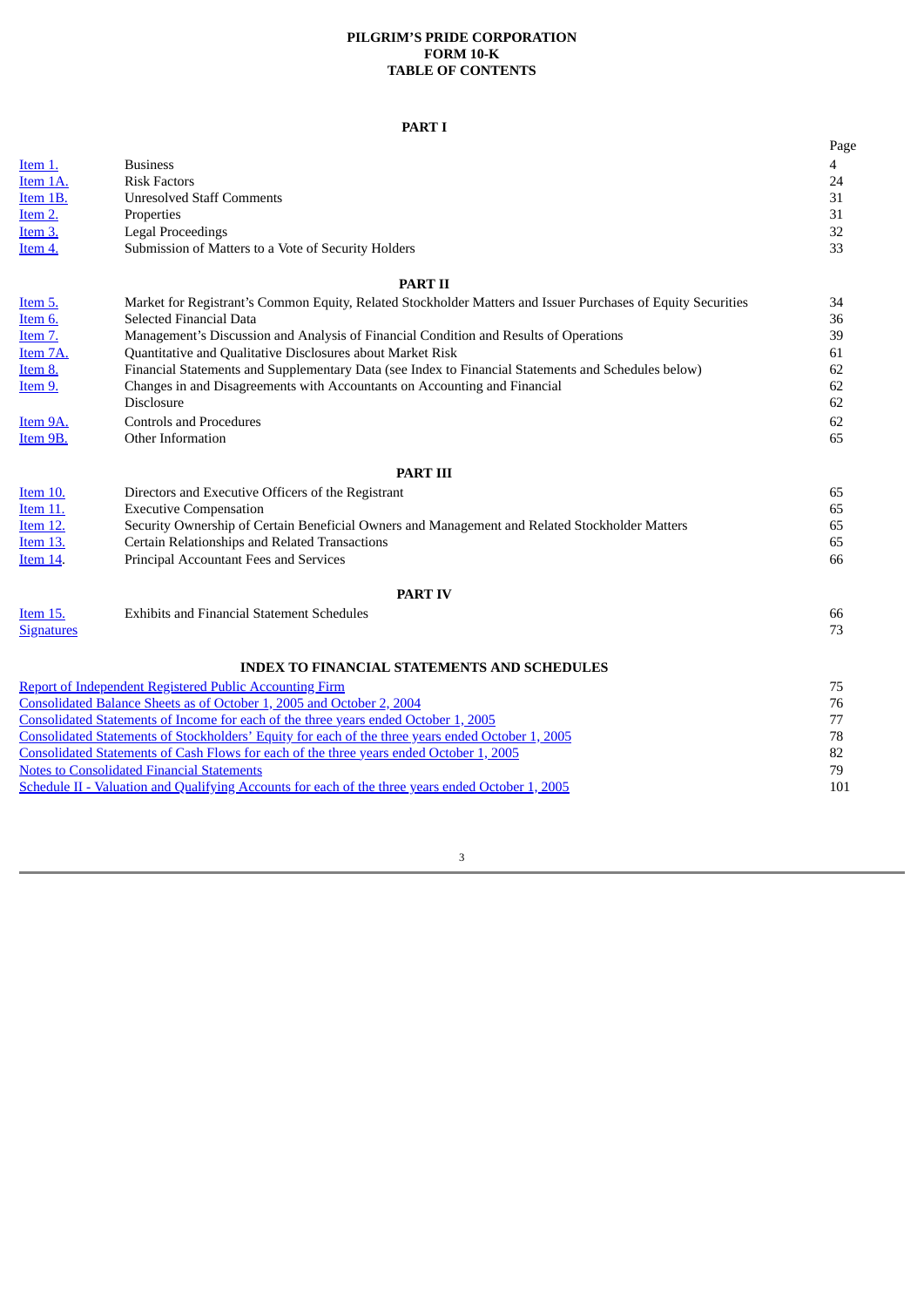### **Item 1. Business**

#### **(a) General Development of Business**

#### *Overview*

The Company, which was incorporated in Texas in 1968 and reincorporated in Delaware in 1986, is the successor to a partnership founded in 1946 as a retail feed store. Over the years, the Company grew through both internal growth and various acquisitions of farming operations and poultry processors including the significant acquisition discussed below. We are the second largest producer of poultry in both the United States ("U.S.") and Mexico, the largest in Puerto Rico, and have one of the best known brand names in the poultry industry. In the U.S., we produce both prepared and fresh chicken and turkey; while in Mexico and Puerto Rico, we exclusively produce fresh chicken. Through vertical integration, we control the breeding, hatching and growing of chickens. We also control the processing, preparation, packaging and sale of our product lines, which we believe has made us one of the highest quality, lowest-cost producers of poultry in North America. We have consistently applied a long-term business strategy of focusing our growth efforts on the higher-value, highermargin prepared foods products and have become a recognized industry leader in this market segment. Accordingly, our sales efforts have traditionally been targeted to the foodservice industry, principally chain restaurants and food processors. We have continually made investments to ensure our prepared foods capabilities remain state-of-the-art and have complemented these investments with a substantial and successful research and development effort. In fiscal 2005, we sold 5.7 billion pounds of dressed chicken and 212.7 million pounds of dressed turkey and generated net sales of \$5.7 billion. In fiscal 2005, our U.S. operations including Puerto Rico accounted for 92.5% of our net sales, with the remaining 7.5% arising from our Mexico operations.

#### *Recent Business Acquisition*

On November 23, 2003, we completed the purchase of all the outstanding stock of the corporations represented as the ConAgra Foods, Inc. chicken division ("ConAgra chicken division"). We sometimes refer to this acquisition as the "fiscal 2004 acquisition." The acquired business has been included in our results of operations since the date of the acquisition. The acquisition provided us with additional lines of specialty prepared chicken products, well-known brands, well-established distributor relationships and Southeastern U.S. processing facilities. The acquisition also included the largest distributor of chicken products in Puerto Rico. This allows us to provide customers at every point in the distribution chain with the broadest range of quality value-added chicken products and services available in the market today. See Note B-Business Acquisition of the notes to consolidated financial statements included elsewhere herein.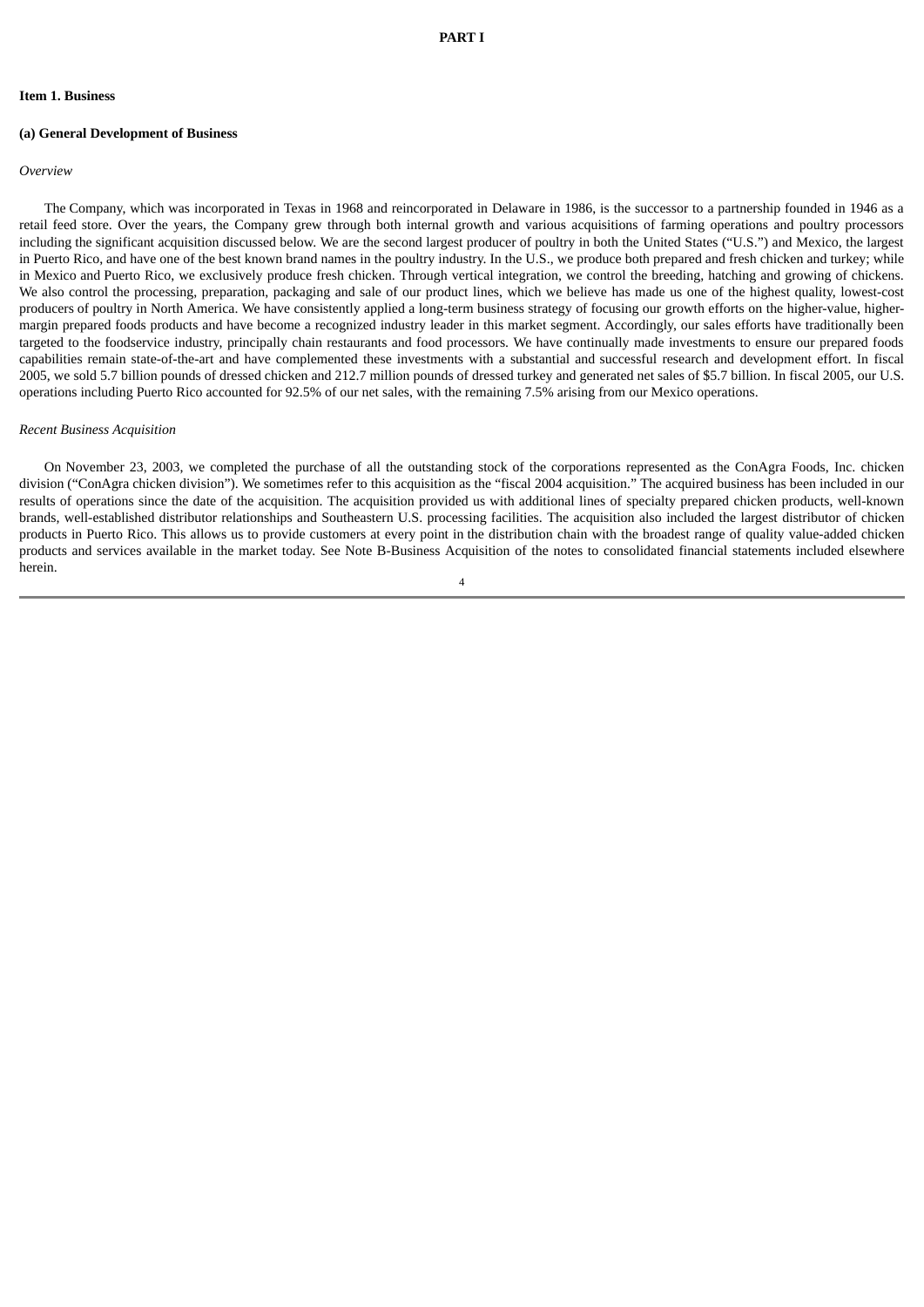Our objectives are (1) to increase sales, profit margins and earnings and (2) to outpace the growth of, and maintain our leadership position in, the poultry industry. To achieve these goals, we plan to continue pursuing the following strategies:

- Capitalize on significant scale with leading industry position and brand recognition. We are the second largest producer of chicken products in the U.S. We estimate that our U.S. market share, based on the total annual chicken production in the U.S., is approximately 15.4%, which is approximately 74% higher than the third largest competitor in the chicken industry. The complementary fit of markets, distributor relationships and geographic locations are a few of the many benefits we realized from our fiscal 2004 acquisition discussed above. We believe the acquired business' established relationships with broad-line national distributors have enabled us to expand our customer base and provide nationwide distribution capabilities for all of our product lines. As a result, we believe we are one of only two U.S. chicken producers that can supply the growing demand for a broad range of price competitive standard and specialized products with well-known brand names on a nationwide basis from a single source supplier.

*- Capitalize on attractive U.S. prepared foods market.* We focus our U.S. growth initiatives on sales of prepared foods to the foodservice market because it continues to be one of the fastest growing and most profitable segments in the poultry industry. Products sold to this market segment require further processing, which enables us to charge a premium for our products, reducing the impact of feed ingredient costs on our profitability and improving and stabilizing our profit margins. Feed ingredient costs typically decrease from approximately 31%-49% of total production cost for fresh chicken products to approximately 16%-25% for prepared chicken products. Due to increased demand from our customers and our fiscal 2004 acquisition, our sales of prepared chicken products grew from \$754.2 million in fiscal 2001 to \$1,965.8 million in fiscal 2005, a compounded annual growth rate of 27.1%. Prepared foods sales represented 44.6% of our total U.S. chicken revenues in fiscal year 2005, which we believe provides us with a significant competitive advantage and reduces our exposure to feed price fluctuations. The addition of well-known brands, including Pierce®and Easy-Entre®, from our fiscal 2004 acquisition significantly expanded Pilgrim's Pride's already sizeable prepared foods chicken offerings. Similarly, our acquisition of highly customized cooked chicken products, including breaded cutlets, sizzle strips and Wing-Dings®, for restaurants and specialty foodservice customers from this acquisition complemented our existing lines of pre-cooked breast fillets, tenderloins, burgers, nuggets, salads and other prepared products for institutional foodservice, fast-food and retail customers.

- *Emphasize customer-driven research and technology.* We have a long-standing reputation for customer-driven research and development in designing new products and implementing advanced processing technology. This enables us to better meet our customers' changing needs for product innovation, consistent quality and cost efficiency. In particular, customer-driven research and development is integral to our growth strategy for the prepared foods market in which customers continue to place greater importance on value-added services. Our research and development personnel often work directly with customers in developing products for them, which we believe helps promote long-term relationships.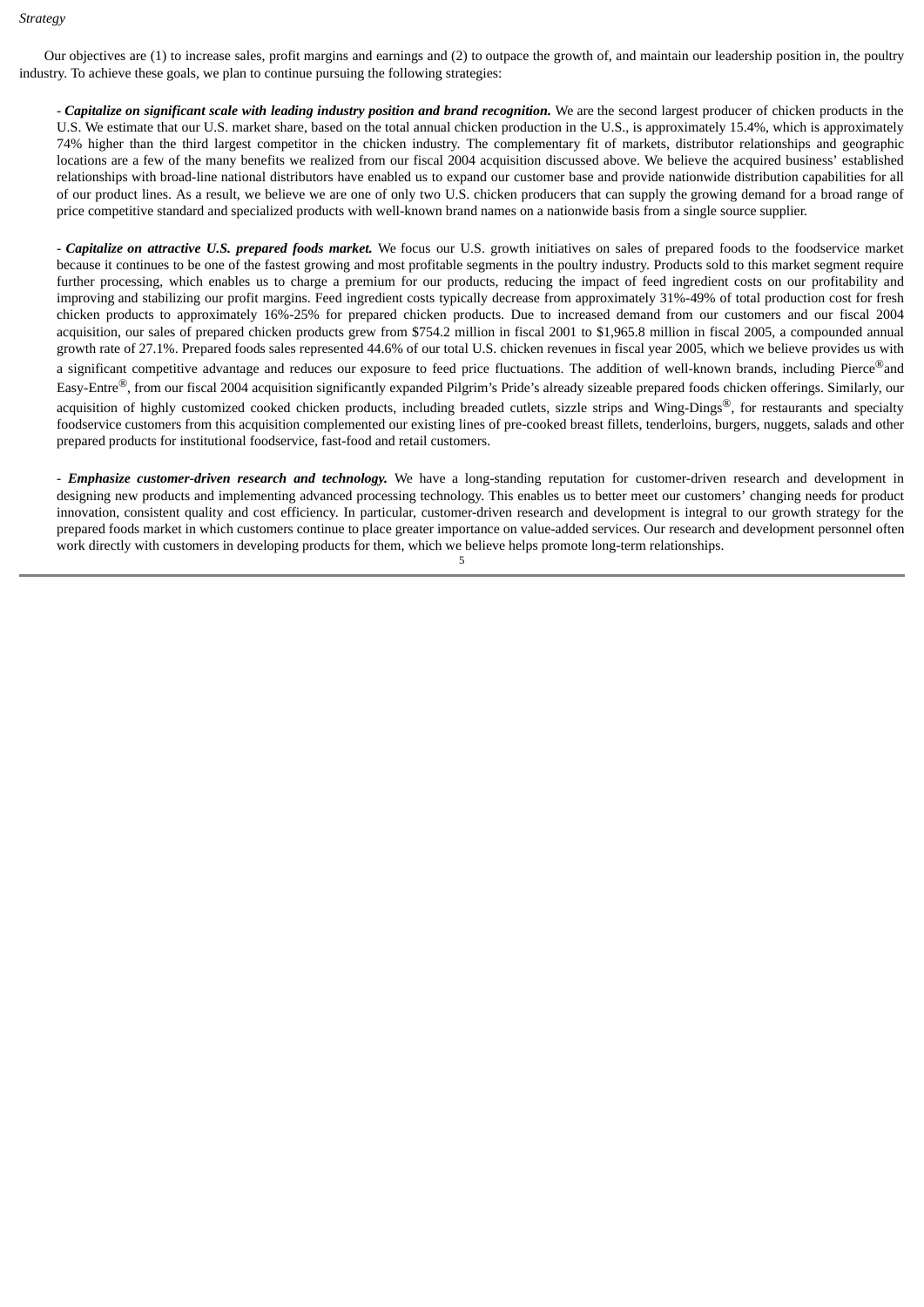- *Enhance U.S. fresh chicken profitability through value-added, branded products.* Our U.S. fresh chicken sales accounted for \$2,121.3 million, or 48.1%, of our U.S. chicken sales for fiscal 2005. In addition to maintaining the sales of traditional fresh chicken products, our strategy is to shift the mix of our U.S. fresh chicken products by continuing to increase sales of higher margin, faster growing products, such as fixed weight packaged products and marinated chicken and chicken parts, and to continually shift portions of this product mix into the higher value and margin prepared chicken products. Much of our fresh chicken products are sold under the Pilgrim's Pride® and Country Pride® brand names, which are two well-known brands in the chicken industry.

- *Improve operating efficiencies and increase capacity on a cost-effective basis.* As production and sales grow, we continue to focus on improving operating efficiencies by investing in state-of-the-art technology and processes, training and our total quality management program. Specific initiatives include:

- standardizing lowest-cost production processes across our various facilities;

- centralizing purchasing and other shared services; and
- upgrading technology where appropriate.

In addition, we have a proven history of increasing capacity while improving operating efficiencies at acquired properties both in the U.S. and Mexico. As a result, according to industry data, since 1993 we have consistently been one of the lowest cost producers of chicken in the U.S., and we also believe we are one of the lowest cost producers of chicken in Mexico.

- *Continue to seek strategic acquisitions.* We have pursued opportunities to expand through acquisitions in the past. We expect to continue to pursue acquisition opportunities in the future that would either compliment our existing businesses, broaden our production capabilities and/or improve our operating efficiencies.

- *Continue to penetrate the growing Mexican market.* We seek to leverage our leading market position and reputation for freshness and quality in Mexico by focusing on the following objectives:

- to be one of the most cost-efficient producers and processors of chicken in Mexico by applying technology and expertise utilized in the U.S.;
- to continually increase our distribution of higher margin, more value-added products to national retail stores and restaurants; and
- to continue to build and emphasize brand awareness and capitalize on Mexican consumers' preference for branded products and their insistence on freshness and quality.
- *Capitalize on export opportunities.* We intend to continue to focus on international opportunities to complement our U.S. chicken operations and capitalize on attractive export markets. Although according to the USDA, the export of U.S. chicken products decreased 3.1% from 2000 through 2004, we believe U.S. chicken exports will grow as worldwide demand increases for high-grade, low-cost protein sources. According to USDA data, the export market for chicken is expected to grow at a compounded annual growth rate of 2.7% from 2004 to 2009 and 15.7% from 2004 to 2005 alone. Historically, we have targeted international markets to generate additional demand for our chicken dark meat, which is a natural by-product of our U.S. operations given our concentration on prepared foods products and the U.S. customers' general preference for white meat. As part of this initiative, we have created a significant international distribution network into several markets, including Mexico, which we now utilize not only for dark meat distribution, but also for various higher margin prepared foods and other poultry products. We employ both a direct international sales force and export brokers. Our key international markets include Eastern Europe, including Russia, the Far East and Mexico. We believe that we have substantial opportunities to expand our sales to these markets by capitalizing on direct international distribution channels supplemented by our existing export broker relationships. Our export sales accounted for approximately 8.2% of our U.S. Chicken sales for fiscal 2005.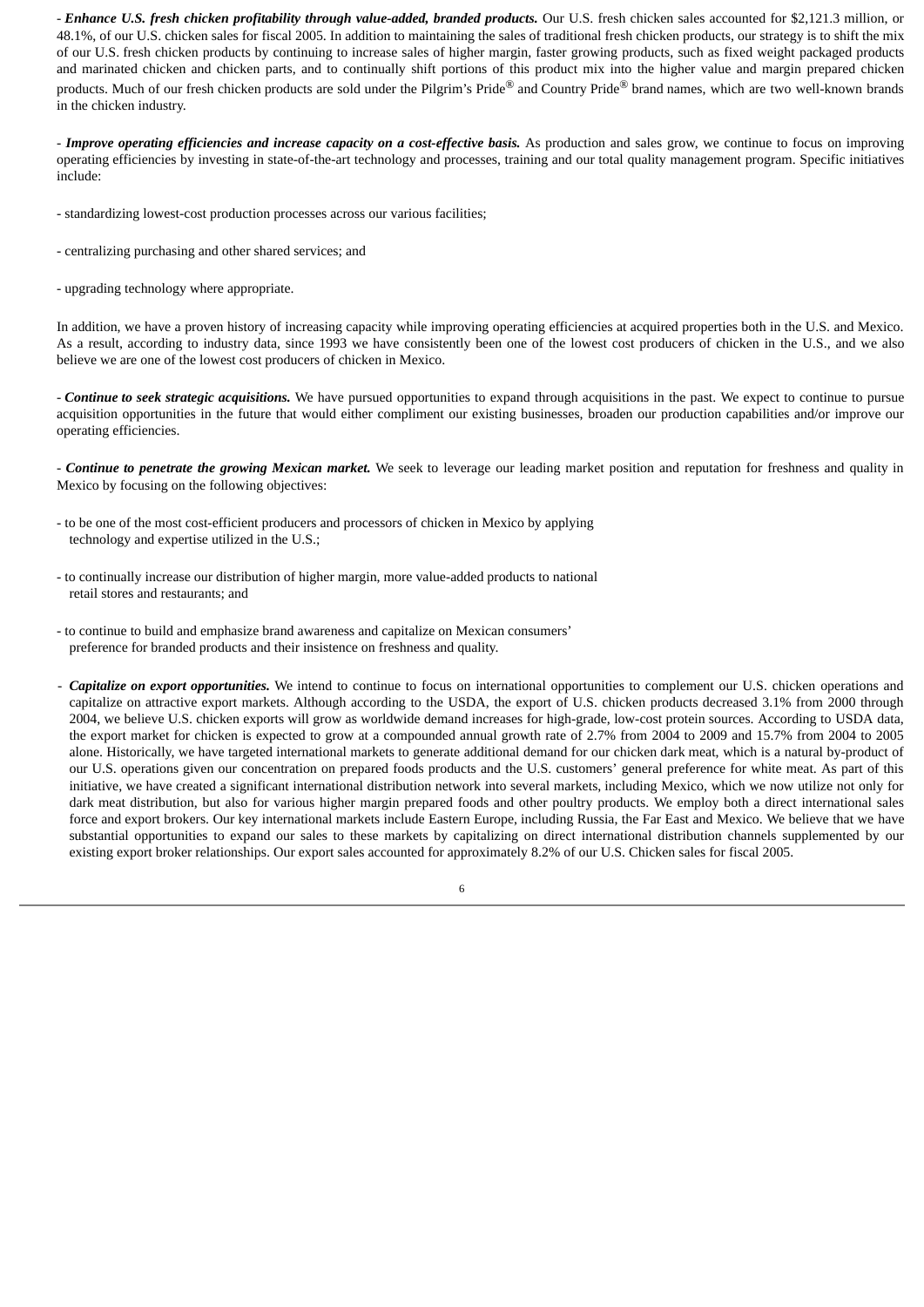### **(b) Financial Information About Segments**

We operate in three reportable business segments as (1) a producer and seller of chicken products, (2) a producer and seller of turkey products and (3) other products. See a discussion of our business segments in Item 7. "Management's Discussion and Analysis of Financial Condition and Results of Operations."

## **(c) Narrative Description of Business**

*Products and Markets*

Our chicken products consist primarily of:

(1) Prepared chicken products, which are products such as portion-controlled breast fillets, tenderloins and strips, delicatessen products, salads, formed nuggets and patties and bone-in chicken parts. These products are sold either refrigerated or frozen and may be fully cooked, partially cooked or raw. In addition, these products are breaded or non-breaded and either pre-marinated or non-marinated.

(2) Fresh chicken, which is refrigerated (non-frozen) whole or cut-up chicken sold to the foodservice industry either pre-marinated or non-marinated. Fresh chicken also includes prepackaged case-ready chicken, which includes various combinations of freshly refrigerated, whole chickens and chicken parts in trays, bags or other consumer packs labeled and priced ready for the retail grocer's fresh meat counter.

(3) Export and other chicken products, which are primarily parts and whole chicken, either refrigerated or frozen for U.S. export or domestic use, and chicken prepared foods products for U.S. export.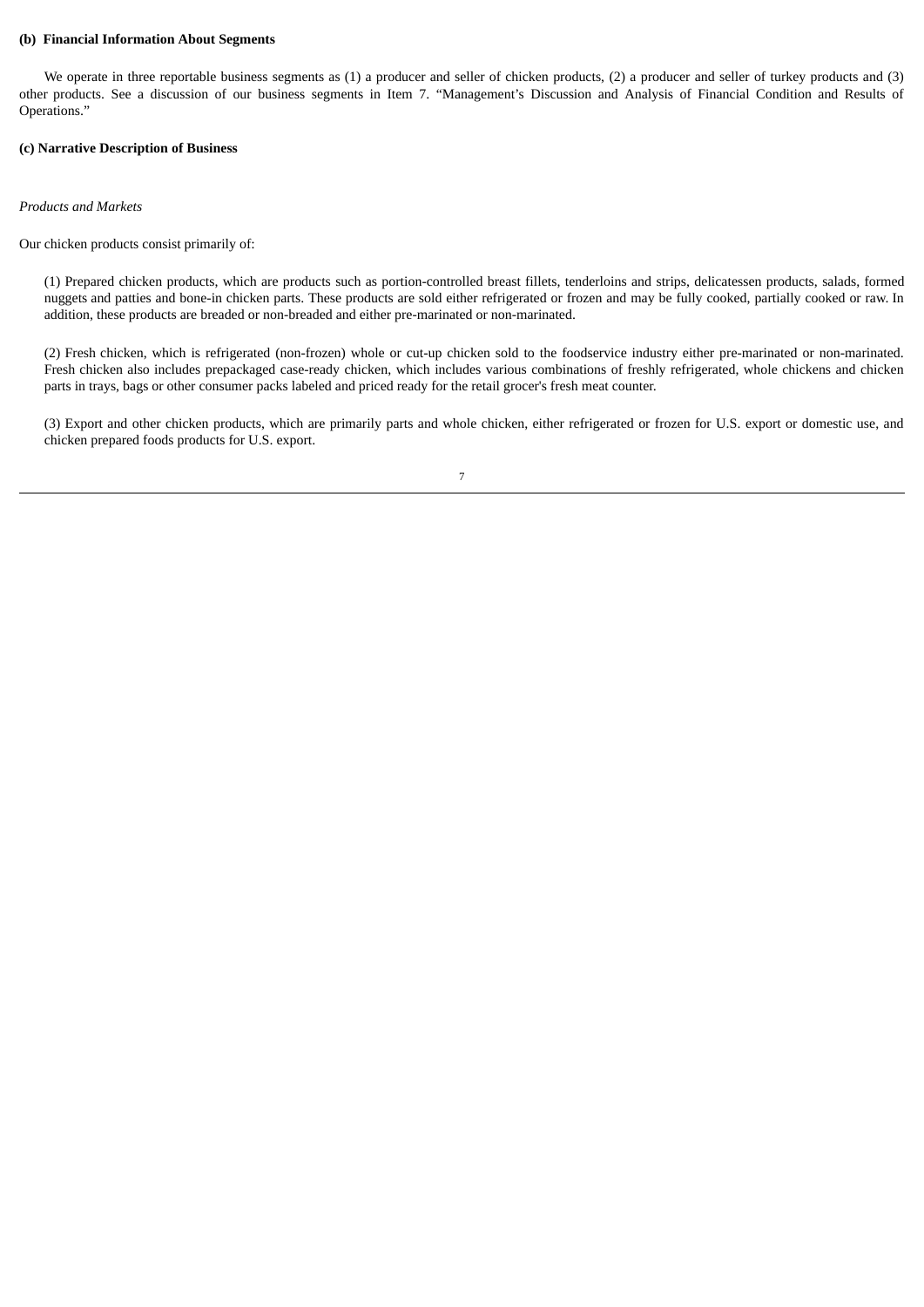Our turkey products consist primarily of:

(1) Prepared turkey products, which are products such as turkey sausages, ground turkey, turkey hams and roasts, ground turkey breast products, salads and flavored turkey burgers. We also have an array of cooked, further processed deli products.

(2) Fresh turkey, which includes turkey burgers, and fresh and frozen whole birds, as well as semi-boneless whole turkey, which has all bones except the drumsticks removed.

Our chicken and turkey products are sold primarily to:

(1) Foodservice customers, which are customers such as chain restaurants, food processors, foodservice distributors and certain other institutions. We sell products to our foodservice customers ranging from portion-controlled refrigerated poultry parts to fully-cooked and frozen, breaded or non-breaded poultry parts or formed products.

(2) Retail customers, which are customers such as grocery store chains, wholesale clubs and other retail distributors. We sell to our retail customers branded, pre-packaged, cut-up and whole poultry, and fresh refrigerated or frozen whole poultry and poultry parts in trays, bags or other consumer packs.

Our other products consist of:

(1) Other types of meat along with various other staples purchased and sold by our distribution centers as a convenience to our poultry customers who purchase through the distribution centers.

(2) The production and sale of table eggs, commercial feeds and related items and proteins.

The following table sets forth, for the periods beginning with fiscal 2001, net sales attributable to each of our primary product lines and markets served with those products. Consistent with our long-term strategy, we emphasized our U.S. growth initiatives on sales of prepared foods products, primarily to the foodservice market. This product and market segment has experienced, and we believe will continue to experience, greater growth than fresh chicken products. We based the table on our internal sales reports and their classification of product types and customers.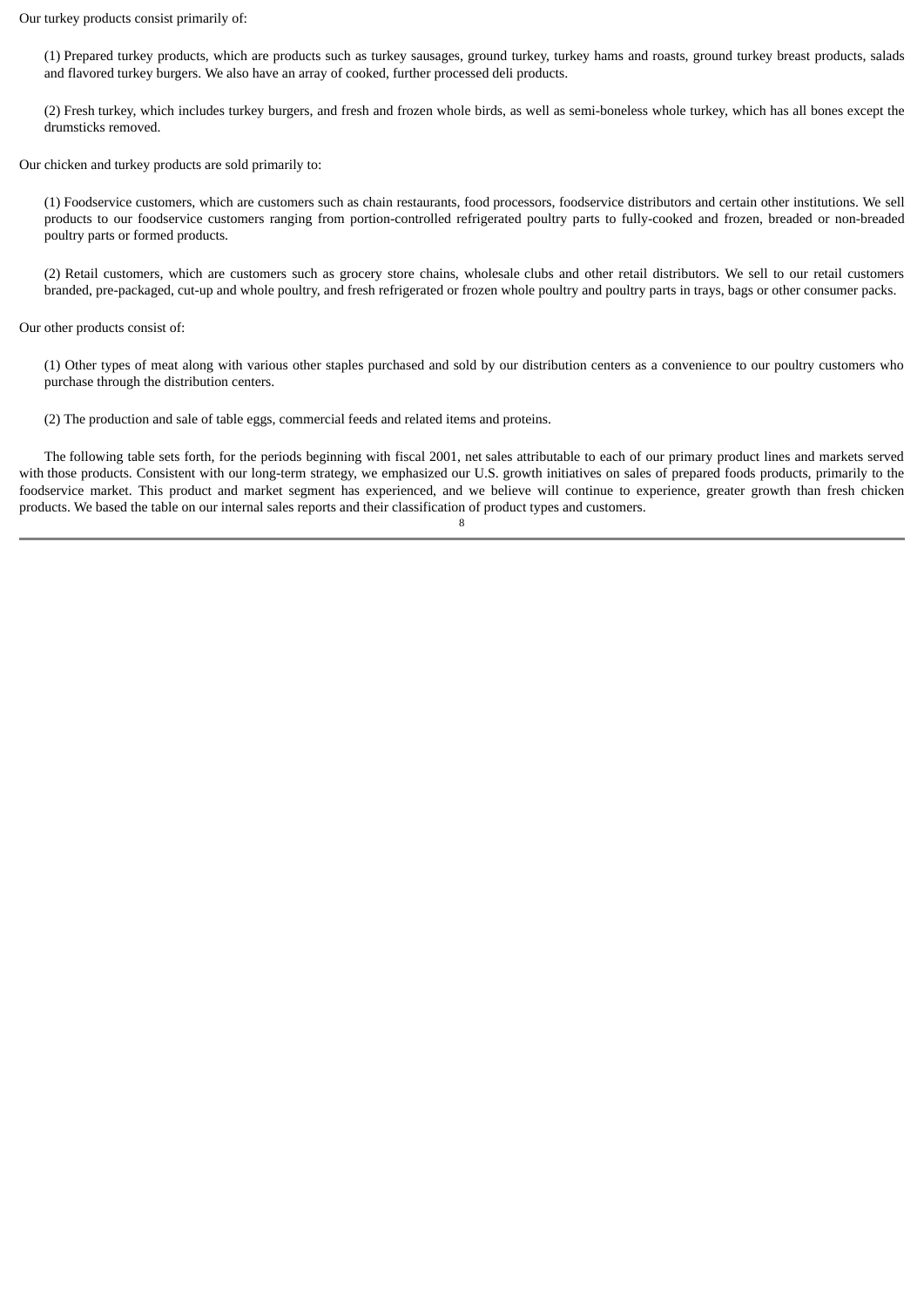|                                     | <b>Fiscal Year Ended</b> |  |                             |                      |                      |                           |
|-------------------------------------|--------------------------|--|-----------------------------|----------------------|----------------------|---------------------------|
|                                     | Oct. 1, 2005             |  | Oct. 2, 2004 <sup>(a)</sup> | Sept. 27, 2003       | Sept. 28, 2002       | Sept. 29,<br>$2001^{(b)}$ |
|                                     | $(52 \text{ weeks})$     |  | $(53$ weeks)                | $(52 \text{ weeks})$ | $(52 \text{ weeks})$ | $(52 \text{ weeks})$      |
| <b>U.S. Chicken Sales:</b>          |                          |  |                             |                      |                      | (in thousands)            |
| Prepared Foods:                     |                          |  |                             |                      |                      |                           |
| Foodservice                         | \$<br>1,622,901 \$       |  | 1,647,904 \$                | 731,331 \$           | 659,856 \$           | 632,075                   |
| Retail                              | 283,392                  |  | 213,775                     | 163,018              | 158,299              | 103,202                   |
| <b>Total Prepared Foods</b>         | 1,906,293                |  | 1,861,679                   | 894,349              | 818,155              | 735,277                   |
| Fresh Chicken:                      |                          |  |                             |                      |                      |                           |
| Foodservice                         | 1,509,189                |  | 1,328,883                   | 474,251              | 448,376              | 387,624                   |
| Retail                              | 612,081                  |  | 653,798                     | 257,911              | 258,424              | 224,693                   |
| <b>Total Fresh Chicken</b>          | 2,121,270                |  | 1,982,681                   | 732,162              | 706,800              | 612,317                   |
| <b>Export and Other:</b>            |                          |  |                             |                      |                      |                           |
| Export:                             |                          |  |                             |                      |                      |                           |
| <b>Prepared Foods</b>               | 59,473                   |  | 34,735                      | 26,714               | 30,528               | 18,912                    |
| Chicken                             | 303,150                  |  | 212,611                     | 85,087               | 93,575               | 105,834                   |
| Total Export <sup>(C)</sup>         | 362,623                  |  | 247,346                     | 111,801              | 124,103              | 124,746                   |
| Other Chicken By Products           | 21,083                   |  | (c)                         | (c)                  | (c)                  | (c)                       |
| Total Export and Other              | 383,706                  |  | 247,346                     | 111,801              | 124,103              | 124,746                   |
| Total U.S. Chicken                  | 4,411,269                |  | 4,091,706                   | 1,738,312            | 1,649,058            | 1,472,340                 |
|                                     |                          |  |                             |                      |                      |                           |
| <b>Mexico Chicken Sales:</b>        | 403,353                  |  | 362,442                     | 349,305              | 323,769              | 303,433                   |
| <b>Total Chicken Sales</b>          | 4,814,622                |  | 4,454,148                   | 2,087,617            | 1,972,827            | 1,775,773                 |
| <b>U.S. Turkey Sales:</b>           |                          |  |                             |                      |                      |                           |
| Prepared Foods:                     |                          |  |                             |                      |                      |                           |
| Foodservice                         | 61,209                   |  | 80,927                      | 89,957               | 134,651              | 88,012                    |
| Retail                              | 37,653                   |  | 37,384                      | 29,141               | 54,638               | 48,681                    |
| <b>Total Prepared Foods</b>         | 98,862                   |  | 118,311                     | 119,098              | 189,289              | 136,693                   |
| Fresh Turkey:                       |                          |  |                             |                      |                      |                           |
| Foodservice                         | 12,699                   |  | 39,749                      | 48,448               | 36,119               | 18,618                    |
| Retail                              | 88,088                   |  | 116,905                     | 125,411              | 107,582              | 71,647                    |
| <b>Total Fresh Turkey</b>           | 100,787                  |  | 156,654                     | 173,859              | 143,701              | 90,265                    |
| Export and Other:                   |                          |  |                             |                      |                      |                           |
| Export:                             |                          |  |                             |                      |                      |                           |
| <b>Prepared Foods</b>               | 981                      |  | 1,949                       | 2,128                | 2,858                | 2,434                     |
| Turkey                              | 3,307                    |  | 9,338                       | 10,593               | 12,270               | 9,443                     |
| Total Export <sup>(C)</sup>         | 4,288                    |  | 11,287                      | 12,721               | 15,128               | 11,877                    |
| Other Turkey By Products            | 901                      |  |                             |                      |                      |                           |
| Total Export and Other              | 5,189                    |  | (c)<br>11,287               | (c)                  | (c)                  | (c)                       |
| Total U.S. Turkey Sales             | 204,838                  |  | 286,252                     | 12,721<br>305,678    | 15,128<br>348,118    | 11,877<br>238,835         |
|                                     |                          |  |                             |                      |                      |                           |
| <b>Other Products:</b>              |                          |  |                             |                      |                      |                           |
| <b>United States</b>                | 626,056                  |  | 600,091                     | 207,284              | 193,691              | 179,859                   |
| Mexico                              | 20,759                   |  | 23,232                      | 18,766               | 19,082               | 20,245                    |
| <b>Total Other Products</b>         | 646,815                  |  | 623,323                     | 226,050              | 212,773              | 200,104                   |
| <b>Total Net Sales</b>              | \$<br>5,666,275 \$       |  | 5,363,723 \$                | 2,619,345 \$         | 2,533,718 \$         | 2,214,712                 |
| <b>Total Chicken Prepared Foods</b> | \$<br>1,965,766 \$       |  |                             | 921,063 \$           | 848,683 \$           |                           |
| <b>Total Turkey Prepared Foods</b>  | 99,843                   |  | 1,896,414 \$<br>120,260     | 121,226              | 192,147              | 754,189<br>139,127        |
|                                     |                          |  |                             |                      |                      |                           |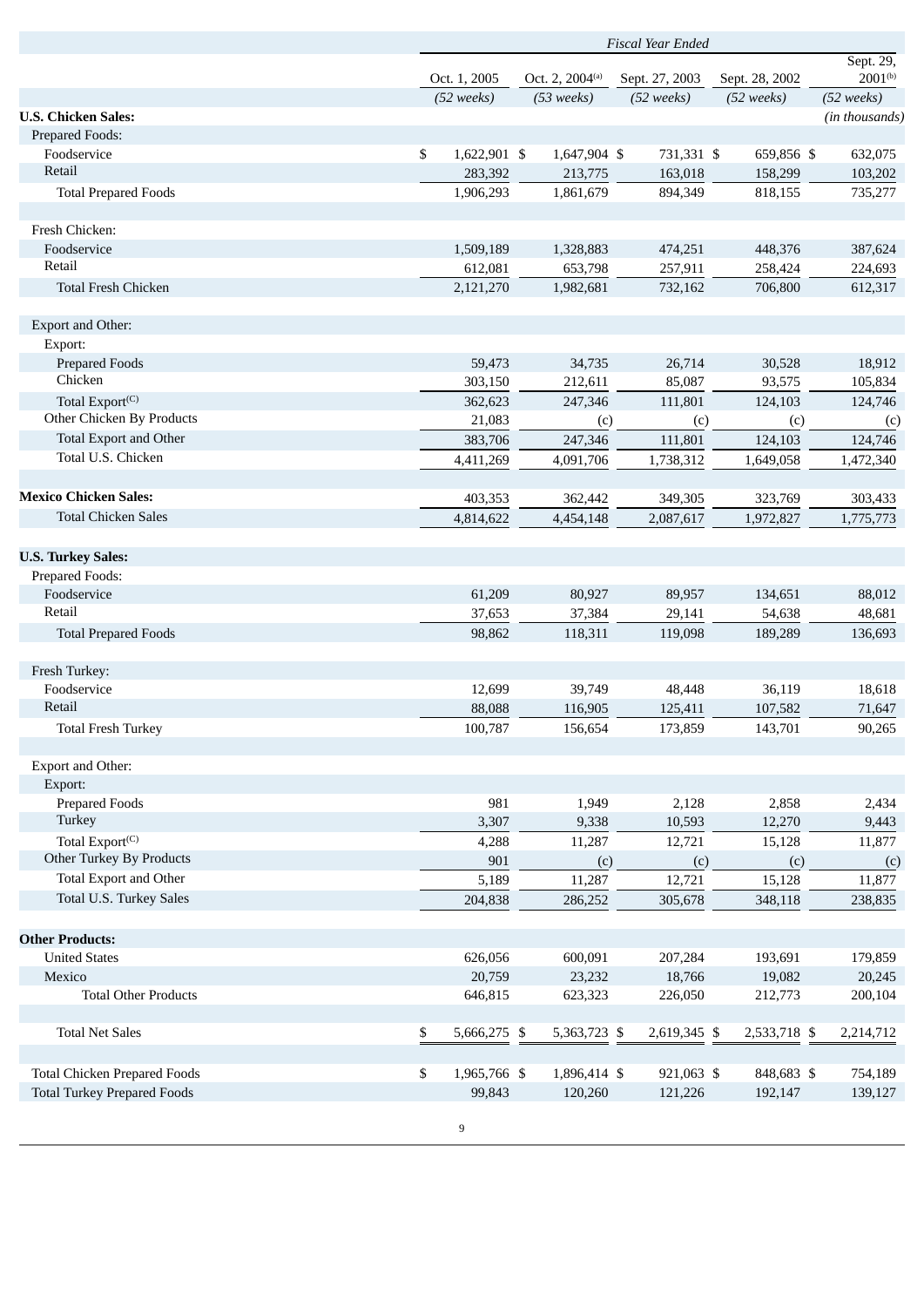(a) The acquisition of the ConAgra chicken division on November 23, 2003 has been accounted for as a purchase, and the results of operations for this acquisition have been included in our consolidated results of operations since the acquisition date.

(b) The acquisition of WLR Foods on January 27, 2001 has been accounted for as a purchase, and the results of operations for this acquisition have been included in our consolidated results of operations since the acquisition date.

(c) The Export and Other category has historically included the sales of certain chicken and turkey by products sold in international markets as well as the export of chicken and turkey products. Prior to fiscal 2005, by product sales were not specifically identifiable from the Export and Other category. Accordingly, a detail breakout is not available prior to such time, however, the Company believes that the relative split between these categories as shown in fiscal 2005 would not be dissimilar in the prior fiscal periods. Export items include certain poultry parts that have greater value in some overseas markets than in the U.S.

The following table sets forth, beginning with fiscal 2001, the percentage of net U.S. chicken and turkey sales attributable to each of our primary product lines and the markets serviced with those products. We based the table and related discussion on our internal sales reports and their classification of product types and customers.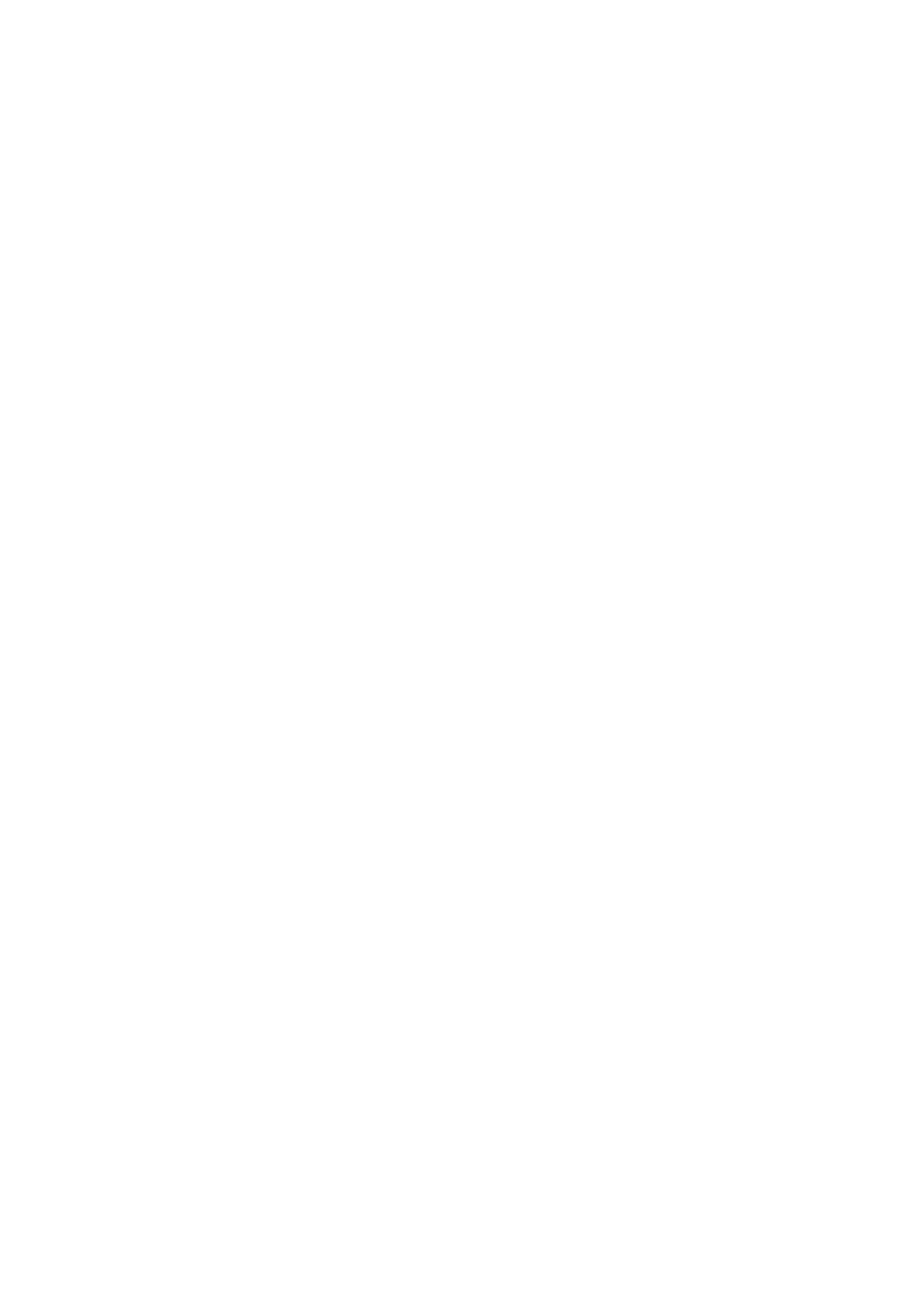|                                                              | Fiscal Year Ended |                |                |                |                               |  |
|--------------------------------------------------------------|-------------------|----------------|----------------|----------------|-------------------------------|--|
|                                                              | Oct. 1, 2005      | Oct 2, 2004(a) | Sept. 27, 2003 | Sept. 28, 2002 | Sept. 29, 2001 <sup>(b)</sup> |  |
| <b>U.S. Chicken Sales:</b>                                   |                   |                |                |                |                               |  |
| Prepared Foods:                                              |                   |                |                |                |                               |  |
| Foodservice                                                  | 36.8              | 40.3           | 42.1           | 39.9           | 42.9                          |  |
| Retail                                                       | 6.4               | 5.2            | 9.4            | 9.6            | $7.0\,$                       |  |
| <b>Total Prepared Foods</b>                                  | 43.2%             | 45.5%          | 51.5%          | 49.5%          | 49.9%                         |  |
| Fresh Chicken:                                               |                   |                |                |                |                               |  |
| Foodservice                                                  | 34.2              | 32.5           | 27.3           | 27.2           | 26.3                          |  |
| Retail                                                       | 13.9              | 16.0           | 14.8           | 15.7           | 15.3                          |  |
| <b>Total Fresh Chicken</b>                                   | 48.1%             | 48.5%          | 42.1%          | 42.9%          | 41.6%                         |  |
| Export and Other:                                            |                   |                |                |                |                               |  |
| Export:                                                      |                   |                |                |                |                               |  |
| <b>Prepared Foods</b>                                        | 1.3               | 0.8            | 1.5            | 1.9            | 1.3                           |  |
| Chicken                                                      | 6.9               | 5.2            | 4.9            | 5.7            | $7.2\,$                       |  |
| Total Export(c)                                              |                   |                |                |                |                               |  |
|                                                              | 8.2               | 6.0            | 6.4            | 7.6            | 8.5                           |  |
| Other Chicken By Products                                    |                   |                |                |                |                               |  |
| <b>Total Export and Other</b>                                | 0.5               | (c)            | (c)            | (c)            | (c)                           |  |
|                                                              |                   |                |                |                |                               |  |
| Total U.S. Chicken                                           | 8.7%<br>100.0%    | 6.0%<br>100.0% | 6.4%<br>100.0% | 7.6%<br>100.0% | 8.5%<br>100.0%                |  |
| Total Chicken Prepared Foods as a percentage of U.S. Chicken | 44.5%             | 46.3%          | 53.0%          | 51.4%          | 51.2%                         |  |
| <b>U.S. Turkey Sales:</b>                                    |                   |                |                |                |                               |  |
| Prepared Foods:                                              |                   |                |                |                |                               |  |
| Foodservice                                                  | 29.8              | 28.2           | 29.5           | 38.7           | 36.8                          |  |
| Retail                                                       | 18.4              | 13.1           | 9.5            | 15.7           | 20.4                          |  |
| <b>Total Prepared Foods</b>                                  | 48.2%             | 41.3%          | 39.0%          | 54.4%          | 57.2%                         |  |
| Fresh Turkey:                                                |                   |                |                |                |                               |  |
| Foodservice                                                  | 6.2               | 13.9           | 15.8           | 10.4           | 7.8                           |  |
| Retail                                                       | 43.0              | 40.8           | 41.0           | 30.9           | 30.0                          |  |
| <b>Total Fresh Turkey</b>                                    | 49.2%             | 54.7%          | 56.8%          | 41.3%          | 37.8%                         |  |
| <b>Export and Other:</b>                                     |                   |                |                |                |                               |  |
| Export:                                                      |                   |                |                |                |                               |  |
| <b>Prepared Foods</b>                                        | 0.5               | $0.7\,$        | $0.7\,$        | $\rm 0.8$      | $1.0\,$                       |  |
| Turkey                                                       | 1.6               | 3.3            | $3.5\,$        | $3.5\,$        | $4.0\,$                       |  |
| Total Export(c)                                              | 2.1               | 4.0            | 4.2            | 4.3            | 5.0                           |  |
| Other Turkey By Products                                     | $0.5\,$           | (c)            | (c)            | (c)            | (c)                           |  |
| <b>Total Export and Other</b>                                | 2.6%              | 4.0%           | 4.2%           | 4.3%           | 5.0%                          |  |
| Total U.S. Turkey                                            | 100.0%            | 100.0%         | 100.0%         | 100.0%         | 100.0%                        |  |
|                                                              |                   |                |                |                |                               |  |
| Total Turkey Prepared Foods as a percentage of U.S. Turkey   | 48.7%             | 42.0%          | 39.7%          | 55.2%          | 58.2%                         |  |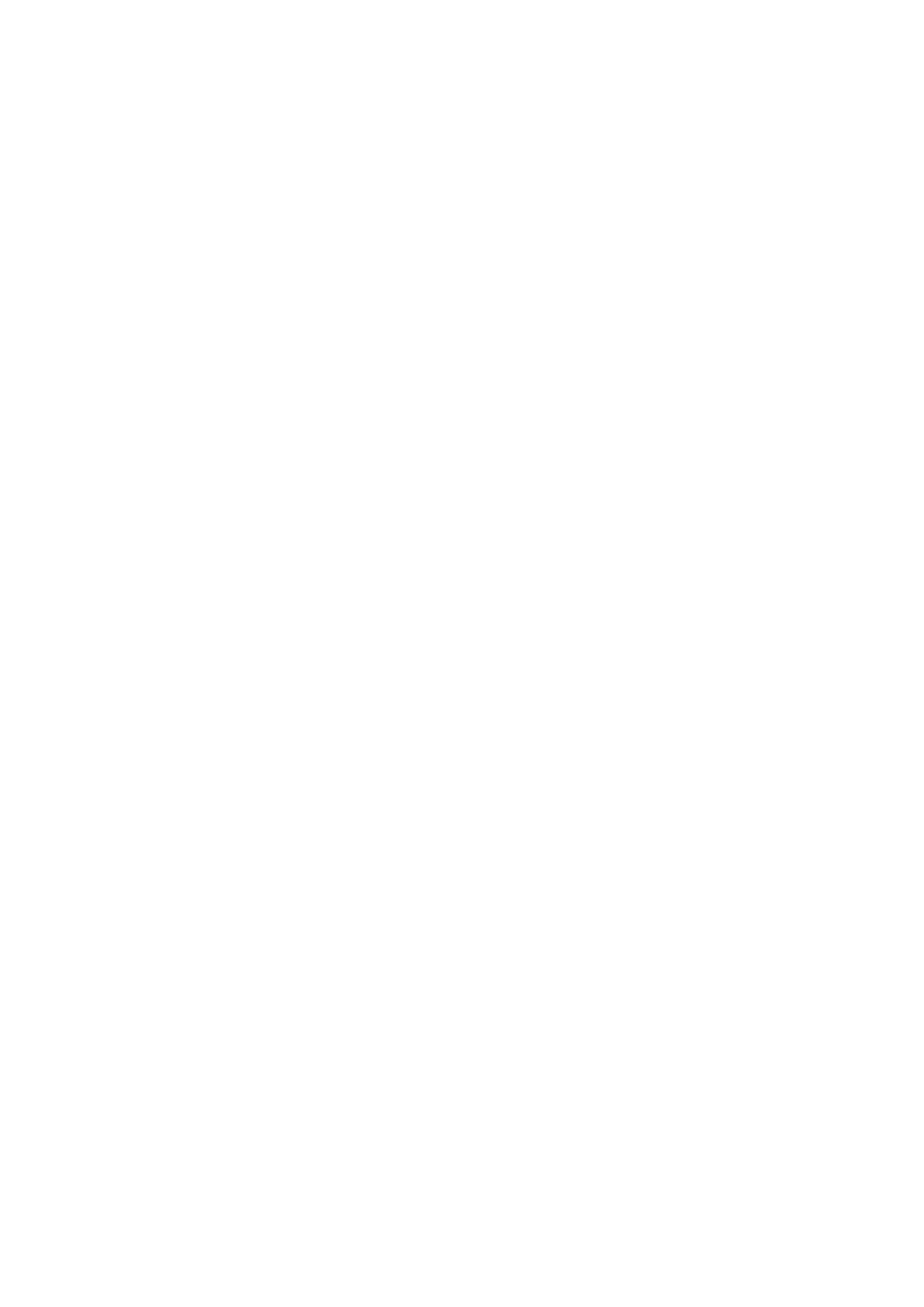(a) The acquisition of the ConAgra chicken division on November 23, 2003 has been accounted for as a purchase, and the results of operations for this acquisition have been included in our consolidated results of operations since the acquisition date.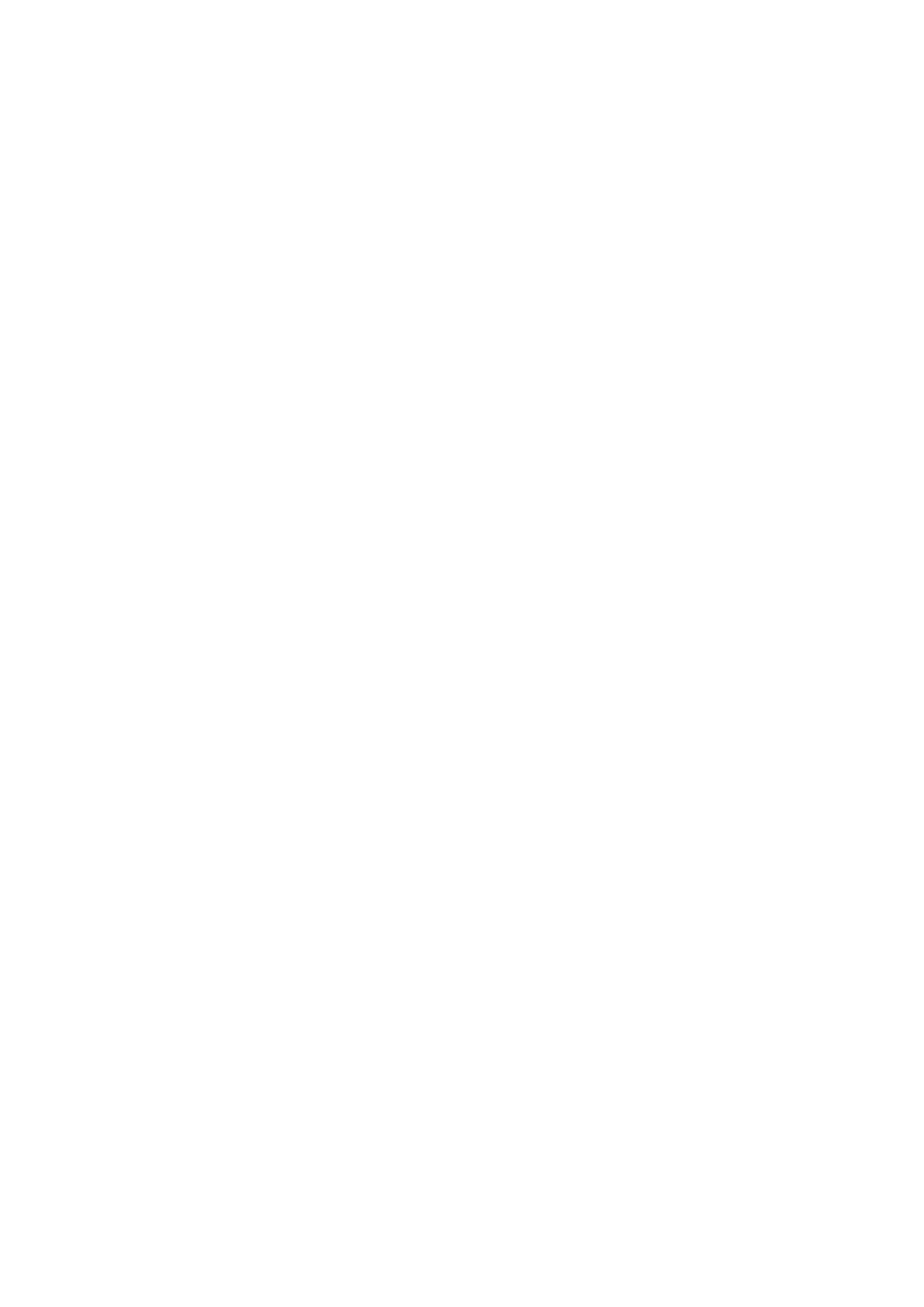(b) The acquisition of WLR Foods on January 27, 2001 has been accounted for as a purchase, and the results of operations for this acquisition have been included in our consolidated results of operations since the acquisition date.

(c) The Export and Other category has historicaly included the sales of certain chicken and turkey by products sold in international markets as well as the export of chicken and turkey products. Prior to fiscal 2005, by product sales were not specifically identifiable from the Export and Other category. Accordingly, a detail breakout is not available prior to such time, however, the Company believes that the relative split between these categories as shown in fiscal 2005 would not be dissimilar in the prior fiscal periods. Export items include certain poultry parts that have greater value in some overseas markets than in the U.S.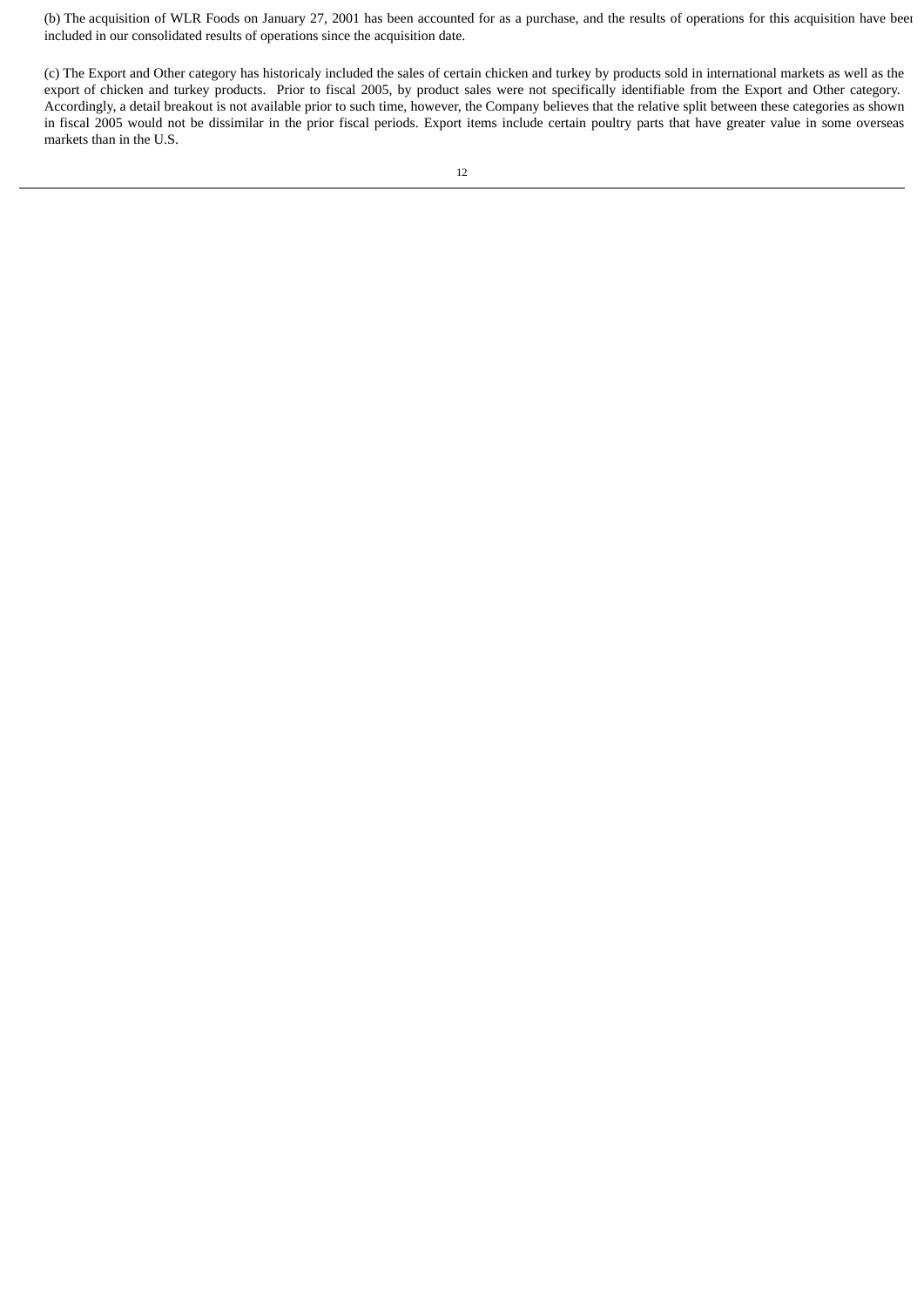# **UNITED STATES**

## **Product Types**

### *Chicken Products*

*Prepared Foods Overview.* During fiscal 2005, \$1,906.3 million, or 43.2%, of our U.S. chicken sales were in prepared foods products to foodservice customers and retail distributors, as compared to \$735.3 million in fiscal 2001. These numbers reflect the strategic focus for our growth and our fiscal 2004 acquisition. The market for prepared chicken products has experienced, and we believe will continue to experience, greater growth, higher average sales prices and higher margins than fresh chicken products. Also, the production and sale in the U.S. of prepared foods products reduce the impact of the costs of feed ingredients on our profitability. Feed ingredient costs are the single largest component of our total U.S. cost of sales, representing approximately 29% of our U.S. cost of sales for the fiscal year ended October 1, 2005. The production of feed ingredients is positively or negatively affected primarily by weather patterns throughout the world, the global level of supply inventories, demand for feed ingredients, and the agricultural policies of the U.S. and foreign governments. As further processing is performed, feed ingredient costs become a decreasing percentage of a product's total production cost, thereby reducing their impact on our profitability. Products sold in this form enable us to charge a premium, reduce the impact of feed ingredient costs on our profitability and improve and stabilize our profit margins.

We establish prices for our prepared chicken products based primarily upon perceived value to the customer, production costs and prices of competing products. The majority of these products are sold pursuant to agreements with varying terms that either set a fixed price for the products or set a price according to formulas based on an underlying commodity market, subject in many cases to minimum and maximum prices.

*Fresh Chicken Overview.* Our fresh chicken business is an important component of our sales and accounted for \$2,121.3 million, or 48.1%, of our total U.S. chicken sales for fiscal 2005. In addition to maintaining sales of mature, traditional fresh chicken products, our strategy is to shift the mix of our U.S. fresh chicken products by continuing to increase sales of higher margin, faster growing products, such as marinated chicken and chicken parts, and to continually shift portions of this product mix into the higher value and margin prepared foods category.

Most fresh chicken products are sold to established customers, based upon certain weekly or monthly market prices reported by the USDA and other public price reporting services, plus a markup, which is dependent upon the customer's location, volume, product specifications and other factors. We believe our practices with respect to sales of fresh chicken are generally consistent with those of our competitors. The majority of these products are sold pursuant to agreements with varying terms that either set a fixed price for the products or set a price according to formulas based on an underlying commodity market, subject in many cases to minimum and maximum prices.

*Export and Other Chicken Products Overview.* Our export and other products consist of whole chickens and chicken parts sold primarily in bulk, nonbranded form, either refrigerated to distributors in the U.S. or frozen for distribution to export markets, and branded and non-branded prepared foods products for distribution to export markets. In fiscal 2005, approximately \$383.7 million, or 8.7%, of our total U.S. chicken sales were attributable to U.S. chicken export and other products. These exports and other products, other than the prepared foods products, have historically been characterized by lower prices and greater price volatility than our more value-added product lines.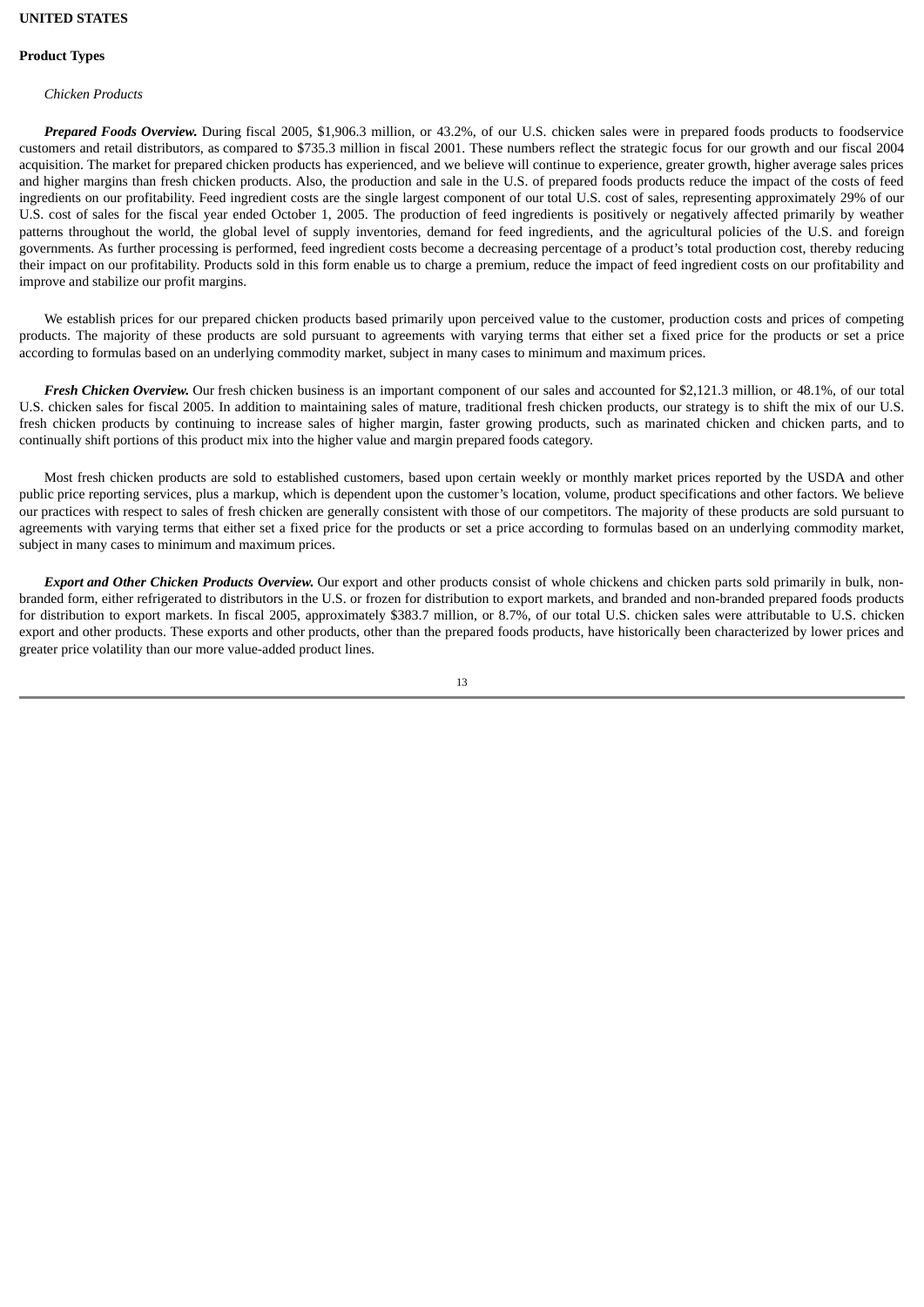## *Turkey Products*

*Prepared Foods Overview.* During fiscal 2005, \$98.9 million, or 48.2%, of our total U.S turkey sales were prepared turkey products sold to foodservice customers and retail distributors. Like the U.S. chicken markets, the market for prepared turkey products has experienced greater growth and higher margins than fresh turkey products.

We establish prices for our prepared turkey products based primarily upon perceived value to the customer, production costs and prices of competing products. The majority of these products are sold pursuant to agreements with varying terms that either set a fixed price or are subject to a market driven formula.

*Fresh Turkey Overview.* Our fresh turkey business accounted for \$100.8 million, or 49.2%, of our total U.S. turkey sales in fiscal 2005. As is typical for the industry, a significant portion of the sales of fresh and frozen whole turkeys is seasonal in nature, with the height of sales occurring during the Thanksgiving and Christmas holidays. In addition to maintaining sales of mature, traditional fresh turkey products, our strategy is to shift the mix of our fresh turkey products by increasing sales of higher margin, faster growing value-added prepared turkey products, such as deli meats, ground turkey, turkey burgers and sausage, roasted turkey and salads.

In the fourth quarter of fiscal 2004, we sold our turkey processing operations in Hinton, Virginia. The production from this facility, in addition to supplying product to our further processing operations, provided products that were sold primarily as commodity products. Our remaining processing facility is focused on producing a premium line of fresh and frozen whole turkeys. We estimate that the restructuring of our turkey operations decreased our fiscal 2005 commodity turkey sales by approximately \$55 million.

Most fresh turkey products are sold to established customers pursuant to agreements with varying terms that either set a fixed price or are subject to a market driven formula with some agreements based upon market prices reported by the USDA and other public price reporting services, plus a markup, subject in many cases to minimum and maximum prices, which is dependent upon the customer's location, volume, product specifications and other factors. We believe our practices with respect to sales of fresh turkey are generally consistent with those of our competitors with similar programs.

*Export and Other Turkey Products Overview.* Prior to the restructuring of our turkey operations, our export and other turkey products consisted primarily of turkey parts sold in bulk, non-branded form, frozen for distribution to export markets. In fiscal 2005, approximately \$5.2 million, or 2.6%, of our total U.S. turkey sales were attributable to export and other sales, with \$4.3 million, or 2.1%, specifically related to export sales. These exports and other products have historically been characterized by lower prices and greater price volatility than our value-added product lines. Since the restructuring of our turkey operations, exports of turkey products have been nominal.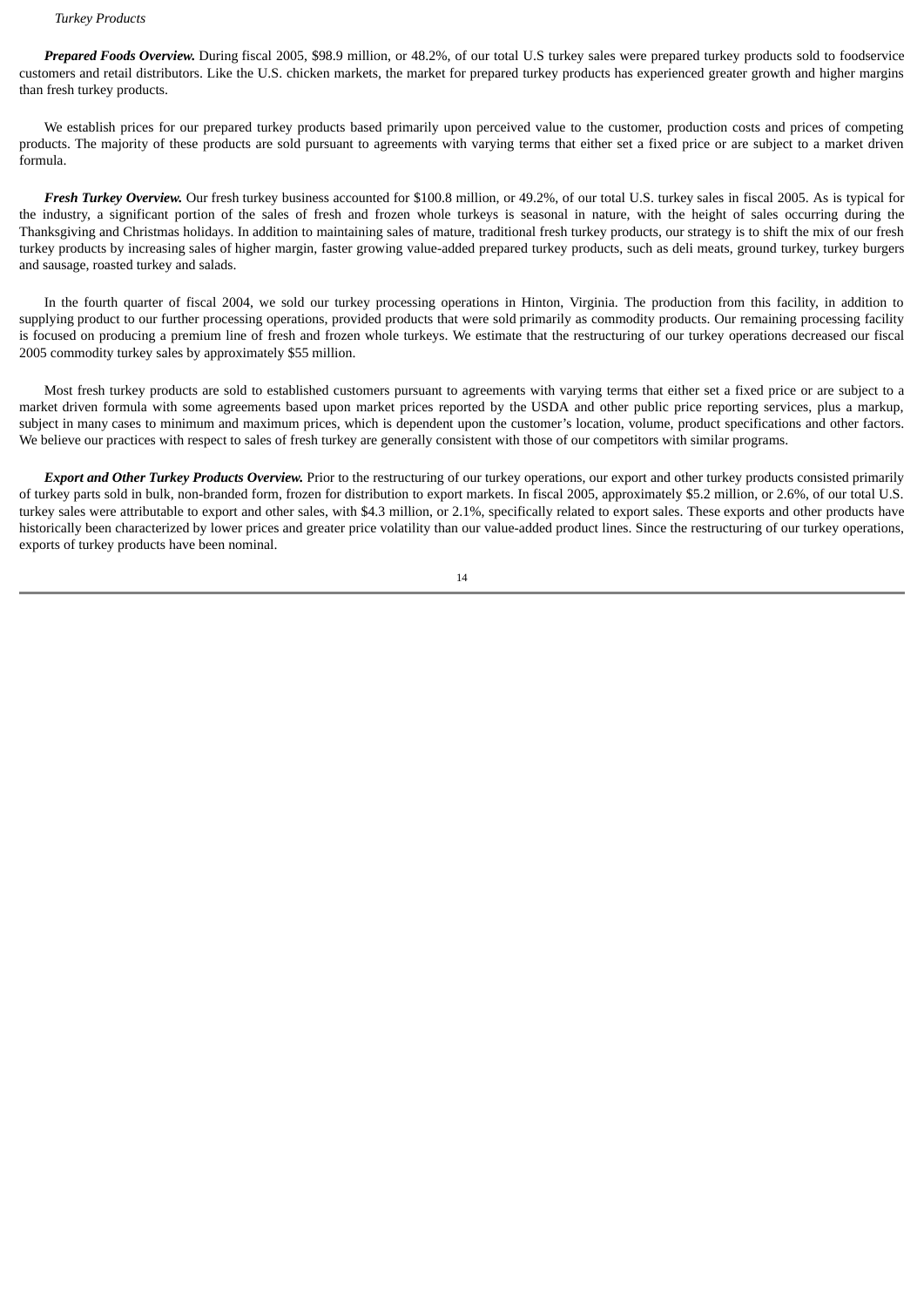#### **Markets for Chicken Products**

*Foodservice.* The majority of our U.S. chicken sales are derived from products sold to the foodservice market. This market principally consists of chain restaurants, food processors, broad-line distributors and certain other institutions located throughout the continental U.S. We supply chicken products ranging from portion-controlled refrigerated chicken parts to fully cooked and frozen, breaded or non-breaded chicken parts or formed products.

We believe Pilgrim's Pride is well-positioned to be the primary or secondary supplier to many national and international chain restaurants who require multiple suppliers of chicken products. Additionally, we believe we are well suited to be the sole supplier for many regional chain restaurants. Regional chain restaurants often offer better margin opportunities and a growing base of business.

We believe we have significant competitive strengths in terms of full-line product capabilities, high-volume production capacities, research and development expertise and extensive distribution and marketing experience relative to smaller and non-vertically integrated producers. While the overall chicken market has grown consistently, we believe the majority of this growth in recent years has been in the foodservice market. According to the National Chicken Council, from 2000 through 2004, sales of chicken products to the foodservice market grew at a compounded annual growth rate of approximately 7.5%, versus 6.6% growth for the chicken industry overall. Foodservice growth is anticipated to continue as food-away-from-home expenditures continue to outpace overall industry rates. According to the National Restaurant Association, food-away-from-home expenditures grew at a compounded annual growth rate of approximately 7.4% from 2000 through 2004 and are projected to grow at a 4.1% compounded annual growth rate from 2004 through 2010. As a result, the food-away-from-home category is projected by the National Restaurant Association to account for 53% of total food expenditures by 2010, as compared with the current amount of 46.7%. Due to internal growth and our fiscal 2004 acquisition, our sales to the foodservice market from fiscal 2001 through fiscal 2005 grew at a compounded annual growth rate of 32.4% and represented 71.0% of the net sales of our U.S. chicken operations in fiscal 2005.

*Foodservice - Prepared Foods.* The majority of our sales to the foodservice market consist of prepared foods products. Our prepared chicken products sales to the foodservice market were \$1,622.9 million in fiscal 2005 compared to \$632.1 million in fiscal 2001, a compounded annual growth rate of approximately 26.6%. In addition to the significant increase in sales created by the fiscal 2004 acquisition, we attribute this growth in sales of prepared chicken products to the foodservice market to a number of factors:

*First,* there has been significant growth in the number of foodservice operators offering chicken on their menus and in the number of chicken items offered.

*Second,* foodservice operators are increasingly purchasing prepared chicken products, which allow them to reduce labor costs while providing greater product consistency, quality and variety across all restaurant locations.

*Third,* there is a strong need among larger foodservice companies for an alternative or additional supplier to our principal competitor in the prepared chicken products market. A viable alternative supplier must be able to ensure supply, demonstrate innovation and new product development and provide competitive pricing. We have been successful in our objective of becoming the alternative supplier of choice by being the primary or secondary prepared chicken products supplier to many large foodservice companies because: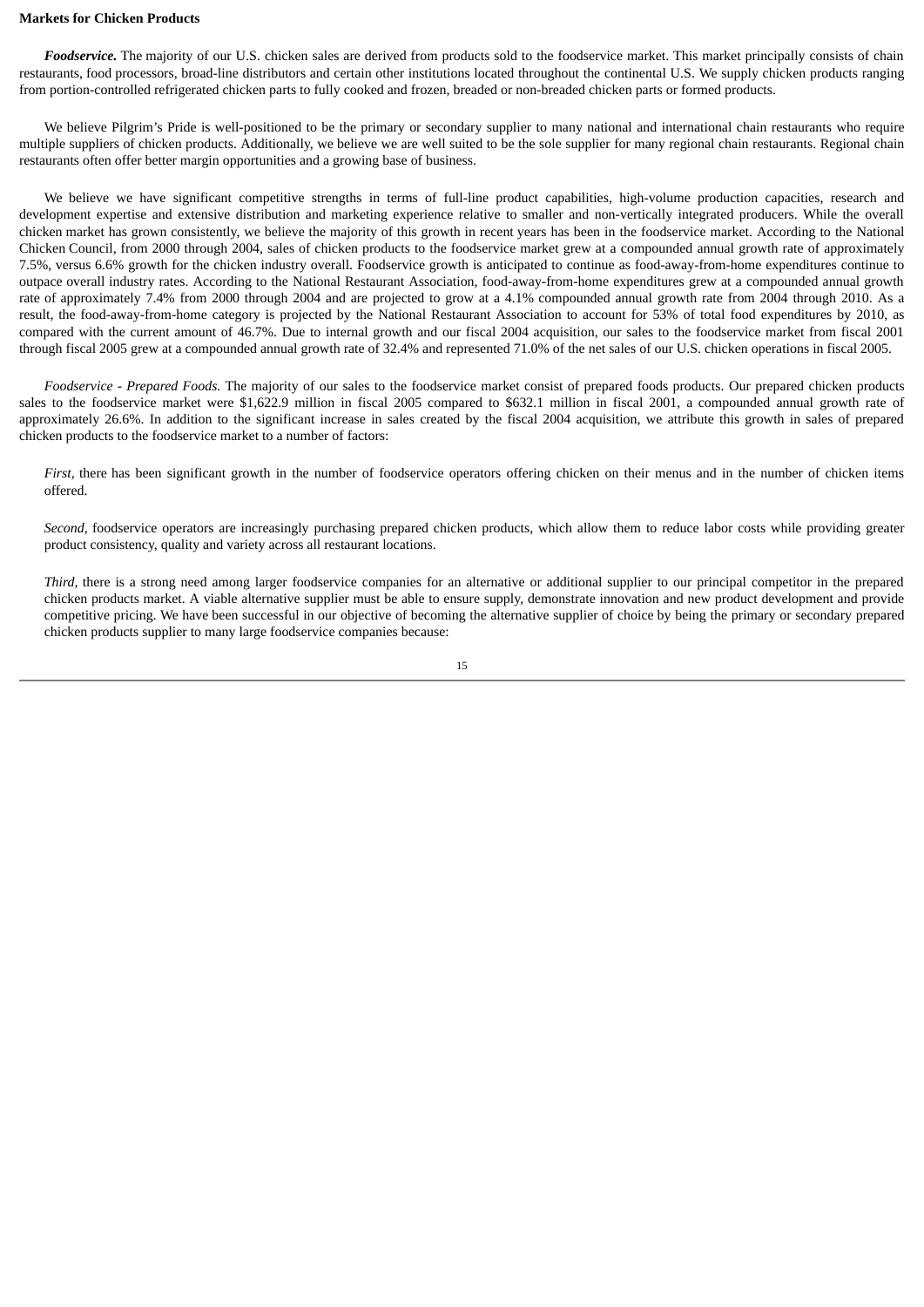- We are vertically integrated, giving us control over our supply of chicken and chicken parts;
- Our further processing facilities with a wide range of capabilities are particularly well suited to the high-volume production as well as low-volume custom production runs necessary to meet both the capacity and quality requirements of the foodservice market; and
- We have established a reputation for dependable quality, highly responsive service and excellent technical support.

*Fourth,* as a result of the experience and reputation developed with larger customers, we have increasingly become the principal supplier to mid-sized foodservice organizations.

*Fifth,* our in-house product development group follows a customer-driven research and development focus designed to develop new products to meet customers' changing needs. Our research and development personnel often work directly with institutional customers in developing products for these customers.

*Sixth*, we are a leader in utilizing advanced processing technology, which enables us to better meet our customers' needs for product innovation, consistent quality and cost efficiency.

*Foodservice - Fresh Chicken.* We produce and market fresh, refrigerated chicken for sale to U.S. quick-service restaurant chains, delicatessens and other customers. These chickens have the giblets removed, are usually of specific weight ranges, and are usually pre-cut to customer specifications. They are often marinated to enhance value and product differentiation. By growing and processing to customers' specifications, we are able to assist quick-service restaurant chains in controlling costs and maintaining quality and size consistency of chicken pieces sold to the consumer.

*Retail.* The retail market consists primarily of grocery store chains, wholesale clubs and other retail distributors. We concentrate our efforts in this market on sales of branded, prepackaged cut-up and whole chicken to grocery store chains and retail distributors in the midwestern, southwestern, western and eastern regions of the U.S. For a number of years, we have invested in both trade and retail marketing designed to establish high levels of brand name awareness and consumer preferences.

We utilize numerous marketing techniques, including advertising, to develop and strengthen trade and consumer awareness and increase brand loyalty for consumer products marketed under the Pilgrim's Pride® brand. Our founder, Lonnie "Bo" Pilgrim, is the featured spokesman in our television, radio and print advertising, and a trademark cameo of a person wearing a Pilgrim's hat serves as the logo on all of our primary branded products. As a result of this marketing strategy, Pilgrim's Pride® is a well-known brand name in a number of markets. We believe our efforts to achieve and maintain brand awareness and loyalty help to provide more secure distribution for our products. We also believe our efforts at brand awareness generate greater price premiums than would otherwise be the case in certain southwestern markets. We also maintain an active program to identify consumer preferences. The program primarily consists of discovering and validating new product ideas, packaging designs and methods through sophisticated qualitative and quantitative consumer research techniques in key geographic markets.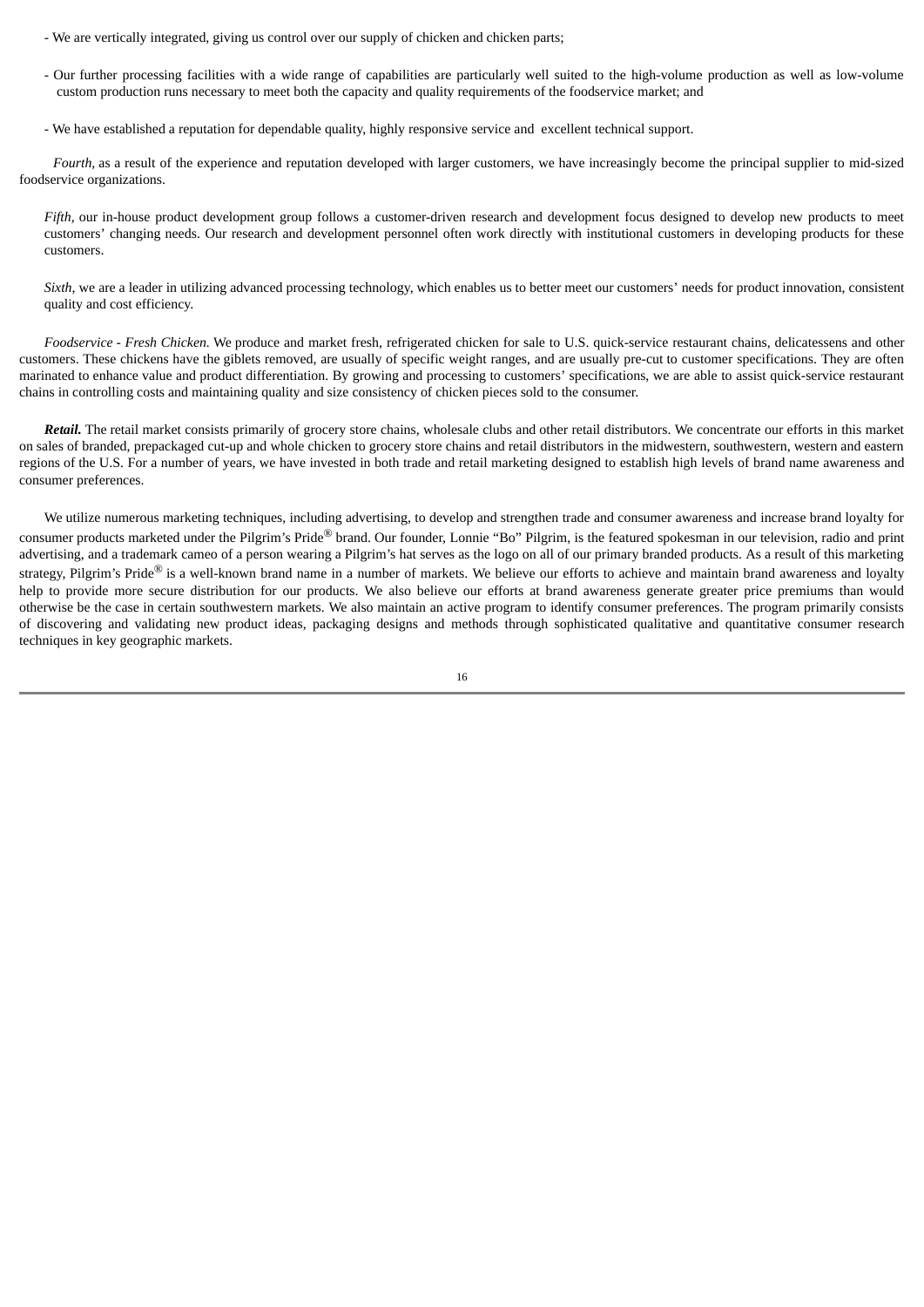*Retail - Prepared Foods.* We sell retail-oriented prepared chicken products primarily to grocery store chains located in the midwestern, southwestern, western and eastern regions of the U.S. Our prepared chicken products sales to the retail market were \$283.4 million in fiscal 2005 compared to \$103.2 million in fiscal 2001, a compounded annual growth rate of approximately 28.7%. We believe that our growth in this market segment will continue as retailers concentrate on satisfying consumer demand for more products which are quick, easy and convenient to prepare at home.

*Retail - Fresh Chicken.* Our prepackaged retail products include various combinations of freshly refrigerated, whole chickens and chicken parts in trays, bags or other consumer packs labeled and priced ready for the retail grocer's fresh meat counter. Our fresh chicken sales to the retail market were \$612.1 million in fiscal 2005 compared to \$224.7 million in fiscal 2001, a compounded annual growth rate of approximately 28.5%. We believe the retail prepackaged fresh chicken business will continue to be a large and relatively stable market, providing opportunities for product differentiation and regional brand loyalty.

*Export and Other Chicken Products.* Our export and other chicken products, with the exception of our exported prepared foods products, consist of whole chickens and chicken parts sold primarily in bulk, non-branded form either refrigerated to distributors in the U.S. or frozen for distribution to export markets. In the U.S., prices of these products are negotiated daily or weekly and are generally related to market prices quoted by the USDA or other public price reporting services. We also sell U.S.-produced chicken products for export to Eastern Europe, including Russia, the Far East, Mexico and other world markets.

Historically, we have targeted international markets to generate additional demand for our chicken dark meat, which is a natural by-product of our U.S. operations given our concentration on prepared foods products and the U.S. customers' general preference for white meat. We have also begun selling prepared chicken products for export to the international divisions of our U.S. chain restaurant customers. We believe that U.S. chicken exports will continue to grow as worldwide demand increases for high-grade, low-cost protein sources. We also believe that worldwide demand for higher margin prepared foods products will increase over the next several years. Accordingly, we believe we are well positioned to capitalize on such growth. Also included in these categories are chicken by-products, which are converted into protein products and sold primarily to manufacturers of pet foods.

## **Markets for Turkey Products**

*Foodservice.* A portion of our turkey sales are derived from products sold to the foodservice market. This market principally consists of chain restaurants, food processors, foodservice distributors and certain other institutions located throughout the continental U.S. After completion of the restructuring of our turkey operations described above, our turkey products include ready-to-cook turkey, fully cooked formed products, delicatessen products such as deli meats and sausage, salads, ground turkey and turkey burgers and other foodservice products.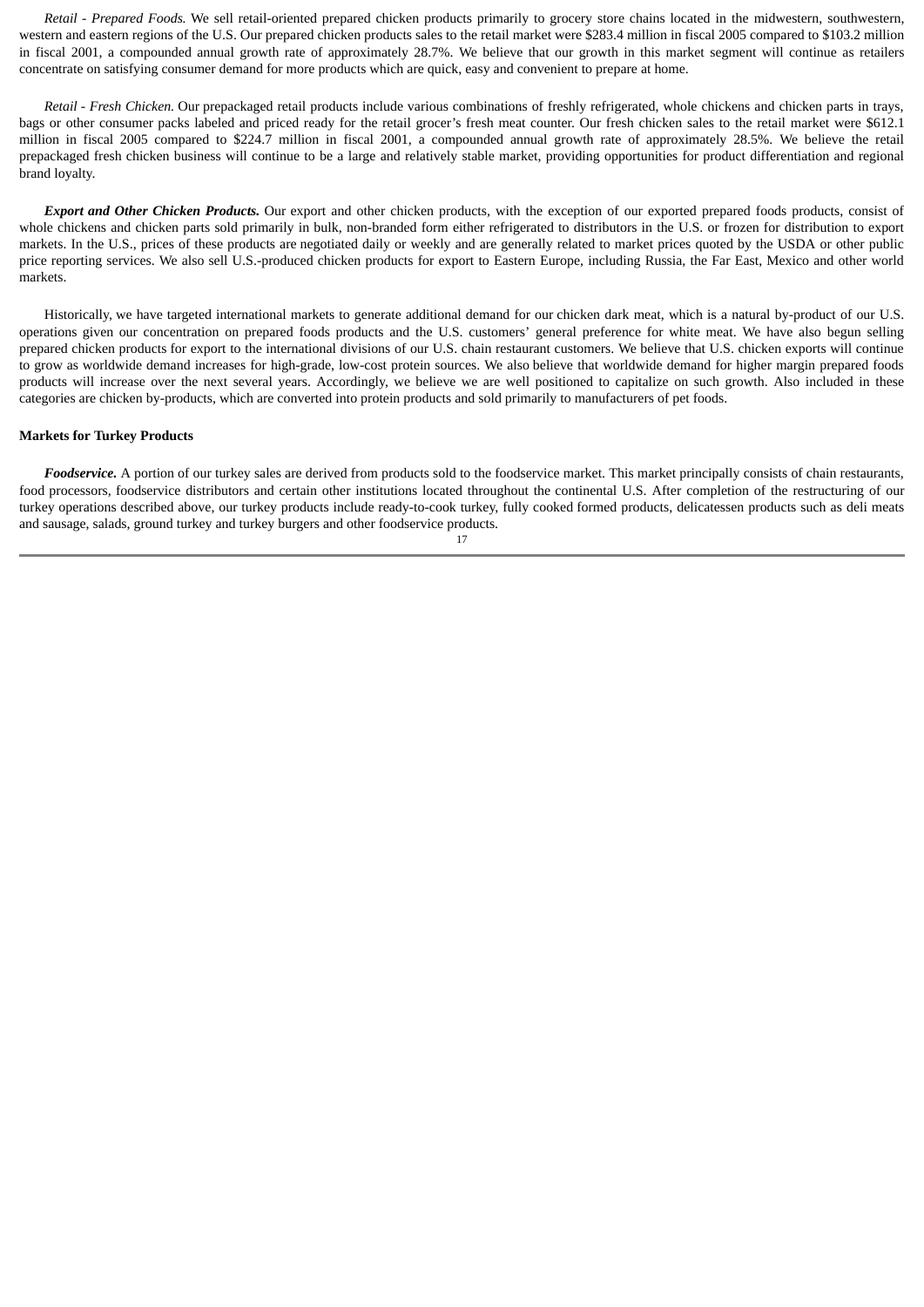We believe Pilgrim's Pride is well-positioned to be the primary or secondary supplier to many chain restaurants that require multiple suppliers of turkey products. Additionally, we believe we are well suited to be the sole supplier for many regional chain restaurants.

*Foodservice - Prepared Foods.* The majority of our turkey sales to the foodservice market consist of prepared turkey products. Our prepared turkey sales to the foodservice market were \$61.2 million of our sales in fiscal 2005. We believe that future growth in this segment will be attributable to the factors described above relating to the growth of prepared chicken sales to the foodservice market.

*Foodservice - Fresh Turkey.* We produce and market fresh, refrigerated and frozen turkey for sale to foodservice distributors, restaurant chains and other customers. These turkeys are usually of specific weight ranges and are usually whole birds to meet customer specifications. They are often marinated to enhance value and product differentiation.

*Retail.* A significant portion of our turkey sales is derived from products sold to the retail market. This market consists primarily of grocery store chains, wholesale clubs and other retail distributors. We concentrate our efforts in this market on sales of branded, prepackaged whole turkey to grocery store chains and retail distributors in the eastern and southwestern regions of the U.S. We believe this regional marketing focus enables us to develop consumer brand franchises and capitalize on proximity to the trade customer in terms of lower transportation costs, more timely and responsive service and enhanced product freshness.

We utilize numerous marketing techniques, including advertising, to develop and strengthen trade and consumer awareness and increase brand loyalty for consumer products marketed generally under the Pilgrim's Pride® and Pilgrim's Signature<sup>TM</sup> brands. We believe our efforts to achieve and maintain brand awareness and loyalty help to provide more secure distribution for our products. We also believe our efforts at brand awareness generate greater price premiums than would otherwise be the case in certain eastern markets. We also maintain an active program to identify consumer preferences. The program primarily consists of testing new product ideas, packaging designs and methods through sophisticated qualitative and quantitative consumer research techniques in key geographic markets.

*Retail - Prepared Foods.* We sell retail-oriented prepared turkey products primarily to grocery store chains located in the eastern U.S. We also sell these products to the wholesale club industry.

*Retail - Fresh Turkey*. Our prepackaged, retail products include various combinations of freshly refrigerated and frozen whole turkey in bags as well as frozen ground turkey and turkey burgers. We believe the retail prepackaged fresh turkey business will continue to be a large and relatively stable market, providing opportunities for product differentiation and regional brand loyalty with large seasonal spikes during the holiday seasons.

### **Markets for Other Products**

We have regional distribution centers located in Arizona, California, Florida, Iowa, Louisiana, Mississippi, North Carolina, Texas, Utah, and Wisconsin that are primarily focused on distributing our own poultry products, however, the distribution centers also distribute certain poultry and non-poultry products purchased from third parties to independent grocers and quick service restaurants. Our non-poultry distribution business is conducted as an accommodation to our customers and to achieve greater economies of scale in distribution logistics. Poultry sales from our regional distribution centers are included in the chicken and turkey sales amounts contained in the above tables, however, all non-poultry sales amounts are contained in the Other Products. We believe the store-door delivery capabilities for our own poultry products provide a strategic service advantage in selling to quick service, national chain restaurants.

<sup>18</sup>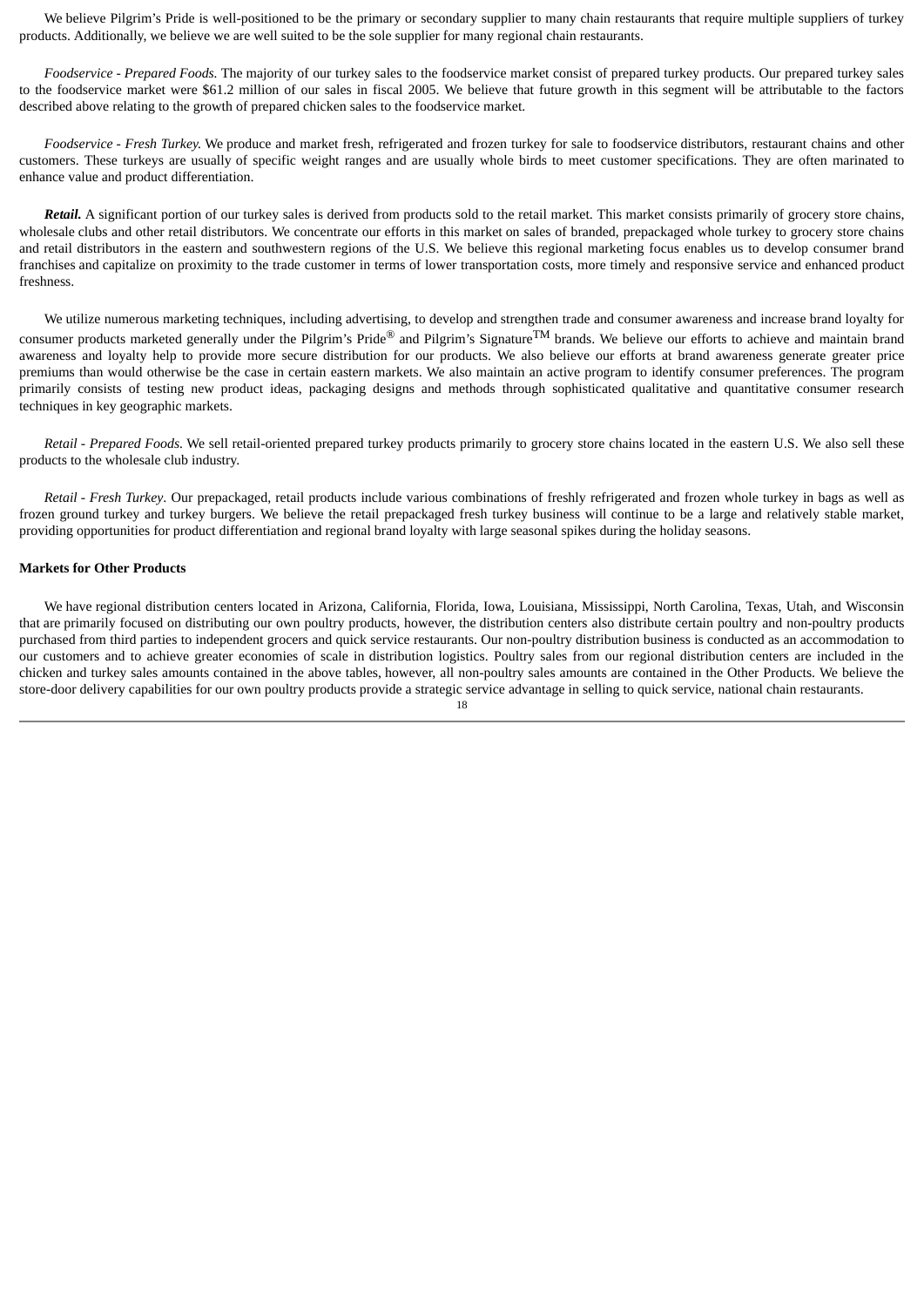We market fresh eggs under the Pilgrim's Pride® brand name, as well as under private labels, in various sizes of cartons and flats to U.S. retail grocery and institutional foodservice customers located primarily in Texas. We have a housing capacity for approximately 2.3 million commercial egg laying hens which can produce approximately 44 million dozen eggs annually. U.S. egg prices are determined weekly based upon reported market prices. The U.S. egg industry has been consolidating over the last few years, with the 25 largest producers accounting for more than 63.3% of the total number of egg laying hens in service during 2005. We compete with other U.S. egg producers primarily on the basis of product quality, reliability, price and customer service.

We market a high-nutrient egg called EggsPlus™. This egg contains high levels of Omega-3 and Omega-6 fatty acids along with Vitamin E, making the egg a heart-friendly product. Our marketing of EggsPlus™ has received national recognition for our progress in being an innovator in the "functional foods" category.

In addition, we produce and sell livestock feeds at our feed mill in Mt. Pleasant, Texas and at our farm supply store in Pittsburg, Texas to dairy farmers and livestock producers in northeastern Texas. We engage in similar sales activities at our other U.S. feed mills.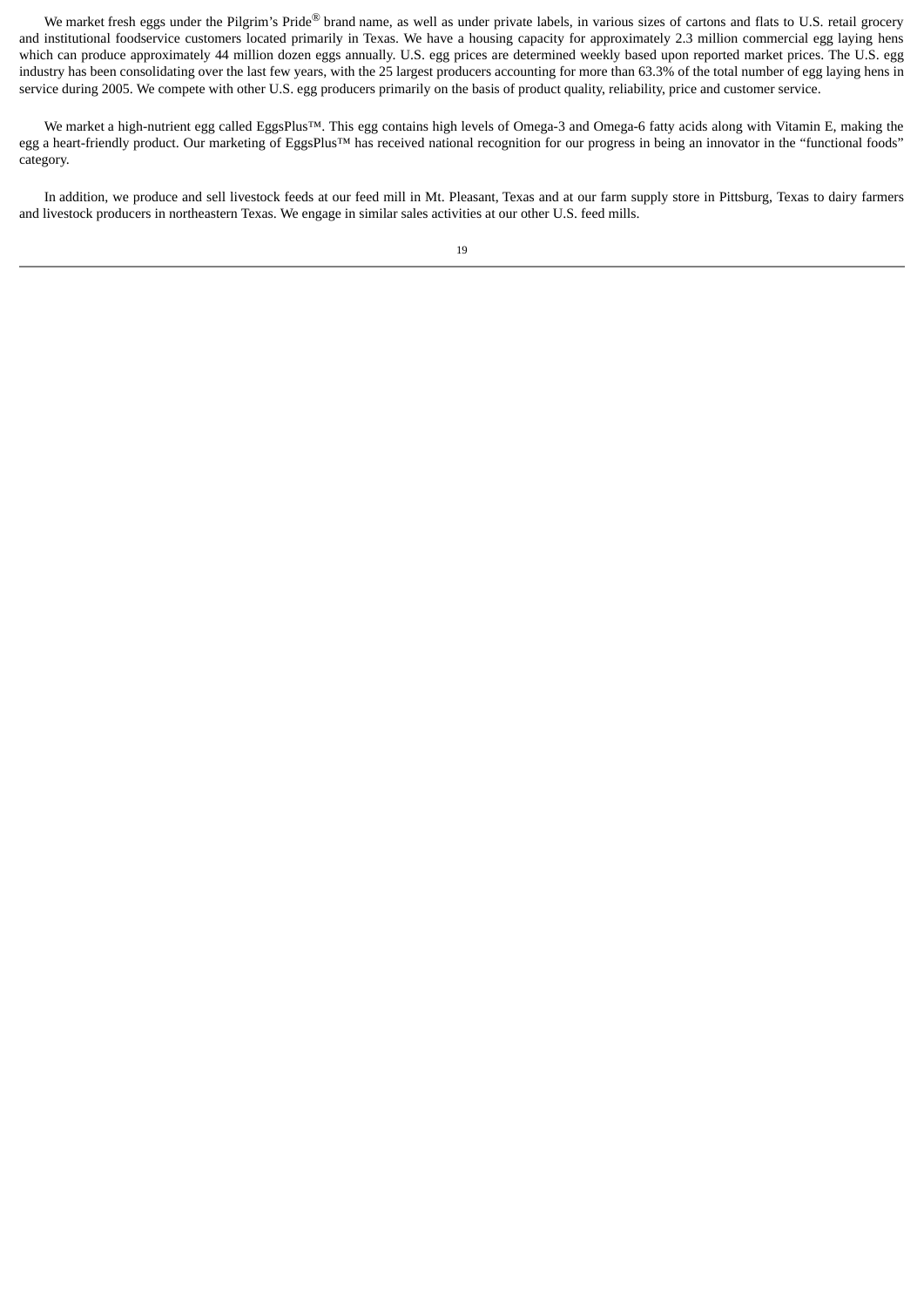### **MEXICO**

### **Background**

The Mexico market represented approximately 7.5% of our net sales in fiscal 2005. We are the second largest producer of chicken in Mexico. We believe that our facilities are among the most technologically advanced in Mexico and that we are one of the lowest cost producers of chicken in Mexico.

#### **Product Types**

While the market for chicken products in Mexico is less developed than in the U.S., with sales attributed to fewer, more basic products, we believe the market for value-added products is increasing. Our strategy is to lead this trend. We have increased our sales of value-added products, primarily through national retail chains and restaurants, and it is our business strategy to continue to do so.

#### **Markets**

We sell our Mexico chicken products primarily to large wholesalers and retailers. Our customer base in Mexico covers a broad geographic area from Mexico City, the capital of Mexico with a population estimated to be between 18 and 22 million, to Saltillo, the capital of the State of Coahuila, about 500 miles north of Mexico City, and from Tampico and Veracruz on the Gulf of Mexico to Acapulco on the Pacific, which region includes the cities of San Luis Potosi and Queretaro, capitals of the states of the same name, and Cancun on the Caribbean.

### **Foreign Operations Risks**

Our foreign operations pose special risks to our business and operations. See Item 1A. "Risk Factors" for a discussion of foreign operations risks.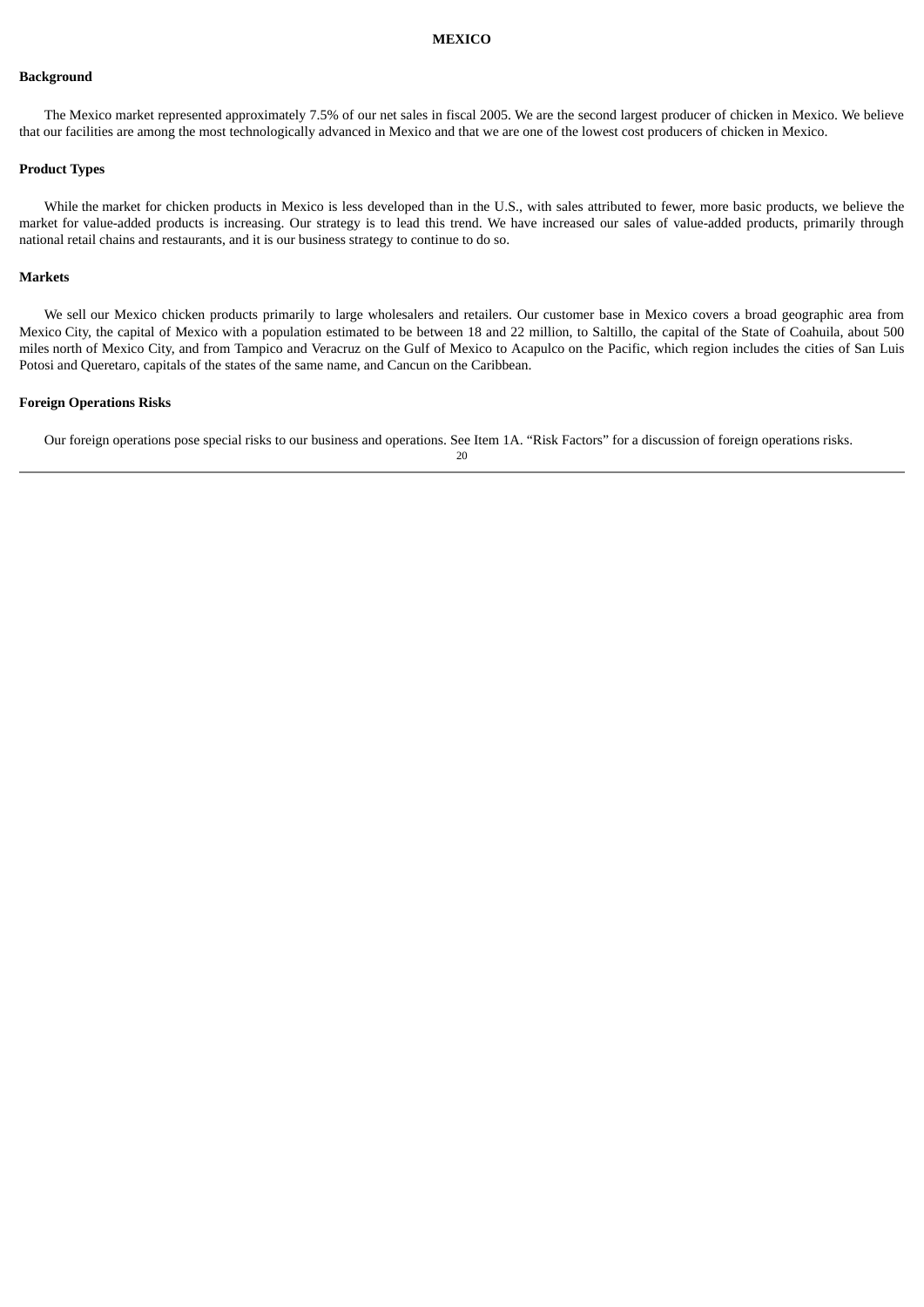## **GENERAL**

#### **Competitive Conditions**

The chicken and turkey industries are highly competitive and our largest U.S. competitor has greater financial and marketing resources than we do. In the U.S., Mexico and Puerto Rico we compete principally with other vertically integrated poultry companies. We are the second largest producer of poultry in both the United States and Mexico and the largest in Puerto Rico. The largest producer in the United States is Tyson Foods, Inc. and in Mexico, the largest is Industrias Bachoco SA de CV.

In general, the competitive factors in the U.S. chicken and turkey industries include price, product quality, product development, brand identification, breadth of product line and customer service. Competitive factors vary by major market. In the foodservice market, competition is based on consistent quality, product development, service and price. In the U.S. retail market, we believe that product quality, brand awareness, customer service and price are the primary bases of competition. There is some competition with non-vertically integrated further processors in the U.S. prepared food business. We believe vertical integration generally provides significant, long-term cost and quality advantages over non-vertically integrated further processors.

In Mexico, where product differentiation has traditionally been limited, product quality, service and price have been the most critical competitive factors. The North American Free Trade Agreement, which went into effect on January 1, 1994, required annual reductions in tariffs for chicken and chicken products in order to eliminate those tariffs by January 1, 2003. On November 21, 2002 the Mexican Secretariat of the Economy announced it would initiate an investigation to determine whether a temporary safeguard action was warranted to protect the domestic poultry industry when import tariffs on poultry were eliminated in January 2003. The action stemmed from concerns of the Union Nacional Avicultores (UNA) that duty-free imports of leg quarters would injure the Mexico poultry industry. In July 2003, the U.S. and Mexico entered into a safeguard agreement with regard to imports into Mexico of chicken leg quarters from the U.S. Under this agreement, a tariff rate for chicken leg quarters of 98.8% of the sales price was established. The tariff rate on import duties was reduced on January 1, 2005, to 59.3%, and in each of the following three years the tariff rate is to be reduced in equal increments so that the final tariff rate on January 1, 2008 will be zero. As such tariffs are reduced, we expect greater amounts of chicken to be imported into Mexico from the U.S., which could negatively affect the profitability of Mexican chicken producers and positively affect the profitability of U.S. exporters of chicken to Mexico. Although this could have a negative impact on our Mexican chicken operations, we believe that this will be mitigated by the close proximity of our U.S. operations to the Mexican border. We have the largest U.S. production and distribution capacities near the Mexican border, which gives us a strategic advantage to capitalize on exports of U.S. chicken to Mexico.

While the extent of the impact of the elimination of tariffs is uncertain, we believe we are uniquely positioned to benefit from this elimination for two reasons. First, we have an extensive distribution network in Mexico, which distributes products to 26 of the 32 Mexican states, encompassing approximately 90% of the total population of Mexico. We believe this distribution network will be an important asset in distributing our own, as well as other companies', U.S. produced chicken into Mexico. Second, we have the largest U.S. production and distribution capacities near the Mexican border, which will provide us with cost advantages in exporting U.S. chicken into Mexico. These facilities include our processing facilities in Mt. Pleasant, Lufkin, Nacogdoches, Dallas and Waco, Texas, and distribution facilities in San Antonio and El Paso, Texas and Phoenix, Arizona.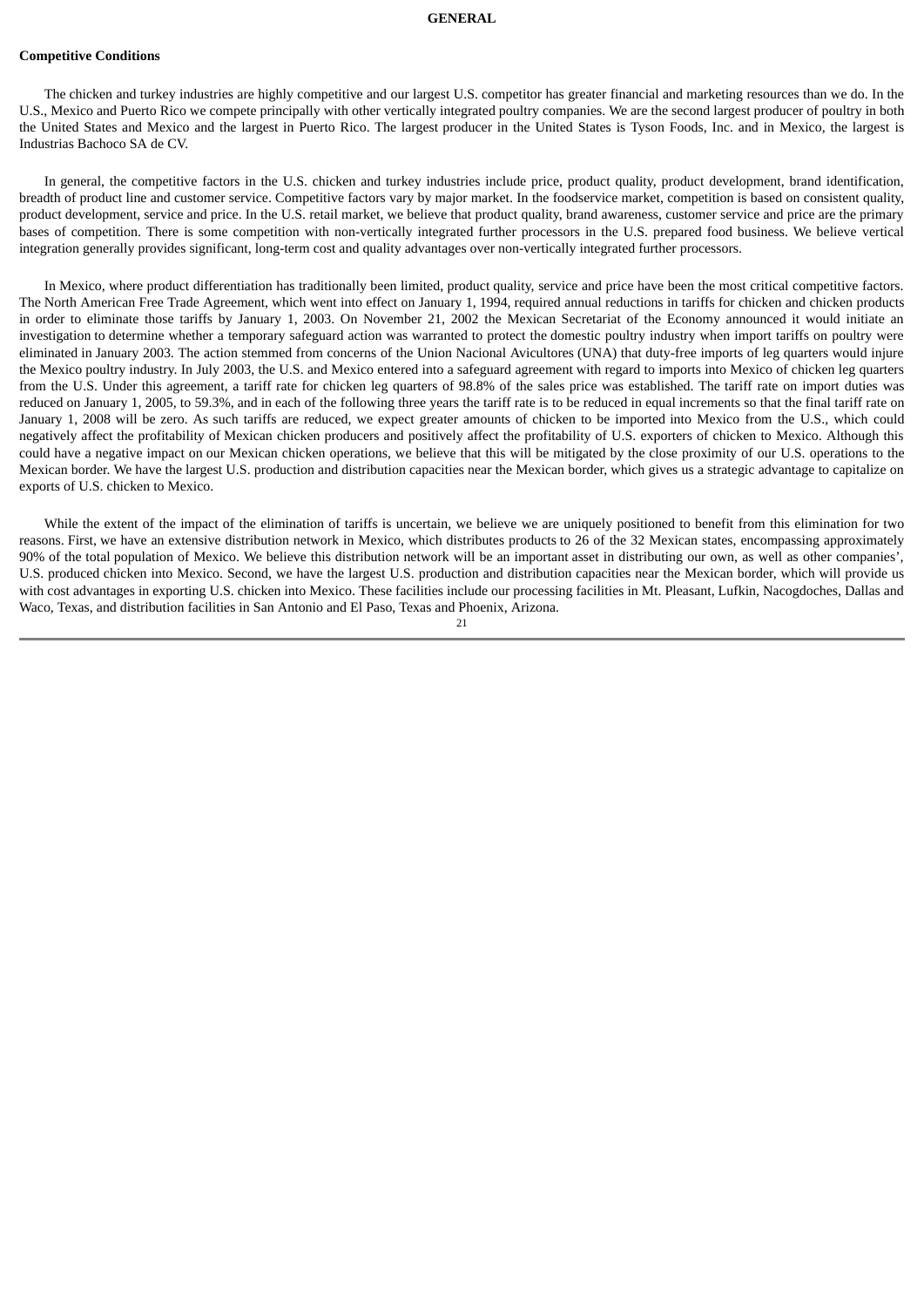We are not a significant competitor in the distribution business as it relates to products other than poultry. We distribute these products solely as a convenience to our poultry customers. The broad-line distributors do not consider us to be a factor in those markets. The competition related to our other products such as table eggs, feed and protein are much more regionalized and no one competitor is dominant.

### **Key Customers**

Our two largest customers accounted for approximately 18% of our net sales in fiscal 2005, and our largest customer, Wal-Mart Stores, Inc. accounted for 10.1% of our net sales.

### **Regulation and Environmental Matters**

The chicken and turkey industries are subject to government regulation, particularly in the health and environmental areas, including provisions relating to the discharge of materials into the environment, by the Centers for Disease Control, the USDA, the Food and Drug Administration ("FDA") and the Environmental Protection Agency ("EPA") in the U.S. and by similar governmental agencies in Mexico. Our chicken processing facilities in the U.S. are subject to on-site examination, inspection and regulation by the USDA. The FDA inspects the production of our feed mills in the U.S. Our Mexican food processing facilities and feed mills are subject to on-site examination, inspection and regulation by a Mexican governmental agency, which performs functions similar to those performed by the USDA and FDA. We believe that we are in substantial compliance with all applicable laws and regulations relating to the operations of our facilities.

We anticipate increased regulation by the USDA concerning food safety, by the FDA concerning the use of medications in feed and by the EPA and various other state agencies concerning discharges to the environment. Although, we do not anticipate any regulations having a material adverse effect upon us, a material adverse effect may occur.

#### **Employees and Labor Relations**

As of October 1, 2005, we employed approximately 35,400 persons in the U.S. and 5,150 persons in Mexico. Approximately 13,450 employees at various facilities in the U.S. are members of collective bargaining units. In Mexico, 3,000 of our hourly employees are covered by collective bargaining agreements. We have not experienced any work stoppage at any location in over five years. We believe our relations with our employees are satisfactory. At any given time we will be in some stage of contract negotiation with various collective bargaining units.

# **Financial Information About Foreign Operations**

The Company's foreign operations are in Mexico. Geographic financial information is set forth in Item 7. "Management's Discussion and Analysis of Financial Condition and Results of Operation."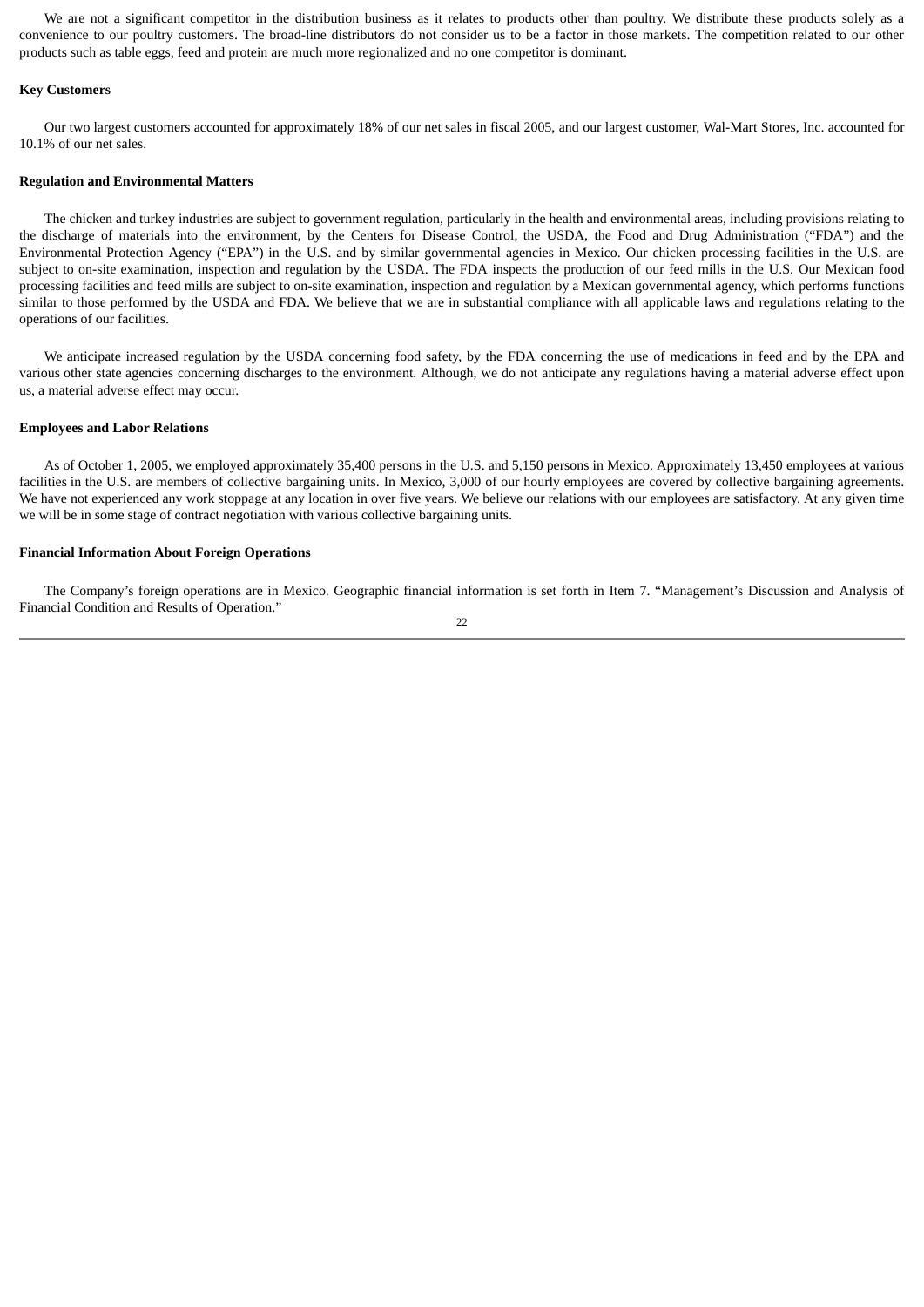#### **Available Information; NYSE CEO Certification**

The Company's Internet website is http://www.pilgrimspride.com. The Company makes available, free of charge, through its Internet website, the Company's annual reports on Form 10-K, quarterly reports on Form 10-Q, current reports on Form 8-K, Directors and Officers Forms 3, 4 and 5, and amendments to those reports, as soon as reasonably practicable after electronically filing such materials with, or furnishing them to, the Securities and Exchange Commission.

In addition, the Company makes available, through its Internet website, the Company's Business Code of Conduct and Ethics, Corporate Governance Guidelines and the written charter of the Audit Committee, all of which are available in print to any stockholder who requests it by contacting the Secretary of the Company at 4845 U.S. Highway 271 North, Pittsburg, Texas 75686-0093.

As required by the rules of the New York Stock Exchange, the Company submitted its unqualified Section 303A.12 CEO Certification for the preceding year to the New York Stock Exchange.

## **Executive Officers**

Set forth below is certain information relating to our current executive officers:

| Name                | Age | <b>Positions</b>                                 |  |
|---------------------|-----|--------------------------------------------------|--|
| Lonnie "Bo" Pilgrim | 77  | Chairman of the Board                            |  |
| Clifford E. Butler  | 63  | Vice Chairman of the Board                       |  |
| O.B. Goolsby, Jr.   | 58  | President, Chief Executive Officer, and Director |  |
| Richard A. Cogdill  | 45  | Chief Financial Officer                          |  |
|                     |     | Secretary, Treasurer and Director                |  |
| J. Clinton Rivers   | 46  | <b>Chief Operating Officer</b>                   |  |
| Robert A. Wright    | 51  | <b>Executive Vice President of</b>               |  |
|                     |     | Sales and Marketing                              |  |

*Lonnie "Bo" Pilgrim* has served as Chairman of the Board since the organization of Pilgrim's Pride in July 1968. Mr. Pilgrim was previously Chief Executive Officer from July 1968 to June 1998. Prior to the incorporation of Pilgrim's Pride, Mr. Pilgrim was a partner in its predecessor partnership business founded in 1946.

*Clifford E. Butler* serves as Vice Chairman of the Board. Mr. Butler joined us as Controller and Director in 1969, was named Senior Vice President of Finance in 1973, became Chief Financial Officer and Vice Chairman of the Board in July 1983, became Executive President in January 1997 and served in such capacity through July 1998.

*O.B. Goolsby, Jr.* serves as President and Chief Executive Officer of Pilgrim's Pride. Prior to being named Chief Executive Officer in September 2004, Mr. Goolsby served as President and Chief Operating Officer since November 2002. Mr. Goolsby served as Executive Vice President, Prepared Foods Complexes from June 1998 to November 2002. Mr. Goolsby was previously Senior Vice President, Prepared Foods Operations from August 1992 to June 1998 and Vice President, Prepared Foods Complexes from September 1987 to August 1992 and was previously employed by us from November 1969 to January 1981.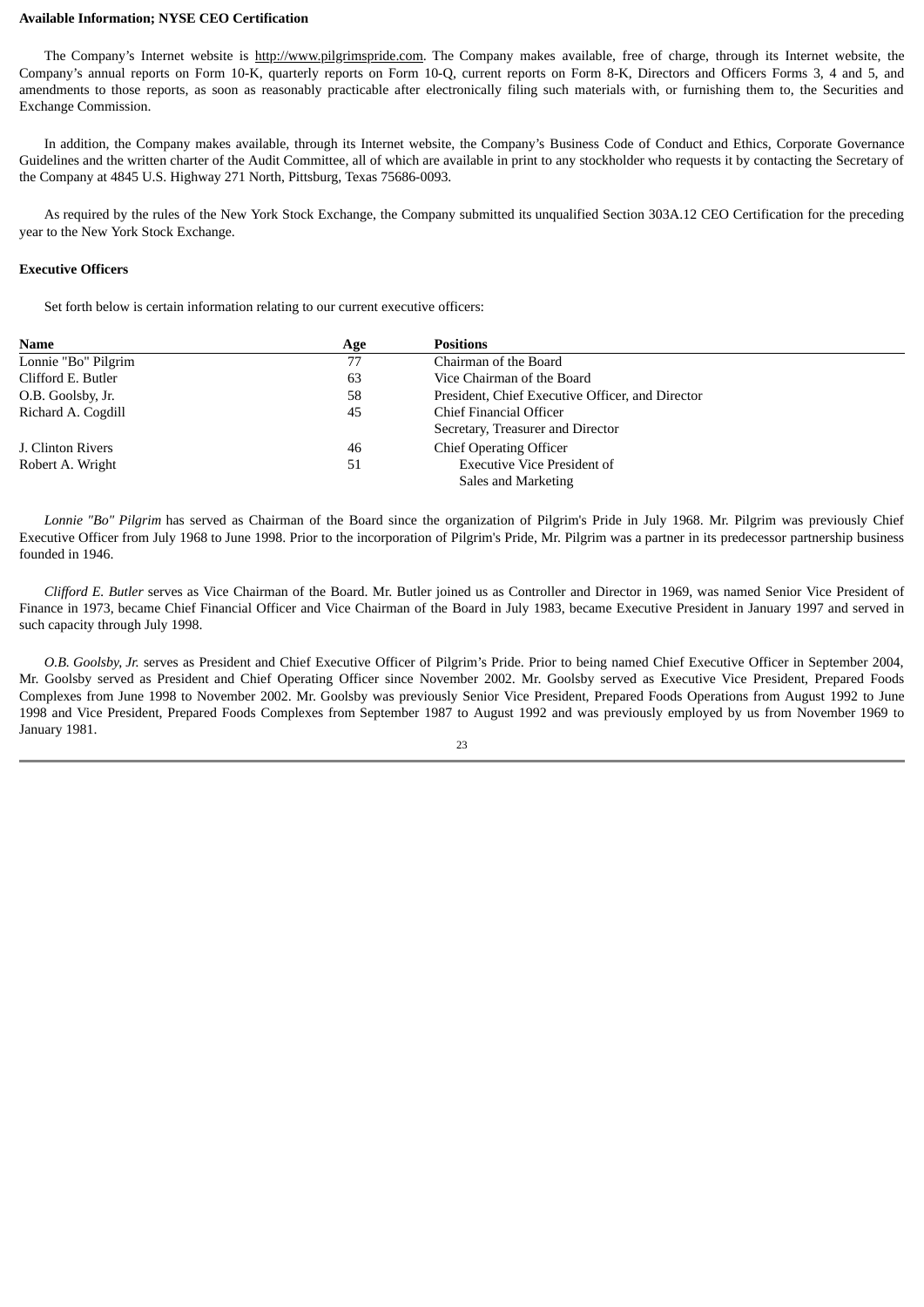*Richard A. Cogdill* has served as Chief Financial Officer, Secretary and Treasurer since January 1997. Mr. Cogdill became a Director in September 1998. Previously he served as Senior Vice President, Corporate Controller, from August 1992 through December 1996 and as Vice President, Corporate Controller from October 1991 through August 1992. Prior to October 1991, he was a Senior Manager with Ernst & Young LLP. Mr. Cogdill is a Certified Public Accountant.

*J. Clinton Rivers* serves as Chief Operating Officer. Prior to being named Chief Operating Officer in October 2004, Mr. Rivers served as Executive Vice President of Prepared Food Operations from November 2002 to October 2004. Mr. Rivers was the Senior Vice President of Prepared Foods Operations from 1999 to November 2002, and was the Vice President of Prepared Foods Operations from 1992 to 1999. From 1989 to 1992, he served as Plant Manager of the Mount Pleasant, Texas Production Facility. Mr. Rivers joined Pilgrim's Pride in 1986 as the Quality Assurance Manager, and also held positions at Perdue Farms and Golden West Foods.

*Robert A. Wright* serves as Executive Vice President of Sales and Marketing. Prior to being named Executive Vice President of Sales and Marketing in June 2004, Mr. Wright served as Executive Vice President, Turkey Division since October 2003 when he joined Pilgrim's Pride. Prior to October 2003, Mr. Wright served as President of Butterball Turkey Company for five years.

### <span id="page-28-0"></span>**Item 1A. Risk Factors**

## **Forward Looking Statements**

Statements of our intentions, beliefs, expectations or predictions for the future, denoted by the words "anticipate," "believe," "estimate," "expect," "project," "imply," "intend," "foresee" and similar expressions, are forward-looking statements that reflect our current views about future events and are subject to risks, uncertainties and assumptions. Such risks, uncertainties and assumptions include those described under "Risk Factors" below and elsewhere in this Annual Report on Form 10-K.

Actual results could differ materially from those projected in these forward-looking statements as a result of these factors, among others, many of which are beyond our control.

In making these statements, we are not undertaking, and specifically decline to undertake, any obligation to address or update each or any factor in future filings or communications regarding our business or results, and we are not undertaking to address how any of these factors may have caused changes in information contained in previous filings or communications. Though we have attempted to list comprehensively these important cautionary risk factors, we wish to caution investors and others that other factors may in the future prove to be important in affecting our business or results of operations.

#### **Risk Factors**

*Cyclicality and Commodity Prices.* Industry cyclicality can affect our earnings, especially due to fluctuations in commodity prices of feed ingredients, chicken and turkey.

Profitability in the chicken and turkey industries is materially affected by the commodity prices of feed ingredients, chicken and turkey, which are determined by supply and demand factors. As a result, the chicken and turkey industries are subject to cyclical earnings fluctuations.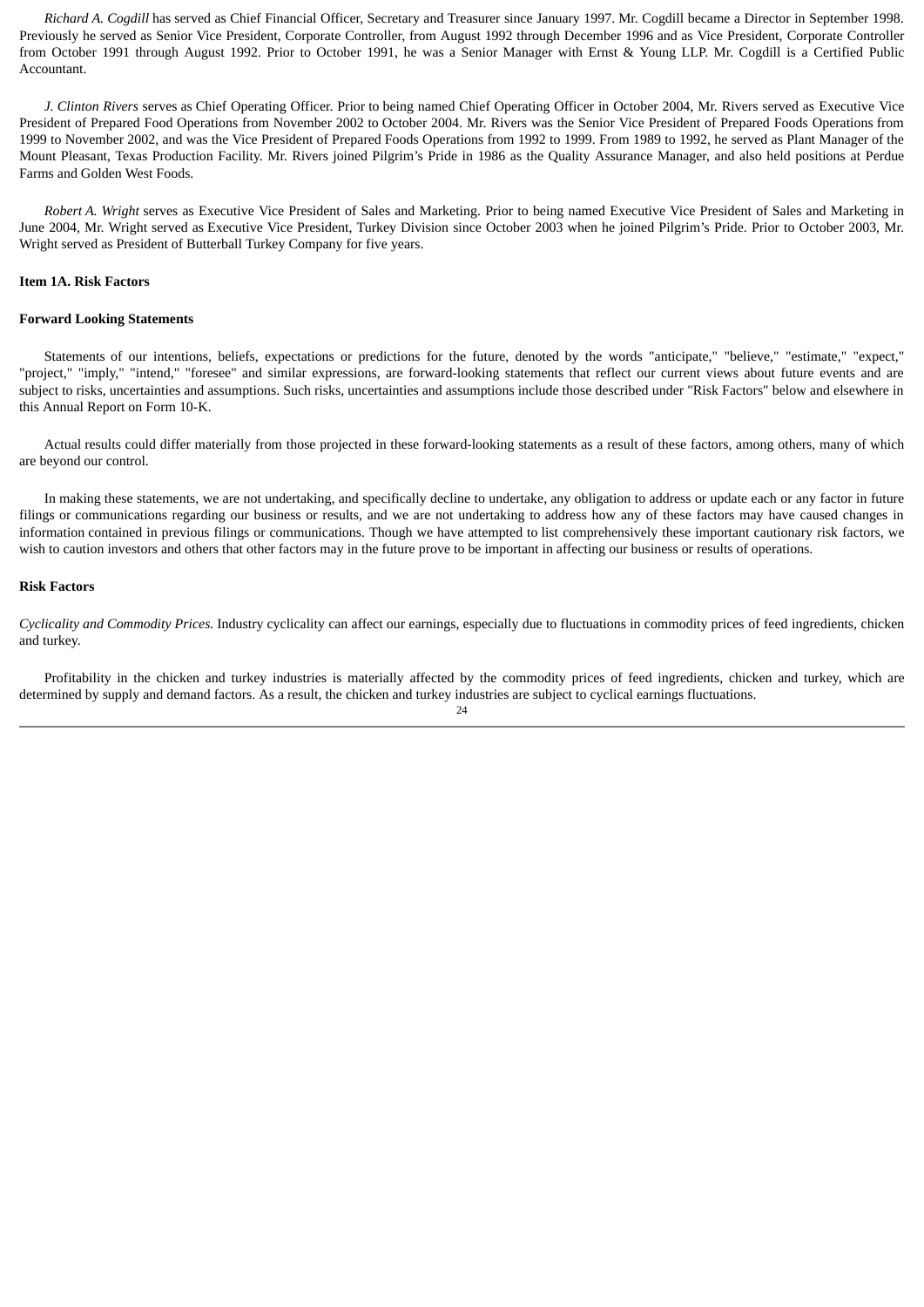The production of feed ingredients is positively or negatively affected primarily by weather patterns throughout the world, the global level of supply inventories and demand for feed ingredients and the agricultural policies of the United States and foreign governments. In particular, weather patterns often change agricultural conditions in an unpredictable manner. A sudden and significant change in weather patterns could affect supplies of feed ingredients, as well as both the industry's and our ability to obtain feed ingredients, grow chickens and turkeys or deliver products.

High feed ingredient prices have had a material adverse effect on our operating results in the past. We periodically seek, in some instances, to enter into advance purchase commitments or financial hedging contracts for the purchase of feed ingredients in an effort to manage our feed ingredient costs. However, we may not hedge feed ingredient cost risk unless requested by a specific customer or it is otherwise deemed prudent and any use of such instruments may not be successful.

*Livestock and Poultry Disease, including Avian Influenza.* Outbreaks of livestock diseases in general and poultry diseases in particular, including avian influenza, can significantly affect our ability to conduct our operations and demand for our products.

We take reasonable precautions to ensure that our flocks are healthy and that our processing plants and other facilities operate in a sanitary and environmentally-sound manner. However, events beyond our control, such as the outbreaks of disease, either in our own flocks or elsewhere, could significantly affect demand for our products or our ability to conduct our operations. Furthermore, an outbreak of disease could result in governmental restrictions on the import and export of our fresh chicken, turkey or other products to or from our suppliers, facilities or customers, or require us to destroy one or more of our flocks. This could also result in the cancellation of orders by our customers and create adverse publicity that may have a material adverse effect on our ability to market our products successfully and on our business, reputation and prospects.

In recent months there has been substantial publicity regarding a highly pathogenic strain of avian influenza, known as H5N1, which has been affecting Asia since 2002 and which has recently been found in Eastern Europe. It is widely believed that H5N1 is being spread by migratory birds, such as ducks and geese. There have also been some cases where H5N1 is believed to have passed from birds to humans as humans came into contact with live birds that were infected with the disease.

Although H5N1 has not been identified in North America, there have been outbreaks of low pathogenic strains of avian influenza in North America, including in the U.S. in 2002 and 2004 and in Mexico for the past several years, including this year, that have impacted our operations. Further, these low pathogenic outbreaks have not generated the same level of concern, or received the same level of publicity or been accompanied by the same reduction in demand for poultry products in certain countries as that associated with the highly pathogenic H5N1 strain. Accordingly, even if the H5N1 strain does not spread to North America, there can be no assurance that it will not materially adversely affect demand for North American produced poultry internationally and/or domestically, and, if it were to spread to North America, there can be no assurance that it would not significantly affect our ability to conduct our operations and/or demand for our products, in each case in a manner having a material adverse effect on our business, reputation and/or prospects.

*Contamination of Products*. If our poultry products become contaminated, we may be subject to product liability claims and product recalls.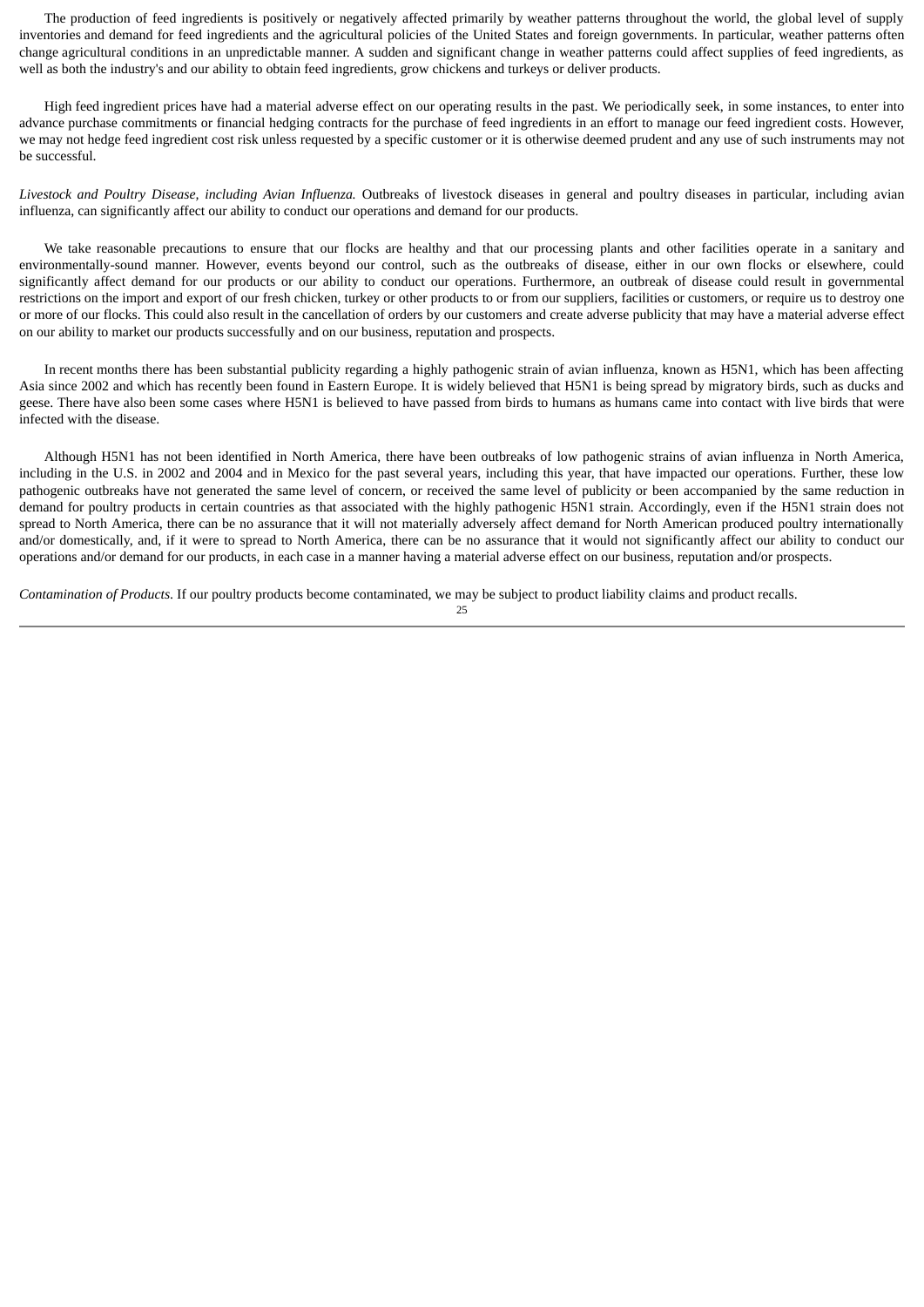Poultry products may be subject to contamination by disease producing organisms, or pathogens, such as *Listeria monocytogenes*, *Salmonella* and generic *E.coli*. These pathogens are generally found in the environment, and, as a result, there is a risk that they, as a result of food processing, could be present in our processed poultry products. These pathogens can also be introduced as a result of improper handling at the further processing, foodservice or consumer level. These risks may be controlled, although not eliminated, by adherence to good manufacturing practices and finished product testing. We have little, if any, control over proper handling once the product has been shipped. Illness and death may result if the pathogens are not eliminated at the further processing, foodservice or consumer level. Even an inadvertent shipment of contaminated products is a violation of law and may lead to increased risk of exposure to product liability claims, product recalls and increased scrutiny by federal and state regulatory agencies and may have a material adverse effect on our business, reputation and prospects.

In October 2002, one product sample produced in our Franconia, Pennsylvania facility that had not been shipped to customers tested positive for Listeria. We later received information from the USDA suggesting environmental samples taken at the facility had tested positive for both the strain of Listeria identified in the product and a strain having characteristics similar to those of the strain identified in a Northeastern Listeria outbreak. As a result, we voluntarily recalled all cooked deli products produced at the plant from May 1, 2002 through October 11, 2002. We carried insurance designed to cover the direct recall related expenses and certain aspects of the related business interruption caused by the recall. We estimate that the sales in our turkey division were negatively affected by approximately \$63 million and \$82 million during fiscal 2004 and fiscal 2003, respectively. For those same periods, we estimate that operating margins were negatively affected by approximately \$20 to \$25 million and \$65 to \$70 million, respectively. Aggregating the direct recall expense claim with the anticipated business interruption and product re-establishment costs, our total loss was approximately \$100 million, although our policy limit was \$50 million. We received \$4 million of this amount in fiscal 2003 and the remaining \$46 million in fiscal 2004 from our insurer.

*Product Liability*. Product liability claims or product recalls can adversely affect our business reputation and expose us to increased scrutiny by federal and state regulators.

The packaging, marketing and distribution of food products entail an inherent risk of product liability and product recall and the resultant adverse publicity. We may be subject to significant liability if the consumption of any of our products causes injury, illness or death. We could be required to recall certain of our products in the event of contamination or damage to the products. In addition to the risks of product liability or product recall due to deficiencies caused by our production or processing operations, we may encounter the same risks if any third party tampers with our products. We cannot assure you that we will not be required to perform product recalls, or that product liability claims will not be asserted against us, in the future. Any claims that may be made may create adverse publicity that would have a material adverse effect on our ability to market our products successfully or on our business, reputation, prospects, financial condition and results of operations.

As described above under "Contamination of Products," if our poultry products become contaminated, we may be subject to product liability claims and product recalls. In October 2002, we voluntarily recalled all cooked deli products produced at one of our facilities from May 1, 2002 through October 11, 2002. In connection with this recall, we were named as a defendant in a number of lawsuits brought by individuals alleging injuries resulting from contracting *Listeria monocytogenes.* See Item 3. "Legal Proceedings." There can be no assurance that any litigation or reputational injury associated with this or any future product recalls will not have a material adverse effect on our ability to market our products successfully or on our business, reputation, prospects, financial condition and results of operations.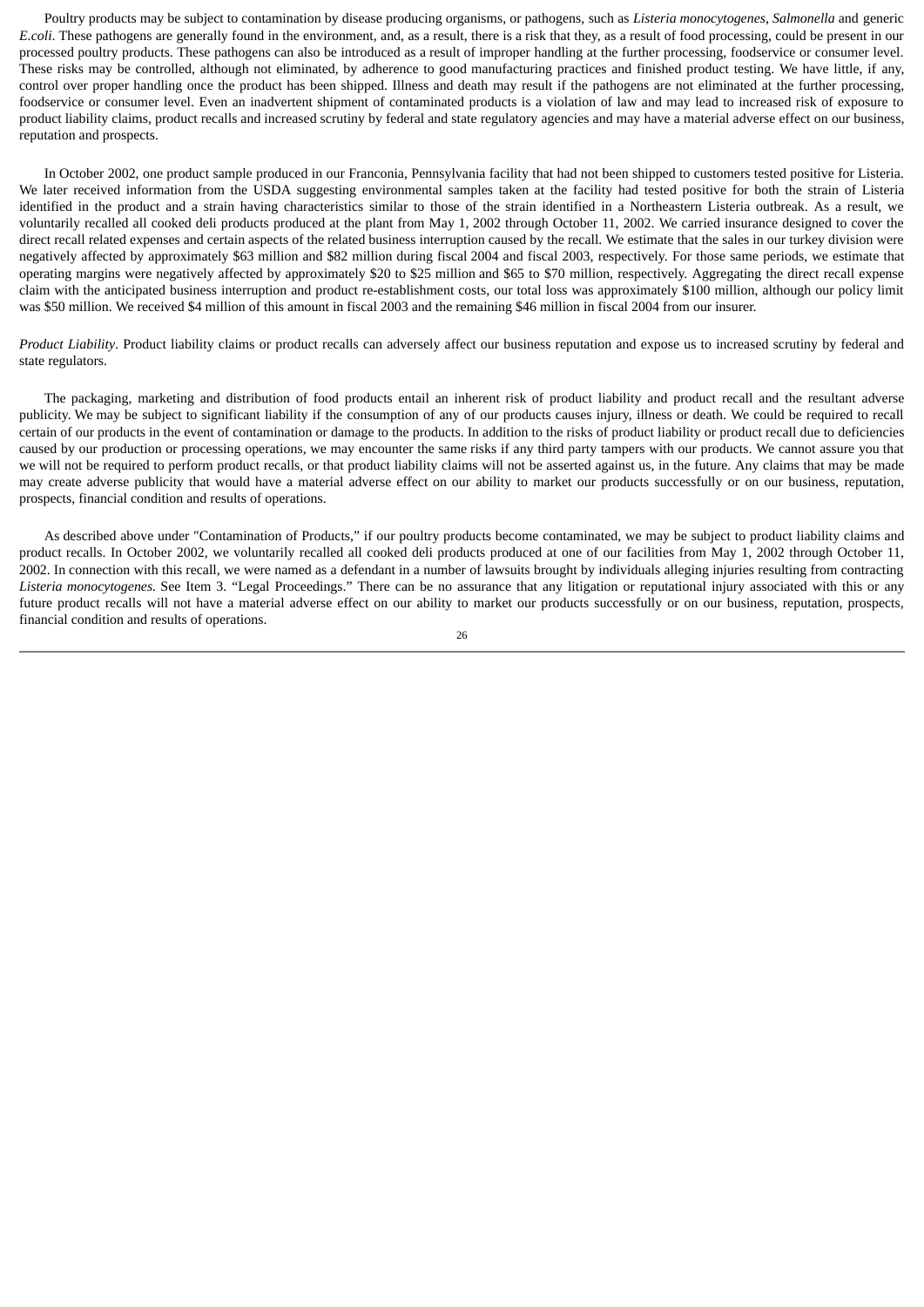*Insurance.* We are exposed to risks relating to product liability, product recall, property damage and injuries to persons for which insurance coverage is expensive, limited and potentially inadequate.

Our business operations entail a number of risks, including risks relating to product liability claims, product recalls, property damage and injuries to persons. We currently maintain insurance with respect to certain of these risks, including product liability insurance, property insurance, workers compensation insurance and general liability insurance, but in many cases such insurance is expensive, difficult to obtain and no assurance can be given that such insurance can be maintained in the future on acceptable terms, or in sufficient amounts to protect us against losses due to any such events, or at all. Moreover, even though our insurance coverage may be designed to protect us from losses attributable to certain events, it may not adequately protect us from liability and expenses we incur in connection with such events. For example, the losses attributable to our October 2002 recall of cooked deli-products produced at one of our facilities significantly exceeded available insurance coverage. Additionally, in the past two of our insurers encountered financial difficulties and were unable to fulfill their obligations under the insurance policies as anticipated and separately two of our other insurers contested coverage with respect to claims covered under policies purchased, forcing us to litigate the issue of coverage before we were able to collect under these policies.

*Government Regulation*. Regulation, present and future, is a constant factor affecting our business.

The chicken and turkey industries are subject to federal, state and local governmental regulation, including in the health and environmental areas. We anticipate increased regulation by various agencies concerning food safety, the use of medication in feed formulations and the disposal of poultry by-products and wastewater discharges. Unknown matters, new laws and regulations, or stricter interpretations of existing laws or regulations may materially affect our business or operations in the future.

*Significant Competition*. Competition in the chicken and turkey industries with other vertically integrated poultry companies, especially companies with greater resources, may make us unable to compete successfully in these industries, which could adversely affect our business.

The chicken and turkey industries are highly competitive. Some of our competitors have greater financial and marketing resources than us. In both the U.S. and Mexico, we primarily compete with other vertically integrated poultry companies.

In general, the competitive factors in the U.S. poultry industry include:

- Price;
- Product quality;
- Brand identification;
- Breadth of product line; and
- Customer service.

Competitive factors vary by major market. In the foodservice market, competition is based on consistent quality, product development, service and price. In the U.S. retail market, we believe that competition is based on product quality, brand awareness, customer service and price. Further, there is some competition with non-vertically integrated further processors in the prepared food business.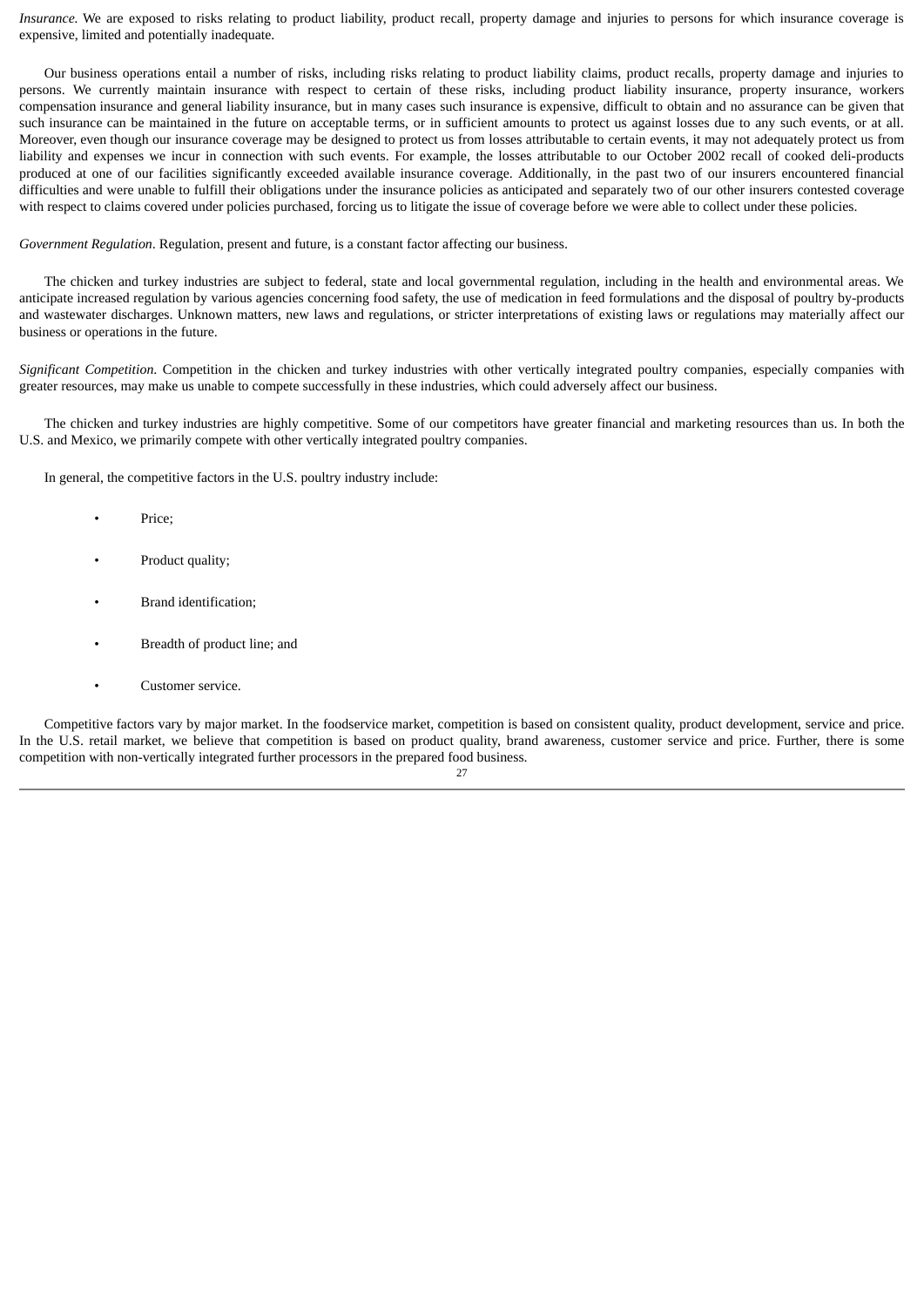In Mexico, where product differentiation has traditionally been limited, product quality and price have been the most critical competitive factors. Additionally, the North American Free Trade Agreement, which went into effect on January 1, 1994, required annual reductions in tariffs for chicken and chicken products in order to eliminate those tariffs by January 1, 2003. On November 21, 2002, the Mexican Secretariat of the Economy announced that it would initiate an investigation to determine whether a temporary safeguard action was warranted to protect the domestic poultry industry when import tariffs on poultry were eliminated in January 2003. In July 2003, the U.S. and Mexico entered into a safeguard agreement with regard to imports into Mexico of chicken leg quarters from the U.S. Under this agreement, a tariff rate for chicken leg quarters of 98.8% of the sales price was established. This tariff was reduced on January 1, 2005 to 59.3% and is to be reduced in each of the following three years in equal increments so that the final tariff rate at January 1, 2008 will be zero. As those tariffs are reduced, increased competition from chicken imported into Mexico from the U.S. may have a material adverse effect on the Mexican chicken industry in general, and on our Mexican operations in particular.

*Loss of Key Customers.* The loss of one or more of our largest customers could adversely affect our business.

Our two largest customers accounted for approximately 18% of our net sales in fiscal 2005, and our largest customer, Wal-Mart Stores, Inc. accounted for 10.1% of our net sales. Our business could suffer significant set backs in revenues and operating income if we lost one or more of our largest customers, or if our customers' plans and/or markets should change significantly.

*Potential Acquisitions*. We intend to pursue opportunities to acquire complementary businesses, which could increase leverage and debt service requirements and could adversely affect our financial situation if we fail to successfully integrate the acquired business.

We intend to pursue selective acquisitions of complementary businesses in the future. Inherent in any future acquisitions are certain risks such as increasing leverage and debt service requirements and combining company cultures and facilities, which could have a material adverse effect on our operating results, particularly during the period immediately following such acquisitions. Additional debt or equity capital may be required to complete future acquisitions, and there can be no assurance that we will be able to raise the required capital. Furthermore, acquisitions involve a number of risks and challenges, including:

- Diversion of management's attention;
- The need to integrate acquired operations;
- Potential loss of key employees and customers of the acquired companies;
- Lack of experience in operating in the geographical market of the acquired business;

and

• An increase in our expenses and working capital requirements.

Any of these and other factors could adversely affect our ability to achieve anticipated cash flows at acquired operations or realize other anticipated benefits of acquisitions.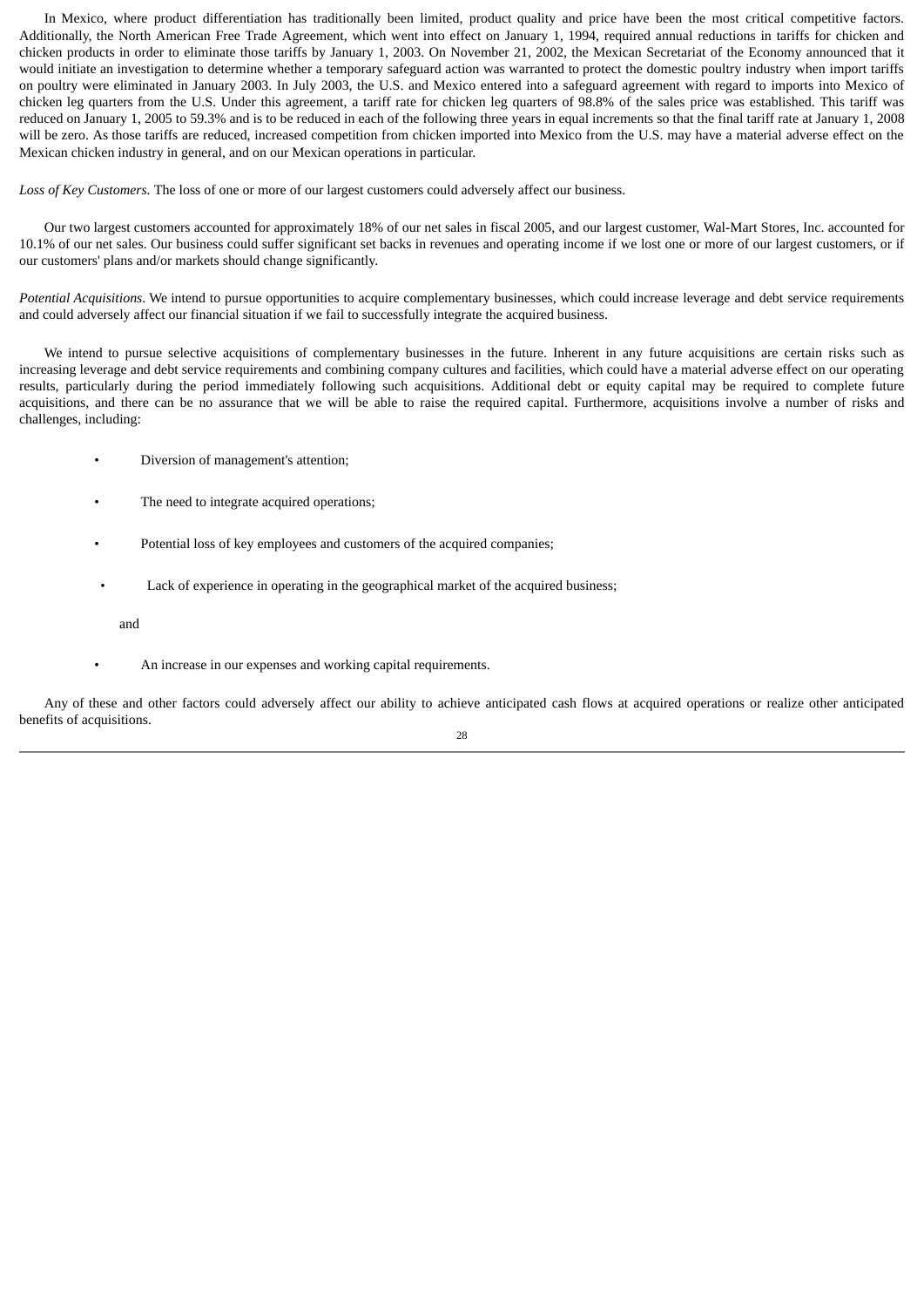*Assumption of Unknown Liabilities in Acquisitions.* Assumption of unknown liabilities in acquisitions may harm our financial condition and operating results.

Acquisitions may be structured in such a manner that would result in the assumption of unknown liabilities not disclosed by the seller or uncovered during pre-acquisition due diligence. For example, our acquisition of the ConAgra chicken division was structured as a stock purchase. In that acquisition we assumed all of the liabilities of the ConAgra chicken division, including liabilities that may be unknown. We negotiated and obtained from ConAgra Foods certain representations and warranties concerning contingent liabilities and other obligations of the entities holding the ConAgra chicken division assets to reduce the risk that we will bear such subsidiaries' liability for unknown liabilities. ConAgra Foods also agreed to indemnify us for breaches of representations and warranties concerning the pre-closing operations of the ConAgra chicken division and for certain liabilities of the entities holding the ConAgra chicken division assets. ConAgra Foods' indemnification obligations are generally subject to a \$30 million deductible, and there may be circumstances in which ConAgra Foods' indemnification obligations do not provide us protection from contingent or other obligations of the entities holding the ConAgra chicken division assets, or other pre-closing liabilities of the ConAgra chicken division. These obligations and liabilities could harm our financial condition and operating results.

*Leverage.* Our indebtedness could adversely affect our financial condition and prevent us from fulfilling our obligations under our debt securities.

Our indebtedness could adversely affect our financial condition which could have important consequences to you. For example, it could:

- · Increase our vulnerability to general adverse economic conditions;
- · Limit our ability to obtain necessary financing and to fund future working capital, capital expenditures and other general corporate requirements;
- · Require us to dedicate a substantial portion of our cash flow from operations to payments on our indebtedness, thereby reducing the availability of our cash flow to fund working capital, capital expenditures and for other general corporate purposes;
- · Limit our flexibility in planning for, or reacting to, changes in our business and the industry in which we operate;
- · Place us at a competitive disadvantage compared to our competitors that have less debt;
- · Limit our ability to pursue acquisitions and sell assets; and
- · Limit, along with the financial and other restrictive covenants in our indebtedness, our ability to borrow additional funds. Failing to comply with those covenants could result in an event of default or require redemption of indebtedness. Either of these events could have a material adverse effect on us.

Our ability to make payments on and to refinance our indebtedness will depend on our ability to generate cash in the future, which is dependent on various factors. These factors include the commodity prices of feed ingredients, chicken and turkey and general economic, financial, competitive, legislative, regulatory and other factors that are beyond our control.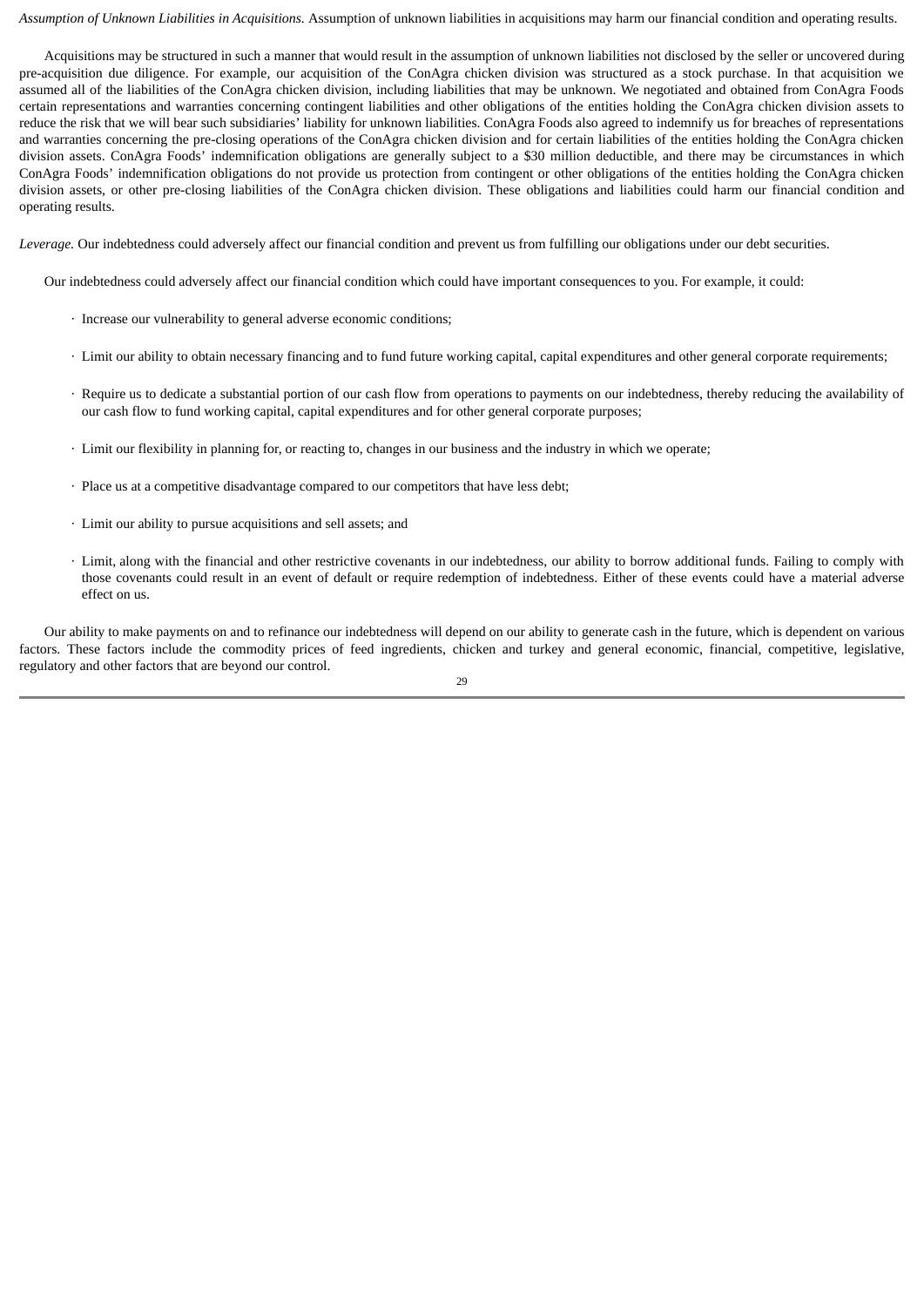Despite our indebtedness, we are not prohibited from incurring significant additional indebtedness in the future. If additional debt is added to our current debt levels, the related risks that we now face could intensify.

*Foreign Operations Risks*. Our foreign operations pose special risks to our business and operations.

We have significant operations and assets located in Mexico. Foreign operations are subject to a number of special risks, including among others:

- Currency exchange rate fluctuations;
- Trade barriers;
- Exchange controls;
- Expropriation; and
- Changes in laws and policies, including those governing foreign-owned operations.

Currency exchange rate fluctuations have adversely affected us in the past. Exchange rate fluctuations or one or more other risks may have a material adverse effect on our business or operations in the future.

Our operations in Mexico are conducted through subsidiaries organized under the laws of Mexico. We may rely in part on intercompany loans and distributions from our subsidiaries to meet our obligations. Claims of creditors of our subsidiaries, including trade creditors, will generally have priority as to the assets of our subsidiaries over our claims. Additionally, the ability of our Mexican subsidiaries to make payments and distributions to us will be subject to, among other things, Mexican law. In the past, these laws have not had a material adverse effect on the ability of our Mexican subsidiaries to make these payments and distributions. However, laws such as these may have a material adverse effect on the ability of our Mexican subsidiaries to make these payments and distributions in the future.

Despite our indebtedness, we are not prohibited from incurring significant additional indebtedness in the future. If additional debt is added to our current debt levels, the related risks that we now face could intensify.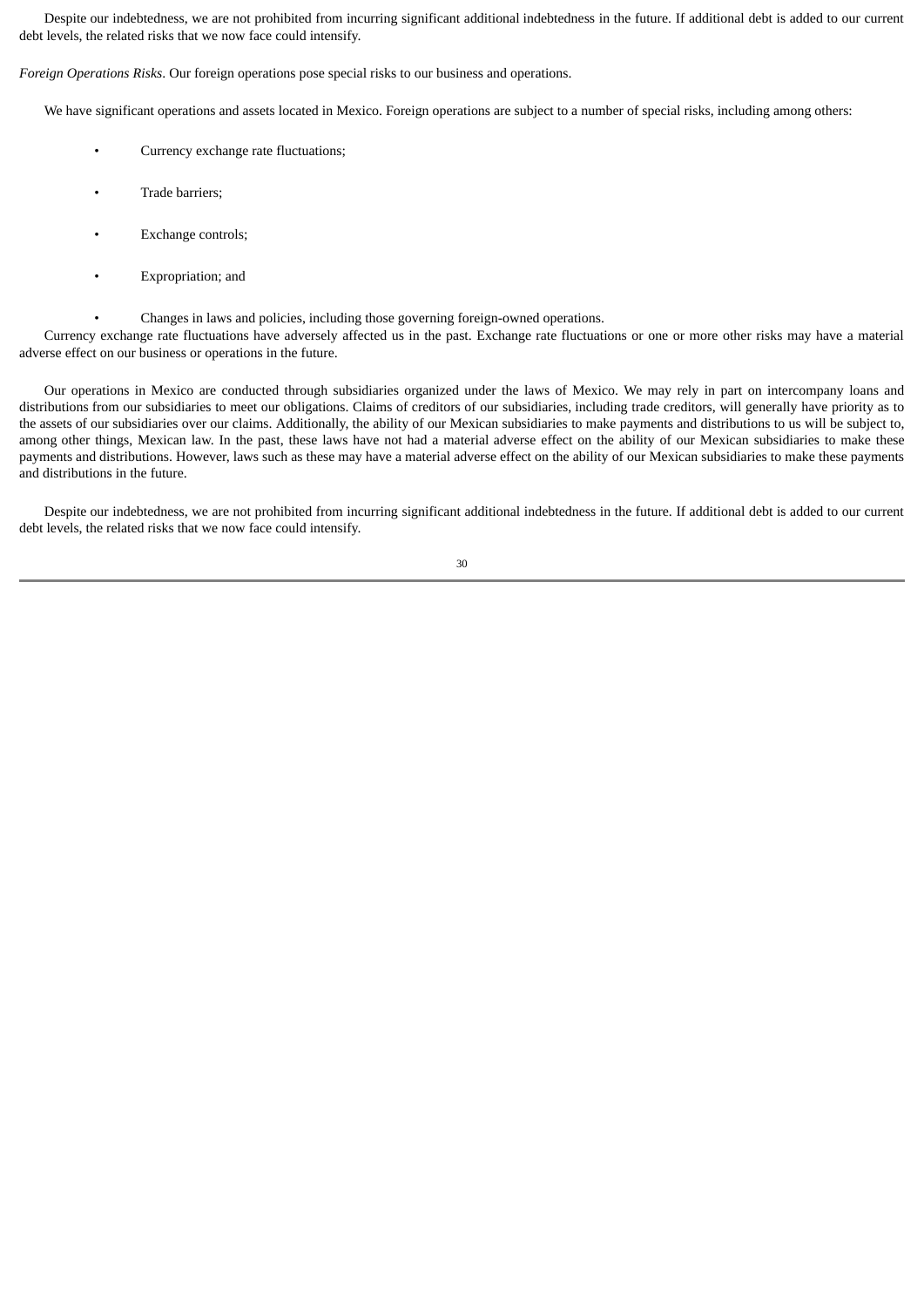*Control of Voting Stock*. Control over Pilgrim's Pride is maintained by members of the family of Lonnie "Bo" Pilgrim.

As described in more detail in Item 12. "Security Ownership of Certain Beneficial Owners and Management and Related Stockholder Matters," through two limited partnerships and related trusts and voting agreements, Lonnie "Bo" Pilgrim, Patty R. Pilgrim, his wife, and Lonnie Ken Pilgrim, his son, control over 60% of the voting power of our outstanding common stock. Accordingly, they control the outcome of all actions requiring stockholder approval, including the election of directors and significant corporate transactions, such as a merger or other sale of Pilgrim's Pride or its assets. This ensures their ability to control the foreseeable future direction and management of Pilgrim's Pride. In addition, an event of default under certain agreements related to our indebtedness will occur if Lonnie "Bo" Pilgrim and certain members of his family cease to own at least a majority of the voting power of the outstanding common stock.

### <span id="page-35-0"></span>**Item 1B. Unresolved Staff Comments**

None.

## <span id="page-35-1"></span>**Item 2. Properties**

#### *Operating Facilities*

We operate 23 poultry processing plants in the U.S. Of this total, 22 process chicken and are located in Alabama, Arkansas, Georgia, Kentucky, Louisiana, North Carolina, Tennessee, Texas, Virginia, and West Virginia. We have one turkey processing plant in Pennsylvania, one chicken processing plant in Puerto Rico and three chicken processing plants in Mexico. The U.S. chicken processing plants have weekly capacity to process 27.9 million broilers and operated at 93% of capacity in fiscal 2005. Our turkey plant has the weekly capacity to process 0.2 million birds under current inspection and line configurations and operates at 90% of capacity. Our Mexico facilities have the capacity to process 3.2 million broilers per week and operated at 91% of capacity in fiscal 2005. Our Puerto Rico processing plant has the capacity to process 0.3 million birds per week based on one eight-hour shift per day. For segment reporting purposes, we include Puerto Rico with our U.S. operations.

In the U.S., the processing plants are supported by 26 hatcheries, 20 feed mills and 8 rendering plants. The hatcheries, feed mills and rendering plants operated at 92%, 84% and 86% of capacity, respectively, in fiscal 2005. In Puerto Rico the processing plant is supported by one hatchery and one feed mill which operated at 85% and 67% of capacity, respectively, in fiscal 2005. Excluding commercial feed products, the Puerto Rico feed mill is running at 60% of capacity. In Mexico the processing plants are supported by six hatcheries, four feed mills, and two rendering facilities. The Mexico hatcheries, feed mills and rendering facilities operated at 100%, 78% and 87% of capacity, respectively, in fiscal 2005.

We also operate ten prepared foods plants, nine of which process chicken products and one processes turkey products. These plants are located in Georgia, Louisiana, Pennsylvania, Tennessee, Texas and West Virginia. These plants have the capacity to produce approximately 1,133 million pounds of further processed product per year and in fiscal 2005 operated at approximately 85% of capacity based on the current product mix and six-day production at most facilities and 24/7 production at two facilities.

Subsequent to our fiscal year end, we acquired a further processing plant in Bossier City, Louisiana from Wayne Farm LLC which has an annual production capacity of 50 million pounds. This was not included in the computation of capacity utilization.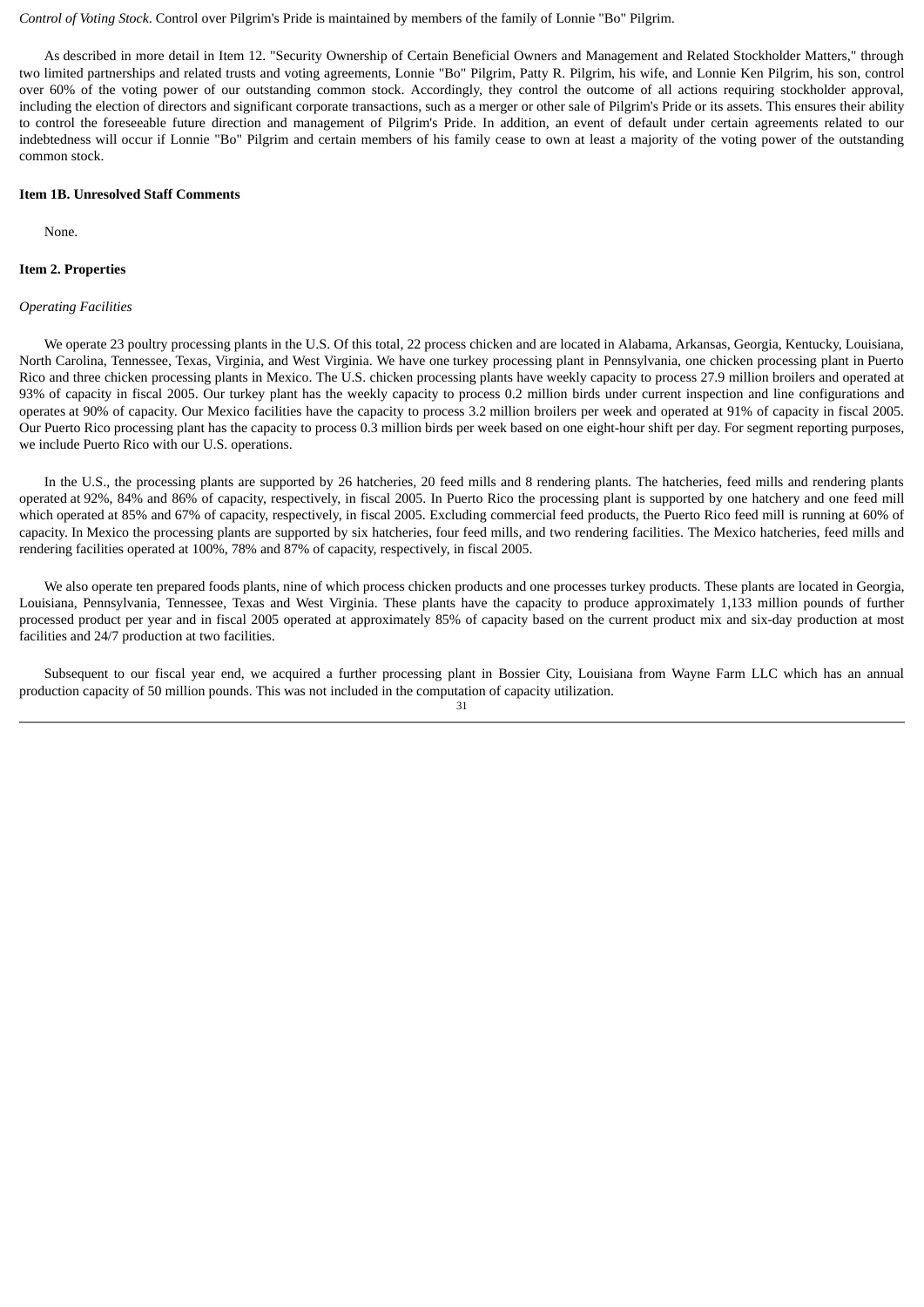#### *Other Facilities and Information*

We own a partially automated distribution freezer located outside of Pittsburg, Texas, which includes 125,000 square feet of storage area. We operate a commercial feed mill in Mt. Pleasant, Texas. We own office buildings in Pittsburg, Texas, which house our executive offices, our Logistics and Customer Service offices and our general corporate functions as well as an office building in Mexico City, which houses our Mexican marketing offices, and an office building in Broadway, Virginia, which houses additional sales and marketing, research and development, and support activities. We lease offices in Dallas, Texas and Duluth, Georgia, which house additional sales and marketing and support activities.

We have 16 regional distribution centers located in Arizona, California, Florida, Iowa, Louisiana, Mississippi, North Carolina, Texas, Utah, and Wisconsin, seven of which we own and nine of which we lease.

Approximately fifty percent of our U.S. property, plant and equipment is pledged as collateral on our revolving term loan and our secured term loan.

#### **Item 3. Legal Proceedings**

On July 1, 2002, three individuals, on behalf of themselves and a putative class of chicken growers, filed their original class action complaint against us in the United States District Court for the Eastern District of Texas, Texarkana Division, styled "Cody Wheeler, et al. vs. Pilgrim's Pride Corporation." The complaint alleges that we violated the Packers and Stockyards Act (7 U.S.C. Section 192) and breached fiduciary duties allegedly owed to the plaintiff growers. The plaintiffs also brought individual actions under the Packers and Stockyards Act alleging common law fraud, negligence, breach of fiduciary duties and breach of contract. Recently, on September 30, 2005, plaintiffs amended their lawsuit to join Tyson Foods, Inc. as a co-defendant. Two additional former chicken growers were also added as plaintiffs to the lawsuit. This amendment, which occurred 38 months after the lawsuit's filing also results in a virtual re-writing of the allegations. Now plaintiffs contend that the Company and Tyson are involved in a conspiracy to violate federal antitrust laws. Plaintiffs' initial allegations, although still contained in the amended lawsuit, are no longer the sole focus of the case. The Company intends to defend vigorously both certification of the case as a class action and plaintiffs' individual claims. We do not expect this matter to have a material impact on our financial position, operations or liquidity.

In October 2002, a limited number of USDA environmental samples from our Franconia, Pennsylvania plant tested positive for Listeria. As a result, we voluntarily recalled all cooked deli products produced at the plant from May 1, 2002 through October 11, 2002. No illnesses have been linked to any of our recalled products, and none of such products have tested positive for the strain of Listeria associated with an outbreak in the Northeastern U.S. that occurred during the summer of 2002. However, following this recall, a number of demands and cases have been made and filed alleging injuries purportedly arising from the consumption of products produced at this facility. These include: "Lawese Drayton, Individually and as Personal Representative of the Estate of Raymond Drayton, deceased, Plaintiff, v. Pilgrim's Pride Corporation, Jack Lambersky Poultry Company, Inc. d/b/a JL Foods Co, Inc., Defendants," which was filed against us in the United States District Court for the Eastern District of Pennsylvania on April 15, 2003; "Laron Harvey, by his mother and natural guardian, Shakandra Hampton, and Shakandra Hampton in her own right v. Pilgrim's Pride Corporation and Jack Lambersky Poultry Company, Inc.," which was filed in the Pennsylvania Court of Common Pleas on May 5, 2003, and has since been removed to the U.S. District Court of the Eastern District of Pennsylvania in Philadelphia; "Ryan and Dana Patterson v. Pilgrim's Pride Corporation and Jack Lambersky Poultry Company, et al" which was filed in the Superior Court of New Jersey, Law Division, Passaic County, on August 12, 2003; "Jamar Clarke, an infant under the age of fourteen (14) years, by his mother and natural guardian, Wanda Multrie Clarke, and Wanda Multrie Clarke, individually v. Pilgrim's Pride Corporation d/b/a Wampler Foods, Inc., H. Schrier and Co., Inc., Board of Education of the City of New York and Public School 251" which was filed in the Supreme Court of the State of New York, County of Queens, on August 1, 2003; "Peter Roselle, as Administrator and Prosequendum for the Heirs-at-Law of Louis P. Roselle, deceased; and Executor of the Estate of Louis P. Roselle, deceased, and individually v. Pilgrim's Pride Corporation, Wampler Foods, Inc., Jack Lambersky Poultry Company, Inc., d.b.a. J.L. Foods Co. Inc." which was filed in the Superior Court of New Jersey, Law Division, Union County, on June 14, 2004; "Jody Levonchuk, administratrix of the Estate of Joseph Cusato v. Pilgrim's Pride Corporation and Jack Lambersky Poultry Company" which was filed in the U.S. District Court for the Eastern District of Pennsylvania, on July 28, 2004; "Mary Samudovsky v. Pilgrim's Pride Corporation and Jack Lambersky Poultry Company, Inc., et al," which was filed in the Superior Court of New Jersey, Law Division: Camden County, and served on October 26, 2004 (which case was voluntarily dismissed by the plaintiff on May 8, 2005); Nancy Cirigliano and Scott Fischer v. Pilgrim's Pride Corporation and Jack Lambersky Poultry Company, et al," which was filed in the Superior Court of New Jersey, Union County, on August 10, 2004; "Dennis Wysocki, as the Administrator of the Estate of Matthew Tyler Wysocki, deceased, and Dennis Wysocki and Karen Wysocki, individually v. Pilgrim's Pride Corporation and Jack Lambersky Poultry Company, et al," which was filed in the Supreme Court of the State of New York, County of New York, on July 30, 2004; "Randi Carden v. Pilgrim's Pride Corporation and Jack Lambersky Poultry Company, et al," which was filed in the Superior Court of New Jersey, Camden County, on August 10, 2004; "Catherine Dillon, individually and as guardian ad litem for her infant son, Brian Dillon, and Joseph Dillon, individually v. Pilgrim's Pride Corporation and Jack Lambersky Poultry Company, et al," which was filed in the Superior Court of New Jersey, Essex County, on September 10, 2004 (which case has recently been settled); and "Roberta Napolitano, as Trustee of the Bankruptcy Estate of Burke Caren Kantrow v. Pilgrim's Pride Corporation, Wampler Foods, Inc. and Jack Lambersky Poultry Company, d/b/a J. L. Foods, Inc." which was filed in the Superior Court of Connecticut, New Haven, on June 16, 2005. On August 20, 2004, the Estate of Frank Niemtzow refiled his individual action from the previously filed and voluntarily dismissed class action suit. Neither the likelihood of an unfavorable outcome nor the amount of ultimate liability, if any, with respect to any of these cases can be determined at this time. These cases are in various stages of litigation, and we believe we have meritorious defenses to each of the claims, which we intend to vigorously defend. After considering our available insurance coverage, we do not expect any of these matters to have a material impact on our financial position, operations or liquidity.

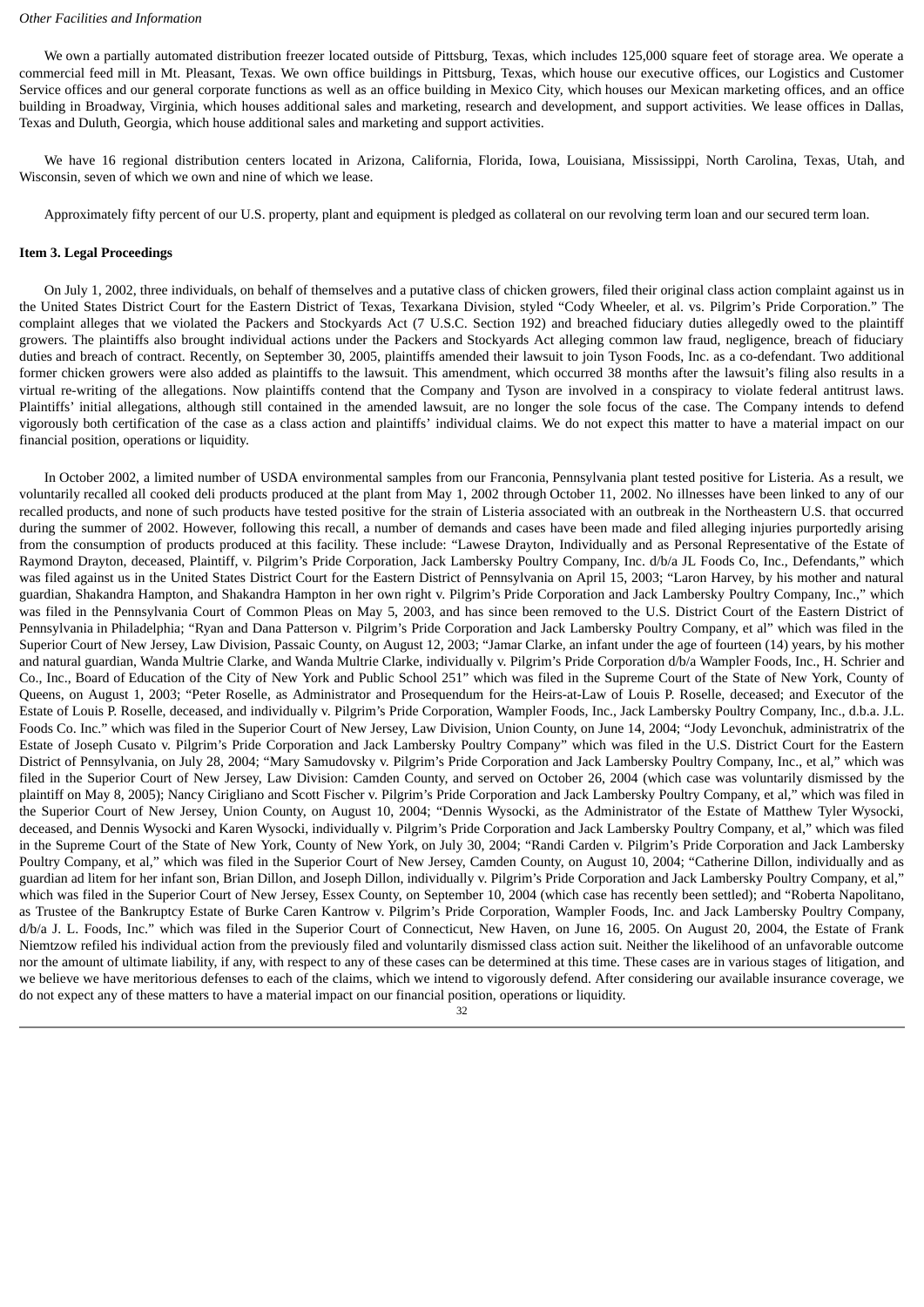On December 31, 2003, we were served with a purported class action complaint styled "Angela Goodwin, Gloria Willis, Johnny Gill, Greg Hamilton, Nathan Robinson, Eddie Gusby, Pat Curry, Persons Similarly Situated v. ConAgra Poultry Company and Pilgrim's Pride, Incorporated" in the United States District Court, Western District of Arkansas, El Dorado Division, alleging racial and age discrimination at one of the facilities we acquired from ConAgra. Two of the named plaintiffs, Greg Hamilton and Gloria Willis, were voluntarily dismissed from this action. We believe we have meritorious defenses to the class certification as well as the individual claims and we intend to vigorously oppose class certification and defend these claims. The ultimate liability with respect to these claims cannot be determined at this time.

We are subject to various other legal proceedings and claims, which arise in the ordinary course of our business. In the opinion of management, the amount of ultimate liability with respect to these actions will not materially affect our financial position or results of operations.

## **Item 4. Submission of Matters to a Vote of Security Holders**

None.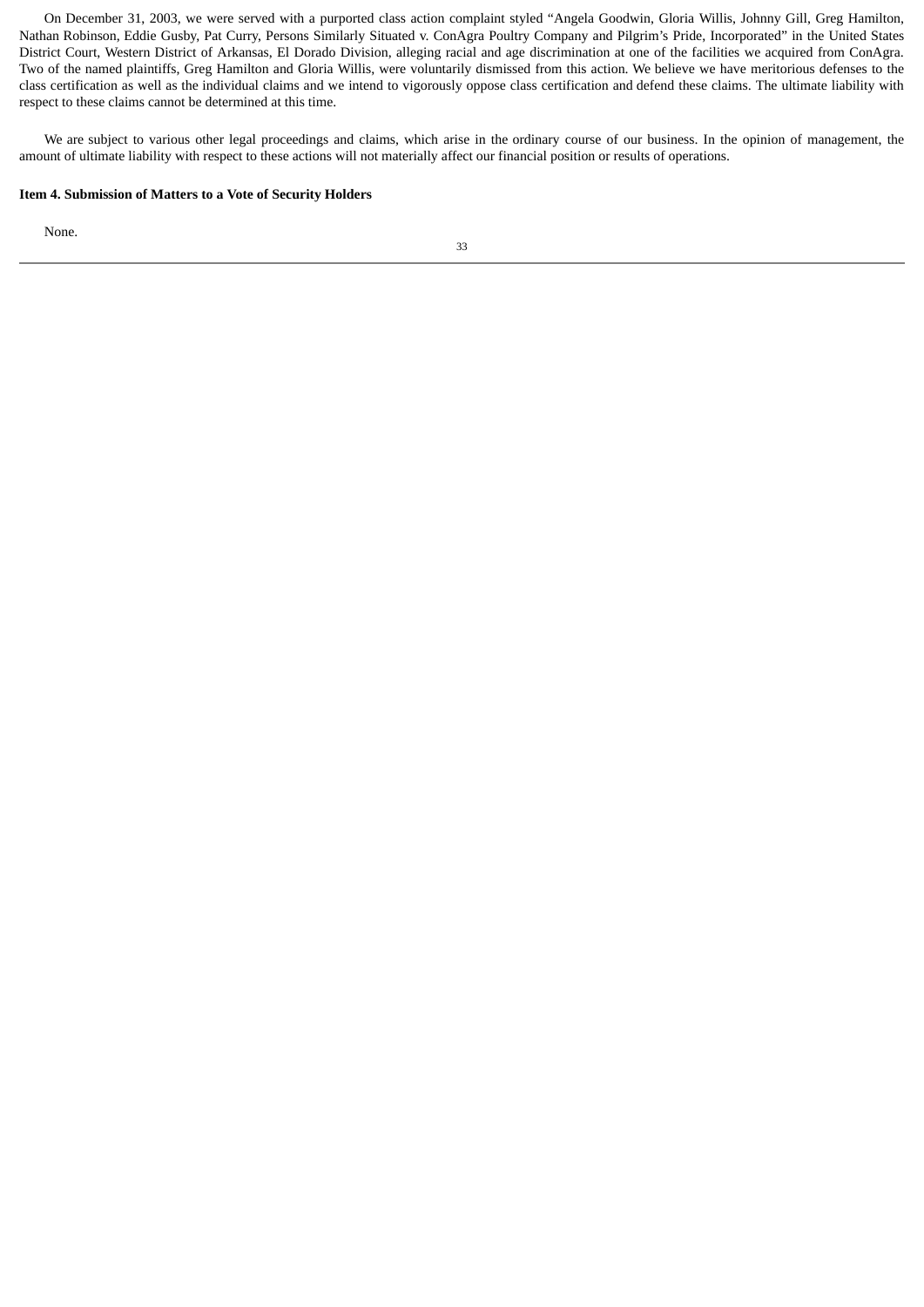#### **PART II**

## Item 5. Market for the Registrant's Common Equity, Related Stockholder Matters and Issuer Purchases of Equity Securities *Quarterly Stock Prices and Dividends*

High and low prices of and dividends relating to the Company's common stock and the former Class B and Class A common stock for the periods indicated were:

|                      |              | Prices 2005                                             |                                       | Prices 2004                           |                                       | Dividends                |      |
|----------------------|--------------|---------------------------------------------------------|---------------------------------------|---------------------------------------|---------------------------------------|--------------------------|------|
| Quarter              |              | High                                                    | Low                                   | High                                  | Low                                   | 2005                     | 2004 |
|                      |              |                                                         |                                       |                                       |                                       |                          |      |
| PPC Common Stock     |              |                                                         |                                       |                                       |                                       |                          |      |
| First                | $\mathbb{S}$ | 35.00 $$$                                               | 25.76 \$                              | 18.50 \$                              | 13.44 \$                              | $.015$ \$                | .015 |
| Second               |              | 39.85                                                   | 28.84                                 | 23.10                                 | 16.17                                 | .015                     | .015 |
| Third                |              | 38.61                                                   | 33.32                                 | 29.88                                 | 21.10                                 | .015                     | .015 |
| Fourth               |              | 40.23                                                   | 30.91                                 | 32.09                                 | 23.02                                 | .015                     | .015 |
|                      |              |                                                         |                                       |                                       |                                       |                          |      |
| Class B Common Stock |              |                                                         |                                       |                                       |                                       |                          |      |
| First                | \$           | $-5$                                                    | $-5$                                  | 14.39 \$                              | 12.50 \$                              | $-5$                     |      |
| Second               |              | $\hspace{0.05cm}$ – $\hspace{0.05cm}$                   | $-$                                   | --                                    | --                                    | $- -$                    |      |
| Third                |              | $\hspace{0.05cm}$ – $\hspace{0.05cm}$                   | $\hspace{0.05cm}$ – $\hspace{0.05cm}$ | $\hspace{0.05cm} \ldots$              | $\hspace{0.05cm}$ – $\hspace{0.05cm}$ | $- -$                    |      |
| Fourth               |              | $\hspace{0.05cm} \textbf{--}$                           | $\overline{\phantom{m}}$              | $\hspace{0.05cm}$ – $\hspace{0.05cm}$ | $\overline{\phantom{a}}$              | $-\!$ $\!-$              |      |
|                      |              |                                                         |                                       |                                       |                                       |                          |      |
| Class A Common Stock |              |                                                         |                                       |                                       |                                       |                          |      |
| First                | \$           | $--$ \$                                                 | $-5$                                  | 14.55 \$                              | 12.53 \$                              | $-5$                     |      |
| Second               |              | $\hspace{0.05cm}$ – $\hspace{0.05cm}$                   | $-$                                   | $\hspace{0.05cm}$ – $\hspace{0.05cm}$ | $\overline{\phantom{a}}$              | $\qquad \qquad -$        |      |
| Third                |              | $\hspace{0.05cm} \hspace{0.02cm} \hspace{0.02cm} \dots$ | $\overline{\phantom{m}}$              | $\hspace{0.05cm} \ldots$              | $\overline{\phantom{a}}$              | $\hspace{0.05cm} \dashv$ |      |
| Fourth               |              | $- -$                                                   | --                                    | $- -$                                 | --                                    | $\hspace{0.05cm} \bar{}$ | --   |
|                      |              |                                                         |                                       |                                       |                                       |                          |      |

The Company's common stock (ticker symbol "PPC") is traded on the New York Stock Exchange. The Company estimates there were approximately 53,286 holders (including individual participants in security position listings) of the Company's common stock as of November 15, 2005. Prior to November 22, 2003, the Company had two classes of authorized and issued common stock, Class B common stock (ticker symbol "CHX") and Class A common stock (ticker symbol "CHX A"), both of which were traded on the New York Stock Exchange. See Note I—Common Stock of the notes to consolidated financial statements included elsewhere herein for additional discussion of the Company's common stock.

With the exception of two quarters in 1993, the Company's Board of Directors has declared cash dividends of \$0.015 per share of common stock (on a split adjusted basis) every fiscal quarter since the Company's initial public offering in 1986. Payment of future dividends will depend upon the Company's financial condition, results of operations and other factors deemed relevant by the Company's Board of Directors, as well as any limitations imposed by lenders under the Company's credit facilities. The Company's revolving credit facility and revolving/term borrowing facility currently limit dividends to a maximum of \$6.5 million per year. See Note F - Notes Payable and Long-Term Debt of the notes to consolidated financial statements included elsewhere herein for additional discussions of the Company's credit facilities.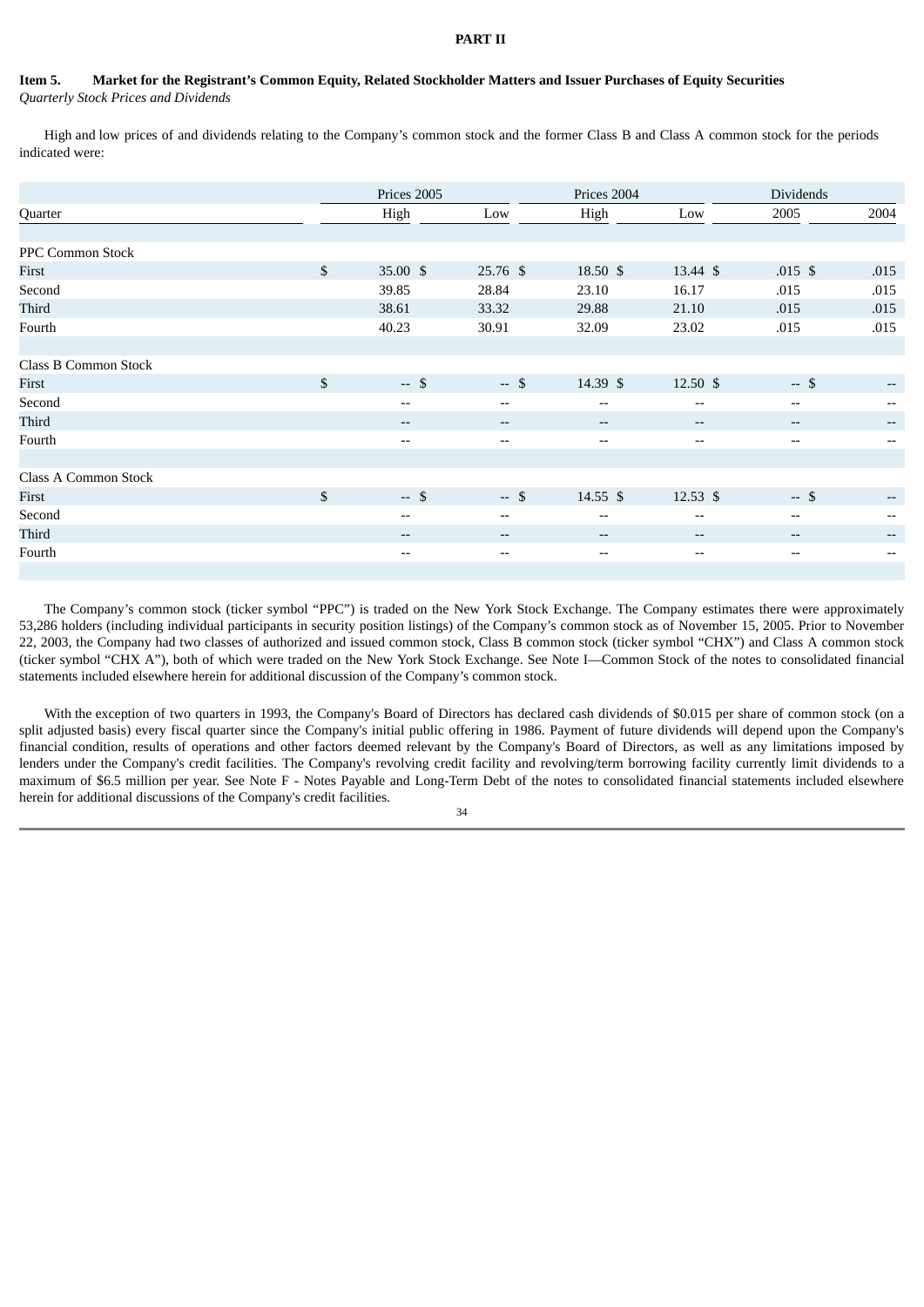### *Issuer Purchases of Equity Security*

|                |                                       |                        | Total Number of         |                   |
|----------------|---------------------------------------|------------------------|-------------------------|-------------------|
|                |                                       |                        | <b>Shares Purchased</b> | Number of Shares  |
|                | Total Number of                       |                        | as Part of Publicly     | Remaining to be   |
|                | <b>Shares Purchased</b>               | Average Price Paid     | Announced               | Purchased Under   |
| Period         | (1)                                   | per Share              | Program $(2)$           | the Program $(2)$ |
| July 3 - Aug 3 | 15,443,054                            | 31.23735               | 15,443,054              |                   |
| Aug 4 - Sept 3 | $\hspace{0.05cm}$ – $\hspace{0.05cm}$ | $\qquad \qquad \cdots$ | $- -$                   |                   |
| Sept 4 - Oct 1 | $\hspace{0.05cm}$ – $\hspace{0.05cm}$ | $- -$                  | $- -$                   | $- -$             |
| Total          | 15,443,054                            | 31.23735               | 15,443,054              | --                |

(1) Total shares purchased represents those shares purchased by the Company from ConAgra Foods, Inc. in connection with the Company's simultaneous issuance of the same number of shares in a public offering as described in (2) below.

(2) As reported on August 4, 2005, in the Company's Current Report on Form 8-K, on August 3, 2005, the Company entered into a Purchase and Amendment Agreement with ConAgra Foods, Inc., providing for the repurchase by the Company from ConAgra Foods, Inc. of an aggregate of 15,443,054 shares of the Company's common stock at a price per share of \$31.23735. The repurchase was completed on August 9, 2005 and the shares were cancelled. There was no decrease in the total number of outstanding shares of common stock after giving effect to the repurchase as it occurred concurrent with the issuance of a like number of new shares in a public offering.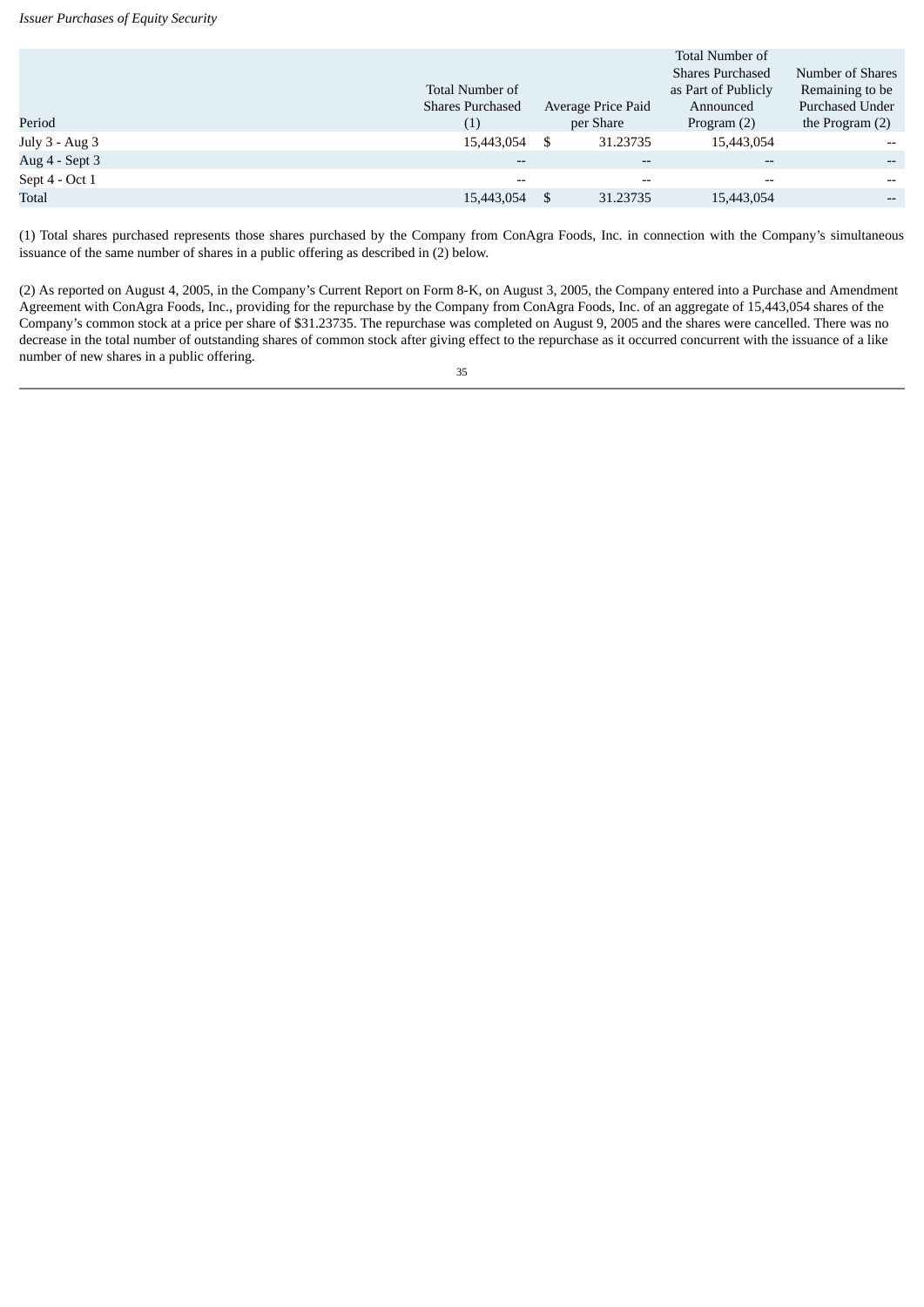# **Item 6. Selected Financial Data**

| (In thousands, except ratios and per share data)         |                 | Eleven Years Ended October 1, 2005 |     |           |                           |           |
|----------------------------------------------------------|-----------------|------------------------------------|-----|-----------|---------------------------|-----------|
|                                                          | 2005            | 2004(a)(b)                         |     | 2003      |                           | 2002      |
|                                                          |                 | (53 weeks)                         |     |           |                           |           |
| <b>Income Statement Data:</b>                            |                 |                                    |     |           |                           |           |
| Net sales                                                | \$<br>5,666,275 | \$<br>5,363,723                    | \$  | 2,619,345 | $\mathfrak{s}$            | 2,533,718 |
| Gross profit(d)                                          | 745,199         | 529,039                            |     | 200,483   |                           | 165,165   |
| Operating income(d)                                      | 435,812         | 265,314                            |     | 63,613    |                           | 29,904    |
| Interest expense, net                                    | 43,932          | 52,129                             |     | 37,981    |                           | 32,003    |
| Income (loss) before income taxes(d)                     | 403,523         | 208,535                            |     | 63,235    |                           | 1,910     |
| Income tax expense (benefit)(e)                          | 138,544         | 80,195                             |     | 7,199     |                           | (12, 425) |
| Net income (loss)(d)                                     | 264,979         | 128,340                            |     | 56,036    |                           | 14,335    |
| Ratio of earnings to fixed charges(f)                    | 7.19x           | $4.08x$                            |     | 2.24x     |                           | (f)       |
| Per Common Share Data:(g)                                |                 |                                    |     |           |                           |           |
| Net income (loss)                                        | \$<br>3.98      | \$<br>2.05                         | \$  | 1.36      | \$                        | 0.35      |
| Cash dividends                                           | 0.06            | 0.06                               |     | 0.06      |                           | 0.06      |
| Book value                                               | 18.31           | 13.87                              |     | 10.46     |                           | 9.59      |
| <b>Balance Sheet Summary:</b>                            |                 |                                    |     |           |                           |           |
| Working capital                                          | \$<br>404,601   | \$<br>383,726                      | -\$ | 211,119   | -\$                       | 179,037   |
| Total assets                                             | 2,511,903       | 2,245,989                          |     | 1,257,484 |                           | 1,227,890 |
| Notes payable and current maturities of long-term debt   | 8,603           | 8,428                              |     | 2,680     |                           | 3,483     |
| Long-term debt, less current maturities                  | 518,863         | 535,866                            |     | 415,965   |                           | 450,161   |
| Total stockholders' equity                               | 1,223,598       | 922,956                            |     | 446,696   |                           | 394,324   |
| <b>Cash Flow Summary:</b>                                |                 |                                    |     |           |                           |           |
| Operating cash flow                                      | \$<br>493,073   | \$<br>272,404                      | \$  | 98,892    | \$                        | 98,113    |
| Depreciation & amortization(h)                           | 134,944         | 113,788                            |     | 74,187    |                           | 70,973    |
| Purchases of investment securities                       | 305,458         |                                    |     |           |                           |           |
| Capital expenditures                                     | 116,588         | 79,642                             |     | 53,574    |                           | 80,388    |
| Business acquisitions, net of equity consideration(a)(c) |                 | 272,097                            |     | 4,499     |                           |           |
| Financing activities, net provided by (used in)          | 18,860          | 96,665                             |     | (39,767)  |                           | (21,793)  |
| <b>Other Data:</b>                                       |                 |                                    |     |           |                           |           |
| EBITDA(i)                                                | \$<br>580,078   | \$<br>372,501                      | \$  | 173,926   | $\boldsymbol{\mathsf{S}}$ | 103,469   |
| Key Indicators (as a percentage of net sales):           |                 |                                    |     |           |                           |           |
| Gross profit(d)                                          | 13.2%           | 9.9%                               |     | 7.7%      |                           | 6.5%      |
| Selling, general and                                     |                 |                                    |     |           |                           |           |
| administrative expenses                                  | 5.5%            | 4.8%                               |     | 5.2%      |                           | 5.3%      |
| Operating income (loss)(d)                               | 7.7%            | 4.9%                               |     | 2.4%      |                           | 1.2%      |
| Interest expense, net                                    | 0.9%            | 1.0%                               |     | 1.5%      |                           | 1.3%      |
| Net income (loss)(d)                                     | 4.7%            | 2.4%                               |     | 2.1%      |                           | 0.6%      |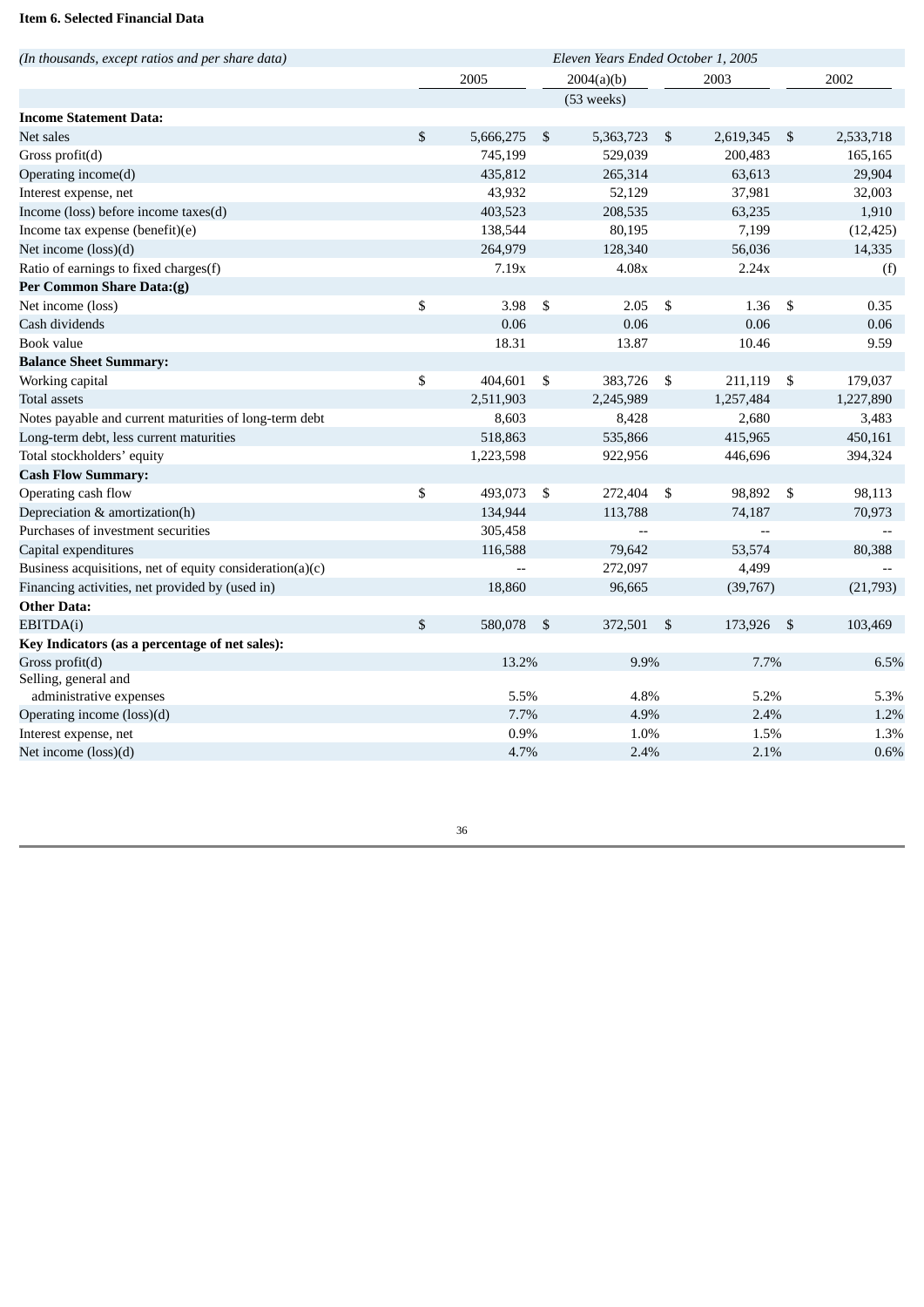|               |                          |                |                          |               |                          |               | Eleven Years Ended October 2, 2004 |              |                          |               |                          |              |                          |
|---------------|--------------------------|----------------|--------------------------|---------------|--------------------------|---------------|------------------------------------|--------------|--------------------------|---------------|--------------------------|--------------|--------------------------|
|               | 2001(c)                  |                | 2000                     |               | 1999                     |               | 1998                               |              | 1997                     |               | 1996                     |              | 1995                     |
|               |                          |                |                          |               | (53 weeks)               |               |                                    |              |                          |               |                          |              |                          |
|               |                          |                |                          |               |                          |               |                                    |              |                          |               |                          |              |                          |
|               | \$2,214,712              | $\mathfrak{S}$ | 1,499,439                | $\mathbb{S}$  | 1,357,403                | $\mathbb{S}$  | 1,331,545                          | $\mathbb{S}$ | 1,277,649                |               | \$1,139,310              | $\mathbb{S}$ | 931,806                  |
|               | 213,950                  |                | 165,828                  |               | 185,708                  |               | 136,103                            |              | 114,467                  |               | 70,640                   |              | 74,144                   |
|               | 94,542                   |                | 80,488                   |               | 109,504                  |               | 77,256                             |              | 63,894                   |               | 21,504                   |              | 24,930                   |
|               | 30,775                   |                | 17,779                   |               | 17,666                   |               | 20,148                             |              | 22,075                   |               | 21,539                   |              | 17,483                   |
|               | 61,861                   |                | 62,786                   |               | 90,904                   |               | 56,522                             |              | 43,824                   |               | (4,533)                  |              | 2,091                    |
|               | 20,724                   |                | 10,442                   |               | 25,651                   |               | 6,512                              |              | 2,788                    |               | 2,751                    |              | 10,058                   |
|               | 41,137                   |                | 52,344                   |               | 65,253                   |               | 50,010                             |              | 41,036                   |               | (7, 284)                 |              | (7,967)                  |
|               | 2.13x                    |                | 3.04x                    |               | 4.33x                    |               | 2.96x                              |              | 2.57x                    |               | (f)                      |              | 1.07x                    |
|               |                          |                |                          |               |                          |               |                                    |              |                          |               |                          |              |                          |
| ${\mathbb S}$ | $1.00\,$                 | $\mathbb S$    | 1.27                     | \$            | 1.58                     | ${\mathbb S}$ | 1.21                               | \$           | 0.99                     | \$            | (0.18)                   | \$           | (0.19)                   |
|               | 0.06                     |                | 0.06                     |               | 0.045                    |               | 0.04                               |              | 0.04                     |               | 0.04                     |              | 0.04                     |
|               | 9.27                     |                | 8.33                     |               | 7.11                     |               | 5.58                               |              | 4.41                     |               | 3.46                     |              | 3.67                     |
|               |                          |                |                          |               |                          |               |                                    |              |                          |               |                          |              |                          |
| \$            | 203,350                  | \$             | 124,531                  | \$            | 154,242                  | $\mathbb{S}$  | 147,040                            | \$           | 133,542                  | $\mathbb{S}$  | 88,455                   | \$           | 88,395                   |
|               | 1,215,695                |                | 705,420                  |               | 655,762                  |               | 601,439                            |              | 579,124                  |               | 536,722                  |              | 497,604                  |
|               | 5,099                    |                | 4,657                    |               | 4,353                    |               | 5,889                              |              | 11,596                   |               | 35,850                   |              | 18,187                   |
|               | 467,242                  |                | 165,037                  |               | 183,753                  |               | 199,784                            |              | 224.743                  |               | 198,334                  |              | 182,988                  |
|               | 380,932                  |                | 342,559                  |               | 294,259                  |               | 230,871                            |              | 182,516                  |               | 143,135                  |              | 152,074                  |
|               |                          |                |                          |               |                          |               |                                    |              |                          |               |                          |              |                          |
| $\mathbb{S}$  | 87,833                   | \$             | 130,803                  | $\mathbb{S}$  | \$81,452                 | \$            | 85,016                             | \$           | 49,615                   | \$            | 11,391                   | \$           | 32,712                   |
|               | 55,390                   |                | 36,027                   |               | 34,536                   |               | 32,591                             |              | 29,796                   |               | 28,024                   |              | 26,127                   |
|               | $\overline{\phantom{a}}$ |                | $\overline{\phantom{a}}$ |               | $\overline{\phantom{a}}$ |               | $\overline{\phantom{a}}$           |              | $\overline{\phantom{a}}$ |               | $\overline{\phantom{a}}$ |              | $\overline{\phantom{a}}$ |
|               | 112,632                  |                | 92,128                   |               | 69,649                   |               | 53,518                             |              | 50,231                   |               | 34,314                   |              | 35,194                   |
|               | 239,539                  |                | $\overline{\phantom{a}}$ |               |                          |               |                                    |              |                          |               | $\overline{\phantom{a}}$ |              | 36,178                   |
|               | 246,649                  |                | (24, 769)                |               | (19, 634)                |               | (32, 498)                          |              | 348                      |               | 27,313                   |              | 40,173                   |
|               |                          |                |                          |               |                          |               |                                    |              |                          |               |                          |              |                          |
| $\mathbb{S}$  | 146,166                  | $\mathbb{S}$   | 115,356                  | $\mathbb{S}$  | 142,043                  | $\mathbb{S}$  | 108,268                            | $\mathbb{S}$ | 94,782                   | $\mathcal{S}$ | 43,269                   | $\mathbb{S}$ | 44,455                   |
|               |                          |                |                          |               |                          |               |                                    |              |                          |               |                          |              |                          |
|               | 9.7                      | $\%$           | 11.1                     | $\%$          | 13.7 %                   |               | 10.2 %                             |              | 9.0 %                    |               | 6.2 %                    |              | 8.0 %                    |
|               | 5.4                      | $\%$           | 5.7                      | $\%$          | 5.6 %                    |               | 4.4 %                              |              | 4.0 %                    |               | 4.3 %                    |              | 5.3 %                    |
|               | 4.3                      | $\%$           | 5.4                      | $\%$          | $8.1\,$ %                |               | 5.8 %                              |              | 5.0 %                    |               | 1.9 %                    |              | 2.7 %                    |
|               | 1.4                      | $\%$           | 1.2                      | $\frac{0}{0}$ | 1.3 %                    |               | 1.5 %                              |              | 1.7 %                    |               | 1.9 %                    |              | 1.9 %                    |
|               | 1.9                      | $\%$           | 3.5                      | $\%$          | 4.8 %                    |               | 3.8 %                              |              | 3.2 %                    |               | $(0.6)\%$                |              | (0.9)%                   |
|               |                          |                |                          |               |                          |               | 37                                 |              |                          |               |                          |              |                          |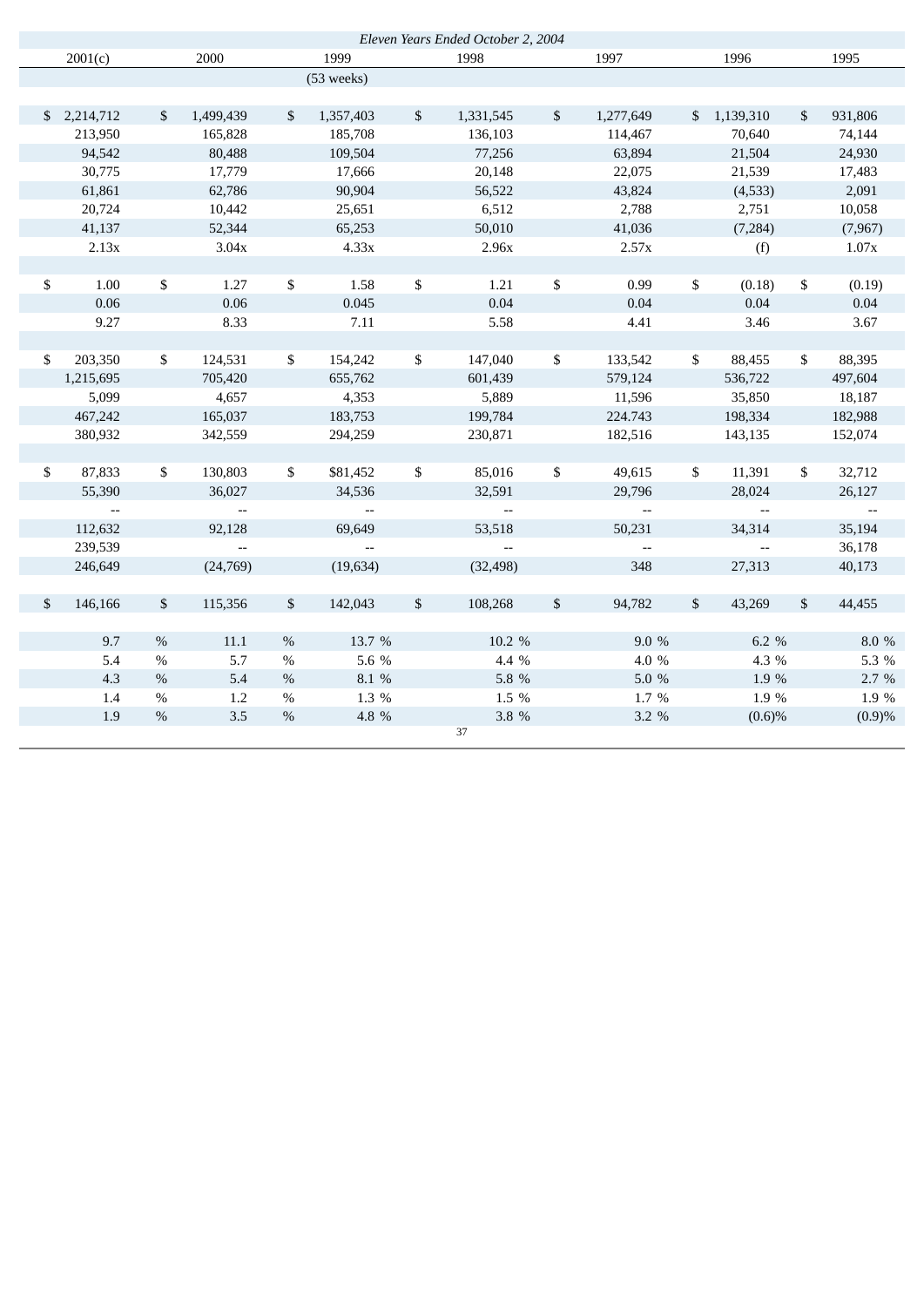- (a) The Company acquired the ConAgra chicken division on November 23, 2003 for \$635.2 million including the non-cash value of common stock issued of \$357.5 million. The acquisition has been accounted for as a purchase and the results of operations for this acquisition have been included in our consolidated results of operations since the acquisition date.
- (b) On April 26, 2004, the Company announced a plan to restructure its turkey division, including the sale of some facilities in Virginia. The facilities were sold in the fourth quarter of fiscal 2004. In connection with the restructuring, the Company recorded in cost of sales-restructuring charges of approximately \$64.2 million and \$7.9 million of other restructuring charges.
- (c) The Company acquired WLR Foods on January 27, 2001 for \$239.5 million and the assumption of \$45.5 million of indebtedness. The acquisition has been accounted for as a purchase and the results of operations for this acquisition have been included in our consolidated results of operations since the acquisition date.
- (d) Gross profit, operating income and other income include the following non-recurring recoveries, restructuring charges and other unusual items for each of the years presented (in millions):

|                                                                | 2005                                  | 2004        |    | 2003              |      | 2002  |
|----------------------------------------------------------------|---------------------------------------|-------------|----|-------------------|------|-------|
| Effect on Gross Profit and Operating Income:                   |                                       |             |    |                   |      |       |
| Cost of sales-restructuring                                    | $- -$                                 | $(64.2)$ \$ |    | $\qquad \qquad -$ | -S   |       |
| Non-recurring recoveries recall insurance                      | $- -$                                 | 23.8        |    | $--$              |      |       |
| Non-recurring recoveries for avian influenza                   | $- -$                                 | $-$         |    | 26.6              | - \$ | $- -$ |
| Non-recurring recoveries for vitamin and methionine litigation | \$<br>$- -$                           | 0.1         | £. | 19.9              | -S   | 0.8   |
|                                                                |                                       |             |    |                   |      |       |
| Additional effect on Operating Income:                         |                                       |             |    |                   |      |       |
| Other restructuring charges                                    | $---$                                 | $(7.9)$ \$  |    | $- -$             | -S   |       |
|                                                                |                                       |             |    |                   |      |       |
| Other income for litigation settlement                         | 11.7                                  | $- -$       |    | $- -$             |      |       |
| Other income for vitamin and methionine litigation             | $\hspace{0.05cm}$ – $\hspace{0.05cm}$ | 0.9         |    | 36.0              |      | 4.3   |

In addition, the Company estimates its losses related to the October 2002 recall (excluding the insurance recovery described above) and 2002 avian influenza outbreak negatively affected gross profit and operating income in each of the years presented as follows (in millions):

|                                         | 2004          | 2003   | 2002   |
|-----------------------------------------|---------------|--------|--------|
| Recall effects (estimated)              | (20.0)        | (65.0) | $--$   |
| Losses from avian influenza (estimated) | $\sim$ $\sim$ | (7.3)  | (25.6) |

- (e) Fiscal 2003 included a non-cash tax benefit of \$16.9 million associated with the reversal of a valuation allowance on net operating losses in the Company's Mexico operations. Fiscal 2002 included a tax benefit of \$11.9 million from changes in Mexican tax laws.
- (f) For purposes of computing the ratio of earnings to fixed charges, earnings consist of income before income taxes plus fixed charges (excluding capitalized interest). Fixed charges consist of interest (including capitalized interest) on all indebtedness, amortization of capitalized financing costs and that portion of rental expense that we believe to be representative of interest. Earnings were inadequate to cover fixed charges by \$4.1 million and \$5.8 million in fiscal 2002 and 1996, respectively.
- (g) Historical per share amounts represent both basic and diluted and have been restated to give effect to a stock dividend issued on July 30, 1999. The stock reclassification on November 21, 2003 that resulted in the new common stock traded as PPC did not affect the number of shares outstanding.
- (h) Includes amortization of capitalized financing costs of approximately \$2.3 million, \$2.0 million, \$1.5 million, \$1.4 million, \$1.9 million, \$1.2 million, \$1.1 million, \$1.0 million, \$0.9 million, \$1.8 million and \$1.2 million in fiscal years 2005, 2004, 2003, 2002, 2001, 2000, 1999, 1998, 1997, 1996 and 1995, respectively.
- (i) "EBITDA" is defined as the sum of net income (loss) before interest, taxes, depreciation and amortization. EBITDA is presented because it is used by us and we believe it is frequently used by securities analysts, investors and other interested parties, in addition to and not in lieu of Generally Accepted Accounting Principles (GAAP) results, to compare the performance of companies. EBITDA is not a measurement of financial performance under GAAP and should not be considered as an alternative to cash flow from operating activities or as a measure of liquidity or an alternative to net income as indicators of our operating performance or any other measures of performance derived in accordance with GAAP.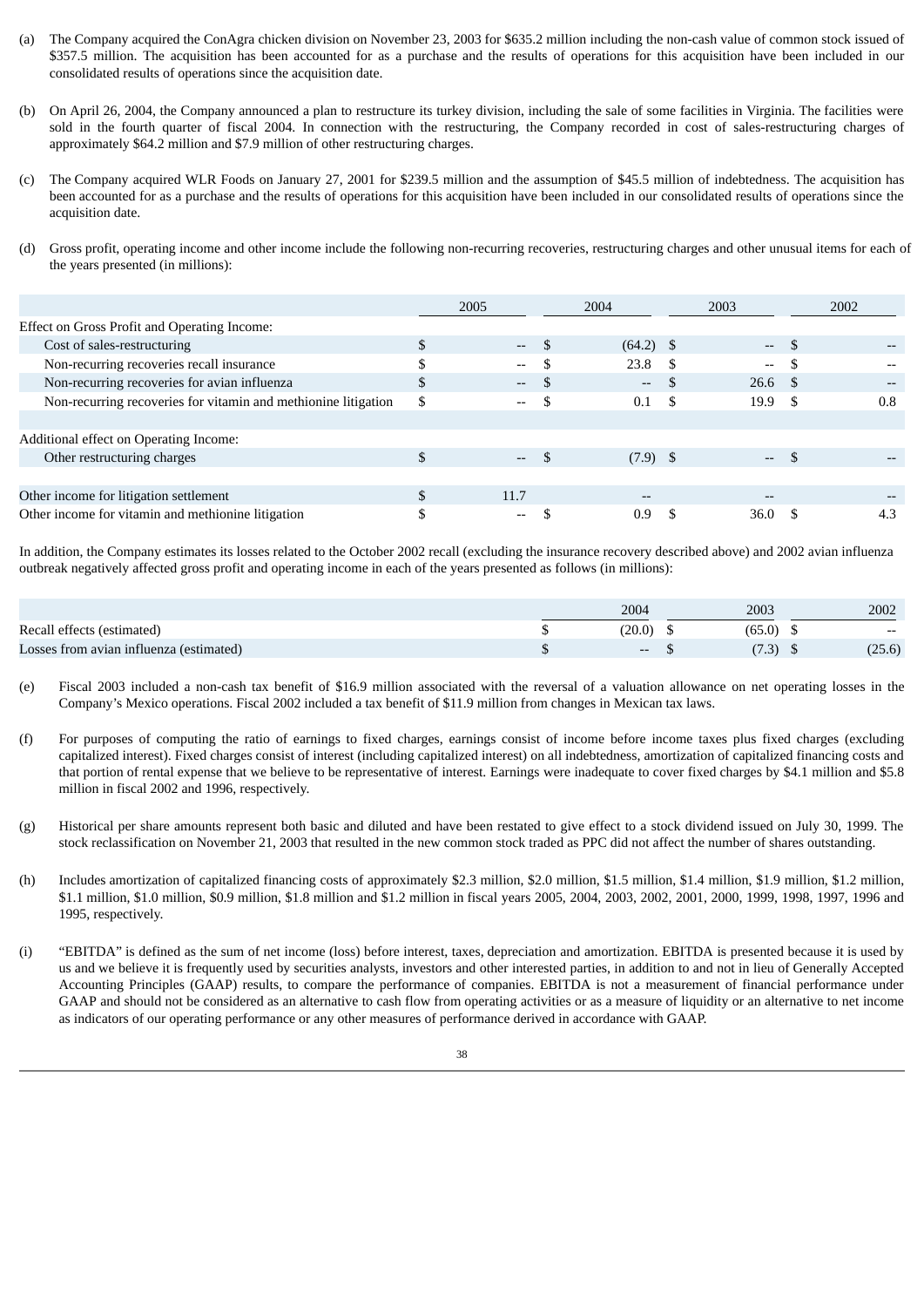## **A reconciliation of net income to EBITDA is as follows (in thousands):**

|                                              | 2005      | 2004      | 2003      | 2002      | 2001      | 2000                | 1999     | 1998      | 1997     | 1996                 | 1995      |
|----------------------------------------------|-----------|-----------|-----------|-----------|-----------|---------------------|----------|-----------|----------|----------------------|-----------|
|                                              |           |           |           |           |           |                     |          |           |          |                      |           |
| <b>Net Income (loss)</b>                     | \$264,979 | \$128,340 | \$56.036  | \$14,335  | \$41,137  | \$52,344            | \$65,253 | \$50,010  |          | $$41,036 \$ (7,284)$ | \$(7,967) |
| Add:                                         |           |           |           |           |           |                     |          |           |          |                      |           |
| Interest expense, net                        | 43,932    | 52,129    | 37,981    | 32,003    | 30,775    | 17,779              | 17,666   | 20,148    | 22,075   | 21,539               | 17,483    |
| Income tax expense (benefit)                 | 138,544   | 80,195    | 7,199     | (12, 425) | 20,724    | 10,442              | 25,651   | 6,512     | 2,788    | 2,751                | 10,058    |
| Depreciation and amortization <sup>(h)</sup> | 134,944   | 113,788   | 74,187    | 70,973    | 55,390    | 36,027              | 34,536   | 32,591    | 29,796   | 28,024               | 26,127    |
|                                              |           |           |           |           |           |                     |          |           |          |                      |           |
| Minus:                                       |           |           |           |           |           |                     |          |           |          |                      |           |
| Amortization of capitalized                  |           |           |           |           |           |                     |          |           |          |                      |           |
| financing costs <sup>(h)</sup>               | 2.321     | 1,951     | 1.477     | 1,417     | 1.860     | 1.236               | 1,063    | 993       | 913      | 1.761                | 1,246     |
| <b>EBITDA</b>                                | \$580,078 | \$372,501 | \$173,926 | \$103,469 | \$146,166 | \$115,356 \$142,043 |          | \$108,268 | \$94,782 | \$43.269             | \$44,455  |

## **Item 7. Management's Discussion and Analysis of Financial Condition and Results of Operations**

## **§ Description of the Company**

The Company is the second largest producer of poultry in the United States and Mexico, the largest in Puerto Rico and has one of the best known brand names in the poultry industry. In the U.S., we produce both prepared and fresh chicken and turkey while in Mexico and Puerto Rico, we exclusively produce fresh chicken. Through vertical integration we control the breeding, hatching and growing of chickens. We operate in three business segments and two geographical areas.

### **§ Executive Summary**

The following executive summary is intended to provide significant highlights of the Discussion and Analysis that follows: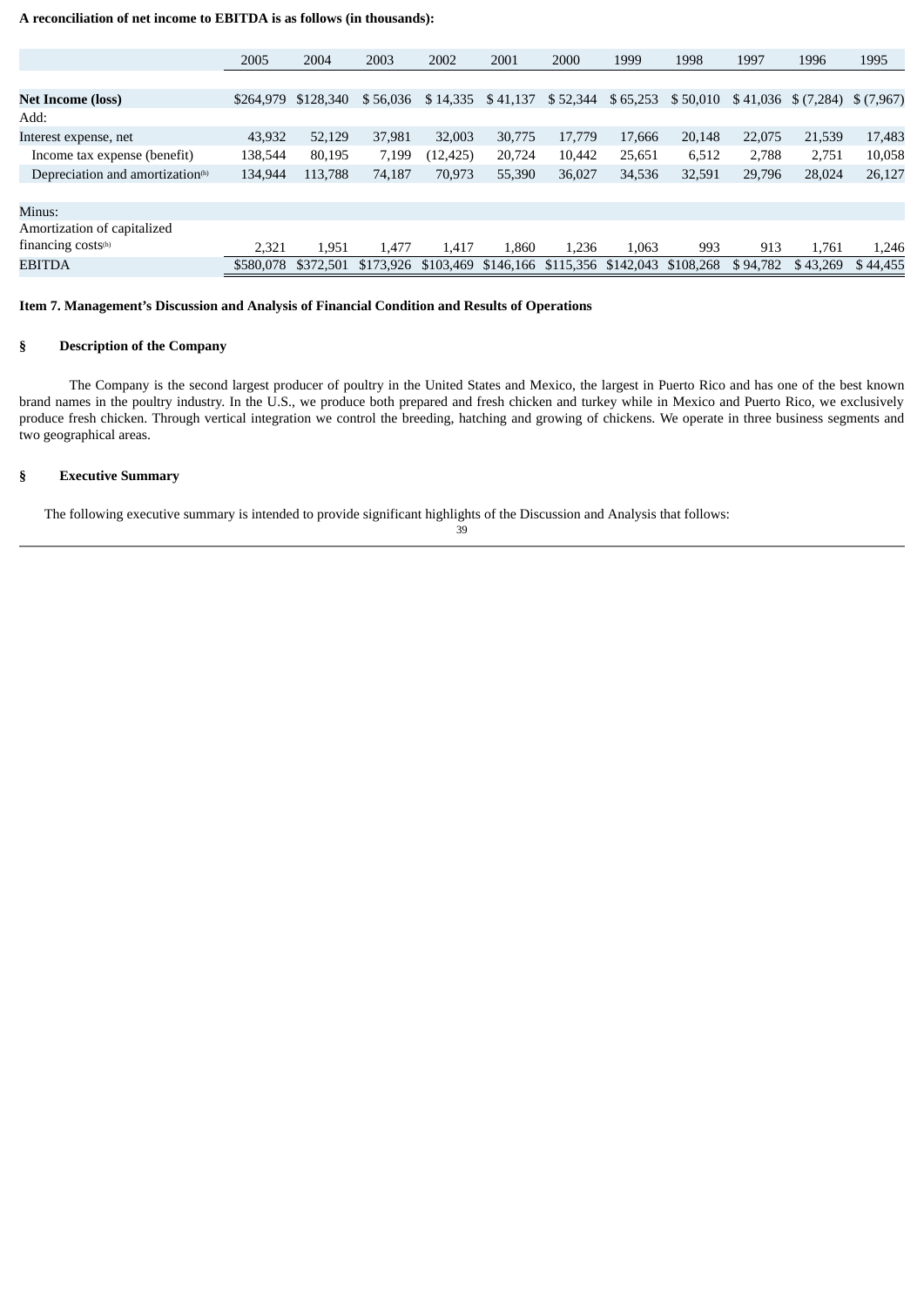*Consolidated Operating Results.* The changes in the Company's net income and net income per common share-basic and diluted for the fiscal year ended October 1, 2005 from the fiscal year ended October 2, 2004 were due primarily to the following (in millions except per share data):

|                                                  | Net Income | Earnings per Share |
|--------------------------------------------------|------------|--------------------|
| For the fiscal year ended October 2, 2004        | 128.3      | \$<br>2.05         |
| Fiscal 2004 Items Impacting Net Income:          |            |                    |
| Turkey restructuring and related charges in 2004 | 44.3       | 0.71               |
| Non-recurring recoveries in 2004                 | (15.4)     | (0.25)             |
| Proforma fiscal 2004 acquisition                 | 14.5       | 0.11               |
| Lower effective income tax rate                  | 8.7        | 0.14               |
| Subtotal                                         | 180.4      | 2.76               |
| Fiscal 2005 Items Impacting Net Income:          |            |                    |
| Breach of contract litigation                    | 7.5        | 0.11               |
| All other, primarily improved operations         | 77.1       | 1.11               |
| For the fiscal year ended October 1, 2005        | 265.0      | 3.98               |

See the discussion of events affecting the comparability of net income amounts in "Results of Operations," below.

*Turkey Restructuring and Related Charges in 2004.* We restructured our turkey operations in fiscal 2004 and recorded total restructuring charges of \$72.1 million (pre-tax).

For further details, see Note C- Restructuring Charges and Non-recurring Recoveries to the consolidated financial statements included elsewhere herein and *"Results of Operations."*

*Non-recurring Recoveries in 2004.* We had non-recurring recoveries for business interruption insurance and other material items in fiscal 2004 amounting to \$24.8 million (pre-tax).

For further details, see Note C- Restructuring Charges and Non-recurring Recoveries to the consolidated financial statements included elsewhere herein.

*Proforma Fiscal 2004 Acquisition.* The acquisition of the ConAgra chicken division occurred effective November 23, 2004. Therefore, fiscal 2004 results did not include eight weeks of the fiscal 2004 acquisition's activities. Also includes the effect on earnings per share for the full proforma fiscal year as if the 25.4 million shares issued for the acquisition were outstanding for the full year.

For further details, see Note B - Business Acquisition to the consolidated financial statements included elsewhere herein.

*Lower Effective Income Tax Rate.* Our reported effective income tax rate decreased by 4.1 percentage points to 34.3% resulting primarily from increased income from our Mexico operations which is taxed at a lower rate.

*Breach of Contract Litigation.* Miscellaneous income of \$11.7 million (pre-tax) was recorded in fiscal 2005 relating to the litigation related to a breach of contract that was settled through arbitration.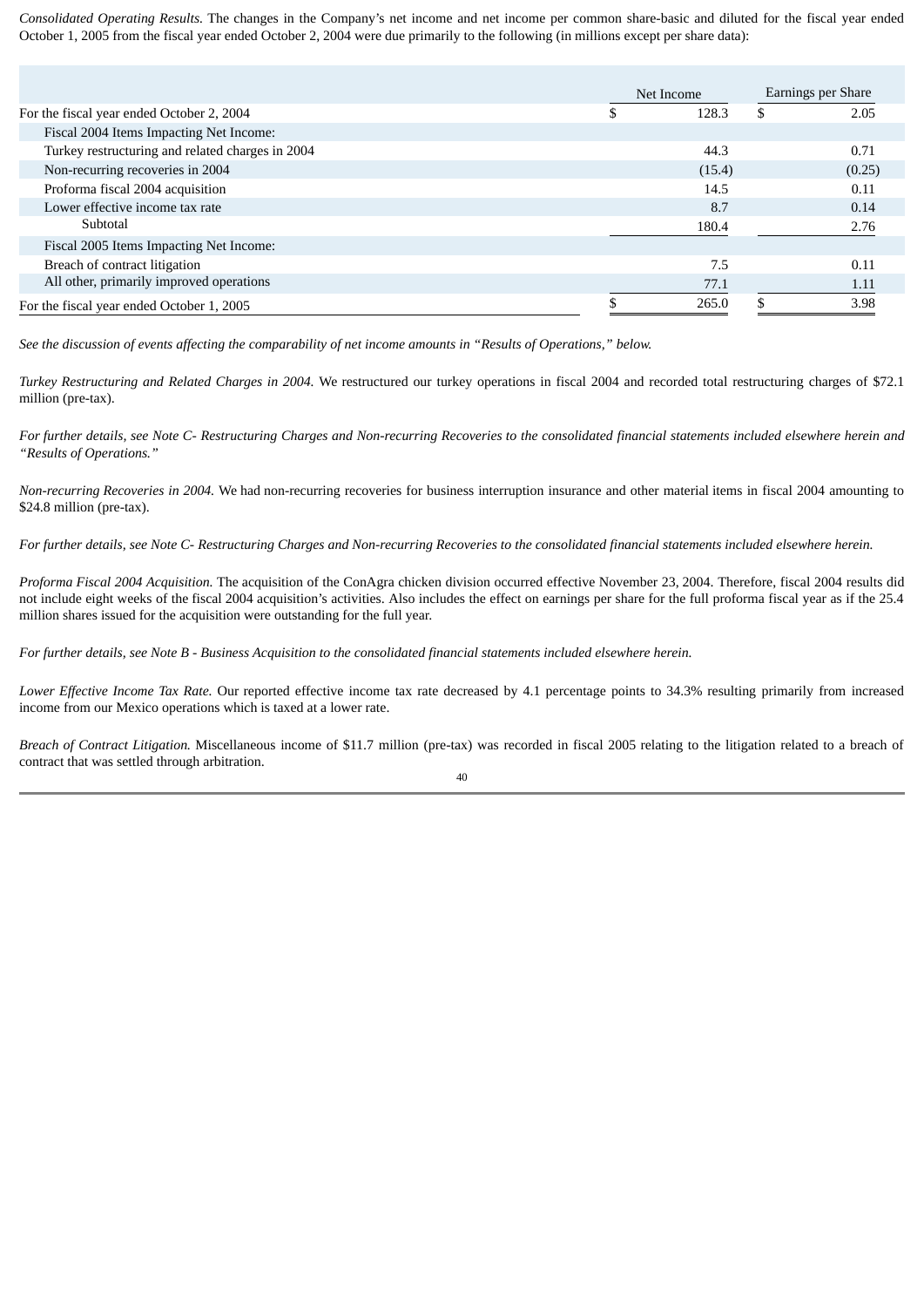*All Other, Primarily Improved Operations.* The increase in results was due primarily to the following:

- § Increase in operating income related to U.S. chicken sales as a result of a 17% decrease in average feed costs when considered on a stable sales pricing and volume basis.
- § Increase in operating income related to Mexico chicken sales as a result of average sales prices increasing 15% and an 18% decrease in average feed costs.
- § Decrease in operating loss from turkey segment due primarily to the change in product mix created by the 2004 turkey restructuring.
- § Decrease in operating income from other product operations due to competitive pressures in the sale of table eggs, protein and non-poultry products sold by our distributions centers.

#### **§ Business Environment**

Profitability in the poultry industry is materially affected by the commodity prices of feed ingredients, chicken and turkey, which are determined by supply and demand factors. As a result, the chicken and turkey industries are subject to cyclical earnings fluctuations. Cyclical earnings fluctuations can be mitigated somewhat by:

- Business strategy;
- Product mix;
- Sales and marketing plans; and
- Operating efficiencies.

In an effort to reduce price volatility and to generate higher, more consistent profit margins, we have concentrated on the production and marketing of prepared foods products. Prepared foods products generally have higher profit margins than our other products. Also, the production and sale in the U.S. of prepared foods products reduces the impact of the costs of feed ingredients on our profitability. Feed ingredient purchases are the single largest component of our cost of sales, representing approximately 29% of our consolidated cost of sales in fiscal 2005. The production of feed ingredients is positively or negatively affected primarily by weather patterns throughout the world, the global level of supply inventories and demand for feed ingredients, and the agricultural policies of the U.S. and foreign governments. As further processing is performed, feed ingredient costs become a decreasing percentage of a product's total production cost, thereby reducing their impact on our profitability. Products sold in this form enable us to charge a premium, reduce the impact of feed ingredient costs on our profitability and improve and stabilize our profit margins.

$$
41 \\
$$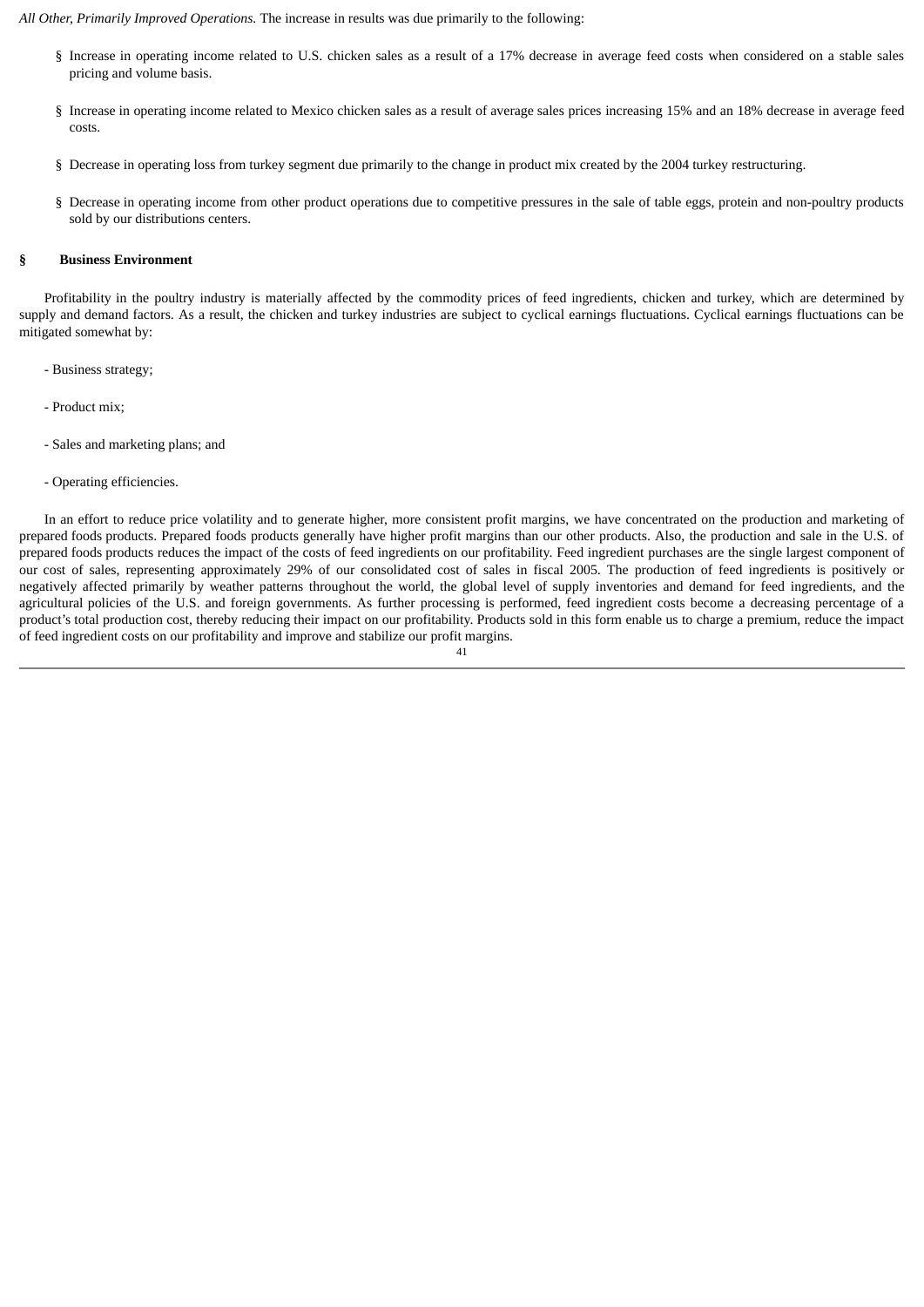As a significant portion of the U.S. poultry production is exported, the commodity prices of chicken and turkey can be, and in recent periods have been, adversely affected by disruptions in poultry export markets. These disruptions are often caused by restriction on imports of U.S.-produced poultry products imposed by foreign governments for a variety of reasons, including the protection of their domestic poultry producers and allegations of consumer health issues. For example, Russia and Japan have restricted the importation of U.S.-produced poultry for both of these reasons in recent periods. In July 2003, the U.S. and Mexico entered into a safeguard agreement with regard to imports into Mexico of chicken leg quarters from the U.S. Under this agreement, a tariff rate for chicken leg quarters of 98.8% of the sales price was established. This tariff rate was reduced on January 1, 2005 to 59.3% and is scheduled to be reduced in each of the following three years in equal increments so that the final tariff rate at January 1, 2008 will be zero. The tariff was imposed due to concerns that the duty-free importation of such products as provided by the North American Free Trade Agreement would injure Mexico's poultry industry. As such tariffs are reduced, we expect greater amounts of chicken to be imported into Mexico from the U.S., which could negatively affect the profitability of Mexican chicken producers and positively affect the profitability of U.S. exporters of chicken to Mexico. Although this could have a negative impact on our Mexican chicken operations, we believe that this will be mitigated by the close proximity of our U.S. operations to the Mexico border. We have the largest U.S. production and distribution capacities near the Mexican border, which gives us a strategic advantage to capitalize on exports of U.S. chicken to Mexico. Because these disruptions in poultry export markets are often political, no assurances can be given as to when the existing disruptions will be alleviated or that new ones will not arise.

#### **Business Segments**

We operate in three reportable business segments as (1) a producer and seller of chicken products, (2) a producer and seller of turkey products and (3) other products. In previous years, our presented segments included chicken and other and turkey. After fully integrating the former ConAgra chicken division into our operations during fiscal 2004 and early fiscal 2005, we changed our segment presentation to separate our non-chicken and non-turkey operations into a separate category consistent with management's evaluation of operating results and decisions with respect to the allocation of resources.

Our chicken segment includes sales of chicken products we produce and purchase for resale in the U.S., including Puerto Rico, and Mexico. Our chicken segment conducts separate operations in the U.S. and Puerto Rico and in Mexico and is reported as two separate geographical areas. Substantially all of the assets and operations of the recently acquired ConAgra chicken division are included in our U.S. chicken segment since the date of acquisition.

Our turkey segment includes sales of turkey products we produce and purchase for resale in our turkey and distribution operations, operating in the U.S.

Our other products segment includes distribution of non-poultry products that are purchased from third parties and sold to independent grocers and quick service restaurants. Also included in this category are sales of table eggs, feed, protein products and other items, some of which are produced by the Company.

Inter-area sales and inter-segment sales, which are not material, are accounted for at prices comparable to normal trade customer sales. Corporate expenses are allocated to Mexico based upon various apportionment methods for specific expenditures incurred related thereto with the remaining amounts allocated to the U.S. portions of the segments based on number of employees.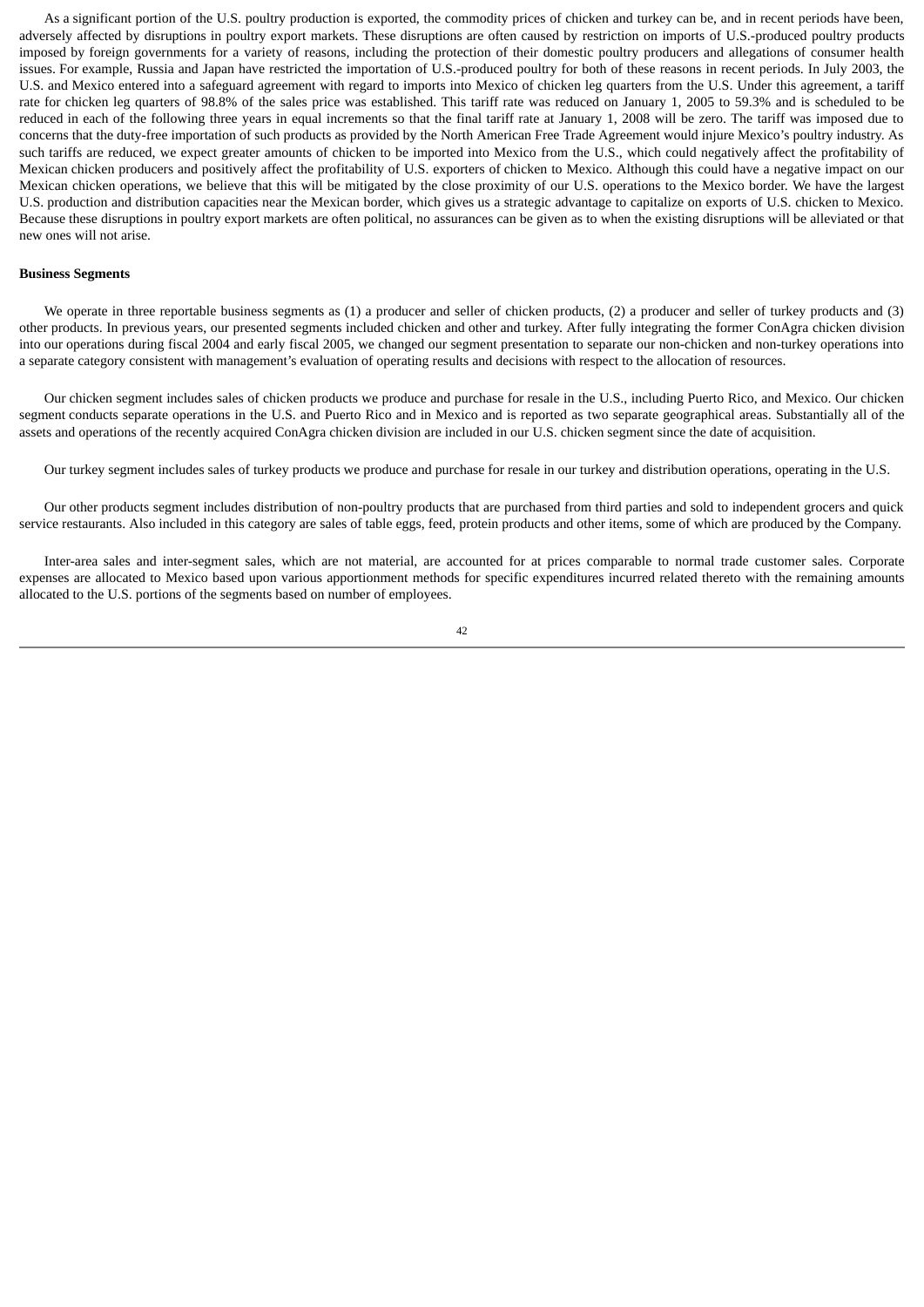Assets associated with our corporate functions, including cash and cash equivalents and investments in available for sale securities.

Selling, general and administrative expenses related to our distribution centers are allocated based on the proportion of net sales to the particular segment to which the product sales relate.

Depreciation and amortization, total assets and capital expenditures of our distribution centers are included in chicken based on the primary focus of the centers.

Non-recurring recoveries, which represent settlements for vitamin and methionine litigation covering several periods as well as federal compensation for avian influenza, have not been allocated to any segment because the proper allocation cannot be readily determined.

The following table presents certain information regarding our segments: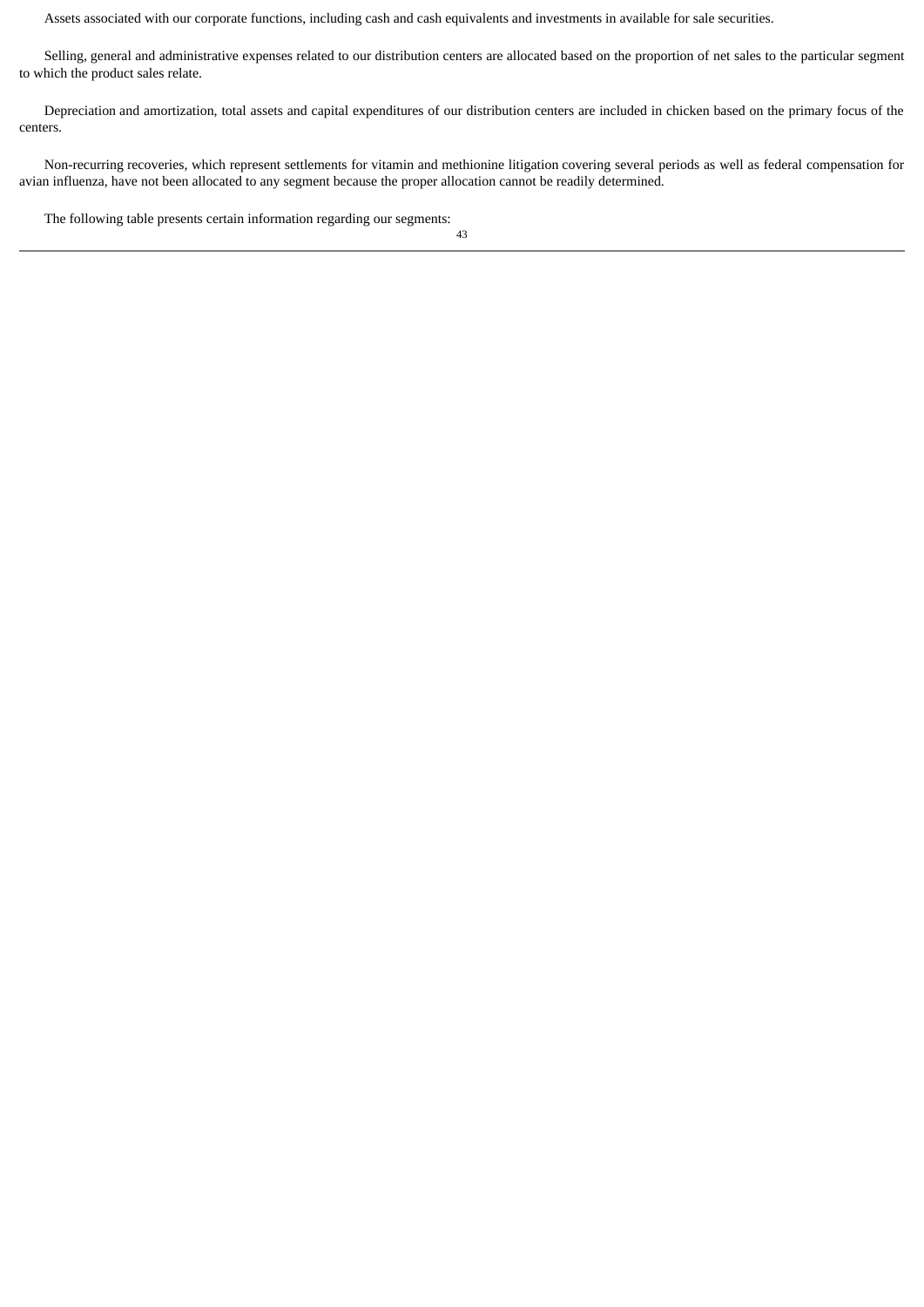|                                                      |                           |                        |              | <b>Fiscal Year Ended</b>  |                           |                               |
|------------------------------------------------------|---------------------------|------------------------|--------------|---------------------------|---------------------------|-------------------------------|
|                                                      |                           | <b>October 1, 2005</b> |              | October 2, 2004(a)<br>(b) |                           | September 27,<br>$2003^{(a)}$ |
|                                                      |                           |                        |              | (In thousands)            |                           |                               |
| <b>Net Sales to Customers:</b>                       |                           |                        |              |                           |                           |                               |
| Chicken:                                             |                           |                        |              |                           |                           |                               |
| <b>United States</b>                                 | \$                        | 4,411,269              | \$           | 4,091,706                 | -\$                       | 1,738,312                     |
| Mexico                                               |                           | 403,353                |              | 362,442                   |                           | 349,305                       |
| Sub-total                                            |                           | 4,814,622              |              | 4,454,148                 |                           | 2,087,617                     |
| <b>Turkey</b><br><b>Other Products:</b>              |                           | 204,838                |              | 286,252                   |                           | 305,678                       |
| <b>United States</b>                                 |                           | 626,056                |              | 600,091                   |                           | 207,284                       |
| Mexico                                               |                           | 20,759                 |              | 23,232                    |                           | 18,766                        |
| Sub-total                                            |                           | 646,815                |              | 623,323                   |                           | 226,050                       |
| Total                                                |                           | 5,666,275              |              | 5,363,723                 |                           | 2,619,345                     |
|                                                      |                           |                        |              |                           |                           |                               |
| <b>Operating Income (Loss):</b><br>Chicken:          |                           |                        |              |                           |                           |                               |
| <b>United States</b>                                 | \$                        | 405,662                | \$           | 329,694                   | -\$                       | 60,507                        |
| Mexico                                               |                           | 39,809                 |              | (7,619)                   |                           | 12,557                        |
| Sub-total                                            |                           | 445,471                |              | 322,075                   |                           | 73,064                        |
| Turkey <sup>(c)</sup>                                |                           | (22, 539)              |              | (96, 839)                 |                           | (73,992)                      |
| <b>Other Products:</b>                               |                           |                        |              |                           |                           |                               |
| <b>United States</b>                                 |                           | 8,250                  |              | 35,969                    |                           | 14,300                        |
| Mexico                                               |                           | 4,630                  |              | 4,033                     |                           | 3,762                         |
| Sub-total                                            |                           | 12,880                 |              | 40,002                    |                           | 18,062                        |
| Non-recurring recoveries <sup>(d)</sup>              |                           |                        |              | 76                        |                           | 46,479                        |
| Total                                                | \$                        | 435,812                | \$           | 265,314                   | $\mathfrak{S}$            | 63,613                        |
| <b>Depreciation and Amortization:</b> <sup>(e)</sup> |                           |                        |              |                           |                           |                               |
| Chicken:                                             |                           |                        |              |                           |                           |                               |
| <b>United States</b>                                 | $\boldsymbol{\mathsf{S}}$ | 114,131                | $\mathbb{S}$ | 89,767                    | $\mathfrak s$             | 50,215                        |
| Mexico                                               |                           | 12,085                 |              | 12,217                    |                           | 11,981                        |
| Sub-total                                            |                           | 126,216                |              | 101,984                   |                           | 62,196                        |
| Turkey                                               |                           | 3,343                  |              | 6,887                     |                           | 7,921                         |
| <b>Other Products:</b>                               |                           |                        |              |                           |                           |                               |
| <b>United States</b>                                 |                           | 5,196                  |              | 4,773                     |                           | 3,935                         |
| Mexico                                               |                           | 189                    |              | 144                       |                           | 135                           |
| Sub-total                                            |                           | 5,385                  |              | 4,917                     |                           | 4,070                         |
| Total                                                | \$                        | 134,944                | \$           | 113,788                   | $\boldsymbol{\mathsf{S}}$ | 74,187                        |
| <b>Total Assets:</b>                                 |                           |                        |              |                           |                           |                               |
| Chicken:                                             |                           |                        |              |                           |                           |                               |
| <b>United States</b><br>Mexico                       | \$                        | 2,059,579              | \$           | 1,830,051                 | - \$                      | 799,967                       |
| Sub-total                                            |                           | 287,414                |              | 212,492                   |                           | 207,221                       |
| <b>Turkey</b>                                        |                           | 2,346,993<br>77,319    |              | 2,042,543<br>122,163      |                           | 1,007,188<br>193,349          |
| Other Products:                                      |                           |                        |              |                           |                           |                               |
| <b>United States</b>                                 |                           | 85,581                 |              | 78,754                    |                           | 54,275                        |
| Mexico                                               |                           | 2,010                  |              | 2,529                     |                           | 2,672                         |
| Sub-total                                            |                           | 87,591                 |              | 81,283                    |                           | 56,947                        |
| Total                                                | \$                        | 2,511,903              | \$           | 2,245,989                 | \$                        | 1,257,484                     |
| <b>Capital Expenditures:</b>                         |                           |                        |              |                           |                           |                               |
| Chicken:                                             |                           |                        |              |                           |                           |                               |
| <b>United States</b>                                 | $\boldsymbol{\mathsf{S}}$ | 102,470                | $\mathbb{S}$ | 54,433                    | $\sqrt{2}$                | 34,517                        |
| Mexico                                               |                           | 4,924                  |              | 8,640                     |                           | 9,218                         |
| Sub-total                                            |                           | 107,394                |              | 63,073                    |                           | 43,735                        |
| Turkey                                               |                           | 3,604                  |              | 8,151                     |                           | 5,582                         |
| Other Products:                                      |                           |                        |              |                           |                           |                               |
| <b>United States</b>                                 |                           | 5,448                  |              | 8,395                     |                           | 4,257                         |
| Mexico                                               |                           | 142                    |              | 23                        |                           |                               |
| Sub-total                                            |                           | 5,590                  |              | 8,418                     |                           | 4,257                         |
| Total                                                | \$                        | 116,588                | \$           | 79,642                    | $$\mathbb{S}$$            | 53,574                        |
|                                                      | 44                        |                        |              |                           |                           |                               |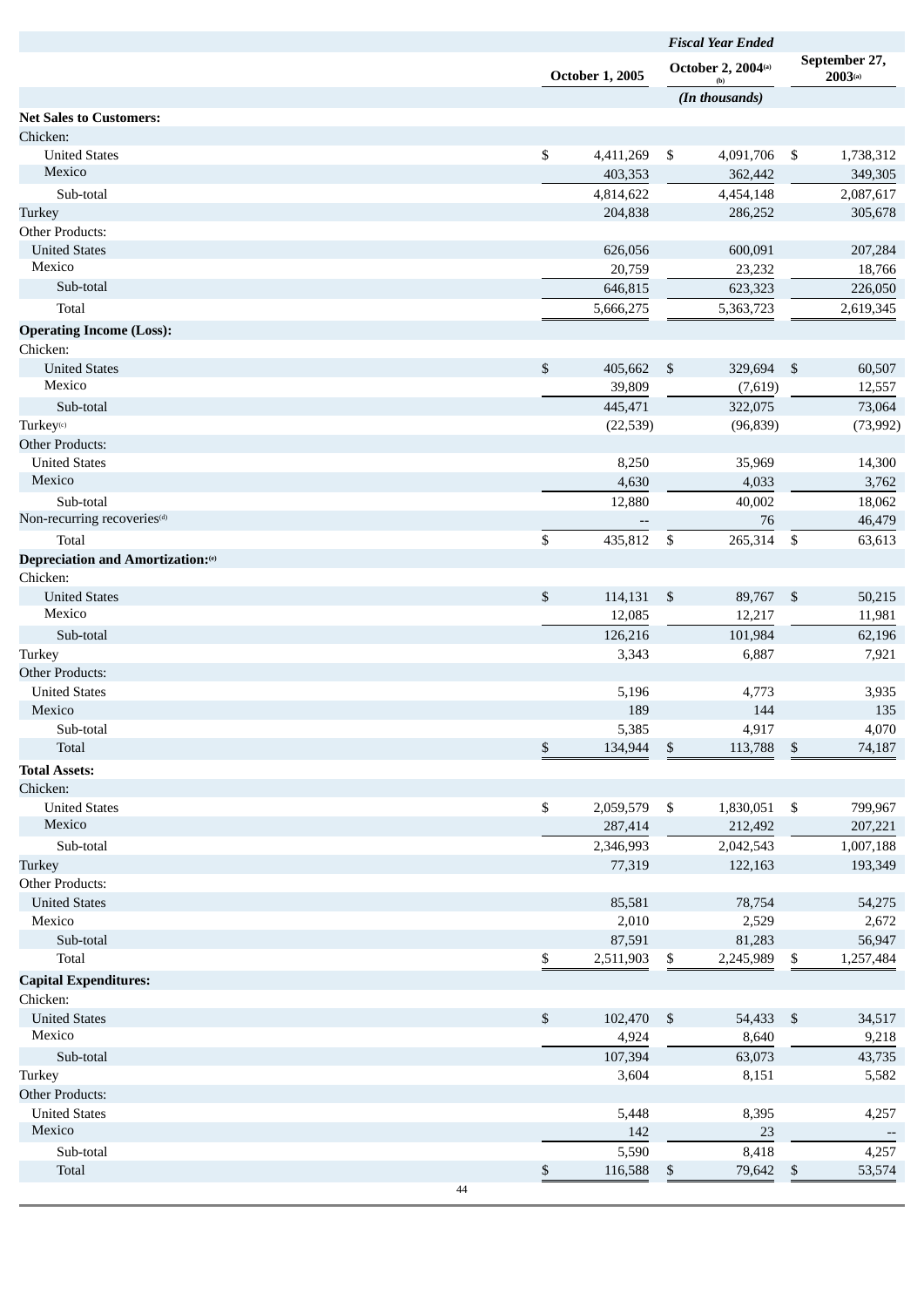- (a) Certain historical amounts have been reclassified to conform with current year presentation.
- (b) The Company acquired the ConAgra chicken division on November 23, 2003 for \$635.2 million. The acquisition has been accounted for as a purchase and the results of operations for this acquisition have been included in our consolidated results of operations since the acquisition date.
- (c) Included in fiscal 2004 are restructuring charges totaling \$72.1 million offset somewhat by the non-recurring recovery of \$23.8 million representing the gain recognized on the insurance proceeds received in connection with the October 2002 recall. In addition, the Company estimates its losses related to the October 2002 recall (excluding the insurance recovery described above) negatively affected gross profit and operating income by \$20.0 million in fiscal 2004 and \$65.0 million in fiscal 2003.
- (d) Non-recurring recoveries which have not been allocated to the individual segments are as follows (in millions):

|                 |                 | September 27,<br>2003 |
|-----------------|-----------------|-----------------------|
|                 | October 2, 2004 |                       |
| Avian influenza | $- -$           | 26.6                  |
| Vitamin         | 0.1             | 1.6                   |
| Methionine      | $- -$           | 18.3                  |
|                 |                 |                       |
| Total           | 0.1             | 46.5                  |
|                 |                 |                       |

(e) Includes amortization of capitalized financing costs of approximately \$2.3 million, \$2.0 million and \$1.5 million in fiscal years 2005, 2004 and 2003, respectively.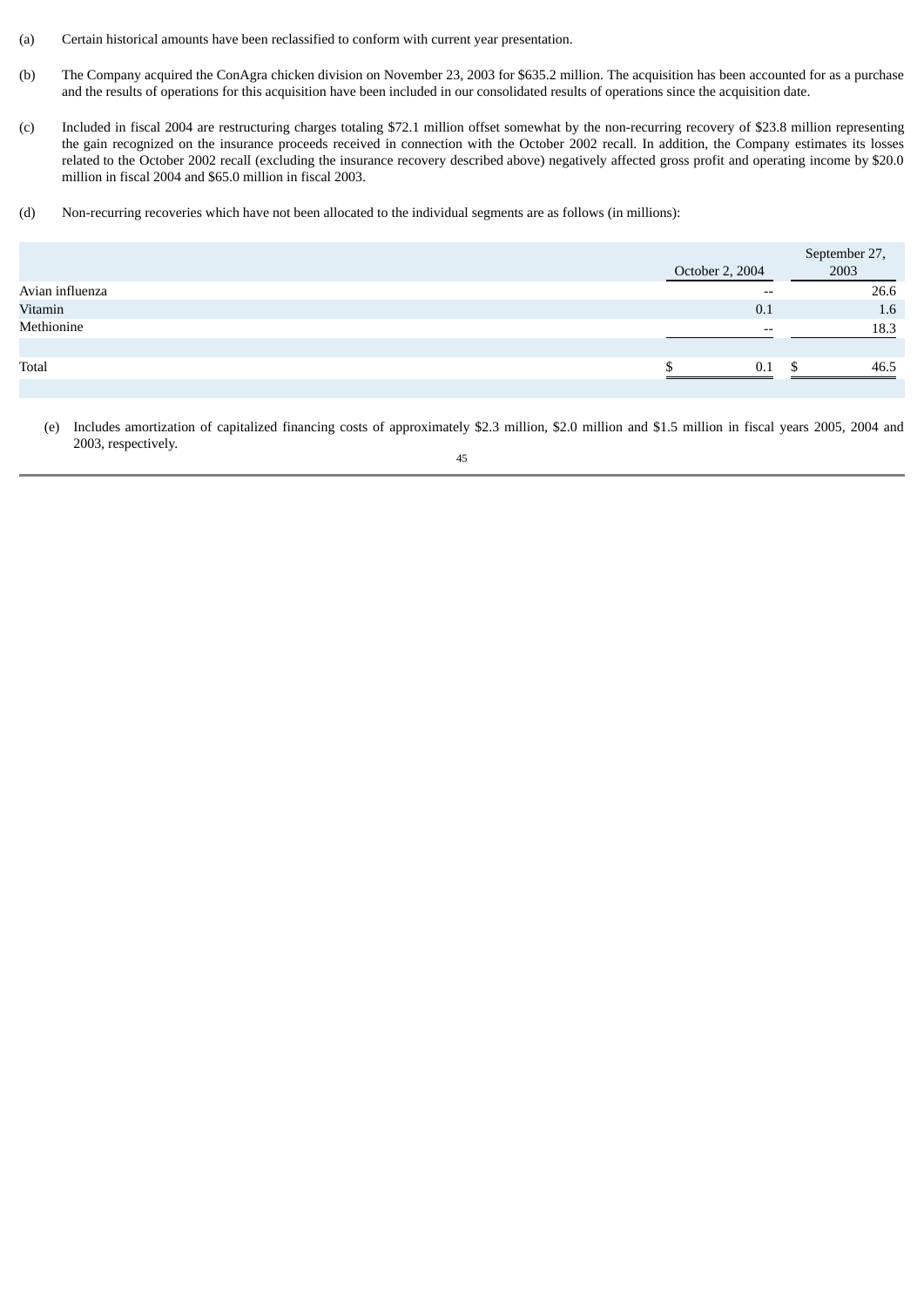The following table presents certain items as a percentage of net sales for the periods indicated:

# Fiscal Year Ended

|                                             | October 1,<br>2005 | October 2,<br>2004 | September 27,<br>2003 |
|---------------------------------------------|--------------------|--------------------|-----------------------|
| Net sales                                   | 100.0%             | 100.0%             | 100.0%                |
| Cost and Expenses                           |                    |                    |                       |
| Cost of sales                               | 86.8               | 89.4               | 94.1                  |
| Cost of sales-restructuring                 | 0.0                | 1.2                | $- -$                 |
| Non-recurring recoveries                    | 0.0                | (0.4)              | (1.8)                 |
| Gross profit                                | 13.2               | 9.9                | 7.7                   |
| Selling, general and administrative expense | 5.5                | 4.8                | 5.2                   |
| Other restructuring charges                 | 0.0                | 0.1                | $- -$                 |
| Operating income                            | 7.7                | 4.9                | 2.4                   |
| Interest expense, net                       | 0.7                | 1.0                | 1.5                   |
|                                             |                    |                    |                       |
| Income before income taxes                  | 7.1                | 3.9                | 2.4                   |
| Net income                                  | 4.7                | 2.4                | 2.1                   |
|                                             |                    |                    |                       |

## **Results of Operations**

Our results of operations for fiscal 2005 when compared to fiscal 2004 were impacted by the following significant items.

First, on November 23, 2003 we completed the purchase of the ConAgra chicken division. We sometimes refer to this acquisition as "the fiscal 2004 acquisition." The acquired business has been included in our results of operations for only 45 of the 53 weeks in fiscal 2004.

Second, on April 26, 2004 we announced a plan to restructure our turkey business. The Company sold the related facilities in the fourth quarter of fiscal 2004 and recorded, as cost of sales-restructuring, \$64.2 million, primarily due to asset impairments and inventory losses on discontinued products, and, as other restructuring charges, \$7.9 million, primarily related to exit and severance costs. Commodity sales in our turkey division decreased by approximately \$55 million in fiscal 2005 as a result of this restructuring.

Third, fiscal 2005 included 52 weeks versus fiscal 2004, which included 53 weeks, resulting in a decrease in each of the categories discussed in our results of operations by approximately 1.9% as compared to the corresponding period in the preceding year. As this change impacted all the income statement categories in a reasonably consistent manner, no separate discussion of this factor is included in our results of operations discussion, unless the impact of the applicable category varied from the decrease described above.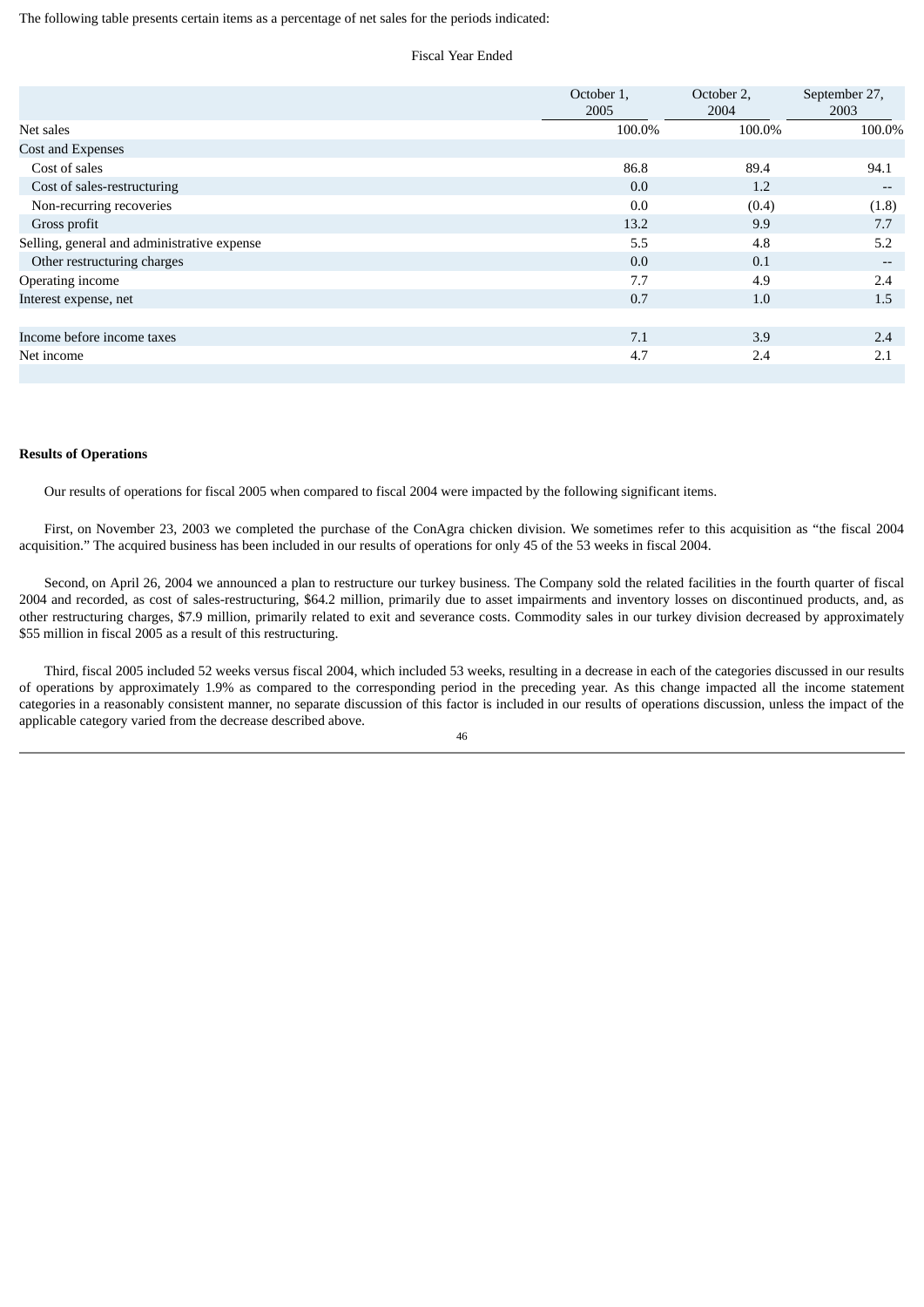Finally, in October 2002, one product sample produced in our Franconia, Pennsylvania facility that had not been shipped to customers tested positive for Listeria. We later received information from the USDA suggesting environmental samples taken at the facility had tested positive for both the strain of Listeria identified in the product and a strain having characteristics similar to those of the strain identified in a Northeastern Listeria outbreak. As a result, we voluntarily recalled all cooked deli products produced at the plant from May 1, 2002 through October 11, 2002. We estimate that gross profit and operating income were negatively affected by this product recall by approximately \$20 million in fiscal 2004 and \$65.0 million in fiscal 2003 prior to the insurance recovery discussed below. We carry insurance designed to cover the direct recall related expenses and certain aspects of the related business interruption caused by a recall. As a result of this recall, the Company's insurance claim for business interruption and certain product re-establishment costs amounted to approximately \$74 million for the period from the date of the recall through October 11, 2003, the one year anniversary of the recall and the insurance policy time limitation period for business interruption loss recovery. Aggregating the direct recall expense claim with the anticipated business interruption and product re-establishment costs, our total loss was approximately \$100 million, although our policy limit was \$50 million. We received \$4 million of this amount in fiscal 2003 and the remaining \$46 million in fiscal 2004 from our insurer. In connection with the receipt of the insurance proceeds, we recognized \$23.8 million as a component of non-recurring recoveries in our consolidated statement of income for fiscal 2004.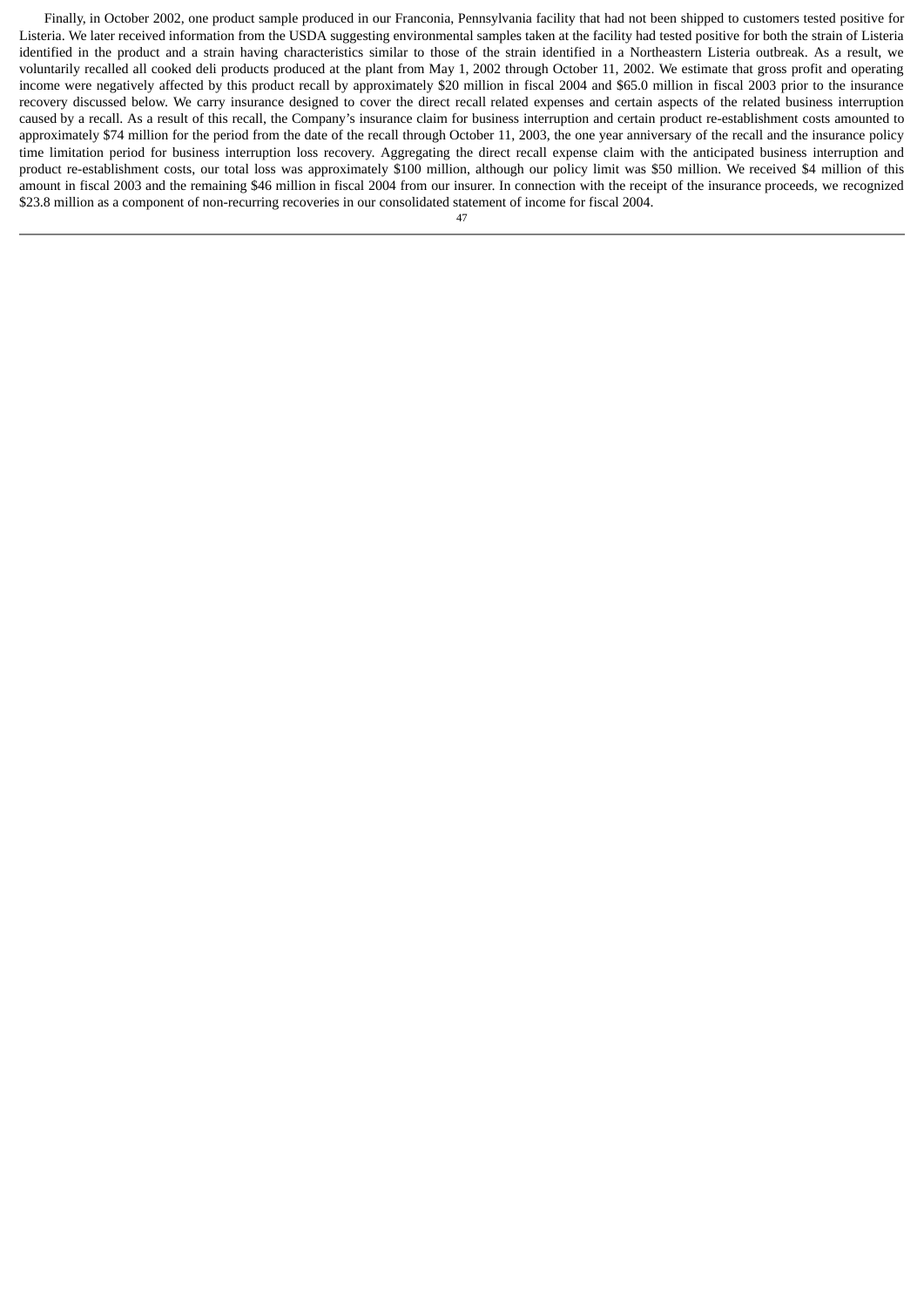## *Fiscal 2005 Compared to Fiscal 2004*

*Net Sales.* Net sales for fiscal 2005 increased \$302.6 million, or 5.6%, over fiscal 2004. The following table provides additional information regarding net sales (in millions):

|                      |        | <b>Fiscal Year Ended</b> |            |             |            |     |
|----------------------|--------|--------------------------|------------|-------------|------------|-----|
|                      |        |                          | October 1, | Change from | Percentage |     |
|                      | Source |                          | 2005       | Fiscal 2004 | Change     |     |
|                      |        |                          |            |             |            |     |
| Chicken:             |        |                          |            |             |            |     |
| <b>United States</b> |        | $\mathbb{S}$             | 4,411.2 \$ | 319.5       | 7.8%       | (a) |
| Mexico               |        |                          | 403.4      | 41.0        | 11.3%      | (b) |
|                      |        | \$                       | 4,814.6 \$ | 360.5       | 8.1%       |     |
|                      |        |                          |            |             |            |     |
| Turkey               |        | \$                       | 204.8 \$   | (81.5)      | $(28.5)\%$ | (c) |
|                      |        |                          |            |             |            |     |
| Other products:      |        |                          |            |             |            |     |
| <b>United States</b> |        | $\mathbb{S}$             | 626.1 \$   | 26.0        | 4.3%       | (d) |
| Mexico               |        |                          | 20.8       | (2.4)       | $(10.3)\%$ | (e) |
|                      |        | \$                       | 646.9 \$   | 23.6        | 3.8%       |     |
|                      |        | \$                       | 5,666.3 \$ | 302.6       | 5.6%       |     |
|                      |        |                          |            |             |            |     |

(a) U.S. chicken sales increased primarily due to the inclusion of the fiscal 2004 acquisition, for 52 weeks in fiscal 2005 versus 45 weeks in fiscal 2004.

- (b) Mexico chicken sales after adjusting for a 52-week year in 2004 increased primarily due to a 14.8% increase in total revenue per pound produced, partially offset by a 1.3% decline in dressed pounds produced.
- (c) The decrease in turkey sales was due primarily to our fiscal 2004 restructuring of our turkey operations. See Note C Restructuring Charges and Non-Recurring Recoveries of the notes to consolidated financial statements included elsewhere herein. We estimate that commodity sales in our turkey division decreased by approximately \$55 million in fiscal 2005 as a result of this restructuring.
- (d) U.S. sales of other products increased primarily due to the inclusion of the distribution centers of the fiscal 2004 acquisition for 52 weeks in fiscal 2005 versus 45 weeks in fiscal 2004. Also affecting the U.S. sales of other products was a decline in pricing for products at our commercial egg operations and our rendering plants.

(e) Mexico other products sales decreased due to reduced sales volumes of our commercial feed.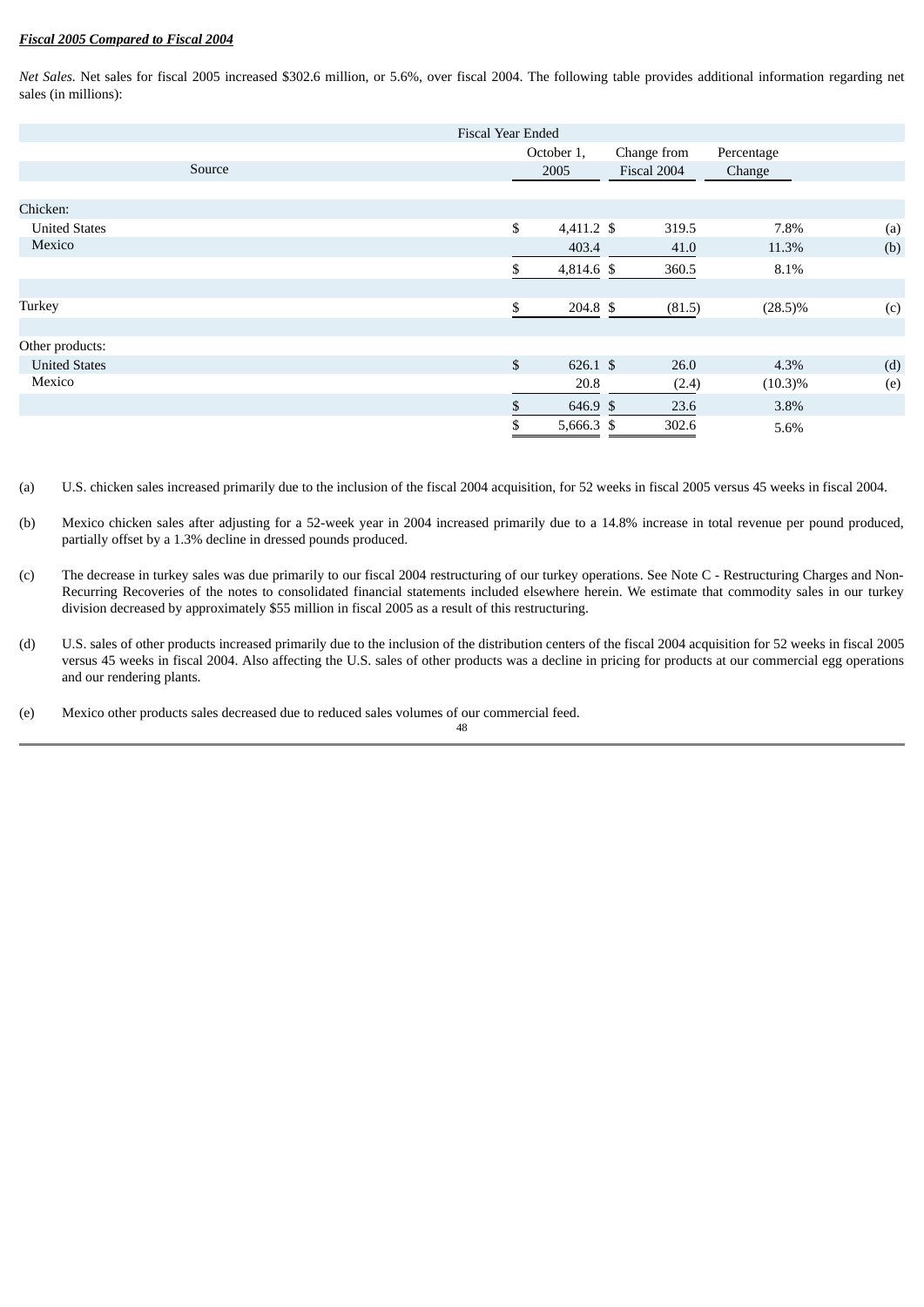*Gross Profit.* Gross profit for fiscal 2005 increased \$216.2 million, or 40.9%, over fiscal 2004. The following table provides gross profit information (in millions):

|                             | <b>Fiscal Year</b><br>Ended |               |             |                                       | Percentage   | Percentage   |     |
|-----------------------------|-----------------------------|---------------|-------------|---------------------------------------|--------------|--------------|-----|
| October 1,                  | October 1,                  |               | Change from | Percentage                            | of Net Sales | of Net Sales |     |
| Components                  | 2005                        |               | Fiscal 2004 | Change                                | Fiscal 2005  | Fiscal 2004  |     |
|                             |                             |               |             |                                       |              |              |     |
| Net sales                   | \$<br>5,666.3               | <sup>\$</sup> | 302.6       | 5.6%                                  | 100.0%       | 100.0%       |     |
| Cost of sales               | 4,921.1                     |               | 126.7       | 2.6%                                  | 86.8%        | 89.4%        | (a) |
| Cost of sales-restructuring | --                          |               | (64.2)      | $\hspace{0.05cm}$ – $\hspace{0.05cm}$ | $0.0\%$      | 1.2%         | (b) |
| Non-recurring recoveries    | $- -$                       |               | 23.9        | $\hspace{0.05cm}$ – $\hspace{0.05cm}$ | $0.0\%$      | (0.4)%       | (c) |
|                             |                             |               |             |                                       |              |              |     |
| Gross profit                | \$<br>745.2                 | \$            | 216.2       | 40.9%                                 | 13.2%        | 9.9%         |     |

- (a) Cost of sales in the U.S. chicken operations increased \$180.0 million due primarily to the fiscal 2004 acquisition, offset partially by the cost of feed ingredient purchases averaging 17% lower in cost in fiscal 2005 compared to the prior year. Cost of sales in our turkey operations decreased significantly because of the restructuring of this division in fiscal 2004. Cost of sales in our Mexico operations decreased \$13.2 million primarily due to a 3.2% decline in production volumes after adjusting for a 52-week year in 2004, and a 17.5% decrease in average cost of feed ingredient purchases.
- (b) On April 26, 2004, we announced a plan to restructure our turkey business to significantly reduce our production of commodity turkey meat and strengthen our focus on value-added turkey products. As part of our restructuring effort, we sold our Hinton, Virginia turkey commodity meat operations. In fiscal 2004 we recorded, as cost of sales-restructuring, approximately \$64.2 million of asset impairment charges and inventory losses on discontinued products and, as other restructuring charges, \$7.9 million, primarily related to exit and severance costs.
- (c) Non-recurring recoveries in fiscal year 2004 consisted mainly of a \$23.8 million gain from insurance proceeds related to our 2002 product recall.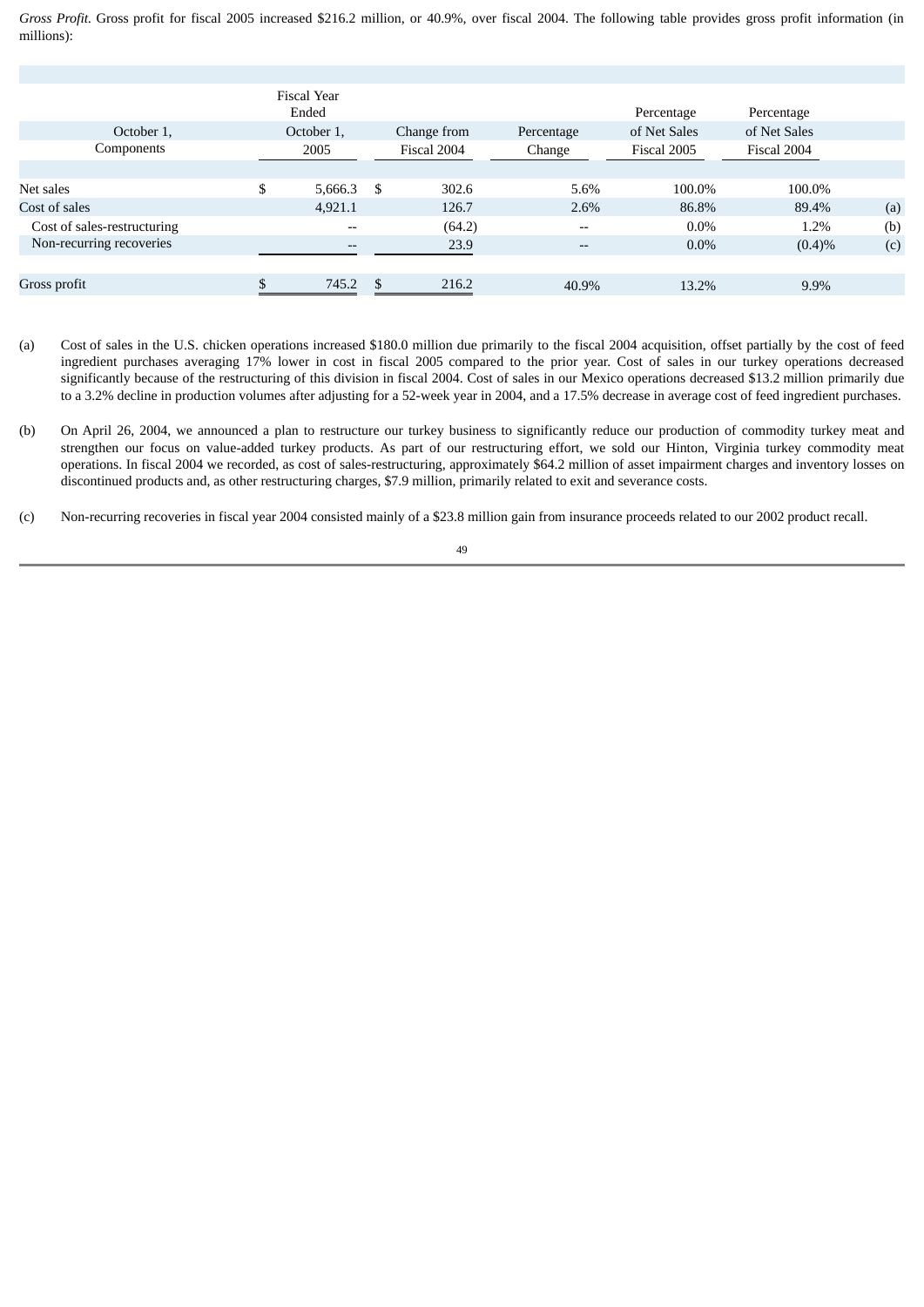*Operating Income.* Operating income for fiscal 2005 compared to fiscal 2004 increased \$170.5 million, or 64.3%, as described in the following table (in millions):

|                          | <b>Fiscal Year</b><br>Ended |            |    |             |            |
|--------------------------|-----------------------------|------------|----|-------------|------------|
|                          |                             | October 1, |    | Change from | Percentage |
| Source                   |                             | 2005       |    | Fiscal 2004 | Change     |
| Chicken:                 |                             |            |    |             |            |
| <b>United States</b>     | \$                          | 405.7 \$   |    | 76.0        | 23.1%      |
| Mexico                   |                             | 39.8       |    | 47.4        | 623.7%     |
|                          |                             | 445.5      | \$ | 123.4       | 38.3%      |
| Turkey                   |                             | (22.5)     | \$ | 74.3        | 76.8%      |
| Other Products:          |                             |            |    |             |            |
| <b>United States</b>     | \$                          | $8.2$ \$   |    | (27.7)      | $(77.2)\%$ |
| Mexico                   |                             | 4.6        |    | 0.6         | 15.0%      |
|                          |                             | 12.8       | \$ | (27.1)      | $(67.9)\%$ |
| Non-recurring recoveries |                             | --         |    | (0.1)       | --         |
| <b>Operating Income</b>  |                             | 435.8      | \$ | 170.5       | 64.3%      |

|                                             | Fiscal Year              |             |                          |                                       |              |     |
|---------------------------------------------|--------------------------|-------------|--------------------------|---------------------------------------|--------------|-----|
|                                             | Ended                    |             |                          | Percentage                            | Percentage   |     |
|                                             | October 1,               | Change from | Percentage               | of Net Sales                          | of Net Sales |     |
| Components                                  | 2005                     | Fiscal 2004 | Change                   | Fiscal 2005                           | Fiscal 2004  |     |
|                                             |                          |             |                          |                                       |              |     |
| Gross profit                                | \$<br>745.2 \$           | 216.2       | 40.9%                    | 13.2%                                 | 9.9%         |     |
| Selling, general and administrative expense | 309.4                    | 53.6        | 21.0%                    | 5.5%                                  | 4.8%         | (a) |
| Other restructuring charges                 | $\overline{\phantom{a}}$ | (7.9)       | $\hspace{0.05cm} \dashv$ | $\hspace{0.05cm}$ – $\hspace{0.05cm}$ | 0.1%         | (b) |
|                                             |                          |             |                          |                                       |              |     |
| Operating income                            | 435.8 \$                 | 170.5       | 64.3%                    | 7.7%                                  | 4.9%         | (c) |

(a) Selling, general and administrative expense increased due to costs associated with increased sales of prepared foods because of the fiscal 2004 acquisition and due to increases in costs associated with our profit-based retirement and compensation plans.

(b) On April 26, 2004, we announced a plan to restructure our turkey division, including the sale or closure of some facilities in Virginia. Approximately \$7.9 million related to exit and severance costs in connection with the restructuring were charged to other restructuring charges.

(c) The increase in operating income over fiscal 2004 is due primarily to lower feed ingredient pricing, the \$72.1 million in turkey restructuring and other related restructuring charges sustained in fiscal 2004 and the other items described above.

*Interest Expense*. Consolidated interest expense decreased 8.8% to \$49.6 million in fiscal 2005, when compared to \$54.4 million for fiscal 2004, due primarily to lower average outstanding debt balances experienced in the fiscal year.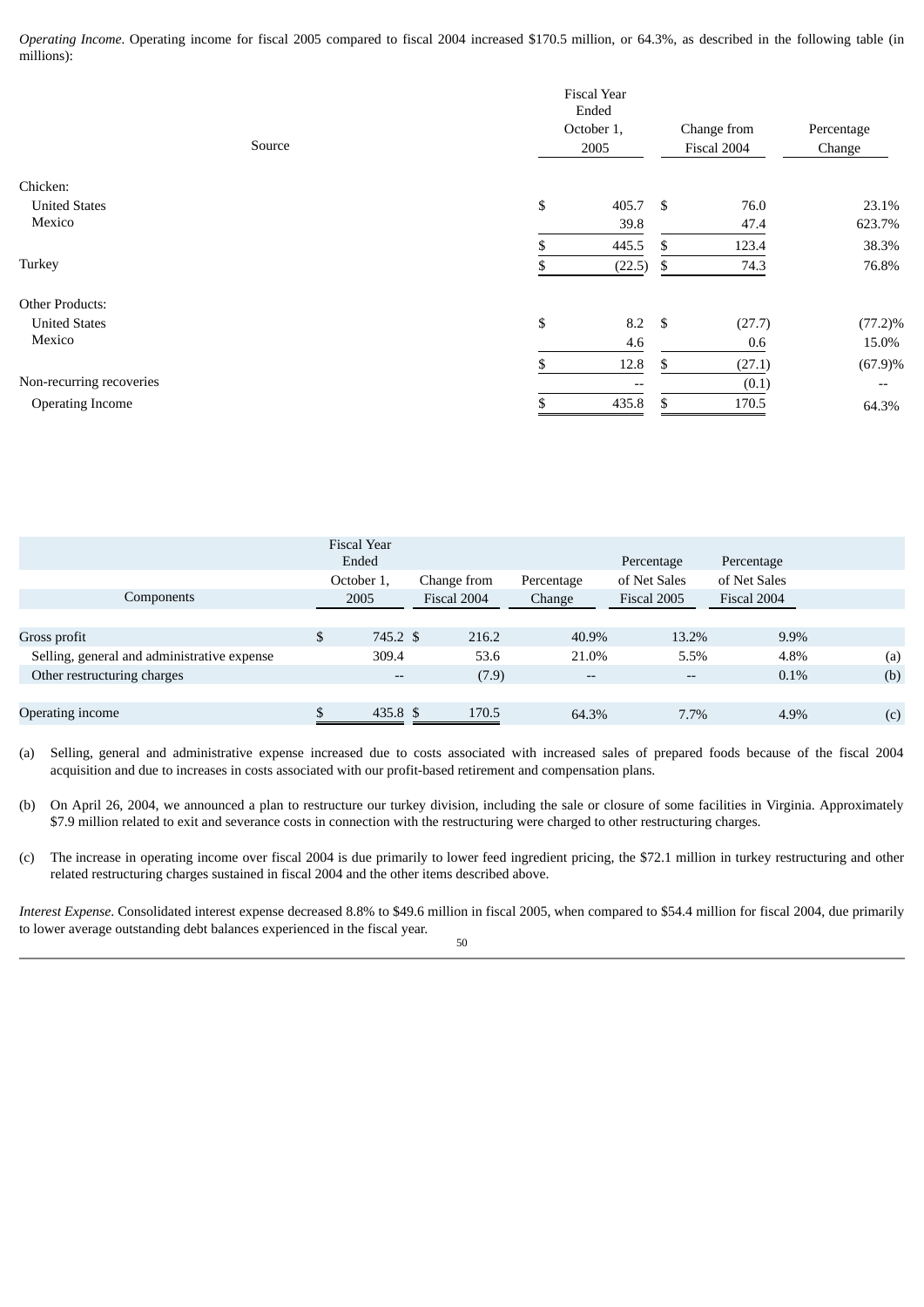*Interest Income*. Interest income increased 147.8% to \$5.7 million compared to \$2.3 million in fiscal 2004. This increase was due to the increase in funds available to invest created by the increase in net income.

*Income Tax Expense*. Consolidated income tax expense in fiscal 2005 was \$138.5 million, compared to \$80.2 million in fiscal 2004. This increase in consolidated income tax expense is the result of higher pretax earnings in fiscal 2005. The effective tax rate for fiscal 2005 was 34.3% versus 38.5% for fiscal 2004. This decrease is due primarily to the increase in net income before tax in our Mexico operations which is taxed at a lower rate than our U.S. operations. Offsetting this is a \$2.4 million provision for anticipated repatriations from Mexico under the American Jobs Creation Act of 2004.

The American Jobs Creation Act of 2004 includes a temporary incentive to U.S. multinationals to repatriate foreign earnings at an approximate effective 5.25% U.S. federal tax rate. The provision discussed above represents applications of the 5.25% U.S. federal income tax on the minimum anticipated repatriation expected in fiscal 2006. The Company continues to further evaluate its reinvestment and repatriation opportunities and may be able to accomplish additional repatriations in fiscal 2006. The tax consequences on additional repatriations will be recorded upon completion of detailed repatriation plans.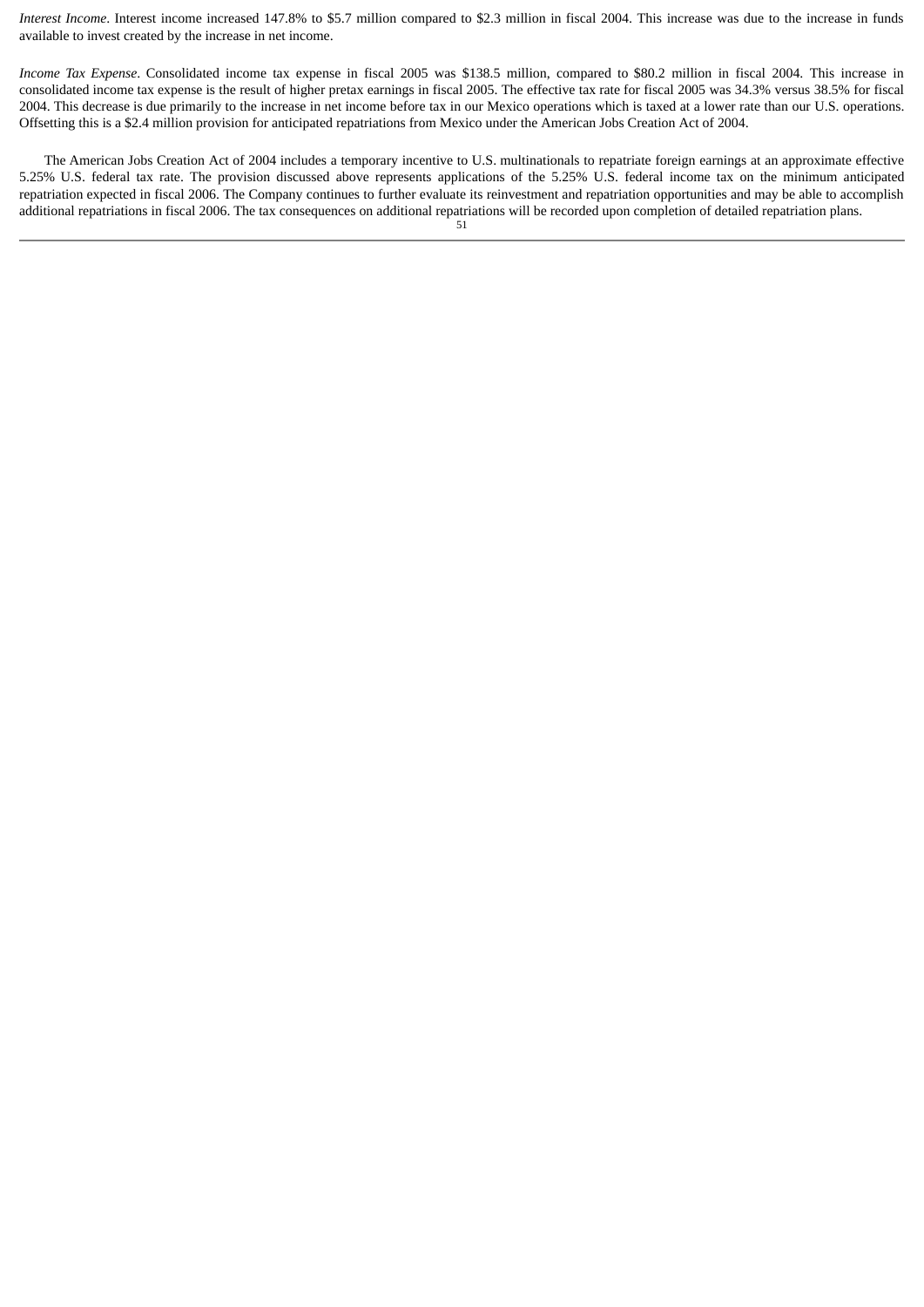## *Fiscal 2004 Compared to Fiscal 2003*

*Net Sales.* Net sales for fiscal 2004 increased \$2.7 billion, or 104.8%, over fiscal 2003. The following table provides additional information regarding net sales (in millions):

|          |                        |        | <b>Fiscal Year</b><br>Ended | Change           |            |     |
|----------|------------------------|--------|-----------------------------|------------------|------------|-----|
|          |                        |        | October 2,                  | Fiscal from 2003 | Percentage |     |
|          |                        | Source | 2004                        | Change           |            |     |
|          |                        |        |                             |                  |            |     |
| Chicken: |                        |        |                             |                  |            |     |
|          | <b>United States</b>   |        | \$<br>4,091.7 \$            | 2,353.4          | 135.4%     | (a) |
|          | Mexico                 |        | 362.4                       | 13.1             | 3.8%       |     |
|          |                        |        | 4,454.1 \$                  | 2,366.5          | 113.4%     |     |
| Turkey   |                        |        | \$<br>286.3 \$              | (19.4)           | $(6.3)\%$  | (b) |
|          |                        |        |                             |                  |            |     |
|          | <b>Other Products:</b> |        |                             |                  |            |     |
|          | <b>United States</b>   |        | \$<br>600.1 \$              | 392.9            | 189.5%     | (c) |
|          | Mexico                 |        | 23.2                        | 4.4              | 23.4%      |     |
|          |                        |        | 623.3 \$                    | 397.3            | 175.7%     |     |
|          |                        |        | 5,363.7 \$                  | 2,744.4          | 104.8%     |     |
|          |                        |        |                             |                  |            |     |

(a) U.S. chicken sales increased primarily due to the fiscal 2004 acquisition which we estimate contributed approximately \$1.9 billion since the acquisition. Also affecting the U.S. chicken sales was an increase of 15.9% in total revenue per dressed pound produced, primarily due to significantly higher component market chicken prices during the year as compared to fiscal 2003.

(b) The decrease in turkey sales was due to a decrease in turkey production created by a 15% reduction in turkey flocks beginning in July 2003, offset by an 8.9% increase in revenue per pound produced.

(c) We estimate the fiscal 2004 acquisition contributed approximately \$362 million to sales of other products primarily due the acquired distribution business.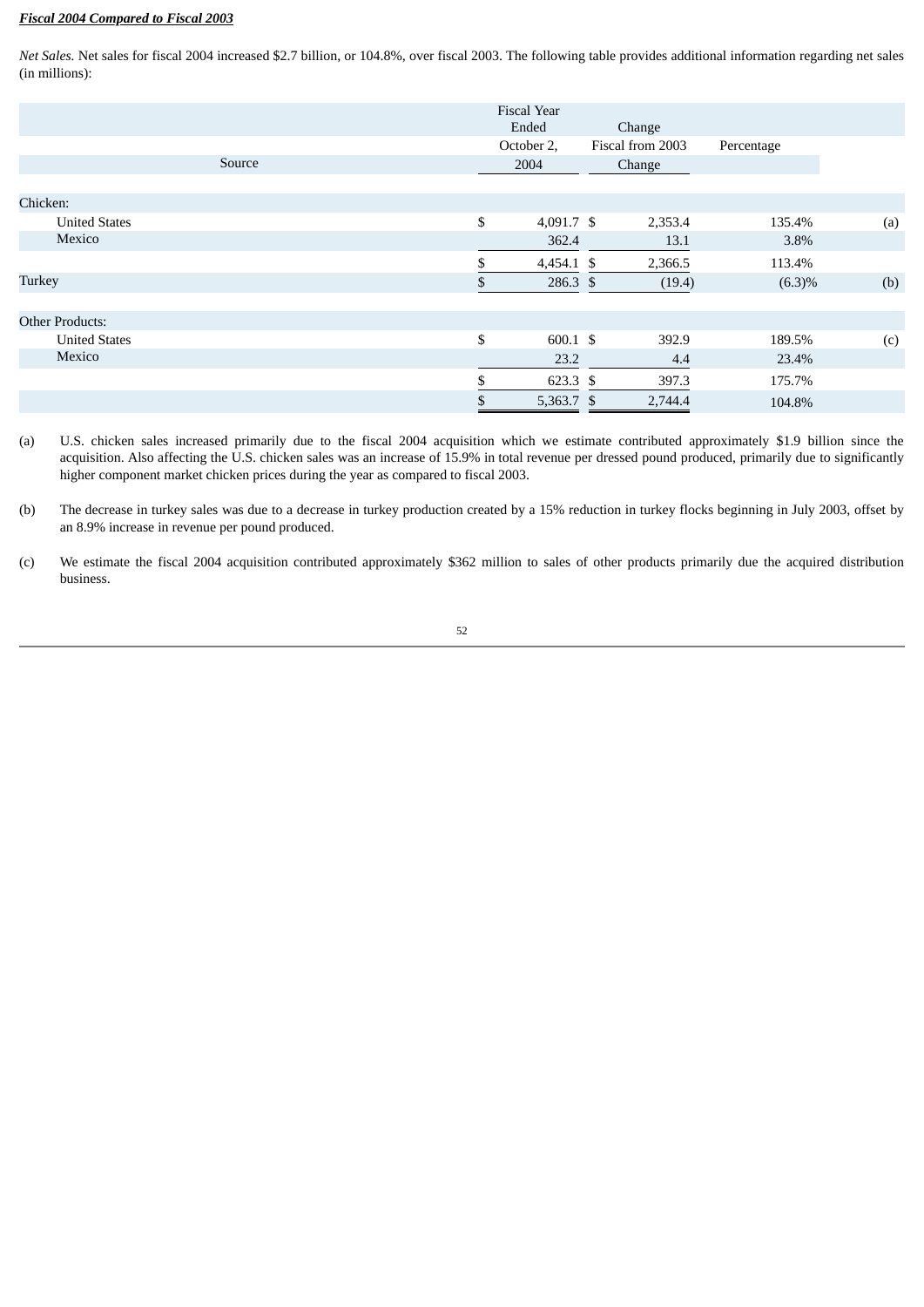*Gross Profit.* Gross profit for fiscal 2004 increased \$328.5 million, or 163.8%, over fiscal 2003. The following table provides gross profit information (in millions):

|                             | Fiscal Year<br>Ended |            |             |                                       | Percentage   | Percentage   |     |
|-----------------------------|----------------------|------------|-------------|---------------------------------------|--------------|--------------|-----|
|                             | October 2,           |            | Change from | Percentage                            | of Net Sales | of Net Sales |     |
| Components                  | 2004                 |            | Fiscal 2003 | Change                                | Fiscal 2004  | Fiscal 2003  |     |
|                             |                      |            |             |                                       |              |              |     |
| Net sales                   | \$                   | 5,363.7 \$ | 2,744.4     | 104.8%                                | 100.0%       | 100.0%       |     |
| Cost of sales               |                      | 4,794.4    | 2,329.1     | 94.5%                                 | 89.4%        | 94.1%        | (a) |
| Cost of sales-restructuring |                      | 64.2       | 64.2        | $\hspace{0.05cm}$ – $\hspace{0.05cm}$ | 1.2%         | --           | (b) |
| Non-recurring recoveries    |                      | (23.9)     | 22.6        | 48.6%                                 | $(0.4)\%$    | (1.8)%       | (c) |
|                             |                      |            |             |                                       |              |              |     |
| Gross profit                | ሖ                    | $529.0$ \$ | 328.5       | 163.8%                                | 9.9%         | 7.7%         |     |

- (a) Cost of sales in the U.S. operations increased \$2,329.1 million due primarily to the fiscal 2004 acquisition, as well as significantly higher feed ingredient costs in fiscal 2004 compared to the prior year. Our Mexico operations had a \$41.7 million increase primarily due to higher feed ingredient costs. Chicken component market prices reached their highest level in the U.S. since 1999 during our fiscal 2004 third quarter. Since that time, the reference chicken component market prices declined significantly. However, partially offsetting this decline in component market chicken prices were declines in prices for corn and soybean meal, which comprised 24.8% of our consolidated cost of sales in fiscal 2004.
- (b) On April 26, 2004, we announced a plan to restructure our turkey business to significantly reduce our production of commodity turkey meat and strengthen our focus on value-added turkey products. As part of our restructuring effort, we sold our Hinton, Virginia turkey commodity meat operations. In fiscal 2004 we recorded, as cost of sales-restructuring, approximately \$64.2 million of asset impairment charges and inventory losses on discontinued products and, as other restructuring charges, \$7.9 million, primarily related to exit and severance costs.
- (c) Non-recurring recoveries in fiscal year 2004 consisted mainly of a \$23.8 million gain from insurance proceeds related to our 2002 product recall. In fiscal 2003, we had non-recurring recoveries of \$46.5 million consisting of \$26.6 million in payments from the federal government to compensate producers for avian influenza losses and \$19.9 million related to the anti-trust lawsuits involving vitamins and methionine.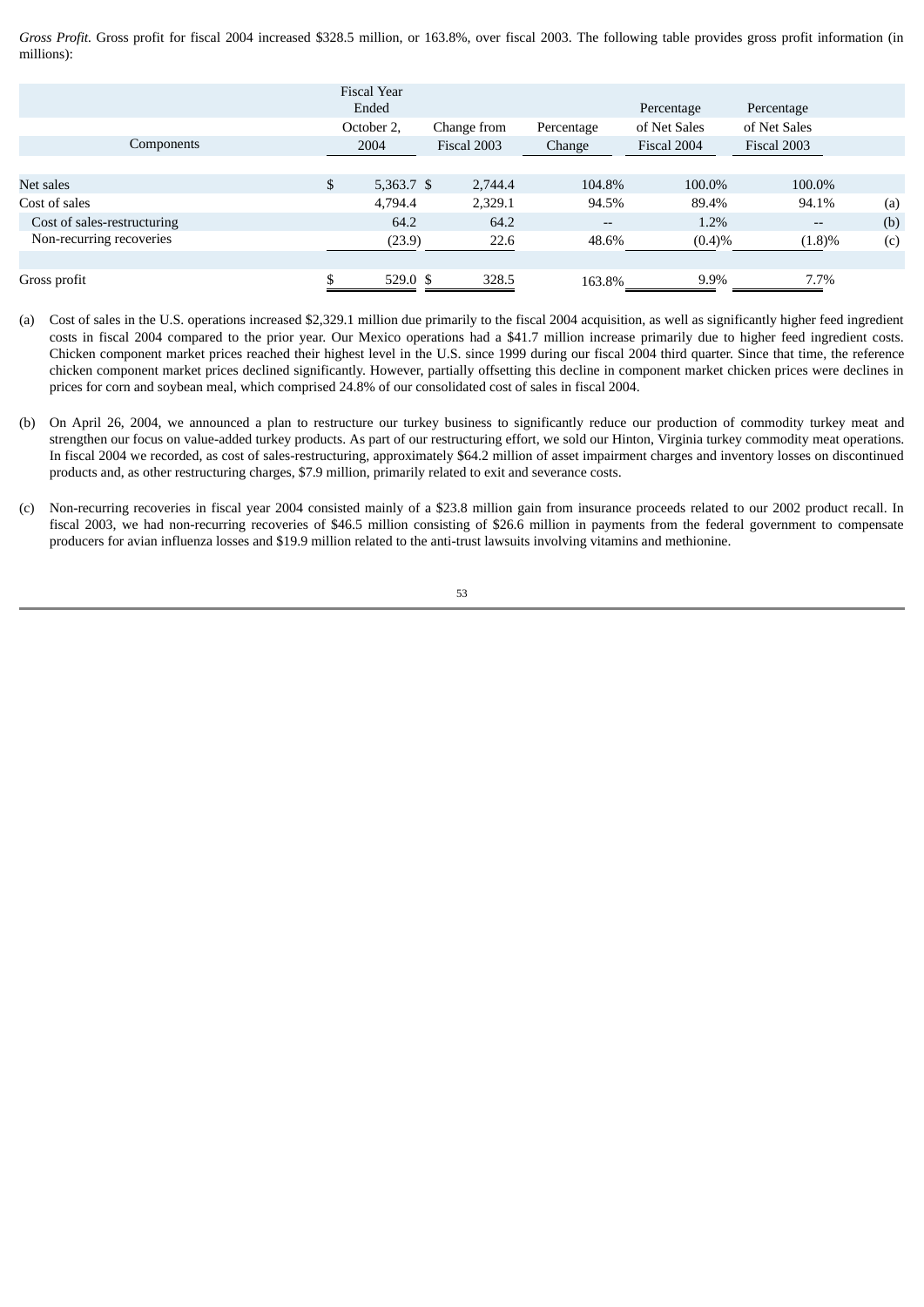*Operating Income.* Operating income for fiscal 2004 compared to fiscal 2003 increased \$201.7 million, or 317.1%, as described in the following table (in millions):

|                          |        | <b>Fiscal Year</b><br>Ended |              |             |
|--------------------------|--------|-----------------------------|--------------|-------------|
|                          |        | October 1,                  | Change from  | Percentage  |
|                          | Source | 2004                        | Fiscal 2003  | Change      |
|                          |        |                             |              |             |
| Chicken                  |        |                             |              |             |
| <b>United States</b>     |        | \$<br>329.7                 | \$<br>269.2  | 445.0%      |
| Mexico                   |        | (7.6)                       | (20.2)       | $(160.3)\%$ |
|                          |        | \$<br>322.1                 | \$<br>249.0  | 340.6%      |
| Turkey                   |        | \$<br>(96.8)                | \$<br>(22.8) | 30.8%       |
|                          |        |                             |              |             |
| <b>Other Products</b>    |        |                             |              |             |
| <b>United States</b>     |        | \$<br>35.9 \$               | 21.7         | 152.8%      |
| Mexico                   |        | 4.0                         | 0.2          | 5.3%        |
|                          |        | \$<br>39.9                  | \$<br>21.9   | 121.7%      |
| Non-recurring recoveries |        | \$<br>0.1                   | \$<br>(46.4) | $(99.8)\%$  |
| <b>Operating Income</b>  |        | \$<br>265.3                 | \$<br>201.7  | 317.1%      |

|                                             | Fiscal Year<br>Ended      |             |       |            | Percentage   | Percentage               |     |
|---------------------------------------------|---------------------------|-------------|-------|------------|--------------|--------------------------|-----|
|                                             | October 2,                | Change from |       | Percentage | of Net Sales | of Net Sales             |     |
| Components                                  | 2004                      | Fiscal 2003 |       | Change     | Fiscal 2004  | Fiscal 2003              |     |
|                                             |                           |             |       |            |              |                          |     |
| Gross profit                                | \$<br>$529.0 \text{ }$ \$ |             | 328.5 | 163.8%     | 9.9%         | 7.7%                     |     |
| Selling, general and administrative expense | 255.8                     |             | 118.9 | 86.9%      | 4.8          | 5.2%                     | (a) |
| Other restructuring charges                 | 7.9                       |             | 7.9   | $- -$      | 0.1          | $\overline{\phantom{a}}$ | (b) |
|                                             |                           |             |       |            |              |                          |     |
| Operating income                            | $265.3 \text{ }$ \$       |             | 201.7 | 317.1%     | 4.9%         | 2.4%                     | (c) |

- (a) Selling, general and administrative expense increased \$118.9 million due primarily to the fiscal 2004 acquisition, but decreased as a percent of sales primarily due to the fixed nature of certain expenses in relation to increased sales.
- (b) On April 26, 2004, we announced a plan to restructure our turkey division, including the sale or closure of some facilities in Virginia. Approximately \$7.9 million related to exit and severance costs in connection with the restructuring were charged to other restructuring charges.
- (c) Operating income for U.S. chicken of \$329.7 million is offset by operating losses of \$7.6 million in Mexico and \$96.8 million for turkey. The loss in Mexico compared to operating income of \$12.6 million in fiscal 2003 is primarily due to increased feed cost. The loss for turkey compared to a loss of \$74.0 million in fiscal 2003 is primarily due to our restructuring noted above, the continuing effect of the 2002 recall and significant losses on commodity turkey sales.

*Interest Expense*. Consolidated interest expense increased 40.2% to \$54.4 million in fiscal 2004, when compared to \$38.8 million for fiscal 2003, due primarily to higher average outstanding debt balances experienced in the fiscal year due to the financing of the fiscal 2004 acquisition partially offset by significant debt repayment with excess cash flow in fiscal 2004.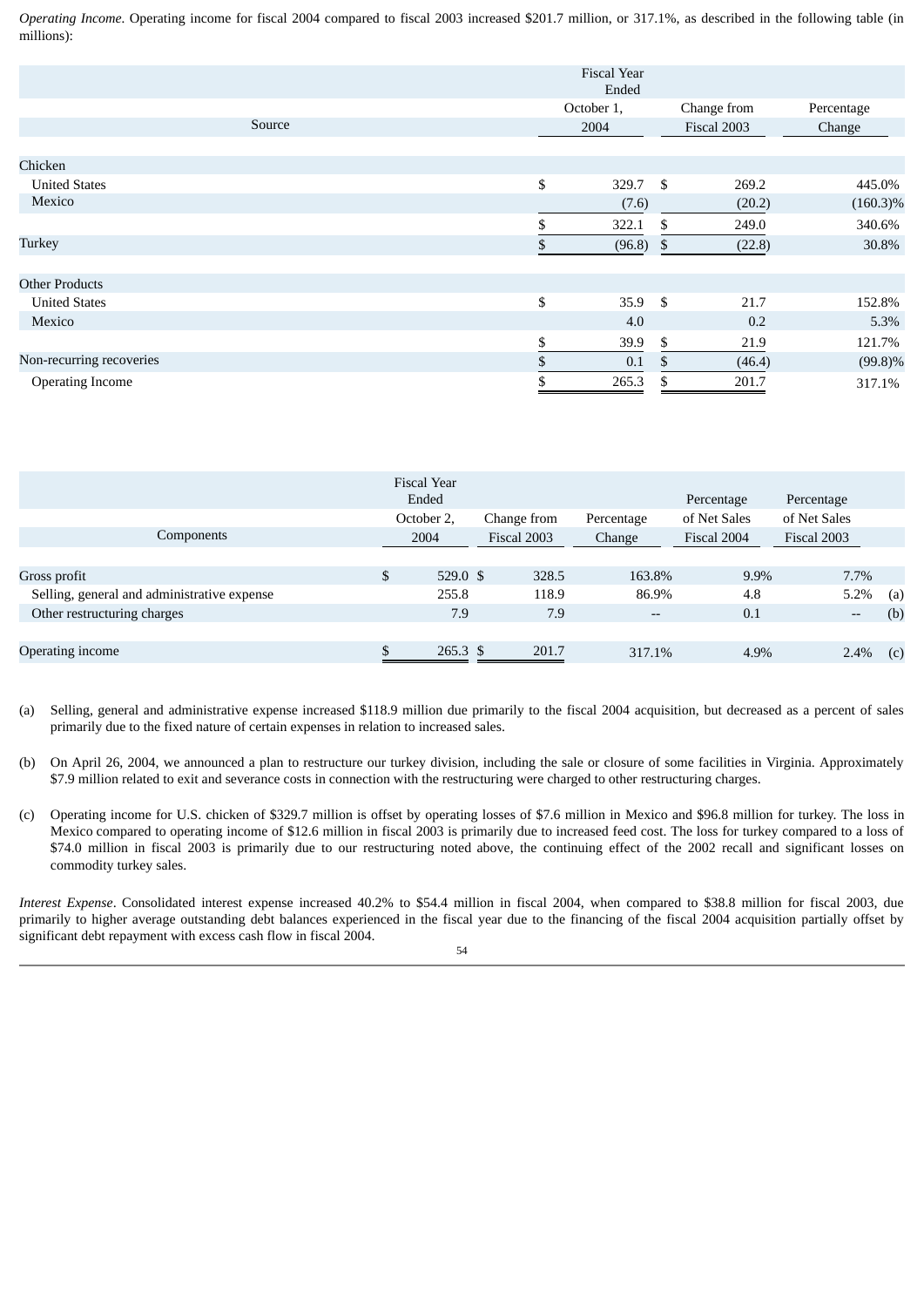*Interest Income.* Consolidated interest income increased 187.5% to \$2.3 million compared to \$0.8 million in fiscal 2003 due to excess cash available during fiscal 2004 as net income increased.

*Income Tax Expense.* Consolidated income tax expense in fiscal 2004 was \$80.2 million, compared to \$7.2 million in fiscal 2003. This increase in consolidated income tax expense is the result of higher pretax earnings in fiscal 2004. Fiscal 2003 income tax expense was significantly reduced by a tax benefit recorded in fiscal 2003 of approximately \$16.9 million to reflect the benefit resulting from a reduction in valuation allowance of the net operating loss carry forwards for Mexican tax purposes.

### **Liquidity and Capital Resources**

The following table presents our available sources of liquidity as of October 1, 2005 (in thousands).

| Facility                                     |                                       | Available         | Amount                                |      | Available |
|----------------------------------------------|---------------------------------------|-------------------|---------------------------------------|------|-----------|
| Source of Liquidity                          | Amount                                | <b>Borrowing</b>  | Outstanding                           |      |           |
| (in millions)                                |                                       |                   |                                       |      |           |
|                                              |                                       |                   |                                       |      |           |
| Cash and cash equivalents                    | $\hspace{0.05cm}$ – $\hspace{0.05cm}$ | $\qquad \qquad -$ | $\overline{\phantom{a}}$              | - \$ | 132.6     |
| Investments in available for sale securities | $-$                                   | $- -$             | $- -$                                 |      | 270.3     |
| Debt Facilities:                             |                                       |                   |                                       |      |           |
| Revolving credit facilities                  | 168.0                                 | 133.8             | $- -$                                 |      | 133.8     |
| Revolving/term facility                      | 500.0                                 | 500.0             | $\hspace{0.05cm}$ – $\hspace{0.05cm}$ |      | 500.0     |
|                                              |                                       |                   |                                       |      |           |
| Receivables purchase                         |                                       |                   |                                       |      |           |
| agreement                                    | 125.0                                 | 125.0             | $- -$                                 |      | 125.0     |
|                                              |                                       |                   |                                       |      |           |
| Total available                              |                                       |                   |                                       | \$   | 1,161.7   |

As of October 1, 2005, we had \$168.0 million in revolving credit facilities and \$500.0 million in a secured revolving/term borrowing facility. Borrowings under the revolving/term borrowing facility are available on a revolving basis until April 7, 2008 at which time the outstanding borrowings will be converted to a term loan. Approximately one-half of the converted term loan principal balance outstanding as of April 7, 2008 will be payable in quarterly installments through August 31, 2011 with all remaining principal and interest due on August 31, 2011. The \$500.0 million revolving/term borrowing facility provides for interest rates ranging from LIBOR plus one percent to LIBOR plus two and five-eighths percent depending upon our total debt to capitalization ratio. The facility is secured by certain fixed assets. The \$168.0 million domestic revolving credit facilities provide for interest rates ranging from LIBOR plus seveneighths percent to LIBOR plus two and five-eighths percent depending upon our total debt to capitalization ratio. The \$168.0 million domestic revolving credit facilities, \$133.8 million of which was available for borrowings at October 1, 2005, are secured by domestic chicken inventories. Borrowings against these facilities are subject to the availability of eligible collateral and no material adverse change provisions.

We also maintain operating leases for various types of equipment, some of which contain residual value guarantees for the market value of assets at the end of the term of the lease. The terms of the lease maturities range from one to seven years. We estimate the maximum potential amount of the residual value guarantees is approximately \$19.0 million; however, the actual amount would be offset by any recoverable amount based on the fair market value of the underlying leased assets. No liability has been recorded related to this contingency as the likelihood of payments under these guarantees is not considered to be probable and the fair value of the guarantees is immaterial. We historically have not experienced significant payments under similar residual guarantees. 55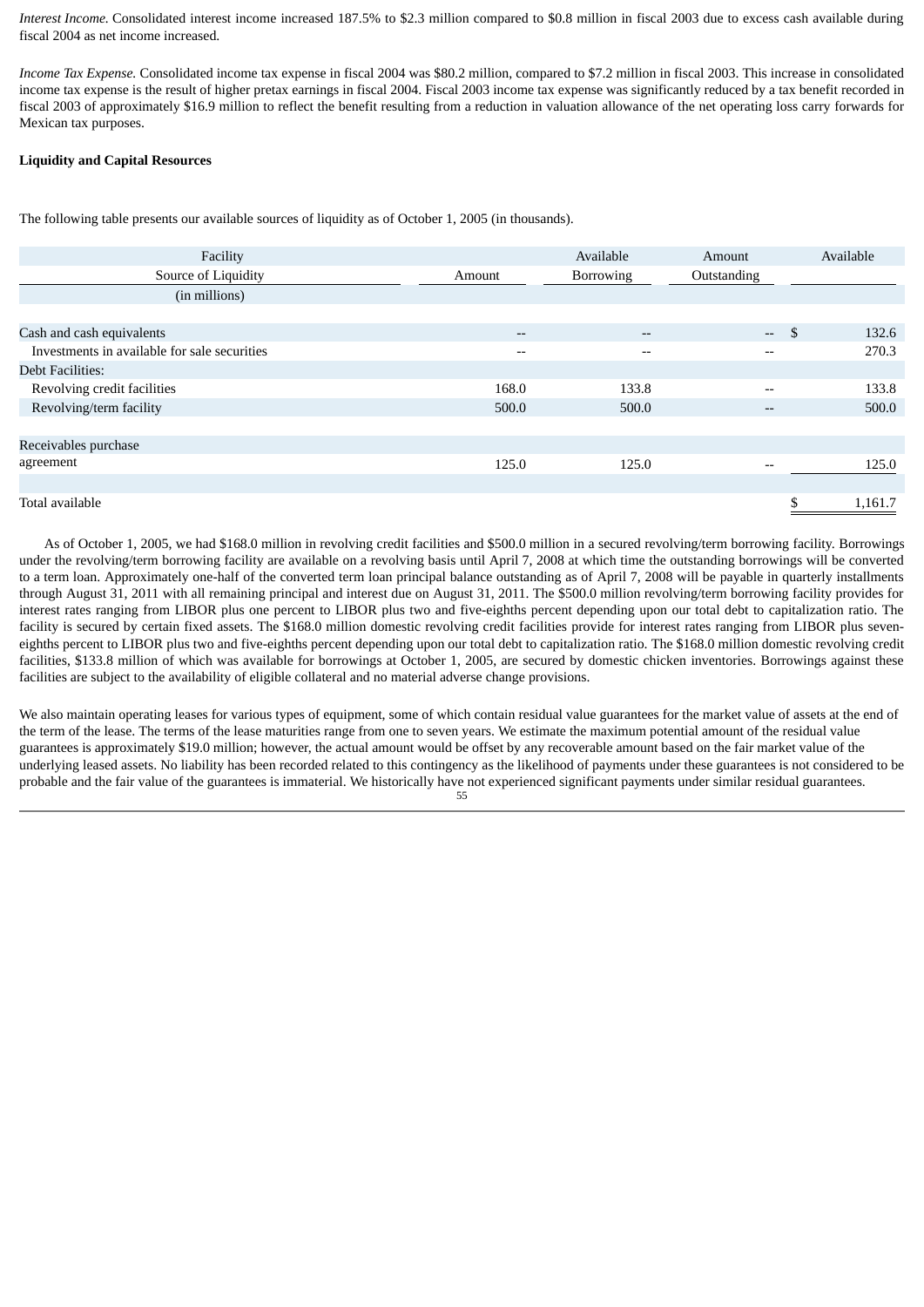At October 1, 2005, our working capital increased to \$404.6 million and our current ratio increased to 1.68 to 1, compared with working capital of \$383.7 million and a current ratio of 1.61 to 1 at October 2, 2004, primarily due to increased profitability of our operations and the working capital changes discussed below.

Trade accounts and other receivables were \$288.5 million at October 1, 2005, compared to \$324.2 million at October 2, 2004. The \$35.7 million, or 11.0%, decrease in trade accounts and other receivables was primarily due to changes in sales mix and increased collection activity.

Inventories were \$527.3 million at October 1, 2005, compared to \$610.0 million at October 2, 2004. The \$82.7 million, or 13.6%, decrease in inventories was primarily due to the reduction in turkey inventories in early fiscal 2005 resulting from the 2004 turkey restructuring and reduced product pricing in finished chicken products as a result of lower feed ingredient costs.

Accounts payable decreased \$32.7 million to \$281.9 million at October 1, 2005, compared to \$314.6 million at October 2, 2004. The decrease was primarily due to lower feed ingredient costs.

Accrued liabilities increased \$32.0 million or 12.5% to \$288.1 million compared to \$256.1 million at October 2, 2004. This increase is due primarily to increases in our profit-based retirement and compensation plans.

Income taxes payable decreased \$38.2 million to \$16.2 million compared to \$54.4 million at October 2, 2004 due to significant tax deposits being made in the last month of fiscal 2005.

Cash flows provided by operating activities were \$493.1 million, \$272.4 million and \$98.9 million for fiscal years 2005, 2004 and 2003, respectively. The increase in cash flows provided by operating activities for fiscal 2005 when compared to fiscal 2004 was primarily due to significant increase in our net income in fiscal 2005. The increase in cash flows provided by operating activities for fiscal 2004 when compared to fiscal 2003 was primarily due to significant increase in our net income in fiscal 2004.

Cash flows provided by (used in) investing activities were (\$417.6) million, (\$347.5) million and (\$56.9) million for the fiscal years 2005, 2004 and 2003, respectively. Capital expenditures (excluding business acquisitions) of \$116.6 million, \$79.6 million and \$53.6 million for fiscal years 2005, 2004 and 2003, respectively, were primarily incurred to acquire and expand certain facilities, improve efficiencies, reduce costs and for the routine replacement of equipment. We anticipate spending approximately \$180.0 million to \$200.0 million in fiscal 2006 to improve efficiencies and for the routine replacement of equipment at our current operations. We expect to finance such expenditures with available cash and operating cash flows and existing revolving/term and revolving credit facilities. Cash was also used in fiscal 2005 to purchase \$305.5 million of investment securities. Cash in fiscal 2004 of \$272.1 million was used for the fiscal 2004 acquisition.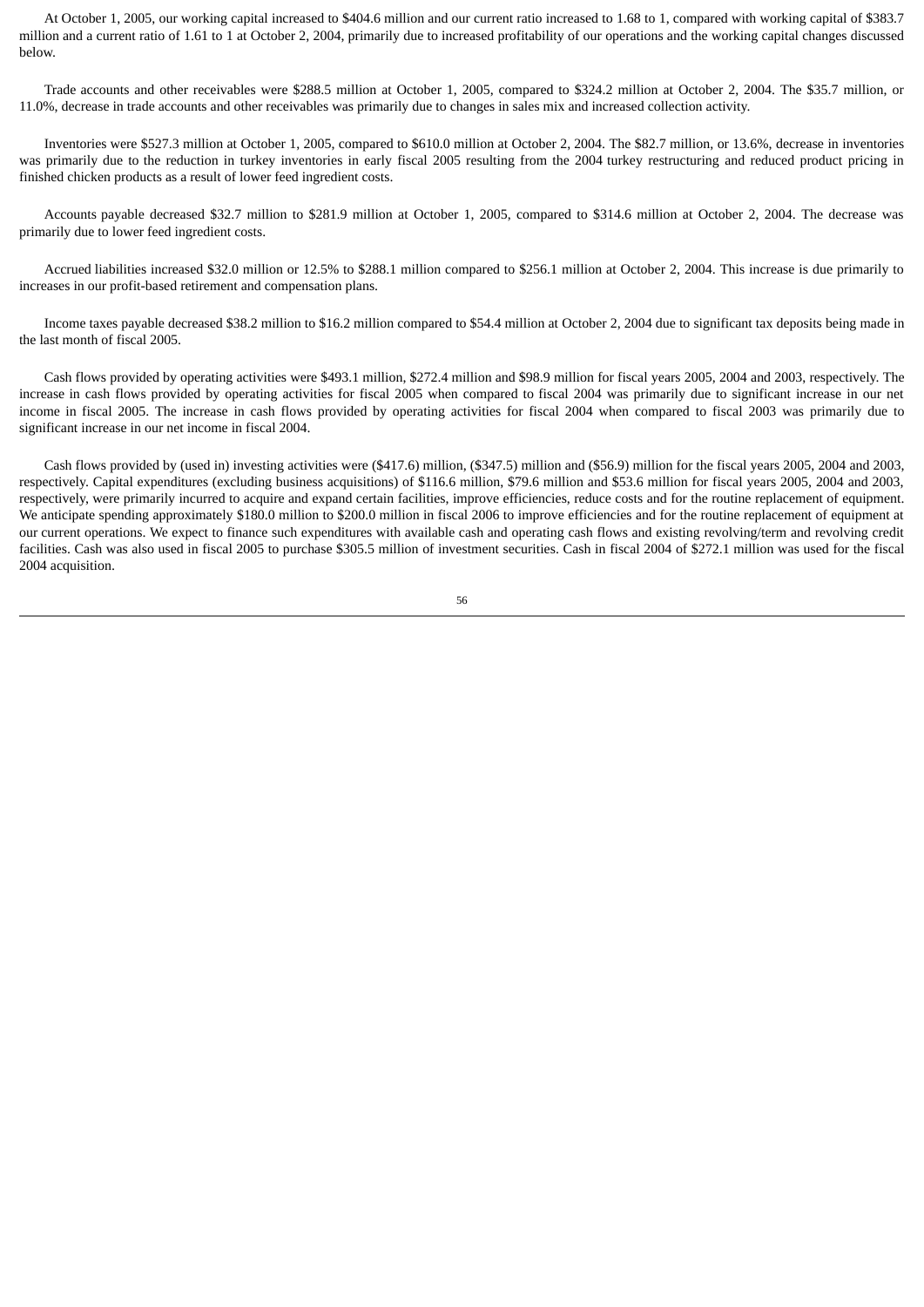Cash flows provided by (used in) financing activities were \$18.9 million, \$96.7 million and (\$39.8) million for the fiscal years 2005, 2004 and 2003, respectively. The decrease in cash provided by financing activities for fiscal 2005 when compared to fiscal 2004 was primarily due to prior year borrowings to finance the fiscal 2004 acquisition offset somewhat by cash repayments of borrowings in 2004. Cash was also provided by the proceeds from the sale of the Company's stock, offset somewhat by the purchase of a like number of shares of the Company's common stock owned by ConAgra Foods. The increase in cash provided by financing activities for fiscal 2004 when compared to fiscal 2003 was primarily due to borrowings to finance the fiscal 2004 acquisition offset somewhat by cash repayments of borrowings.

We are a party to many routine contracts in which we provide general indemnities in the normal course of business to third parties for various risks. Among other considerations, we have not recorded a liability for any of these indemnities as based upon the likelihood of payment, the fair value of such indemnities is immaterial.

Our loan agreements generally obligate us to reimburse the applicable lender for incremental increased costs due to a change in law that imposes (i) any reserve or special deposit requirement against assets of, deposits with or credit extended by such lender related to the loan, (ii) any tax, duty or other charge with respect to the loan (except standard income tax) or (iii) capital adequacy requirements. In addition, some of our loan agreements contain a withholding tax provision that requires us to pay additional amounts to the applicable lender or other financing party, generally if withholding taxes are imposed on such lender or other financing party as a result of a change in the applicable tax law. These increased cost and withholding tax provisions continue for the entire term of the applicable transaction, and there is no limitation on the maximum additional amounts we could be obligated to pay under such provisions. Any failure to pay amounts due under such provisions generally would trigger an event of default, and, in a secured financing transaction, would entitle the lender to foreclose upon the collateral to realize the amount due.

### **Off-Balance Sheet Arrangements**

On June 29, 1999, the Camp County Industrial Development Corporation issued \$25.0 million of variable-rate environmental facilities revenue bonds supported by letters of credit obtained by us. We may draw from these proceeds over the construction period for new sewage and solid waste disposal facilities at a poultry by-products plant to be built in Camp County, Texas. We are not required to borrow the full amount of the proceeds from these revenue bonds. All amounts borrowed from these funds will be due in 2029. The revenue bonds are supported by letters of credit obtained by us under our revolving credit facilities which are secured by our domestic chicken inventories. The bonds will be recorded as debt of the Company if and when they are spent to fund construction.

We maintain a Receivables Purchase Agreement under which we can sell on a revolving basis up to \$125.0 million of certain trade receivables (the "Pooled Receivables") to a special purpose corporation wholly-owned by us, which in turn sells a percentage ownership interest to third parties. This facility matures on June 26, 2008. At October 1, 2005 and at October 2, 2004 there were no Pooled Receivables sold. As of October 1, 2005 the full amount of the facility was available.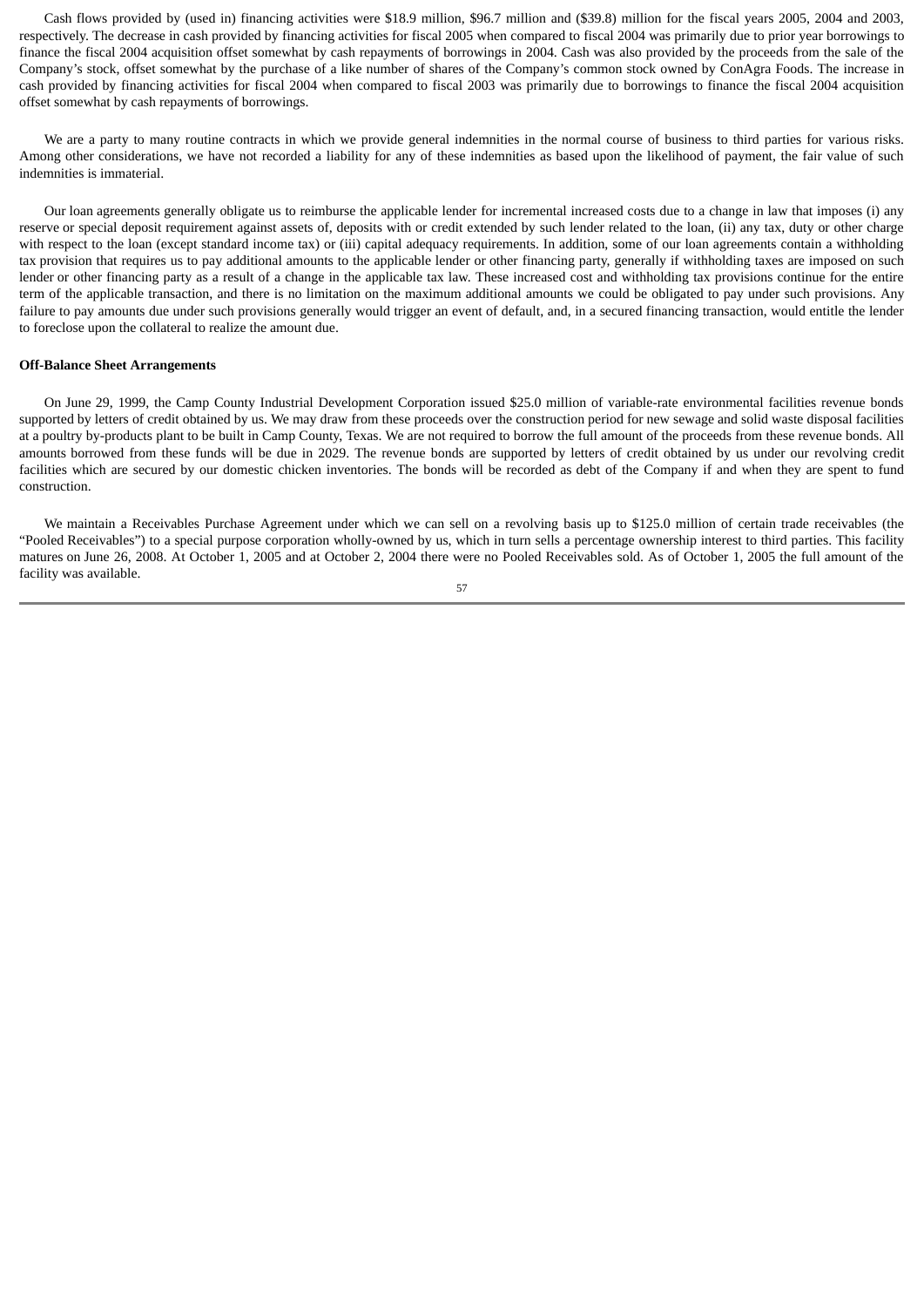### **Contractual Obligations and Guarantees**.

Obligations under long-term debt and non-cancelable operating leases at October 1, 2005 were as follows (in millions):

|                                | Payments Due By Period |            |  |             |  |                   |  |                   |  |             |  |
|--------------------------------|------------------------|------------|--|-------------|--|-------------------|--|-------------------|--|-------------|--|
|                                |                        |            |  | Less than 1 |  |                   |  |                   |  | More than 5 |  |
| <b>Contractual Obligations</b> |                        | Total      |  | vear        |  | 1-3 years         |  | 3-5 years         |  | years       |  |
| Long-term debt(a)              | \$                     | $527.5$ \$ |  | 8.6 \$      |  | 17.9 \$           |  | $20.3 \text{ } $$ |  | 480.7       |  |
| Guarantee fees                 |                        | 10.5       |  | 1.6         |  | 3.0               |  | 2.6               |  | 3.3         |  |
| <b>Operating leases</b>        |                        | 99.4       |  | 29.4        |  | 42.5              |  | 20.4              |  | 7.1         |  |
| Purchase obligations           |                        | 21.1       |  | 21.1        |  | $\hspace{0.05cm}$ |  | $- -$             |  | --          |  |
| Total                          |                        | 658.5 \$   |  | 60.7 \$     |  | 63.4 \$           |  | 43.3 $$$          |  | 491.1       |  |

(a) Excludes \$34.2 million in letters of credit outstanding related to normal business transactions.

#### **Critical Accounting Policies and Estimates**

*General*. Our discussion and analysis of our financial condition and results of operations are based upon our financial statements, which have been prepared in accordance with accounting principles generally accepted in the U.S. The preparation of these financial statements requires us to make estimates and judgments that affect the reported amounts of assets, liabilities, revenues and expenses. On an ongoing basis, we evaluate our estimates, including those related to revenue recognition, customer programs and incentives, allowance for doubtful accounts, inventories, income taxes and product recall accounting. We base our estimates on historical experience and on various other assumptions that are believed to be reasonable under the circumstances, the results of which form the basis for making judgments about the carrying values of assets and liabilities that are not readily apparent from other sources. Actual results may differ from these estimates under different assumptions or conditions.

We believe the following critical accounting policies affect our more significant judgments and estimates used in the preparation of our financial statements.

*Revenue Recognition.* Revenue is recognized upon shipment and transfer of ownership of the product to the customer and is recorded net of estimated incentive offerings including special pricing agreements, promotions and other volume-based incentives. Revisions to these estimates are charged back to net sales in the period in which the facts that give rise to the revision become known.

*Inventory.* Live poultry inventories are stated at the lower of cost or market and breeder hens at the lower of cost, less accumulated amortization, or market. The costs associated with breeder hens are accumulated up to the production stage and amortized over their productive lives using the unit-of-production method. Finished poultry products, feed, eggs and other inventories are stated at the lower of cost (first-in, first-out method) or market. We record valuations and adjustments for our inventory and for estimated obsolescence at or equal to the difference between the cost of inventory and the estimated market value based upon known conditions affecting inventory obsolescence, including significantly aged products, discontinued product lines, or damaged or obsolete products. We allocate meat costs between our various finished poultry products based on a by-product costing technique that reduces the cost of the whole bird by estimated yields and amounts to be recovered for certain by-product parts, primarily including leg quarters, wings, tenders and offal, which are carried in inventory at the estimated recovery amounts, with the remaining amount being reflected as our breast meat cost. Generally, the Company performs an evaluation of whether any lower of cost or market adjustments are required based on a number of factors, including: (i) pools of related inventory, (ii) product continuation or discontinuation, (iii) estimated market selling prices and (iv) expected distribution channels. If actual market conditions or other factors are less favorable than those projected by management, additional inventory adjustments may be required.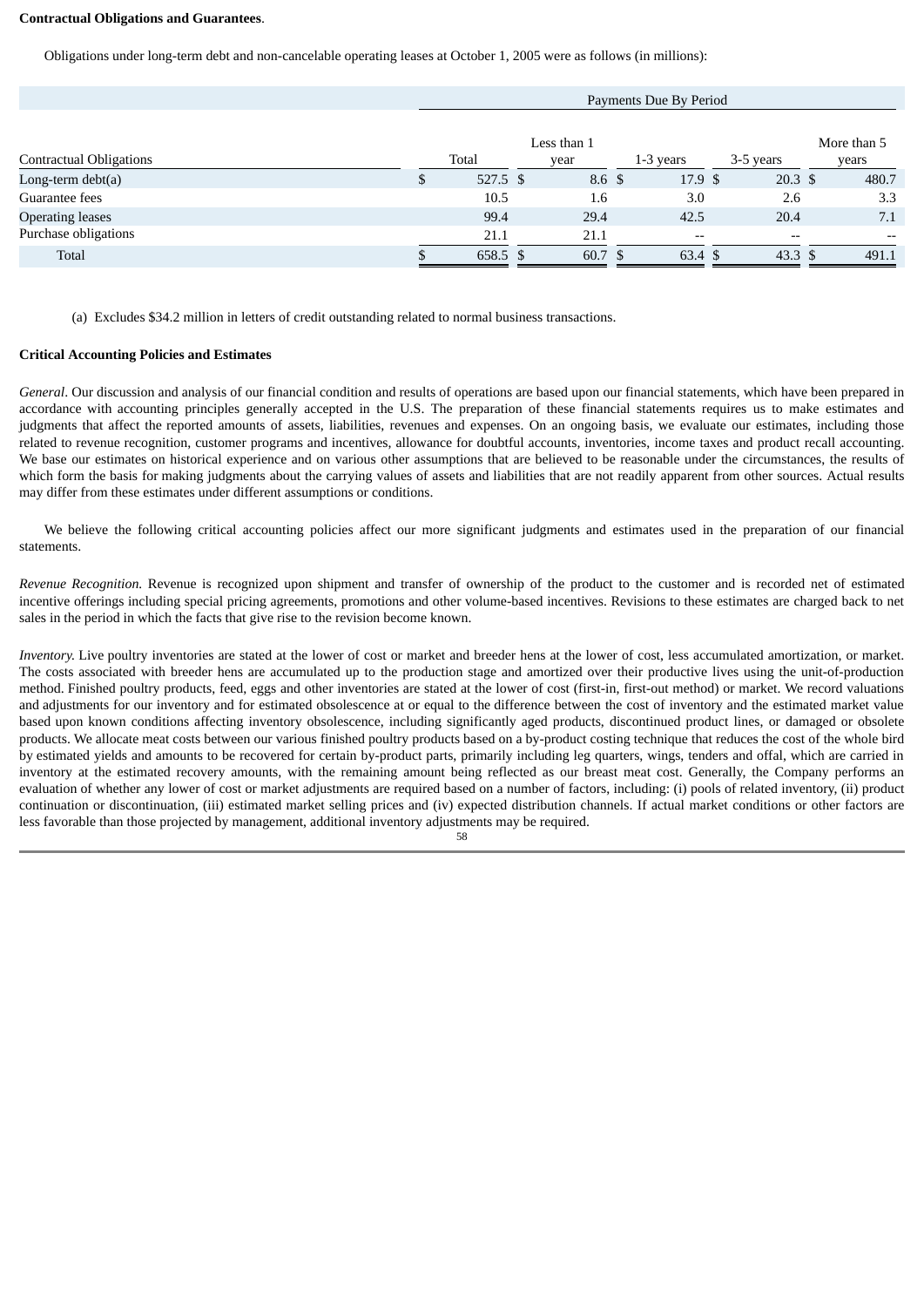*Valuation of Marketable Securities.* The Company's investments which are classified as available for sale are carried at market value in accordance with Statement of Financial Accounting Standards No. 115 "Accounting for Certain Investments in Debt and Equity Securities" ("SFAS 115"). These investments are classified as either a cash equivalent, current asset or long-term asset based on their remaining time to maturity. Investments with a maturity date of one year or less from the balance sheet date are classified as a current asset and those with a maturity date of greater than one year are classified as long-term asset. The Company's investments are considered available for sale as these securities could be sold at any time in response to needs for liquidity, changes in the availability of and the yield on alternative instruments or changes in funding sources or terms.

*Property, Plant and Equipment.* In accordance with Statement of Financial Accounting Standards No. 144, *Accounting for the Impairment or Disposal of* Long-Lived Assets and for Long-Lived Assets to be Disposed Of (SFAS 144), the Company records impairment charges on long-lived assets used in operations when events and circumstances indicate that the assets may be impaired and the undiscounted cash flows estimated to be generated by those assets are less than the carrying amount of those assets. The impairment charge is determined based upon the amount the net book value of the assets exceeds their fair market value. In making these determinations, the Company utilizes certain assumptions, including, but not limited to: (i) future cash flows estimates expected to be generated by these assets, which are based on additional assumptions such as asset utilization, remaining length of service and estimated salvage values (ii) estimated fair market value of the assets and (iii) determinations with respect to the lowest level of cash flows relevant to the respective impairment test, generally groupings of related operational facilities.

*Litigation and Contingent Liabilities.* The Company is subject to lawsuits, investigations and other claims related to wage and hour/labor, securities, environmental, product and other matters, and is required to assess the likelihood of any adverse judgments or outcomes to these matters as well as potential ranges of probable losses. A determination of the amount of reserves required, including legal defense costs, if any, for these contingencies is made when losses are determined to be probable and reasonably estimatible and after considerable analysis of each individual issue. These reserves may change in the future due to favorable or adverse judgments, changes in the Company's assumptions, the effectiveness of strategies, or other factors beyond the Company's control.

*Accrued Self Insurance*. Insurance expense for casualty claims and employee-related health care benefits are estimated using historical experience and actuarial estimates. Stop-loss coverage is maintained with third party insurers to limit the Company's total exposure. Certain categories of claim liabilities are actuarially determined. The assumptions used to arrive at periodic expenses are reviewed regularly by management. However, actual expenses could differ from these estimates and could result in adjustments to be recognized.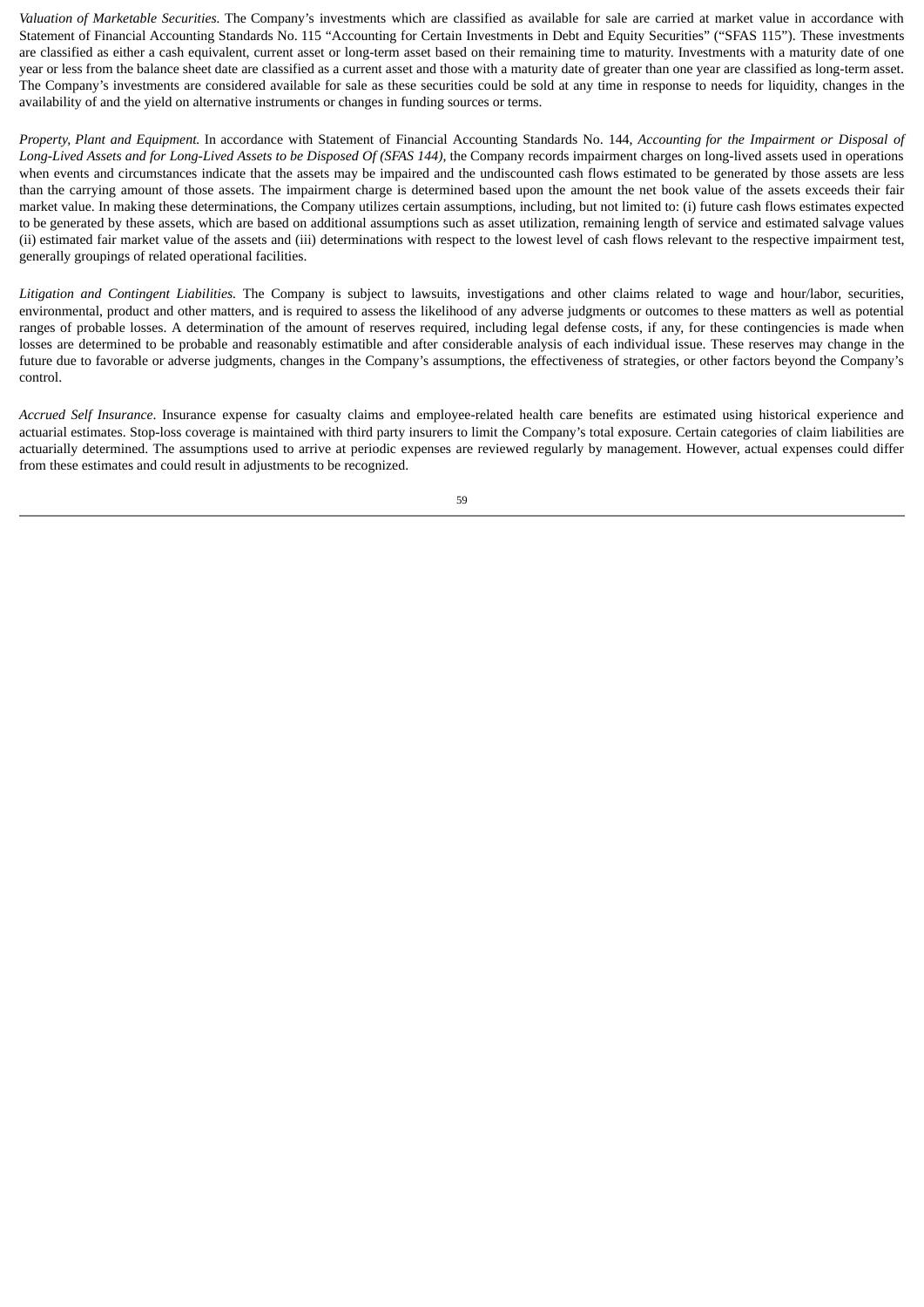*Purchase Price Accounting.* The Company allocates the total purchase price in connection with acquisitions to assets and liabilities based upon their estimated fair values. For property, plant and equipment and intangible assets other than goodwill, for significant acquisitions, the Company has historically relied upon the use of third party valuation experts to assist in the estimation of fair values. Historically, the carrying value of acquired accounts receivable, inventory and accounts payable have approximated their fair value as of the date of acquisition, though adjustments are made within purchase price accounting to the extent needed to record such assets and liabilities at fair value. With respect to accrued liabilities, the Company uses all available information to make its best estimate of the fair value of the acquired liabilities and, when necessary, may rely upon the use of third party actuarial experts to assist in the estimation of fair value for certain liabilities, primarily self-insurance accruals.

*Product Recall Accounting.* The Company has a separate insurance contract for product recall coverage with an insurance company that specifically provides for reimbursement of direct recall related expenses, product restoration expenses and loss of business income. The Company records receivables related to direct recall related expense, specifically related to the write-off of inventory, third party shipping and freight costs, payments made for outside labor, internal hourly labor, third party warehouse storage costs and payments to customers. The Company records receivables for only the readily, objectively determinable amounts of direct product recall costs reimbursable under its insurance policy. The recoveries related to the business interruption and product re-establishment portions of the insurance recoveries are recorded when realized, generally upon collection.

*Income Taxes.* We account for income taxes in accordance with *SFAS No. 109, Accounting for Income Taxes*, which requires that deferred tax assets and liabilities be recognized for the effect of temporary differences between the book and tax bases of recorded assets and liabilities. Taxes are provided for international subsidiaries based on the assumption that their earnings are indefinitely reinvested in foreign subsidiaries and as such deferred taxes are not provided for in U.S. income taxes that would be required in the event of distribution of these earnings, except that we provide deferred taxes on the earnings of international subsidiaries that we intend to repatriate or otherwise deem are not indefinitely reinvested. *SFAS No. 109* also requires that deferred tax assets be reduced by a valuation allowance if it is more likely than not that some portion or all of the deferred tax asset will not be realized. We review the recoverability of any tax assets recorded on the balance sheet, primarily operating loss carryforwards, based on both historical and anticipated earnings levels of the individual operations and provide a valuation allowance when it is more likely than not that amounts will not be recovered**.**

The Company has reserves for taxes that may become payable in future years as a result of audits by tax authorities. Although the Company believes that the positions taken on previously filed tax returns are reasonable, it nevertheless has established tax reserves in recognition that various taxing authorities may challenge the positions taken by the Company resulting in additional liabilities for tax and interest. The tax reserves are reviewed as circumstances warrant and adjusted as events occur that affect the Company's potential liability for additional taxes, such as lapsing of applicable statutes of limitations, conclusion of tax audits, additional exposure based on current calculations, identification of new issues, release of administrative guidance, or rendering of a court decision affecting a particular tax issue.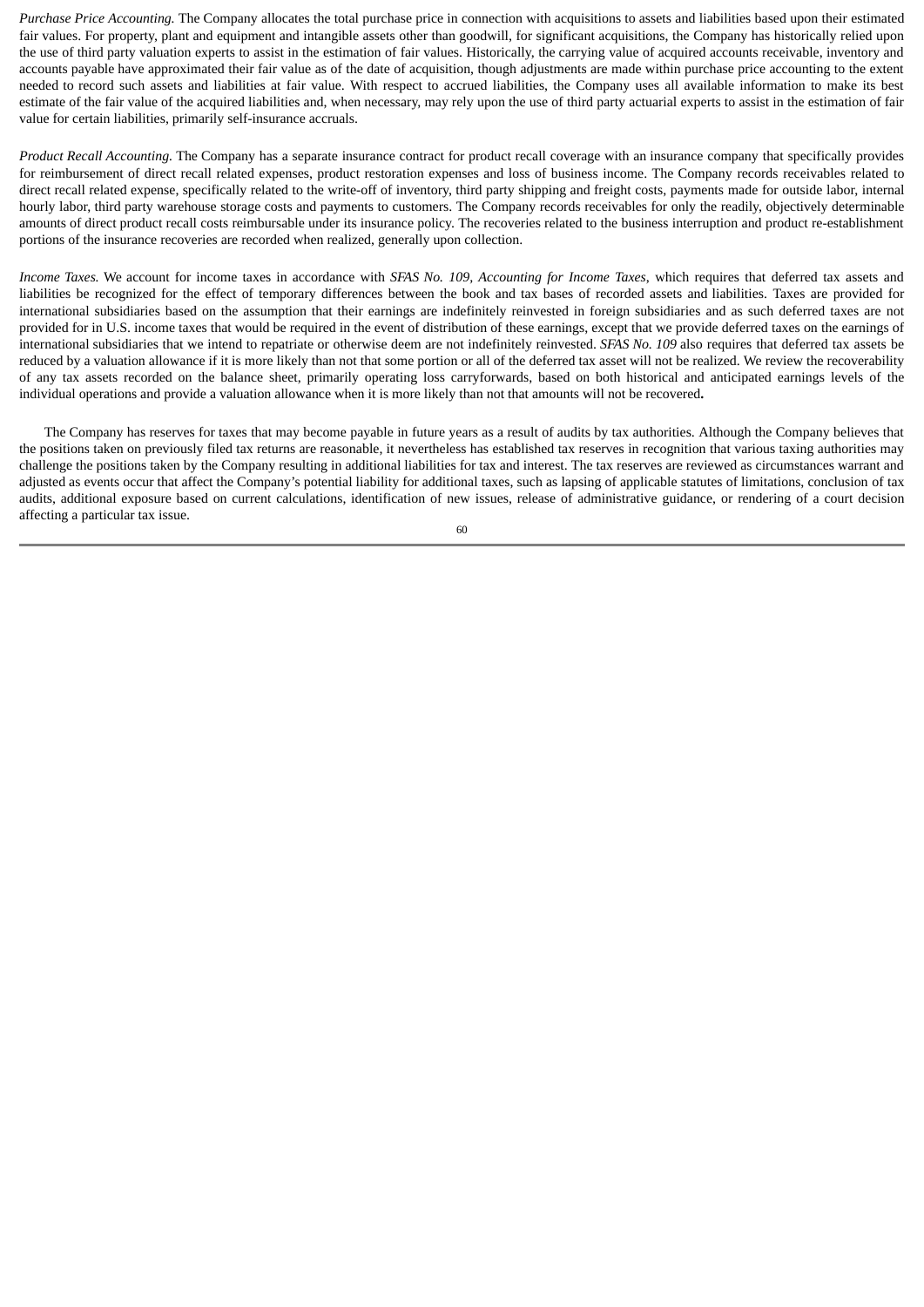#### **Item 7A. Quantitative and Qualitative Disclosures about Market Risk**

#### **Market Risk Sensitive Instruments and Positions**

The risk inherent in our market risk sensitive instruments and positions is the potential loss arising from adverse changes in the price of feed ingredients, marketable equity security prices, foreign currency exchange rates and interest rates as discussed below. The sensitivity analyses presented do not consider the effects that such adverse changes may have on overall economic activity, nor do they consider additional actions our management may take to mitigate our exposure to such changes. Actual results may differ.

*Feed Ingredients.* We purchase certain commodities, primarily corn and soybean meal. As a result, our earnings are affected by changes in the price and availability of such feed ingredients. As market conditions dictate, we will from time to time lock-in future feed ingredient prices using various hedging techniques, including forward purchase agreements with suppliers and futures contracts. We do not use such financial instruments for trading purposes and are not a party to any leveraged derivatives. Market risk is estimated as a hypothetical 10% increase in the weighted-average cost of our primary feed ingredients as of October 1, 2005. Based on our feed consumption during fiscal 2005, such an increase would have resulted in an increase to cost of sales of approximately \$129.9 million.

*Foreign Currency.* Our earnings are affected by foreign exchange rate fluctuations related to the Mexican peso net monetary position of our Mexico subsidiaries. We manage this exposure primarily by attempting to minimize our Mexican peso net monetary position, but from time to time, we have also considered executing hedges to help minimize this exposure. Such instruments, however, have historically not been economically feasible. We are also exposed to the effect of potential exchange rate fluctuations to the extent that amounts are repatriated from Mexico to the U.S. However, we currently anticipate that the majority of the cash flows of our Mexico subsidiaries will continue to be reinvested in our Mexico operations. In addition, the Mexican peso exchange rate can directly and indirectly impact our results of operations and financial position in several ways, including potential economic recession in Mexico resulting from a devalued peso. The impact on our financial position and results of operations resulting from a hypothetical change in the exchange rate between the U.S. dollar and the Mexican peso cannot be reasonably estimated. Foreign currency exchange gains and losses, representing the change in the U.S. dollar value of the net monetary assets of our Mexico subsidiaries denominated in Mexican pesos, was a gain of \$0.5 million in fiscal 2005, a loss of \$0.2 million in fiscal 2004 and a gain of \$0.4 million in fiscal 2003. On October 1, 2005, the Mexican peso closed at 10.77 to 1 U.S. dollar, compared to 11.36 at October 2, 2004. No assurance can be given as to how future movements in the peso could affect our future earnings.

*Interest Rates.* Our earnings are also affected by changes in interest rates due to the impact those changes have on our variable-rate debt instruments. We had variable-rate debt instruments representing approximately 13.1% of our long-term debt at October 1, 2005. Holding other variables constant, including levels of indebtedness, a 25 basis points increase in interest rates would have increased our interest expense by \$0.2 million for fiscal 2005. These amounts are determined by considering the impact of the hypothetical interest rates on our variable-rate long-term debt at October 1, 2005.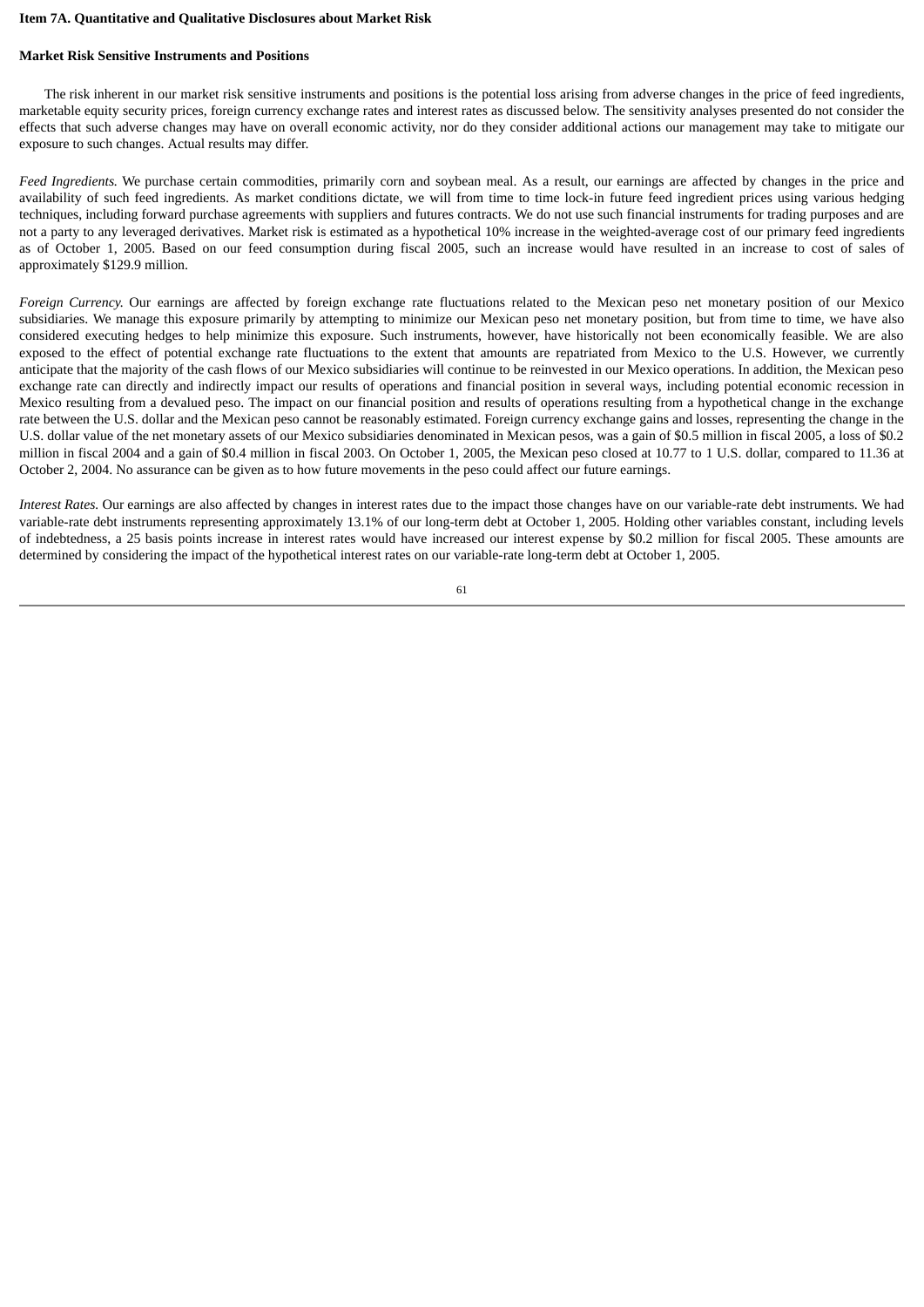Market risk for fixed-rate long-term debt is estimated as the potential increase in fair value resulting from a hypothetical 25 basis points decrease in interest rates and amounts to approximately \$6.2 million as of October 1, 2005, using discounted cash flow analysis.

*Impact of Inflation.* Due to low to moderate inflation in the U.S. and Mexico and our rapid inventory turnover rate, the results of operations have not been significantly affected by inflation during the past three-year period.

#### **Item 8. Financial Statements and Supplementary Data**

The consolidated financial statements together with the report of independent registered public accounting firm and financial statement schedule are included on pages 78 through 104 of this document. Financial statement schedules other than those included herein have been omitted because the required information is contained in the consolidated financial statements or related notes, or such information is not applicable.

#### **Item 9. Changes in and Disagreements with Accountants on Accounting and Financial Disclosure**

Not Applicable.

#### **Item 9A. Controls and Procedures**

As of October 1, 2005, an evaluation was performed under the supervision and with the participation of the Company's management, including the Chairman, Chief Executive Officer and Chief Financial Officer, of the effectiveness of the design and operation of the Company's "disclosure controls and procedures" (as defined in Rules 13a-15(e) and 15d-15(e) under the Securities Exchange Act of 1934 (the "Exchange Act")). Based on that evaluation, the Company's management, including the Chairman, Chief Executive Officer and Chief Financial Officer, concluded the Company's disclosure controls and procedures were effective to ensure that information required to be disclosed by the Company in reports that it files or submits under the Exchange Act is recorded, processed, summarized and reported within the time periods specified in Securities and Exchange Commission rules and forms. There was no change in the Company's internal controls over financial reporting during the Company's most recently completed fiscal quarter that has materially affected, or is reasonably likely to materially affect, the Company's internal control over financial reporting.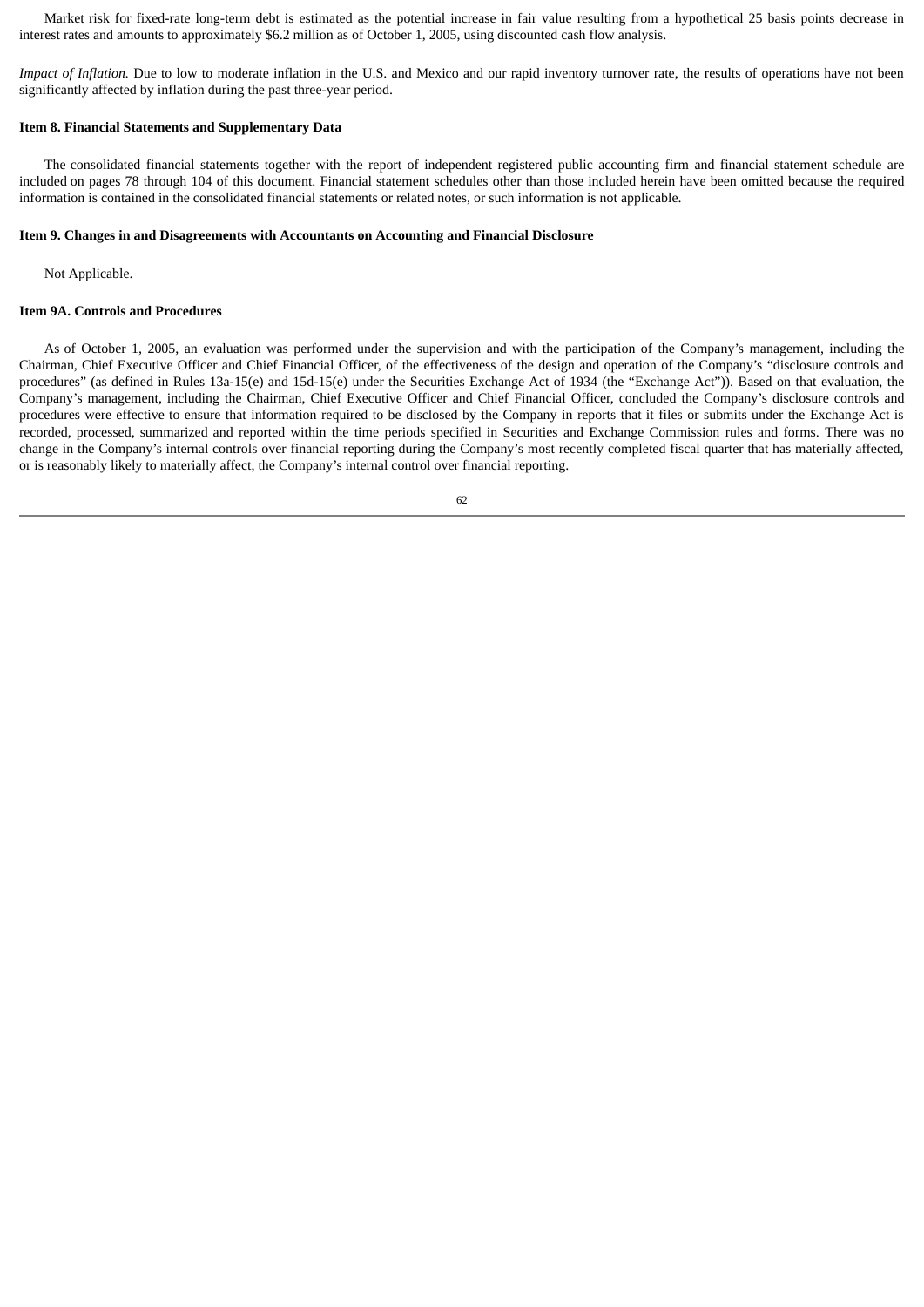### **MANAGEMENT'S REPORT ON INTERNAL CONTROL OVER FINANCIAL REPORTING**

Pilgrim's Pride Corporation's ("PPC") management is responsible for establishing and maintaining adequate internal control over financial reporting, as such term is defined in Exchange act Rules 13a-15(f). PPC's internal control system is designed to provide reasonable assurance regarding the reliability of financial reporting and the preparation of financial statements in accordance with generally accepted accounting principles.

Under the supervision and with the participation of management, including its principal executive officer and principal financial officer, PPC's management assessed the design and operating effectiveness of internal control over financial reporting as of October 1, 2005 based on the framework set forth in *Internal Control-Integrated Framework* issued by the Committee of Sponsoring Organization of the Treadway Commission.

Based on this assessment, management concluded that PPC's internal control over financial reporting was effective as of October 1, 2005. Ernst & Young LLP, an independent registered public accounting firm, has issued an attestation report on management's assessment of the Company's internal control over financial reporting as of October 1, 2005. That report is included herein.

/s/ Lonnie "Bo" Pilgrim Lonnie "Bo" Pilgrim Chairman of the Board of Directors

/s/ O. B. Goolsby, Jr. O. B. Goolsby, Jr. President, Chief Executive Officer **Director** 

/s/ Richard A. Cogdill Richard A. Cogdill Chief Financial Officer Secretary and Treasurer Director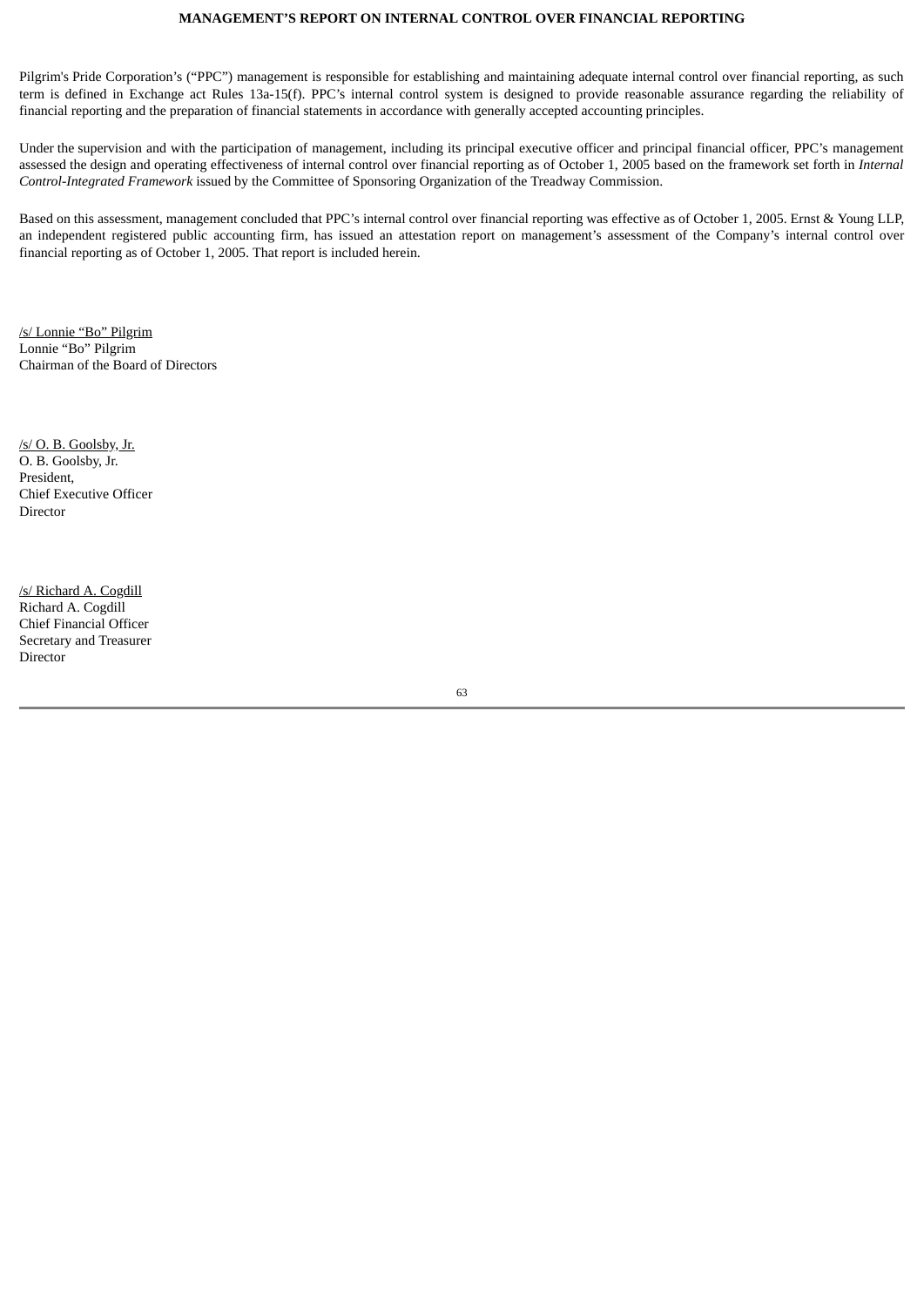## **REPORT OF INDEPENDENT REGISTERED PUBLIC ACCOUNTING FIRM ON INTERNAL CONTROL OVER FINANCIAL REPORTING**

The Board of Directors and Stockholders Pilgrim's Pride Corporation

We have audited management's assessment, included in the accompanying *Management's Report on Internal Control Over Financial Reporting*, that Pilgrim's Pride Corporation maintained effective internal control over financial reporting as of October 1, 2005, based on criteria established in *Internal Control - Integrated Framework* issued by the Committee of Sponsoring Organizations of the Treadway Commission (the COSO criteria). Pilgrim's Pride Corporation's management is responsible for maintaining effective internal control over financial reporting and for its assessment of the effectiveness of internal control over financial reporting. Our responsibility is to express an opinion on management's assessment and an opinion on the effectiveness of the Company's internal control over financial reporting based on our audit.

We conducted our audit in accordance with the standards of the Public Company Accounting Oversight Board (United States). Those standards require that we plan and perform the audit to obtain reasonable assurance about whether effective internal control over financial reporting was maintained in all material respects. Our audit included obtaining an understanding of internal control over financial reporting, evaluating management's assessment, testing and evaluating the design and operating effectiveness of internal control, and performing such other procedures as we considered necessary in the circumstances. We believe that our audit provides a reasonable basis for our opinion.

A company's internal control over financial reporting is a process designed to provide reasonable assurance regarding the reliability of financial reporting and the preparation of financial statements for external purposes in accordance with generally accepted accounting principles. A company's internal control over financial reporting includes those policies and procedures that (1) pertain to the maintenance of records that, in reasonable detail, accurately and fairly reflect the transactions and dispositions of the assets of the company; (2) provide reasonable assurance that transactions are recorded as necessary to permit preparation of financial statements in accordance with generally accepted accounting principles, and that receipts and expenditures of the company are being made only in accordance with authorizations of management and directors of the company; and (3) provide reasonable assurance regarding prevention or timely detection of unauthorized acquisition, use, or disposition of the company's assets that could have a material effect on the financial statements.

Because of its inherent limitations, internal control over financial reporting may not prevent or detect misstatements. Also, projections of any evaluation of effectiveness to future periods are subject to the risk that controls may become inadequate because of changes in conditions or that the degree of compliance with the policies or procedures may deteriorate.

In our opinion, management's assessment that Pilgrim's Pride Corporation maintained effective internal control over financial reporting as of October 1, 2005, is fairly stated, in all material respects, based on the COSO criteria. Also, in our opinion, Pilgrim's Pride Corporation maintained, in all material respects, effective internal control over financial reporting as of October 1, 2005, based on the COSO criteria.

We also have audited, in accordance with the standards of the Public Company Accounting Oversight Board (United States), the consolidated balance sheets of Pilgrim's Pride Corporation as of October 1, 2005 and October 2, 2004, and the related consolidated statements of income, stockholders' equity, and cash flows for each of the three years in the period ended October 1, 2005, of Pilgrim's Pride Corporation, and our report dated November 15, 2005, expressed an unqualified opinion thereon.

Ernst & Young LLP

Dallas, Texas November 15, 2005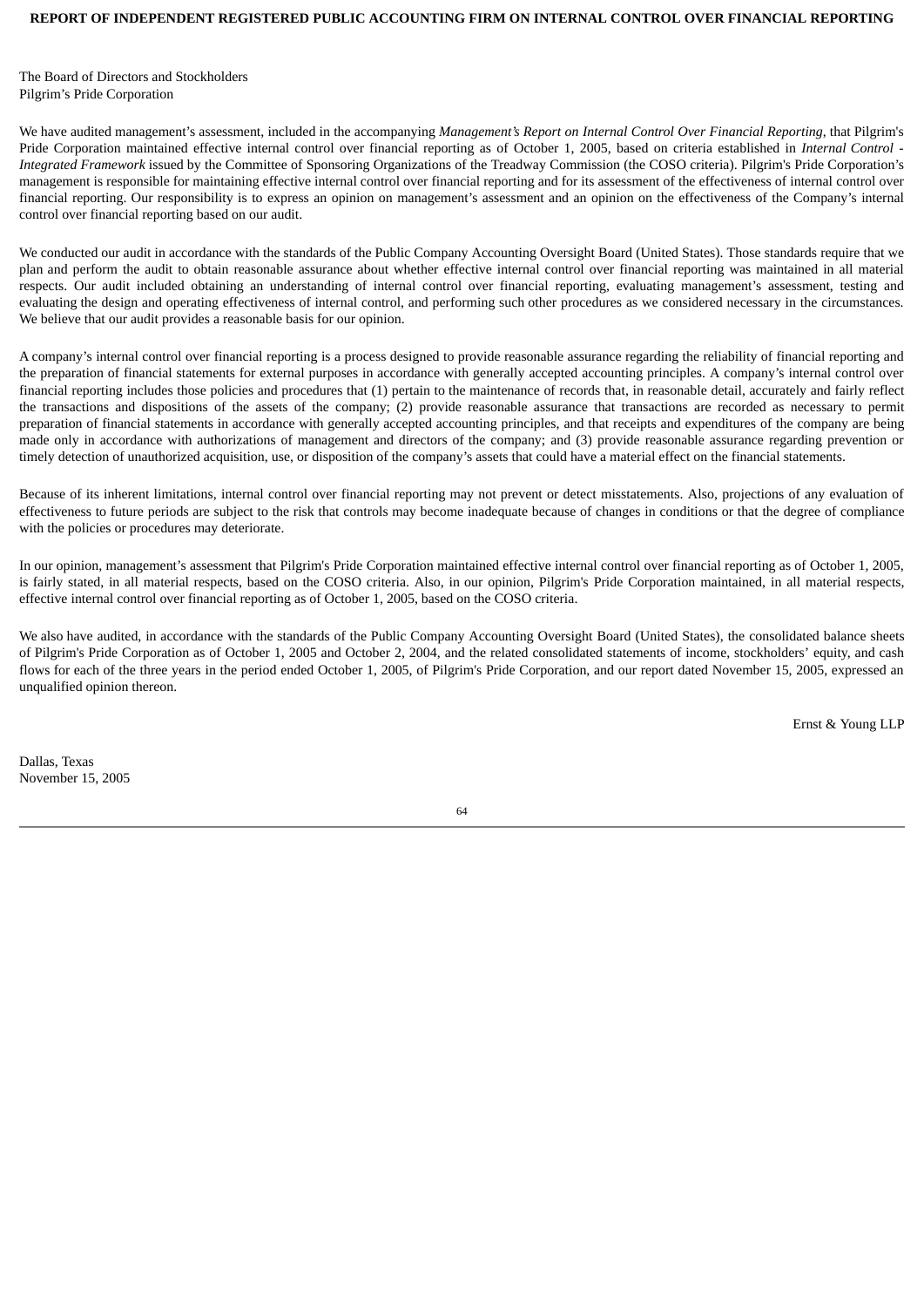Not Applicable.

### **PART III**

### **Item 10. Directors and Executive Officers of the Registrant**

Certain information regarding our executive officers has been presented under "Executive Officers" included in Item 1. "Business," above.

Reference is made to the section entitled "Election of Directors" of the Company's Proxy Statement for its 2006 Annual Meeting of Stockholders, which section is incorporated herein by reference.

Reference is made to the section entitled "Section 16(a) Beneficial Ownership Reporting Compliance" of the Company's Proxy Statement for its 2006 Annual Meeting of Stockholders, which section is incorporated herein by reference.

We have adopted a Code of Business Conduct and Ethics, which applies to all employees, including our Chief Executive Officer and our Chief Financial Officer and Principal Accounting Officer. The full text of our Code of Business Conduct and Ethics is published on our website, at www.pilgrimspride.com, under the "Investors-Corporate Governance" caption. We intend to disclose future amendments to, or waivers from, certain provisions of this Code on our website within four business days following the date of such amendment or waiver.

#### **Item 11. Executive Compensation**

See Item 13. "Certain Relationships and Related Transactions."

## **Item 12. SecurityOwnership of Certain Beneficial Owners and Manangement and Related Stockholder Matters**

See Item 13. "Certain Relationships and Related Transactions."

As of October 1, 2005, the Company did not have any compensation plans (including individual compensation arrangements) under which equity securities of the Company are authorized for issuance by the Company.

### **Item 13. Certain Relationships and Related Transactions**

Additional information responsive to Items 10, 11, 12 and 13 is incorporated by reference from the sections entitled "Security Ownership,""Committees of the Board of Directors,""Election of Directors,""Executive Compensation,""Compensation Committee Interlocks and Insider Participation" and "Certain Transactions" of the Company's Proxy Statement for its 2006 Annual Meeting of Stockholders.

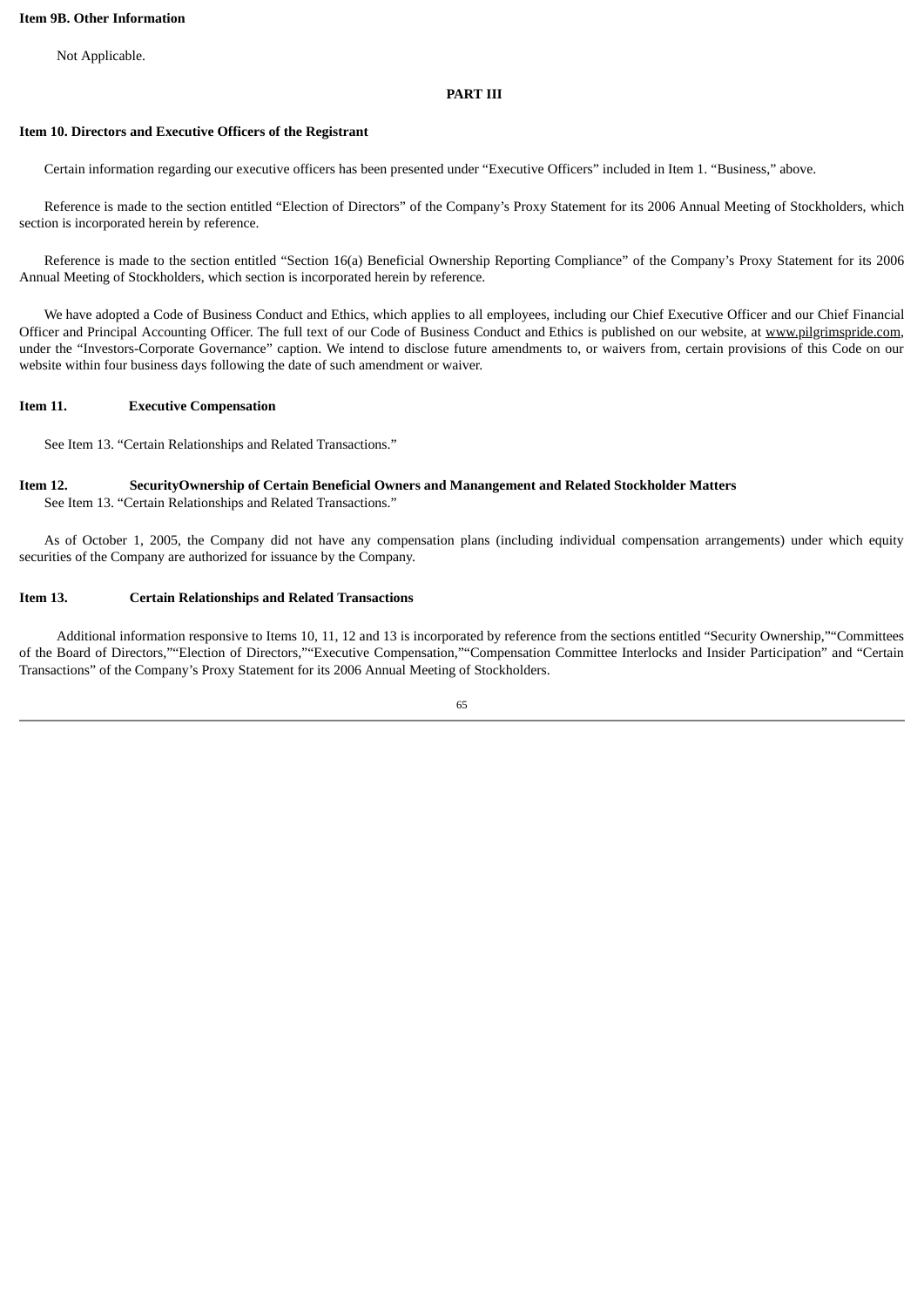#### **Item 14. Principal Accountant Fees and Services**

The information required by this item is incorporated herein by reference from the section entitled "Independent Auditor Fee Information" of the Company's Proxy Statement for its 2006 Annual Meeting of Stockholders.

### **PART IV**

### **Item 15. Exhibits and Financial Statement Schedules**

- (a) Financial Statements
	- (1) The financial statements and schedules listed in the accompanying index to financial statements and schedules are filed as part of this report.
	- (2) All other schedules for which provision is made in the applicable accounting regulations of the SEC are not required under the related instructions or are not applicable and therefore have been omitted.
	- (3) The financial statements schedule entitled "Valuation and Qualifying Accounts and Reserves" is filed as part of this report on page 104.
- (b) Exhibits

#### Exhibit Number

| 2.1 | Agreement and Plan of Reorganization dated September 15, 1986, by and among Pilgrim's Pride Corporation, a Texas corporation;       |
|-----|-------------------------------------------------------------------------------------------------------------------------------------|
|     | Pilgrim's Pride Corporation, a Delaware corporation; and Doris Pilgrim Julian, Aubrey Hal Pilgrim, Paulette Pilgrim Rolston, Evanne |
|     | Pilgrim, Lonnie "Bo" Pilgrim, Lonnie Ken Pilgrim, Greta Pilgrim Owens and Patrick Wayne Pilgrim (incorporated by reference from     |
|     | Exhibit 2.1 to the Company's Registration Statement on Form S-1 (No. 33-8805) effective November 14, 1986).                         |

- 2.2 Agreement and Plan of Merger dated September 27, 2000 (incorporated by reference from Exhibit 2 of WLR Foods, Inc.'s Current Report on Form 8-K (No. 000-17060) dated September 28, 2000).
- 3.1 Certificate of Incorporation of the Company, as amended (incorporated by reference from Exhibit 3.1 of the Company's Annual Report on Form 10-K for the fiscal year ended October 2, 2004).
- 3.2 Amended and Restated Corporate Bylaws of the Company (incorporated by reference from Exhibit 4.4 of the Company's Registration Statement on Form S-8 (No. 333-111929) filed on January 15, 2004).
- 4.1 Certificate of Incorporation of the Company, as amended (included as Exhibit 3.1).
- 4.2 Amended and Restated Corporate Bylaws of the Company (included as Exhibit 3.2).
- 4.3 Indenture dated as of August 9, 2001 by and between Pilgrim's Pride Corporation and The Chase Manhattan Bank relating to Pilgrim's Pride's 9 5/8% Senior Notes Due 2011 (incorporated by reference from Exhibit 4.1 of the Company's Current Report on Form 8-K (No. 001-09273) dated August 9, 2001).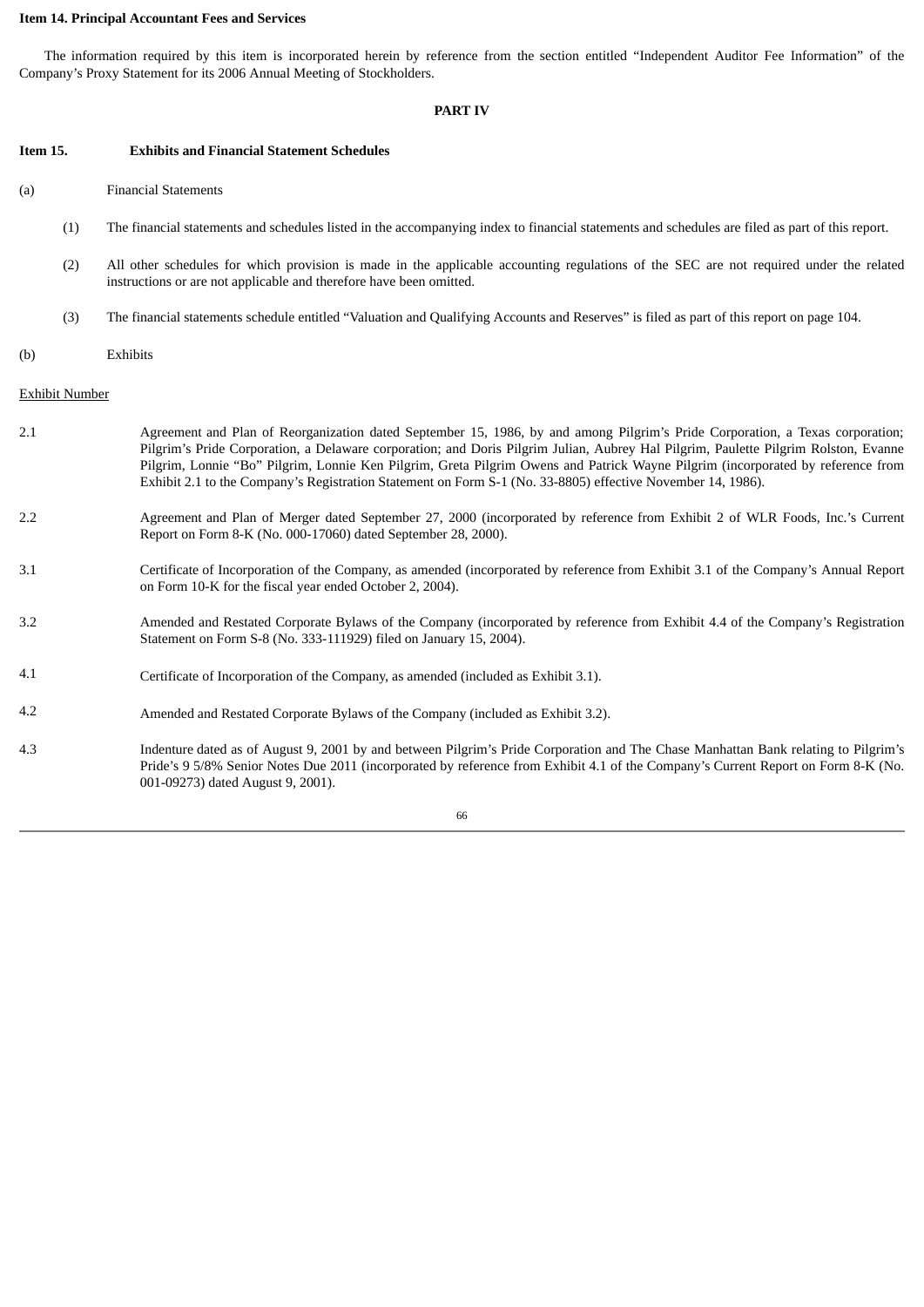- 4.4 First Supplemental Indenture dated as of August 9, 2001 by and between Pilgrim's Pride Corporation and The Chase Manhattan Bank relating to Pilgrim's Pride's 9 5/8% Senior Notes Due 2011 (incorporated by reference from Exhibit 4.2 to the Company's Current Report on Form 8-K (No. 001-09273) dated August 9, 2001).
- 4.5 Form of 9 5/8% Senior Note Due 2011 (incorporated by reference from Exhibit 4.3 of the Company's Current Report on Form 8-K (No. 001-09273) dated August 9, 2001).
- 4.6 Indenture, dated November 21, 2003, between Pilgrim's Pride Corporation and The Bank of New York as Trustee relating to Pilgrim's Pride's 9 ¼% Senior Notes due 2013 (incorporated by reference from Exhibit 4.1 of the Company's Registration Statement on Form S-4 (No. 333-111975) filed on January 16, 2004).
- 4.7 Registration Rights Agreement, dated as of November 6, 2003, among Pilgrim's Pride Corporation and Credit Suisse First Boston LLC relating to Pilgrim's Pride's 9 ¼% Senior Notes due 2013 (incorporated by reference from Exhibit 4.2 of the Company's Registration Statement on Form S-4 (No. 333-111975) filed on January 16, 2004).
- 4.8 Form of 9 ¼% Note due 2013 (incorporated by reference from Exhibit 4.3 of the Company's Registration Statement on Form S-4 (No. 333-111975) filed on January 16, 2004).
- 10.1† Pilgrim's Industries, Inc. Profit Sharing Retirement Plan, restated as of July 1, 1987 (incorporated by reference from Exhibit 10.1 of the Company's Form 8-K filed on July 1, 1992).
- 10.2† Senior Executive Performance Bonus Plan of the Company (incorporated by reference from Exhibit A in the Company's Proxy Statement dated December 13, 1999).
- 10.3 Aircraft Lease Extension Agreement between B.P. Leasing Co. (L.A. Pilgrim, individually) and Pilgrim's Pride Corporation (formerly Pilgrim's Industries, Inc.) effective November 15, 1992 (incorporated by reference from Exhibit 10.48 of the Company's Quarterly Report on Form 10-Q for the three months ended March 29, 1997).
- 10.4 Broiler Grower Contract dated May 6, 1997 between Pilgrim's Pride Corporation and Lonnie "Bo" Pilgrim (Farm 30) (incorporated by reference from Exhibit 10.49 of the Company's Quarterly Report on Form 10-Q for the three months ended March 29, 1997).
- 10.5 Commercial Egg Grower Contract dated May 7, 1997 between Pilgrim's Pride Corporation and Pilgrim Poultry G.P. (incorporated by reference from Exhibit 10.50 of the Company's Quarterly Report on Form 10-Q for the three months ended March 29, 1997).
- 10.6 Agreement dated October 15, 1996 between Pilgrim's Pride Corporation and Pilgrim Poultry G.P. (incorporated by reference from Exhibit 10.23 of the Company's Quarterly Report on Form 10-Q for the three months ended January 2, 1999).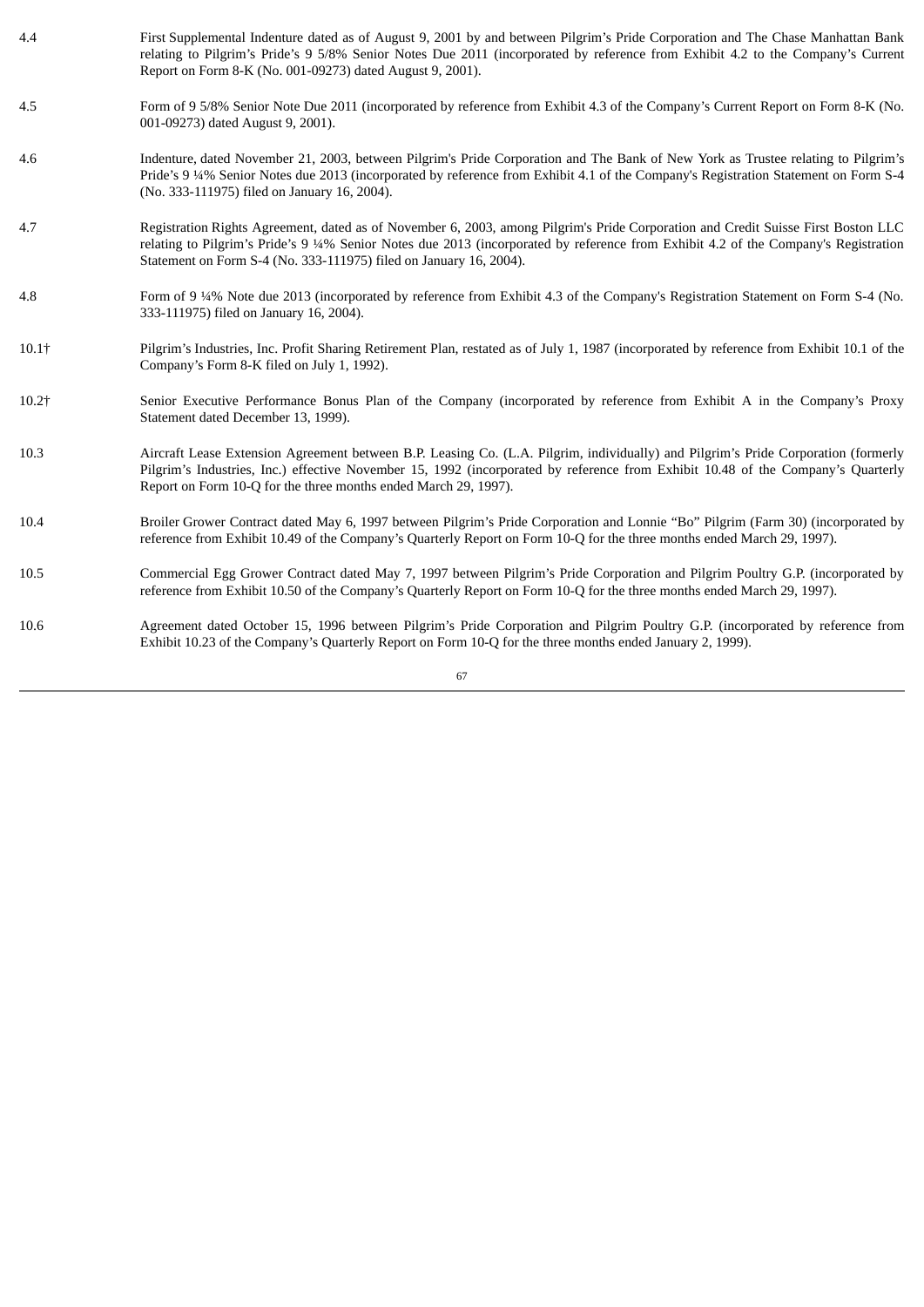- 10.7 Heavy Breeder Contract dated May 7, 1997 between Pilgrim's Pride Corporation and Lonnie "Bo" Pilgrim (Farms 44, 45 & 46) (incorporated by reference from Exhibit 10.51 of the Company's Quarterly Report on Form 10-Q for the three months ended March 29, 1997).
- 10.8 Broiler Grower Contract dated January 9, 1997 by and between Pilgrim's Pride and O.B. Goolsby, Jr. (incorporated by reference from Exhibit 10.25 of the Company's Registration Statement on Form S-1 (No. 333-29163) effective June 27, 1997).
- 10.9 Broiler Grower Contract dated January 15, 1997 by and between Pilgrim's Pride Corporation and B.J.M. Farms (incorporated by reference from Exhibit 10.26 of the Company's Registration Statement on Form S-1 (No. 333-29163) effective June 27, 1997).
- 10.10 Broiler Grower Agreement dated January 29, 1997 by and between Pilgrim's Pride Corporation and Clifford E. Butler (incorporated by reference from Exhibit 10.27 of the Company's Registration Statement on Form S-1 (No. 333-29163) effective June 27, 1997).
- 10.11 Receivables Purchase Agreement between Pilgrim's Pride Funding Corporation, as Seller, Pilgrim's Pride Corporation, as Servicer, Pooled Accounts Receivable Capital Corporation, as Purchaser, and Nesbitt Burns Securities Inc., as Agent (incorporated by reference from Exhibit 10.33 of the Company's Quarterly Report on Form 10-Q for the three months ended June 27, 1998).
- 10.12 Purchase and Contribution Agreement dated as of June 26, 1998 between Pilgrim's Pride Funding Corporation and Pilgrim's Pride Corporation (incorporated by reference from Exhibit 10.34 of the Company's Quarterly Report on Form 10-Q for the three months ended June 27, 1998).
- 10.13 Guaranty Fee Agreement between Pilgrim's Pride Corporation and Pilgrim Interests, LTD., dated June 11, 1999 (incorporated by reference from Exhibit 10.24 of the Company's Annual Report on Form 10-K for the fiscal year ended October 2, 1999).
- 10.14 Broiler Production Agreement between Pilgrim's Pride Corporation and Lonnie "Bo" Pilgrim dated November 15, 2005 (incorporated by reference from Exhibit 99.1 of the Company's Current Report on Form 8-K dated November 10, 2005).
- 10.15 Commercial Property Lease dated December 29, 2000 between Pilgrim's Pride Corporation and Pilgrim Poultry G.P. (incorporated by reference from Exhibit 10.30 of the Company's Quarterly Report on Form 10-Q for the three months ended December 30, 2000).
- 10.16 Revolving Credit Agreement, made as of September 7, 2001 by and between Grupo Pilgrim's Pride Funding S. de R.L. de C.V., Comerica Bank and Comerica Bank Mexico, S.A., Institucion de Banca Multiple (incorporated by reference from Exhibit 10.27 of the Company's Annual Report on Form 10-K for the fiscal year ended September 29, 2001).
- 10.17 Amendment No. 1 dated as of July 12, 2002 to Receivables Purchase Agreement dated as of June 26, 1998 among Pilgrim's Pride Funding Corporation, the Company, Fairway Finance Corporation (as successor in interest to Pooled Accounts Receivable Capital Corporation) and BMO Nesbitt Burns Corp. (f/k/a Nesbitt Burns Securities Inc.). (incorporated by reference from Exhibit 10.32 of the Company's Annual Report on Form 10-K filed on December 6, 2002).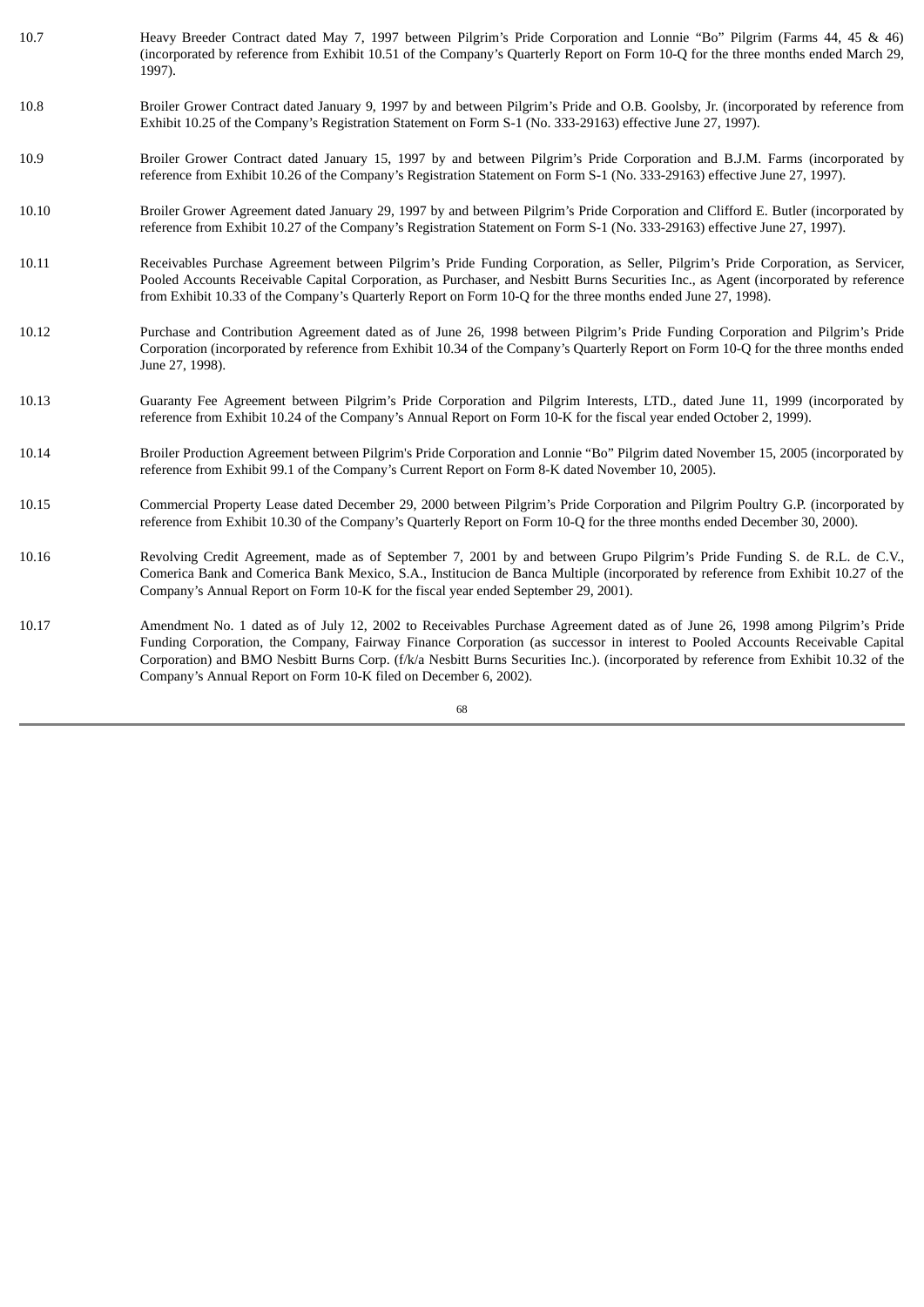- 10.18 Retirement agreement dated November 11, 2002 between Pilgrim's Pride Corporation and David Van Hoose (incorporated by reference from Exhibit 10.34 of the Company's Annual Report on Form 10-K filed on December 6, 2002).
- 10.19 Amendment No. 3 dated as of July 18, 2003 to Receivables Purchase Agreement dated as of June 26, 1998 between Pilgrim's Pride Funding Corporation ("Seller"), Pilgrim's Pride Corporation as initial Servicer, Fairway Finance Corporation (as successor in interest to Pooled Accounts Receivable Capital Corporation) ("Purchaser") and Harris Nesbitt Corporation as agent for the purchaser (incorporated by reference from Exhibit 10.1 of the Company's Quarterly Report on Form 10-Q filed July 23, 2003).
- 10.20 Stock Purchase Agreement dated June 7, 2003 by and between Pilgrim's Pride Corporation and ConAgra Foods, Inc. (the "Stock Purchase Agreement") (incorporated by reference from Exhibit 99.2 of the Company's Current Report on Form 8-K dated June 7, 2003).
- 10.21 Exhibit 1.1(a) to the Stock Purchase Agreement Applicable Accounting Principles (incorporated by reference from Exhibit 99.3 of the Company's Current Report on Form 8-K dated June 7, 2003).
- 10.22 Exhibit 1.1(b) to the Stock Purchase Agreement Business Facilities (incorporated by reference from Exhibit 99.4 of the Company's Current Report on Form 8-K dated June 7, 2003).
- 10.23 Exhibit 1.1(c) to the Stock Purchase Agreement ConAgra Supply Agreement (incorporated by reference from Exhibit 99.5 of the Company's Current Report on Form 8-K dated June 7, 2003).
- 10.24 Exhibit 1.1(d) to the Stock Purchase Agreement Environmental License Agreement (incorporated by reference from Exhibit 99.6 of the Company's Current Report on Form 8-K dated June 7, 2003).
- 10.25 Exhibit 1.1(f) to the Stock Purchase Agreement Molinos Supply Agreement (incorporated by reference from Exhibit 99.7 of the Company's Current Report on Form 8-K dated June 7, 2003).
- 10.26 Exhibit 1.1(g) to the Stock Purchase Agreement Montgomery Supply Agreement (incorporated by reference from Exhibit 99.8 of the Company's Current Report on Form 8-K dated June 7, 2003).
- 10.27 Exhibit 1.1(i) to the Stock Purchase Agreement Registration Rights Agreements (incorporated by reference from Exhibit 99.9 of the Company's Current Report on Form 8-K dated June 7, 2003).
- 10.28 Exhibit 1.1(m) to the Stock Purchase Agreement Transition Trademark License Agreement (incorporated by reference from Exhibit 99.11 of the Company's Current Report on Form 8-K dated June 7, 2003).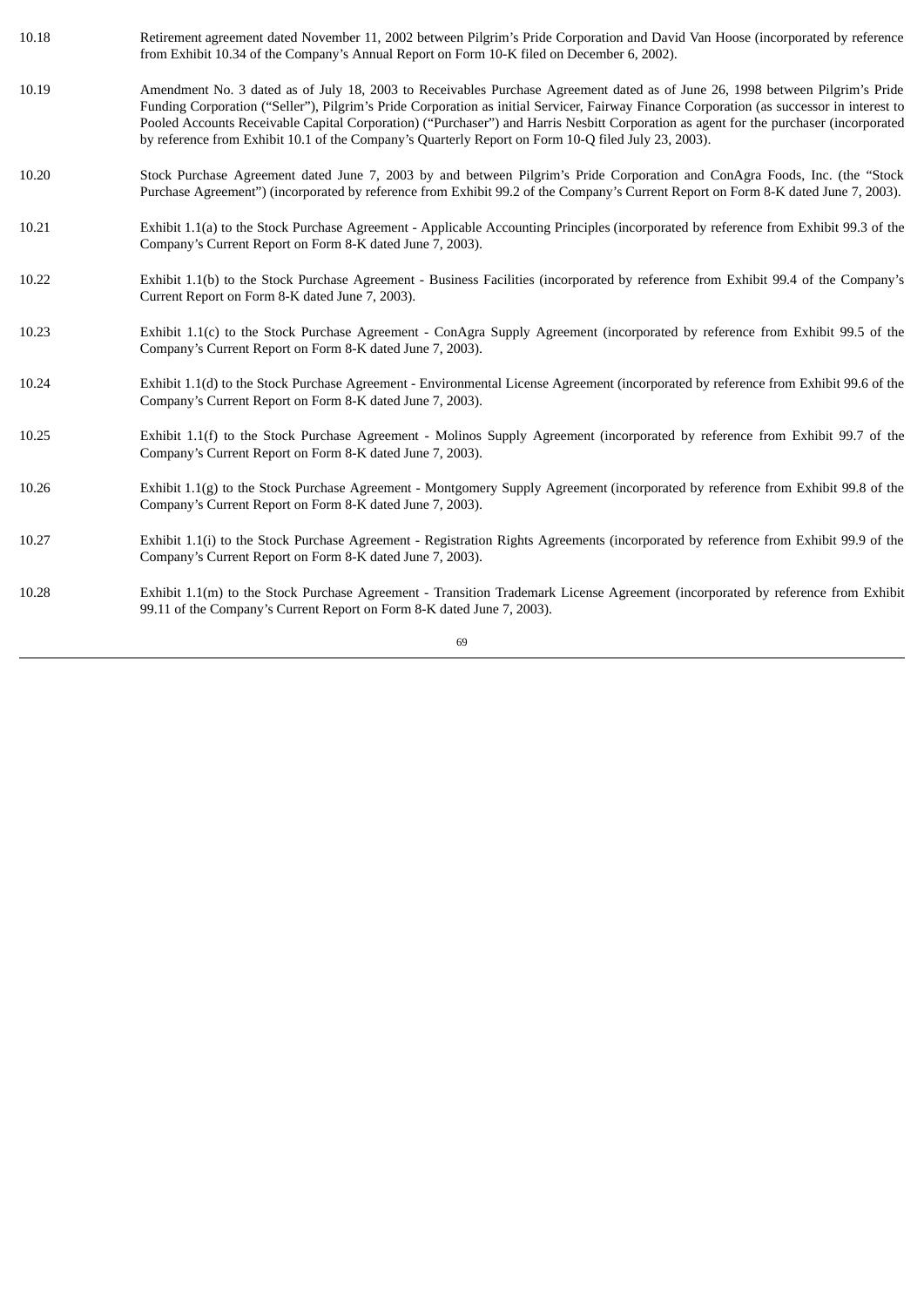- 10.29 Exhibit 9.4.3 to the Stock Purchase Agreement Retained Assets (incorporated by reference from Exhibit 99.14 of the Company's Current Report on Form 8-K dated June 7, 2003).
- 10.30 Amendment No. 1 to Stock Purchase Agreement dated August 11, 2003, between ConAgra Foods, Inc. and Pilgrim's Pride Corporation (incorporated by reference from Exhibit 10.1 of the Company's Current Report on Form 8-K dated August 12, 2003).
- 10.31 Amendment No. 2 to Stock Purchase Agreement dated August 20, 2003, between ConAgra Foods, Inc. and Pilgrim's Pride Corporation (incorporated by reference from Annex F of the Company's Preliminary Proxy Statement filed October 6, 2003).
- 10.32 Agricultural Lease between Pilgrim's Pride Corporation (Lessor) and Patrick W. Pilgrim (Tenant) dated May 1, 2003 (incorporated by reference from Exhibit 10.15 of the Company's Quarterly Report on Form 10-Q filed July 23, 2003).
- 10.33 First Amendment to the Revolving Credit Agreement made as of September 7, 2001 by and between Grupo Pilgrim's Pride Funding S. de R.L. de C.V., Comerica Bank Mexico, S.A., Institucion de Banca Multiple dated as of June 28, 2002 (incorporated by reference from Exhibit 10.1 of the Company's Quarterly Report on Form 10-Q/A filed August 12, 2003).
- 10.34 Second Amendment to the Revolving Credit Agreement made as of September 7, 2001 by and between Grupo Pilgrim's Pride Funding S. de R.L. de C.V., Comerica Bank Mexico, S.A., Institucion de Banca Multiple dated as of September 10, 2002 (incorporated by reference from Exhibit 10.2 of the Company's Quarterly Report on Form 10-Q/A filed August 12, 2003).
- 10.35 Third Amendment to the Revolving Credit Agreement made as of September 7, 2001 by and between Grupo Pilgrim's Pride Funding S. de R.L. de C.V., Comerica Bank Mexico, S.A., Institucion de Banca Multiple dated as of December 13, 2002 (incorporated by reference from Exhibit 10.3 of the Company's Quarterly Report on Form 10-Q/A filed August 12, 2003).
- 10.36 Fourth Amendment to the Revolving Credit Agreement made as of September 7, 2001, by and between Grupo Pilgrim's Pride Funding S. de R.L. de C.V., Comerica Bank and Comerica Bank Mexico, S.A., Institucion de Banca Multiple dated as of November 18, 2003 (incorporated by reference from Exhibit 10.1 of the Company's Quarterly Report on Form 10-Q filed February 4, 2004).
- 10.37 Fourth Amended and Restated Note Purchase Agreement dated November 18, 2003, among Pilgrim's Pride Corporation, John Hancock Life Insurance Company, ING Capital LLC and the other parties named therein (incorporated by reference from Exhibit 10.2 of the Company's Quarterly Report on Form 10-Q filed February 4, 2004).
- 10.38 Amendment No. 3 to Stock Purchase Agreement, dated November 23, 2003, between Pilgrim's Pride Corporation and ConAgra Foods, Inc. (incorporated by reference from Exhibit 2.16 of the Company's Current Report on Form 8-K (No. 001-09273) dated December 8, 2003).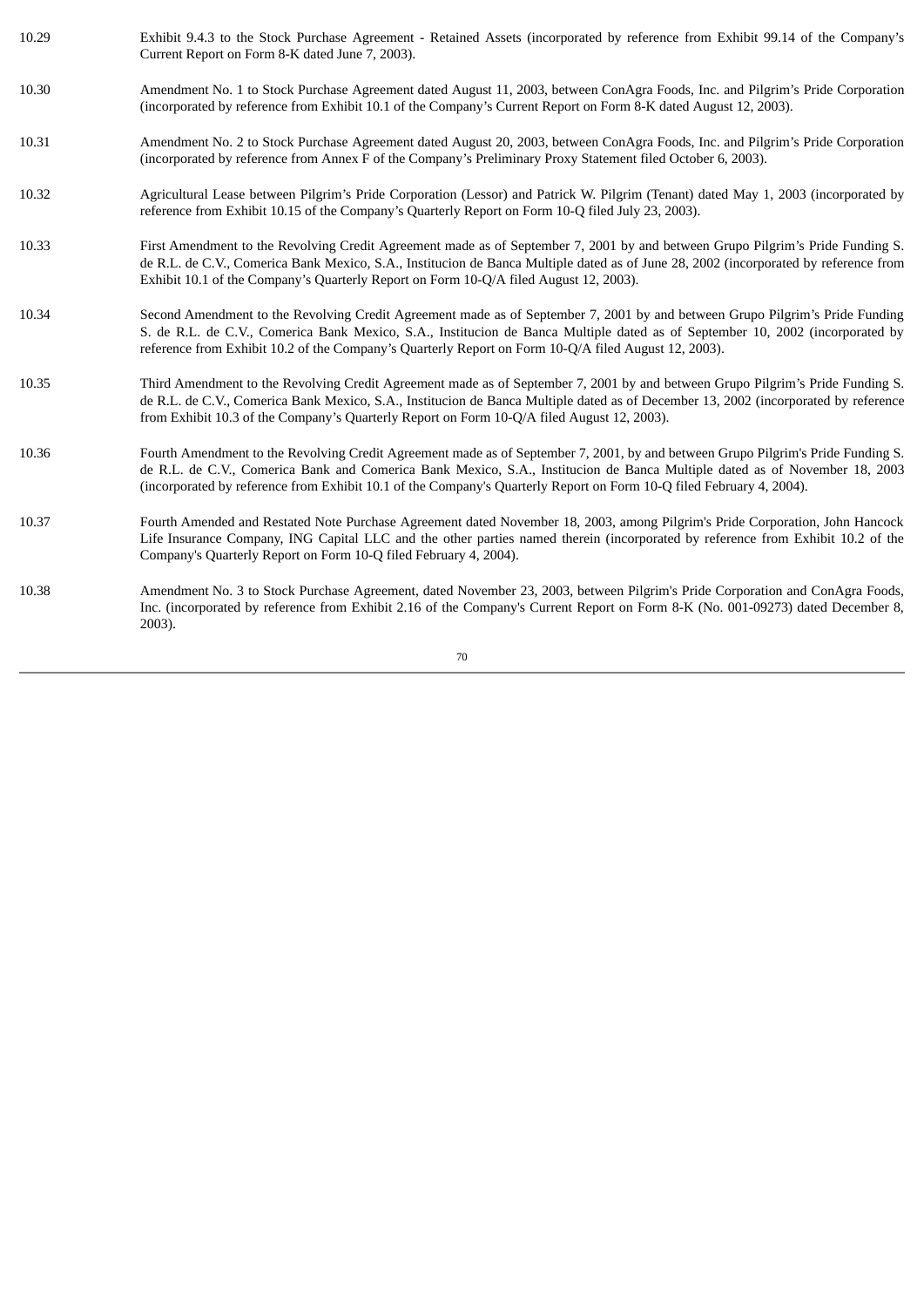- 10.39 Amendment No. 4 dated as of December 31, 2003 to Receivables Purchase Agreement dated as of June 26, 1998, among Pilgrim's Pride Funding Corporation, Pilgrim's Pride Corporation as initial Servicer, Fairway Finance Company, LLC (as successor to Fairway Finance Corporation) as purchaser and Harris Nesbitt Corp. (f/k/a BMO Nesbitt Burns Corp.) as agent for the purchaser (incorporated by reference from Exhibit 10.4 of the Company's Quarterly Report on Form 10-Q filed February 4, 2004).
- 10.40 Amendment No. 1 dated as of December 31, 2003 to Purchase and Contribution Agreement dated as of June 26, 1998, between Pilgrim's Pride Funding Corporation and Pilgrim's Pride Corporation (incorporated by reference from Exhibit 10.5 of the Company's Quarterly Report on Form 10-Q filed February 4, 2004).
- 10.41† Employee Stock Investment Plan of the Company (incorporated by reference from Exhibit 4.1 of the Company's Registration Statement on Form S-8 (No. 333-111929) filed on January 15, 2004).
- 10.42 2004 Amended and Restated Credit Agreement, dated as of April 7, 2004, between Pilgrim's Pride Corporation and CoBank, ACB, as lead arranger and book manager, and as administrative, documentation and collateral agent and the lenders from time to time parties thereto as lenders (incorporated by reference from Exhibit 10.1 of the Company's Quarterly Report on Form 10-Q filed May 4, 2004).
- 10.43 Third Amended and Restated Secured Credit Agreement, dated April 7, 2004, between Pilgrim's Pride Corporation and Harris Trust and Savings Bank, individually and as agent, and the lenders from time to time parties thereto as lenders (incorporated by reference from Exhibit 10.2 of the Company's Quarterly Report on Form 10-Q filed May 4, 2004).
- 10.44 Fifth Amendment to Revolving Credit Agreement made as of September 7, 2001, by and among Grupo Pilgrim's Pride Funding S. de R.L. de C.V., Comerica Bank and Comerica Bank Mexico, S.A., Institucion de Banca Multiple dated as of September 7, 2004 (incorporated by reference from Exhibit 10.1 of the Company's Current Report on Form 8-K (No. 001-09273) filed September 10, 2004).
- 10.45 Purchase and Amendment Agreement between Pilgrim's Pride Corporation and ConAgra Foods, Inc. dated August 3, 2005 (incorporated by reference from Exhibit 10.1 of the Company's Current Report on Form 8-K dated August 4, 2005).
- 10.46 2005 Deferred Compensation Plan of the Company (incorporated by reference from Exhibit 10.1 of the Company's Current Report on Form 8-K dated December 27, 2004). **…**
- 10.47 First Amendment to Credit Agreement dated effective September 22, 2005, between Pilgrim's Pride Corporation, CoBank ACB, as administrative agent and a syndication agent, and the other parties thereto.\*
- 12 Ratio of Earnings to Fixed Charges for the years ended October 1, 2005, October 2, 2004, September 27, 2003, September 28, 2002, and September 29, 2001. \*
- 21 Subsidiaries of Registrant.\*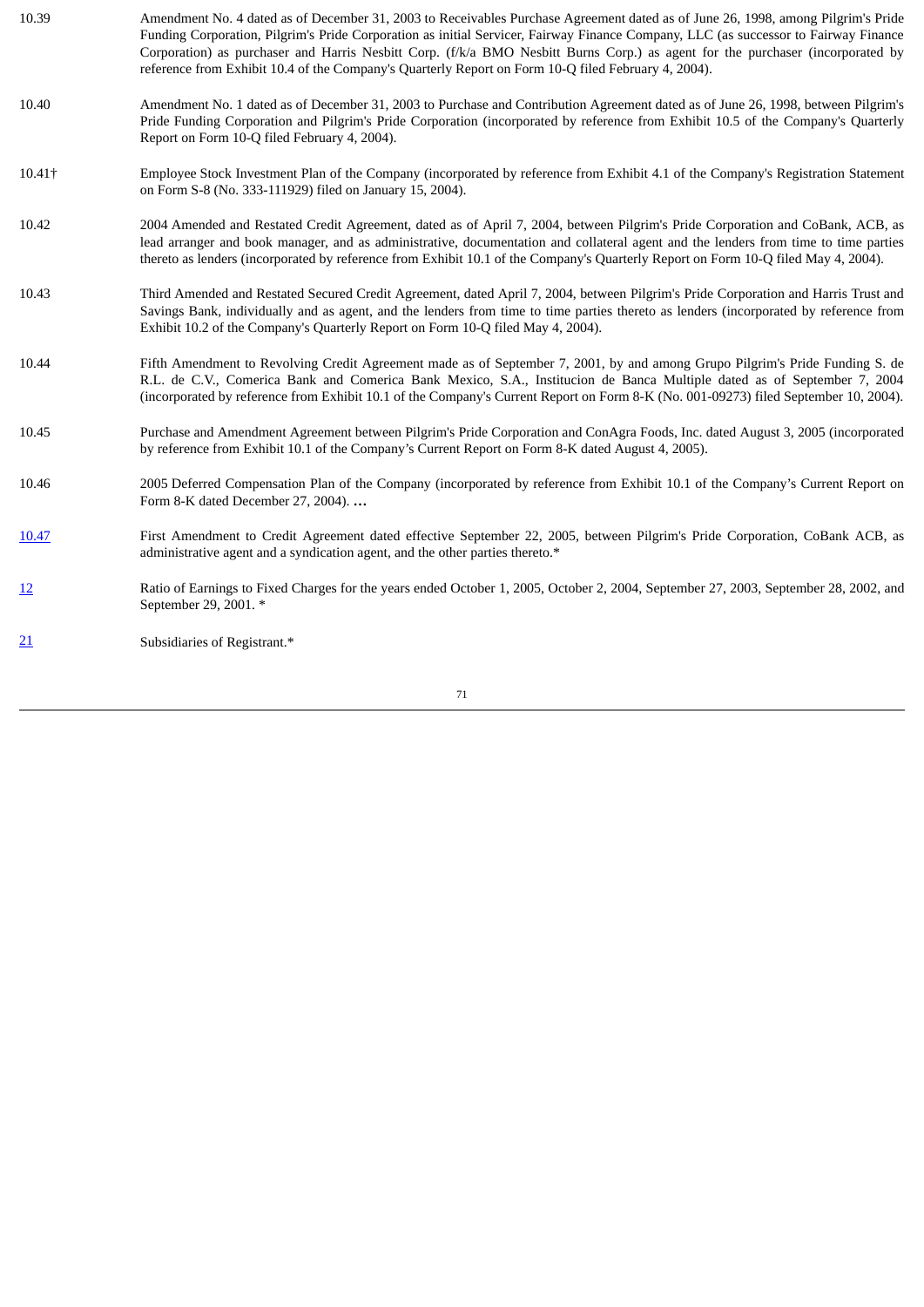| 23          | Consent of Ernst & Young LLP.*                                                                                                                  |
|-------------|-------------------------------------------------------------------------------------------------------------------------------------------------|
| <u>31.1</u> | Certification of Co-Principal Executive Officer pursuant to Section 302 of the Sarbanes-Oxley Act of 2002.*                                     |
| 31.2        | Certification of Co-Principal Executive Officer pursuant to Section 302 of the Sarbanes-Oxley Act of 2002.*                                     |
| 31.3        | Certification of Chief Financial Officer pursuant to Section 302 of the Sarbanes-Oxley Act of 2002.*                                            |
| 32.1        | Certification of Co-Principal Executive Officer of Pilgrim's Pride Corporation pursuant to Section 906 of the Sarbanes-Oxley Act of<br>$2002.*$ |
| 32.2        | Certification of Co-Principal Executive Officer of Pilgrim's Pride Corporation pursuant to Section 906 of the Sarbanes-Oxley Act of<br>2002.*   |
| 32.3        | Certification of Chief Financial Officer of Pilgrim's Pride Corporation pursuant to Section 906 of the Sarbanes-Oxley Act of 2002.*             |
|             | *Filed herewith                                                                                                                                 |
|             | Represents a management contract or compensation plan arrangement                                                                               |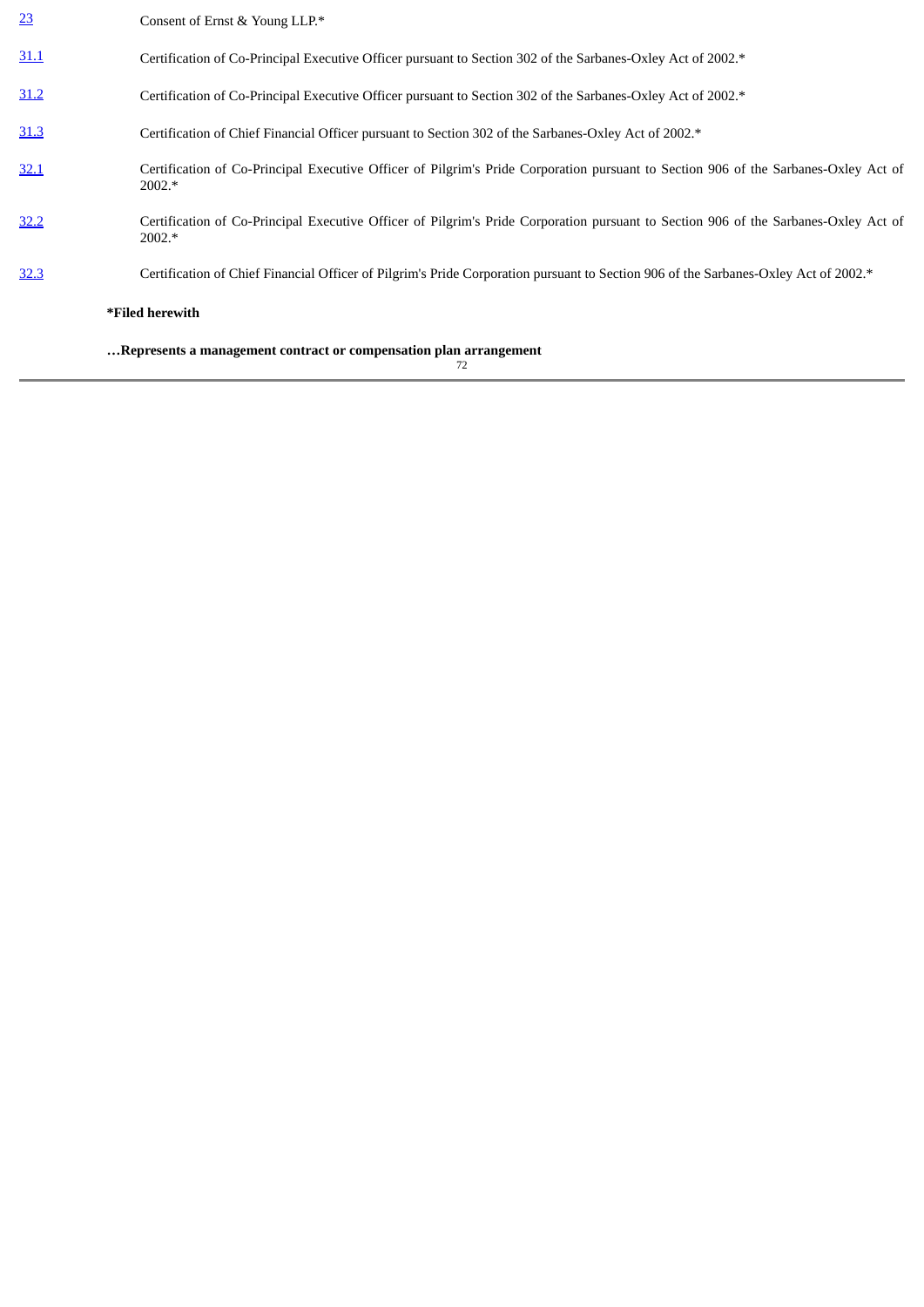### SIGNATURES

Pursuant to the requirements of Section 13 or 15(d) of the Securities Exchange Act of 1934, the registrant has duly caused this report to be signed on its behalf by the undersigned, thereunto duly authorized on the 18th day of November 2005.

# PILGRIM'S PRIDE CORPORATION

By: /s/ Richard A. Cogdill Richard A. Cogdill Chief Financial Officer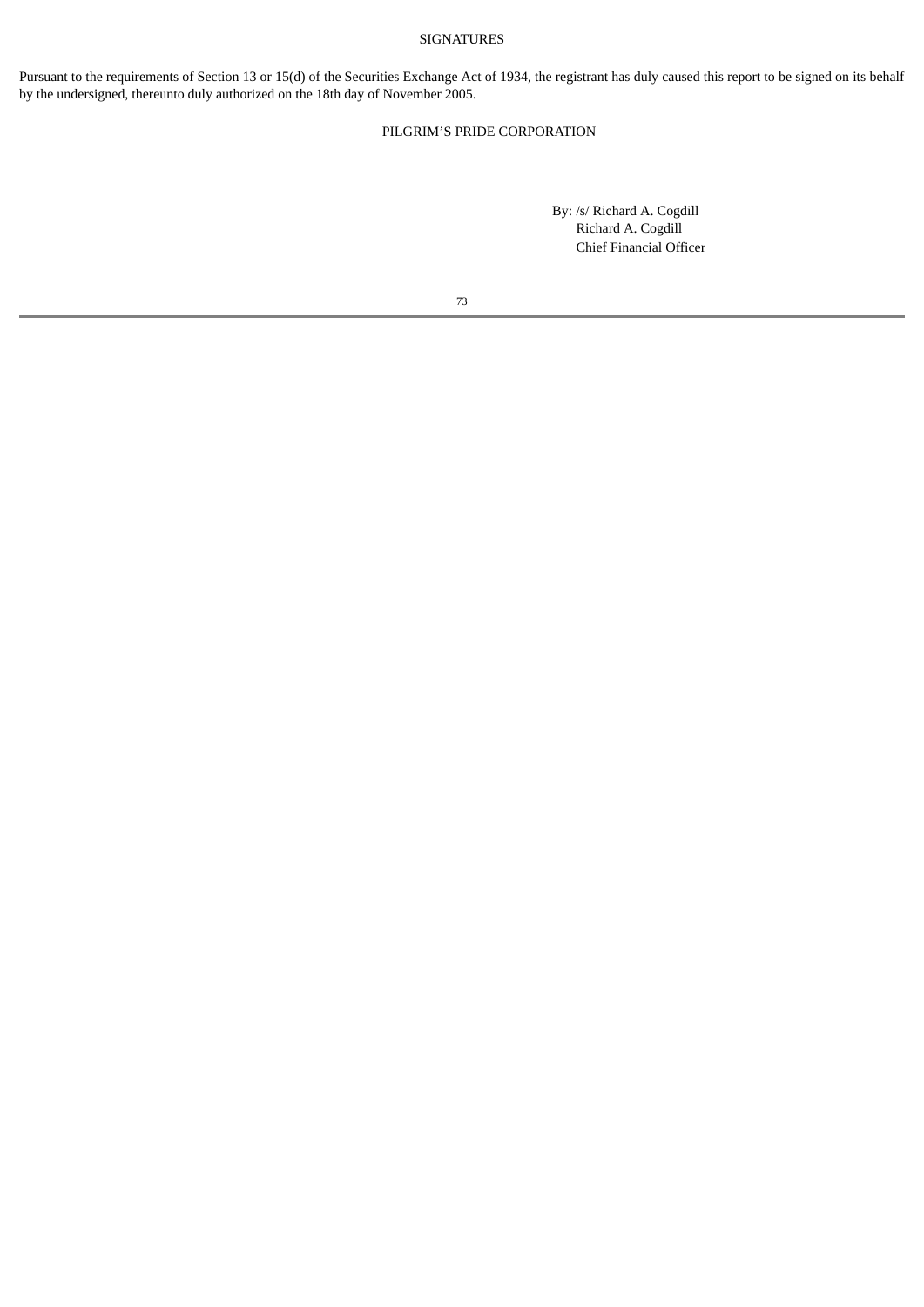Pursuant to the requirements of the Securities Exchange Act of 1934, this report has been signed below by the following persons on behalf of the Registrant and in the capacities and on the date indicated.

| Signature                                         | Title                                                                                                                                                              | Date     |
|---------------------------------------------------|--------------------------------------------------------------------------------------------------------------------------------------------------------------------|----------|
| /s/ Lonnie "Bo" Pilgrim<br>Lonnie "Bo" Pilgrim    | Chairman of the Board                                                                                                                                              | 11/18/05 |
| /s/ Clifford E. Butler<br>Clifford E. Butler      | Vice Chairman of the Board                                                                                                                                         | 11/18/05 |
| /s/ O.B. Goolsby, Jr.<br>O.B. Goolsby, Jr.        | President<br><b>Chief Executive Officer</b><br>Director                                                                                                            | 11/18/05 |
| /s/ Richard A. Cogdill<br>Richard A. Cogdill      | <b>Executive Vice President</b><br>Chief Financial Officer<br>Secretary and Treasurer<br><b>Director</b><br>(Principal Financial and<br><b>Accounting Officer)</b> | 11/18/05 |
| /s/ Lonnie Ken Pilgrim<br>Lonnie Ken Pilgrim      | <b>Executive Vice President,</b><br><b>Assistant to Chairman</b><br>Director                                                                                       | 11/18/05 |
| /s/ Charles L. Black<br>Charles L. Black          | Director                                                                                                                                                           | 11/18/05 |
| /s/ Linda Chavez<br>Linda Chavez                  | Director                                                                                                                                                           | 11/18/05 |
| /s/ S. Key Coker<br>S. Key Coker                  | Director                                                                                                                                                           | 11/18/05 |
| /s/ Keith W. Hughes<br>Keith W. Hughes            | Director                                                                                                                                                           | 11/18/05 |
| /s/ Blake D. Lovette<br><b>Blake D. Lovette</b>   | Director                                                                                                                                                           | 11/18/05 |
| /s/ Vance C. Miller, Sr.<br>Vance C. Miller, Sr.  | Director                                                                                                                                                           | 11/18/05 |
| /s/ James G. Vetter, Jr.<br>James G. Vetter, Jr.  | Director                                                                                                                                                           | 11/18/05 |
| /s/ Donald L. Wass, Ph.D<br>Donald L. Wass, Ph.D. | Director                                                                                                                                                           | 11/18/05 |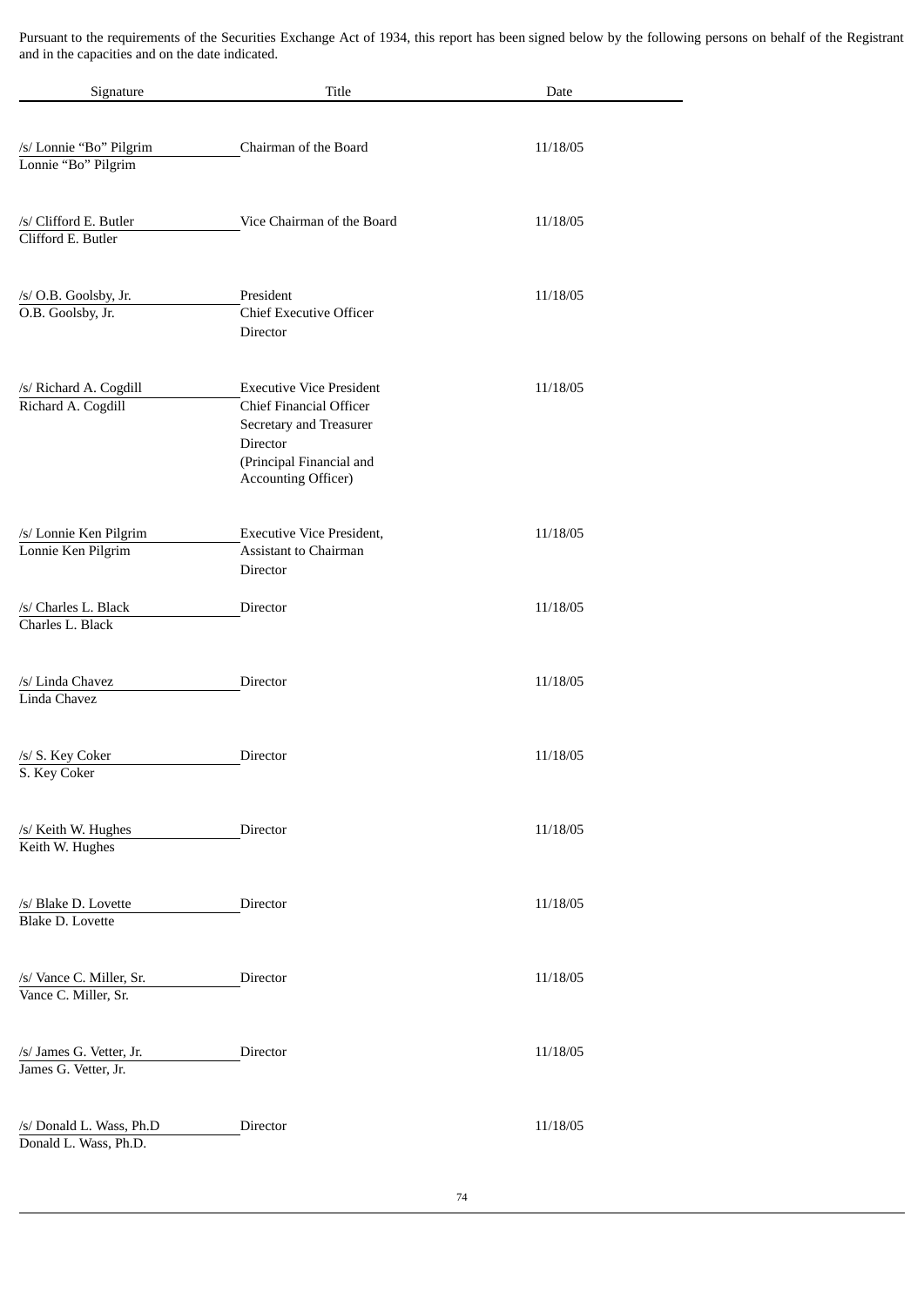### **REPORT OF INDEPENDENT REGISTERED PUBLIC ACCOUNTING FIRM**

The Board of Directors and Stockholders Pilgrim's Pride Corporation

We have audited the accompanying consolidated balance sheets of Pilgrim's Pride Corporation as of October 1, 2005 and October 2, 2004, and the related consolidated statements of income, stockholders' equity, and cash flows for each of the three years in the period ended October 1, 2005. Our audits also included the financial statement schedule listed in the index at Item 15(a). These financial statements and schedule are the responsibility of the Company's management. Our responsibility is to express an opinion on these financial statements and schedule based on our audits.

We conducted our audits in accordance with the standards of the Public Company Accounting Oversight Board (United States). Those standards require that we plan and perform the audit to obtain reasonable assurance about whether the financial statements are free of material misstatement. An audit includes examining, on a test basis, evidence supporting the amounts and disclosures in the financial statements. An audit also includes assessing the accounting principles used and significant estimates made by management, as well as evaluating the overall financial statement presentation. We believe that our audits provide a reasonable basis for our opinion.

In our opinion, the financial statements referred to above present fairly, in all material respects, the consolidated financial position of Pilgrim's Pride Corporation as of October 1, 2005 and October 2, 2004, and the consolidated results of its operations and its cash flows for each of the three years in the period ended October 1, 2005, in conformity with U.S. generally accepted accounting principles. Also, in our opinion, the related financial statement schedule, when considered in relation to the basic financial statements taken as a whole, presents fairly in all material respects the information set forth therein.

We have also audited, in accordance with the standards of the Public Company Accounting Oversight Board (United States), the effectiveness of Pilgrim's Pride Corporation's internal control over financial reporting as of October 1, 2005 based on criteria established in *Internal Control - Integrated Framework* issued by the Committee of Sponsoring Organizations of the Treadway Commission, and our report dated November 15, 2005, expressed an unqualified opinion thereon.

Ernst & Young LLP

Dallas, Texas November 15, 2005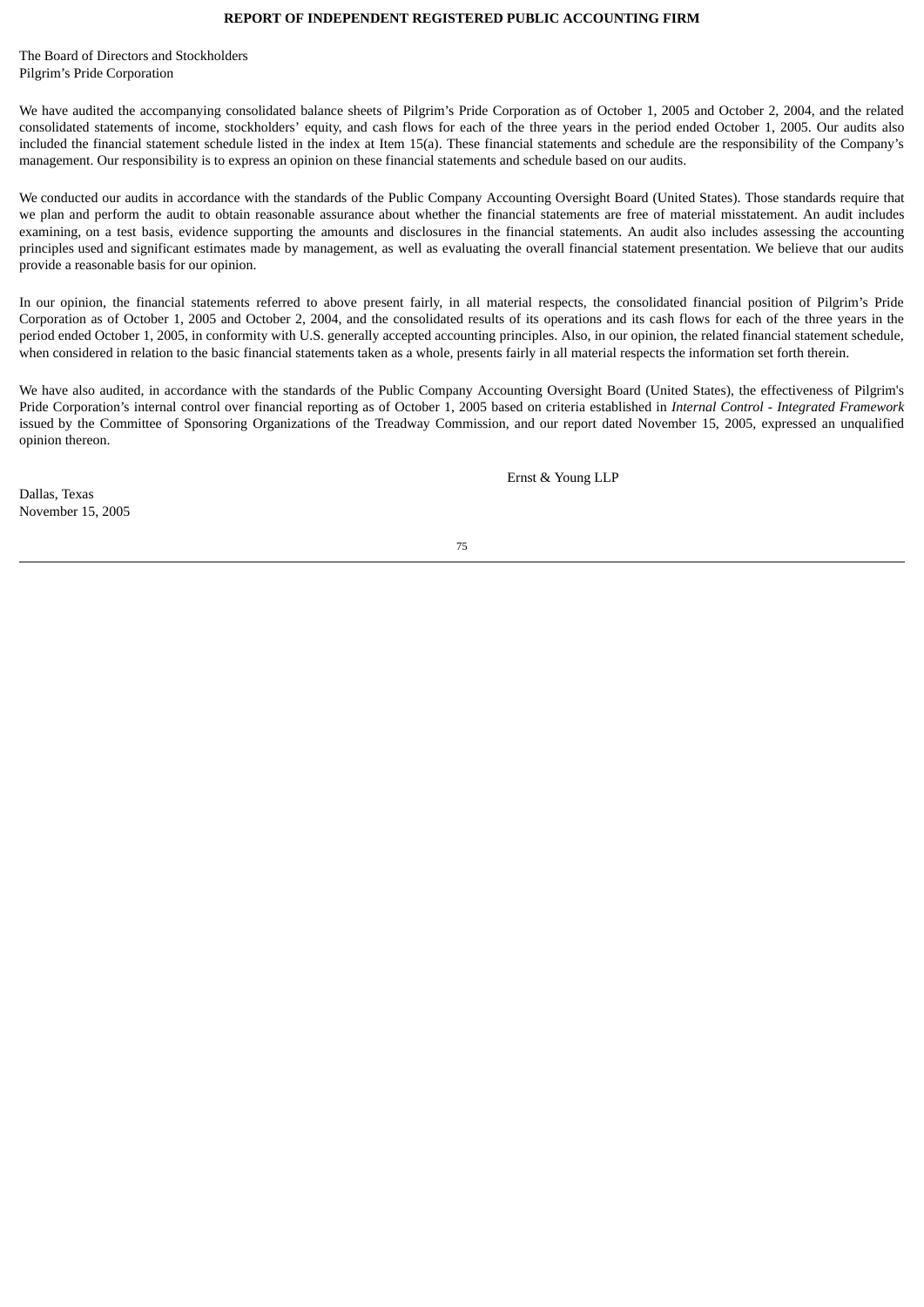Consolidated Balance Sheets Pilgrim's Pride Corporation

| (In thousands, except share and per share data)                                                  | October 1, 2005 | October 2, 2004 |
|--------------------------------------------------------------------------------------------------|-----------------|-----------------|
| Assets                                                                                           |                 |                 |
| <b>Current Assets:</b>                                                                           |                 |                 |
| Cash and cash equivalents                                                                        | \$<br>132,567   | \$<br>38,165    |
| Trade accounts and other receivables, less                                                       |                 |                 |
| allowance for doubtful accounts                                                                  | 288,528         | 324,187         |
| Inventories                                                                                      | 527,329         | 609,997         |
| Current deferred income taxes                                                                    | 25,107          | 6,577           |
| Other current assets                                                                             | 25,884          | 38,302          |
| <b>Total Current Assets</b>                                                                      | 999,415         | 1,017,228       |
| <b>Investment in Available for Sale Securities</b>                                               | 304,593         |                 |
| <b>Other Assets</b>                                                                              | 53,798          | 50,086          |
| <b>Property, Plant and Equipment:</b>                                                            |                 |                 |
| Land                                                                                             | 51,887          | 52,980          |
| Buildings, machinery and equipment                                                               | 1,612,739       | 1,558,536       |
| Autos and trucks                                                                                 | 55,202          | 55,693          |
| Construction-in-progress                                                                         | 58,942          | 29,086          |
|                                                                                                  | 1,778,770       | 1,696,295       |
| Less accumulated depreciation                                                                    | (624, 673)      | (517, 620)      |
|                                                                                                  | 1,154,097       | 1,178,675       |
|                                                                                                  | \$<br>2,511,903 | \$<br>2,245,989 |
| <b>Liabilities and Stockholders' Equity</b>                                                      |                 |                 |
| <b>Current Liabilities:</b>                                                                      |                 |                 |
| Accounts payable                                                                                 | \$<br>281,909   | \$<br>314,565   |
| Accrued expenses                                                                                 | 288,106         | 256,064         |
| Income taxes payable                                                                             | 16,196          | 54,445          |
| Current maturities of long-term debt                                                             | 8,603           | 8,428           |
| <b>Total Current Liabilities</b>                                                                 | 594,814         | 633,502         |
|                                                                                                  |                 |                 |
| <b>Long-Term Debt, Less Current Maturities</b>                                                   | 518,863         | 535,866         |
| <b>Deferred Income Taxes</b>                                                                     | 173,232         | 152,455         |
| <b>Minority Interest in Subsidiary</b>                                                           | 1,396           | 1,210           |
|                                                                                                  |                 |                 |
| <b>Commitments and Contingencies</b>                                                             |                 |                 |
| <b>Stockholders' Equity:</b>                                                                     |                 |                 |
| Preferred stock, \$.01 par value, 5,000,000 authorized shares; none issued                       |                 |                 |
| Common stock - \$.01 par value, 160,000,000 authorized shares; 66,826,833 issued and outstanding | 668             | 668             |
| Additional paid-in capital                                                                       | 471,344         | 431,662         |
| Retained earnings                                                                                | 753,527         | 492,542         |
| Accumulated other comprehensive (loss)                                                           | (373)           | (348)           |
| Less treasury stock, 271,100 shares                                                              | (1,568)         | (1,568)         |
| Total Stockholders' Equity                                                                       | 1,223,598       | 922,956         |
|                                                                                                  | \$<br>2,511,903 | \$<br>2,245,989 |

See Notes to Consolidated Financial Statements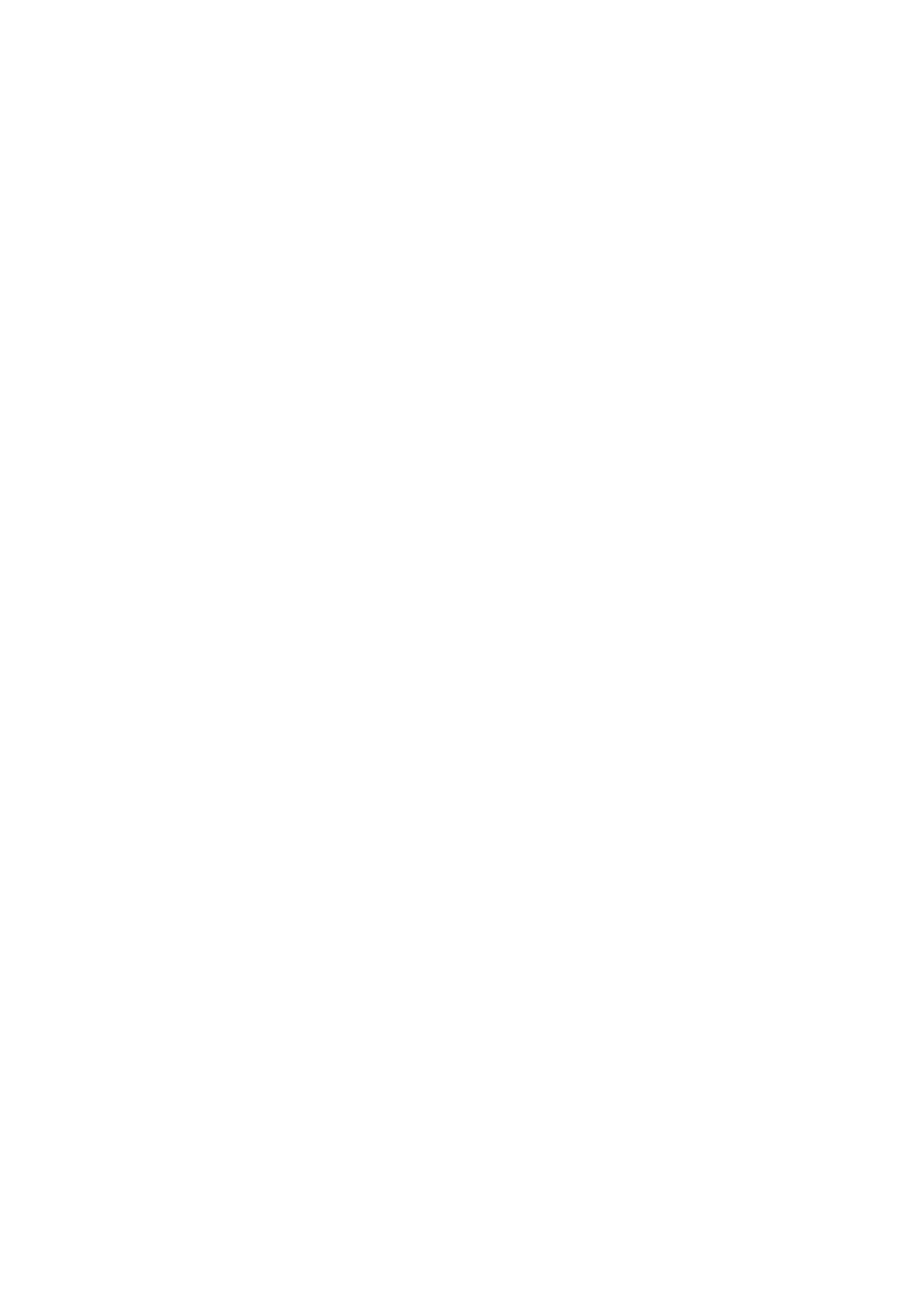## Consolidated Statements of Income Pilgrim's Pride Corporation

| (In thousands, except per share data)         | Three Years Ended October 1, 2005 |                            |                  |  |  |  |
|-----------------------------------------------|-----------------------------------|----------------------------|------------------|--|--|--|
|                                               | 2005                              | 2004                       | 2003             |  |  |  |
| <b>Net Sales</b>                              | \$<br>5,666,275                   | $\mathfrak s$<br>5,363,723 | 2,619,345<br>-\$ |  |  |  |
| <b>Cost and Expenses:</b>                     |                                   |                            |                  |  |  |  |
| Cost of sales                                 | 4,921,076                         | 4,794,415                  | 2,465,341        |  |  |  |
| Cost of sales-restructuring                   |                                   | 64,160                     |                  |  |  |  |
| Non-recurring recoveries                      |                                   | (23, 891)                  | (46, 479)        |  |  |  |
|                                               | 4,921,076                         | 4,834,684                  | 2,418,862        |  |  |  |
| <b>Gross Profit</b>                           | 745,199                           | 529,039                    | 200,483          |  |  |  |
|                                               |                                   |                            |                  |  |  |  |
| Selling, general and administrative           | 309,387                           | 255,802                    | 136,870          |  |  |  |
| Other restructuring charges                   |                                   | 7,923                      |                  |  |  |  |
|                                               | 309,387                           | 263,725                    | 136,870          |  |  |  |
| <b>Operating Income</b>                       | 435,812                           | 265,314                    | 63,613           |  |  |  |
| <b>Other Expenses (Income):</b>               |                                   |                            |                  |  |  |  |
| Interest expense                              | 49,585                            | 54,436                     | 38,821           |  |  |  |
| Interest income                               | (5,653)                           | (2,307)                    | (840)            |  |  |  |
| Foreign exchange (gain) loss                  | (474)                             | 205                        | (359)            |  |  |  |
| Miscellaneous, net                            | (11, 169)                         | 4,445                      | (37, 244)        |  |  |  |
|                                               | 32,289                            | 56,779                     | 378              |  |  |  |
| <b>Income Before Income Taxes</b>             | 403,523                           | 208,535                    | 63,235           |  |  |  |
| <b>Income Tax Expense</b>                     | 138,544                           | 80,195                     | 7,199            |  |  |  |
| <b>Net Income</b>                             | \$<br>264,979                     | 128,340<br>\$              | \$<br>56,036     |  |  |  |
|                                               | \$                                |                            |                  |  |  |  |
| Net Income per Common Share-Basic and Diluted | 3.98                              | \$<br>2.05                 | \$<br>1.36       |  |  |  |
|                                               |                                   |                            |                  |  |  |  |

See Notes to Consolidated Financial Statements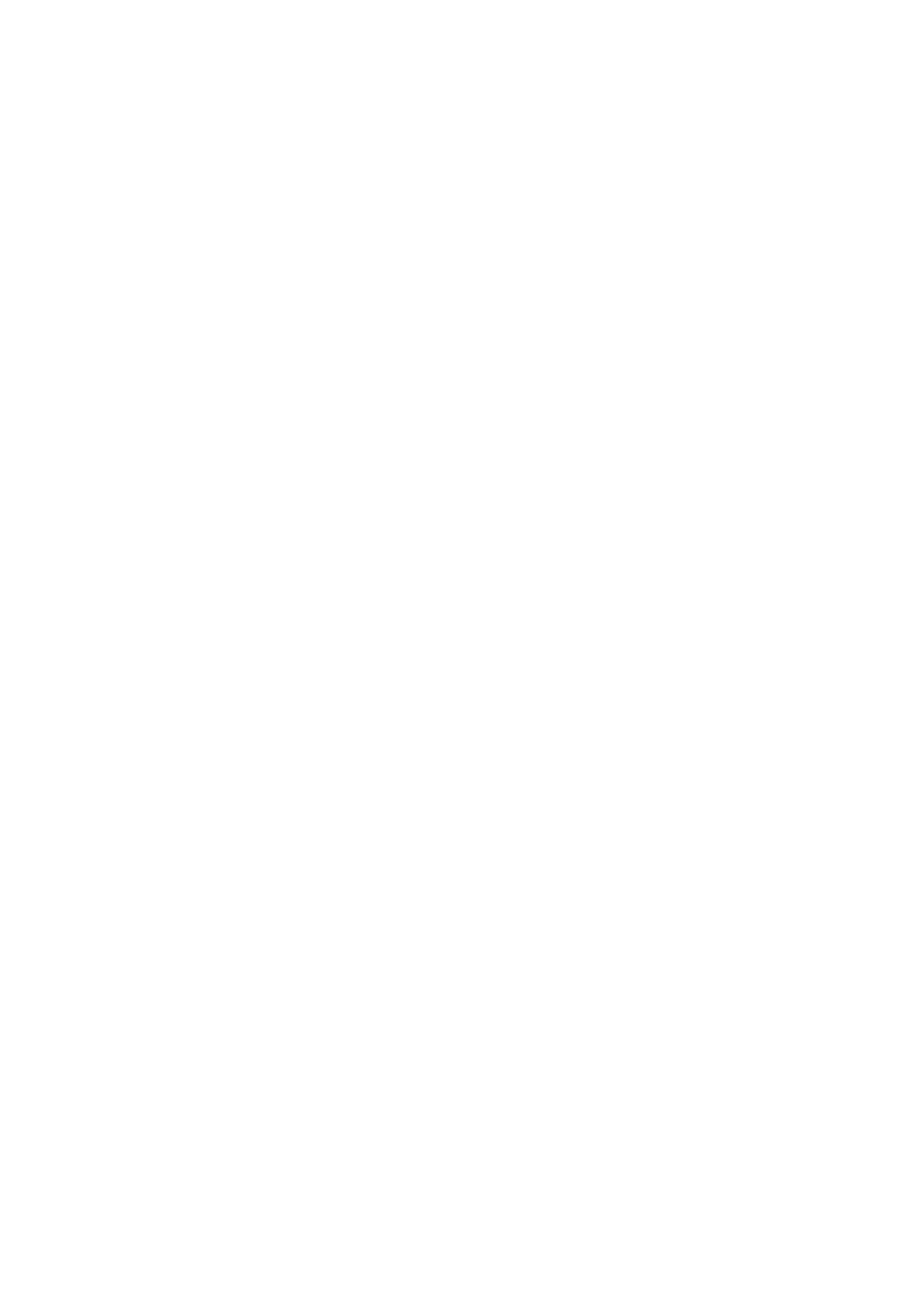Consolidated Statements of Stockholders' Equity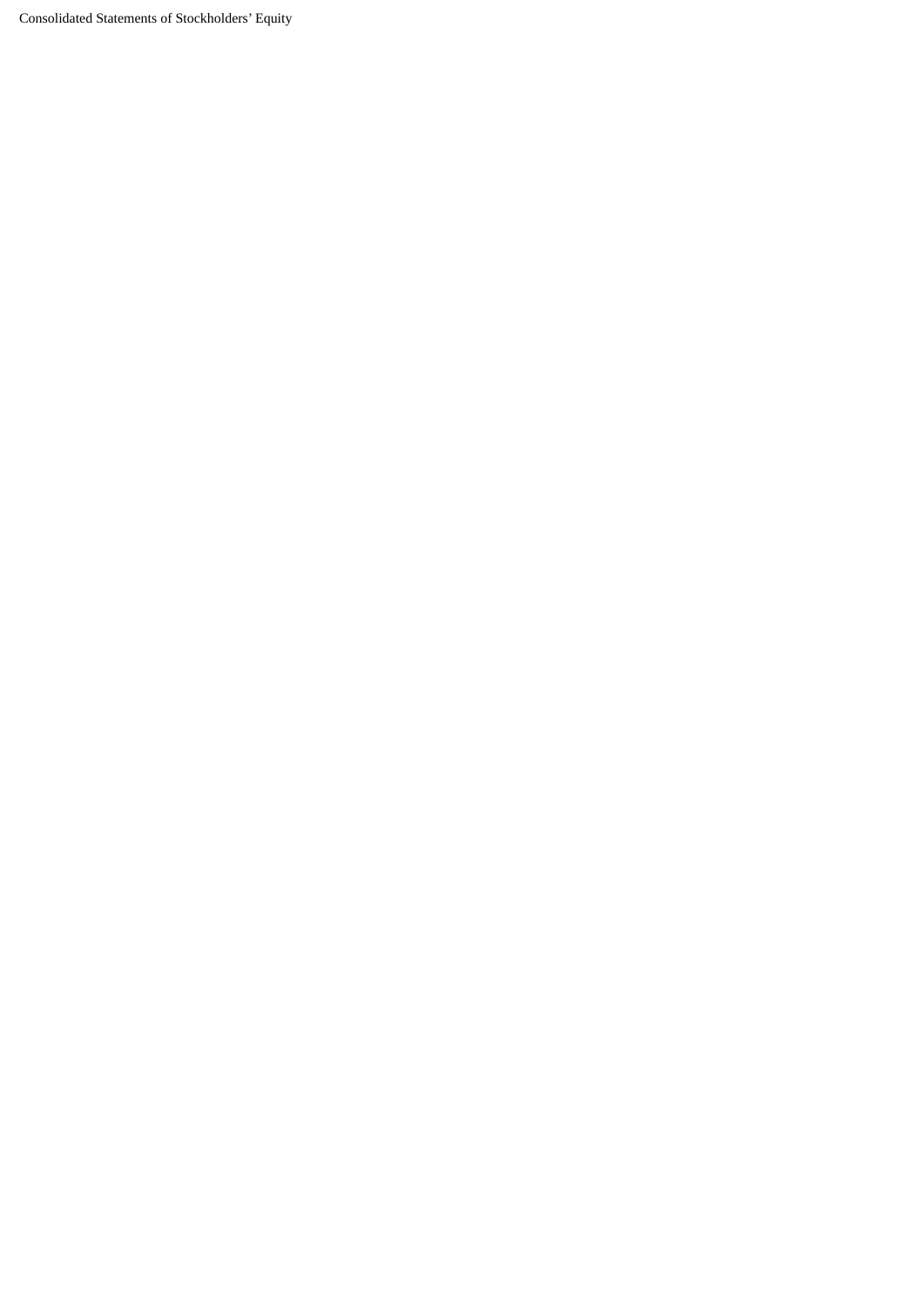Pilgrim's Pride Corporation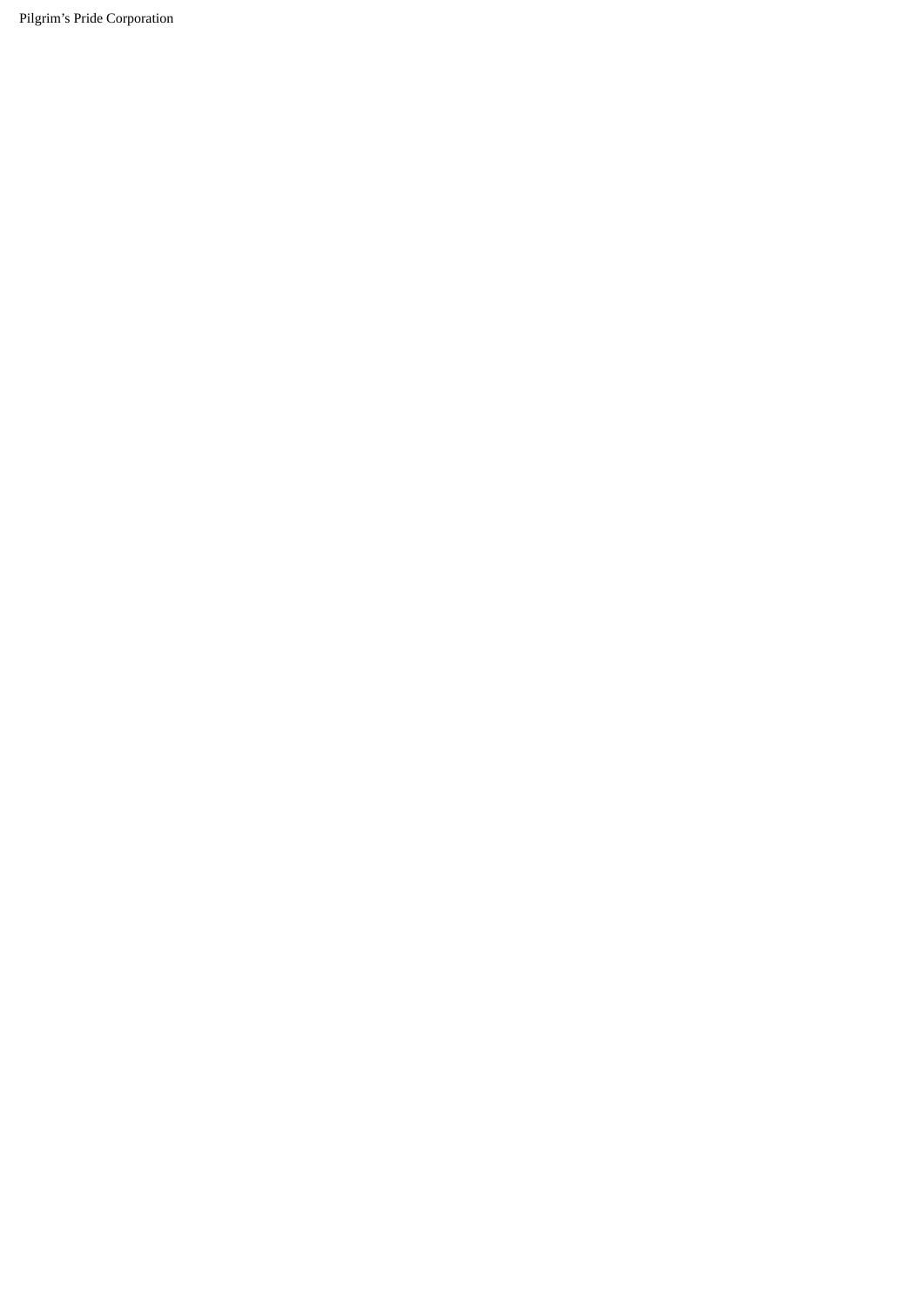### *(In thousands, except share data)*

| (In thousands, except share data)     |                |                                    |                          |       |                   |                        |                                |              |                       |
|---------------------------------------|----------------|------------------------------------|--------------------------|-------|-------------------|------------------------|--------------------------------|--------------|-----------------------|
|                                       |                |                                    |                          |       |                   |                        | Accumulated                    |              |                       |
|                                       |                | <b>Shares of Common Stock</b>      |                          | Total | <b>Additional</b> |                        | Other                          |              |                       |
|                                       |                |                                    |                          | Par   | Paid-In           |                        | RetainedComprehensive Treasury |              |                       |
|                                       | <b>PPC</b>     | Class A                            | Class B                  | Value | Capital           | Earnings Income (Loss) |                                | <b>Stock</b> | Total                 |
|                                       |                |                                    |                          |       |                   |                        |                                |              |                       |
|                                       |                |                                    |                          |       |                   |                        |                                |              |                       |
| Balance at September 29, 2002         |                | -- 13,794,529 27,589,250           |                          | \$414 | \$79,625          | \$314,626              | \$1,227                        | (\$1,568)    | \$394,324             |
| Net income for year                   |                |                                    |                          |       |                   | 56,036                 |                                |              | 56,036                |
| Other comprehensive loss              |                |                                    |                          |       |                   |                        | (1, 197)                       |              | (1,197)               |
| Total comprehensive income            |                |                                    |                          |       |                   |                        |                                |              | 54,839                |
| Cash dividends declared               |                |                                    |                          |       |                   |                        |                                |              |                       |
| $($.06$ per share)                    |                |                                    |                          |       |                   | (2,467)                |                                |              | (2, 467)              |
|                                       |                |                                    |                          |       |                   |                        |                                |              |                       |
| Balance at September 28, 2003         |                | -- 13,794,529 27,589,250           |                          | \$414 | \$79,625          | \$368,195              | \$30                           | (\$1,568)    | \$446,696             |
| Reclassification of Class A and Class |                |                                    |                          |       |                   |                        |                                |              |                       |
| B common stock to PPC common          |                |                                    |                          |       |                   |                        |                                |              |                       |
| stock                                 |                | 41,383,779(13,794,529)(27,589,250) |                          |       |                   |                        |                                |              |                       |
| Issuance of common stock for          |                |                                    |                          |       |                   |                        |                                |              |                       |
| ConAgra chicken division acquisition  | 25,443,054     |                                    |                          | 254   | 352,037           |                        |                                |              | 352,291               |
| Net income for year                   |                |                                    |                          |       |                   | 128,340                |                                |              | 128,340               |
| Other comprehensive loss              |                |                                    |                          |       |                   |                        | (378)                          |              | (378)                 |
| Total comprehensive income            |                |                                    |                          |       |                   |                        |                                |              | 127,962               |
| Cash dividends declared               |                |                                    |                          |       |                   |                        |                                |              |                       |
| $($.06$ per share)                    |                |                                    |                          |       |                   | (3,993)                |                                |              | (3,993)               |
|                                       |                |                                    |                          |       |                   |                        |                                |              |                       |
| Balance at October 2, 2004            | 66,826,833     | $\overline{\phantom{a}}$           | --                       | \$668 | \$431,662         | \$492,542              | (\$348)                        | (\$1,568)    | \$922,956             |
| Sale of common stock                  | 15,443,054     | --                                 | $\overline{\phantom{a}}$ | 154   | 521,774           |                        |                                |              | 521,928               |
| Purchase and retirement of            |                |                                    |                          |       |                   |                        |                                |              |                       |
| common stock                          | (15, 443, 054) | $-$                                | $\overline{\phantom{m}}$ | (154) | (482,092)         |                        |                                |              | (482, 246)            |
| Net income for year                   |                |                                    |                          |       |                   | 264,979                |                                |              | 264,979               |
| Other comprehensive loss              |                |                                    |                          |       |                   |                        | (25)                           |              | (25)                  |
| Total comprehensive income            |                |                                    |                          |       |                   |                        |                                |              | 264,954               |
| Cash dividends declared               |                |                                    |                          |       |                   |                        |                                |              |                       |
| $($.06$ per share)                    |                |                                    |                          |       |                   | (3,993)                |                                |              | (3,993)               |
| Balance at October 1, 2005            | 66,826,833     | $\overline{\phantom{a}}$           | $\qquad \qquad -$        | \$668 | \$471,344         | \$753,527              | ( \$373)                       |              | $(1,568)$ \$1,223,598 |

See Notes to Consolidated Financial Statements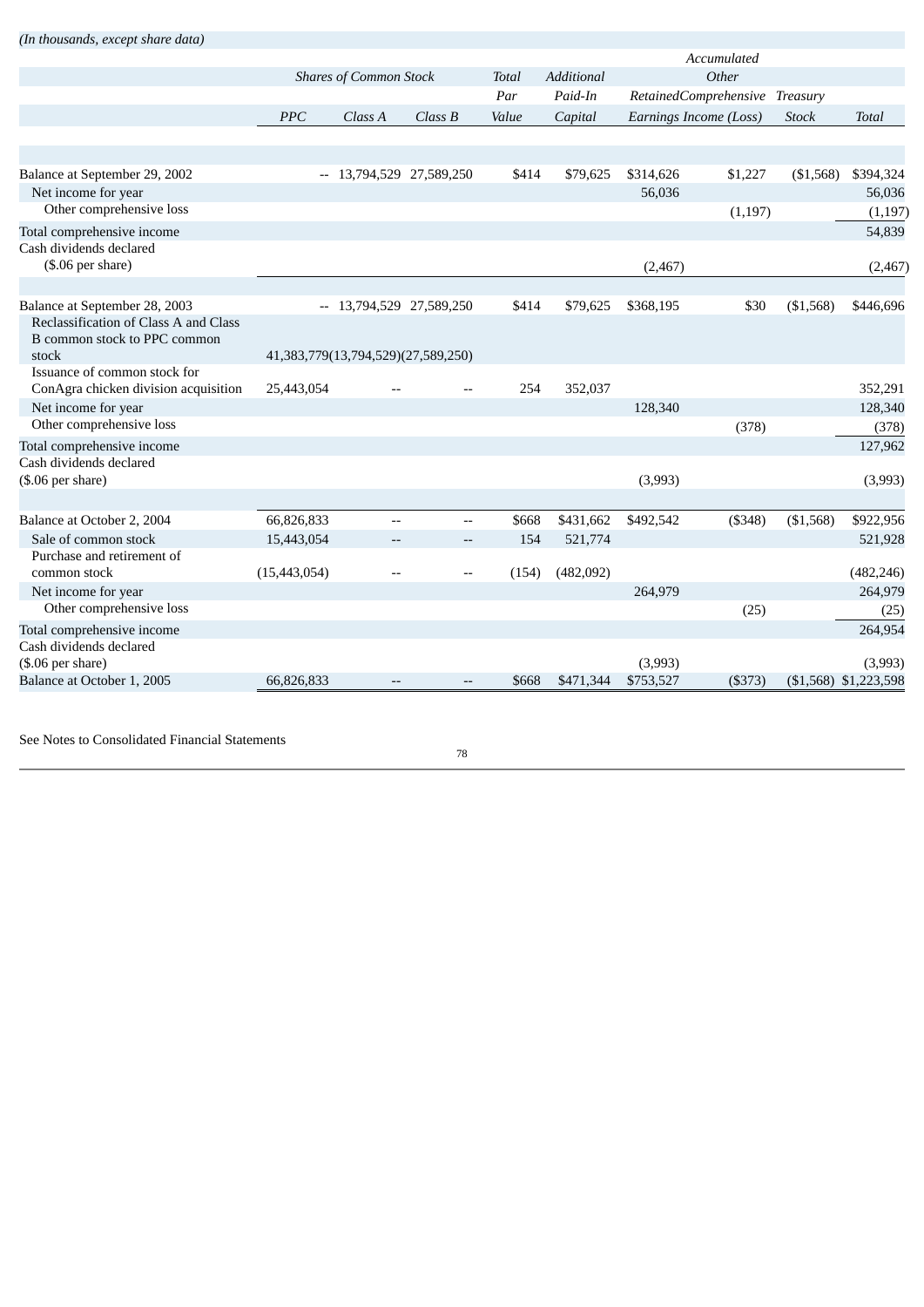Consolidated Statements of Cash Flows

| Consolidated Statements of Cash Flows<br>Pilgrim's Pride Corporation            |                                   |      |            |               |            |  |
|---------------------------------------------------------------------------------|-----------------------------------|------|------------|---------------|------------|--|
| (In thousands)                                                                  | Three Years Ended October 1, 2005 |      |            |               |            |  |
|                                                                                 | 2005                              |      | 2004       |               | 2003       |  |
| <b>Cash Flows From Operating Activities:</b>                                    |                                   |      |            |               |            |  |
| Net income                                                                      | \$<br>264,979                     | - \$ | 128,340    | - \$          | 56,036     |  |
| Adjustments to reconcile net income to cash provided by<br>operating activities |                                   |      |            |               |            |  |
| Depreciation and amortization                                                   | 134,944                           |      | 113,788    |               | 74,187     |  |
| Loss on restructuring-asset impairment                                          |                                   |      | 45,384     |               |            |  |
| Loss on property disposals                                                      | 4,326                             |      | 5,605      |               | 572        |  |
| Deferred income taxes                                                           | 2,247                             |      | 3,295      |               | (5,569)    |  |
| Changes in operating assets and liabilities                                     |                                   |      |            |               |            |  |
| Accounts and other receivables                                                  | 21,192                            |      | (70, 936)  |               | (41, 673)  |  |
| Inventories                                                                     | 82,669                            |      | (73, 445)  |               | (14,089)   |  |
| Other current assets                                                            | 20,800                            |      | (28, 763)  |               | 10,665     |  |
| Accounts payable, income taxes payable and accrued expenses                     | (38, 861)                         |      | 150,240    |               | 18,157     |  |
| Other                                                                           | 777                               |      | (1, 104)   |               | 606        |  |
| Cash Provided by Operating Activities                                           | 493,073                           |      | 272,404    |               | 98,892     |  |
|                                                                                 |                                   |      |            |               |            |  |
| <b>Investing Activities:</b>                                                    |                                   |      |            |               |            |  |
| Purchase of investment securities                                               | (305, 458)                        |      |            |               |            |  |
| Acquisitions of property, plant and equipment                                   | (116, 588)                        |      | (79, 642)  |               | (53, 574)  |  |
| Business acquisition, net of equity consideration                               |                                   |      | (272,097)  |               | (4, 499)   |  |
| Proceeds from property disposals                                                | 4,963                             |      | 4,583      |               | 1,779      |  |
| Other, net                                                                      | (524)                             |      | (304)      |               | (635)      |  |
| Cash Used in Investing Activities                                               | (417, 607)                        |      | (347, 460) |               | (56, 929)  |  |
|                                                                                 |                                   |      |            |               |            |  |
| <b>Financing Activities:</b>                                                    |                                   |      |            |               |            |  |
| Purchases for retirement of common stock                                        | (482, 246)                        |      |            |               |            |  |
| Sale of common stock                                                            | 521,928                           |      |            |               |            |  |
| Borrowing for acquisition                                                       | $\overline{\phantom{a}}$          |      | 300,767    |               |            |  |
| Proceeds from notes payable to banks                                            | $\overline{\phantom{a}}$          |      | 96,000     |               | 278,000    |  |
| Repayments on notes payable to banks                                            | --                                |      | (96,000)   |               | (278,000)  |  |
| Proceeds from long-term debt                                                    | $\overline{\phantom{a}}$          |      | 332,516    |               | 108,133    |  |
| Payments on long-term debt                                                      | (16, 829)                         |      | (523, 634) |               | (143, 133) |  |
| Issue costs                                                                     |                                   |      | (8,991)    |               | (2,300)    |  |
| Cash dividends paid                                                             | (3,993)                           |      | (3,993)    |               | (2, 467)   |  |
| Cash Provided By (Used In) Financing Activities                                 | 18,860                            |      | 96,665     |               | (39,767)   |  |
| Effect of exchange rate changes on cash and cash equivalents                    | $76\,$                            |      | (50)       |               | (503)      |  |
| Increase in cash and cash equivalents                                           | 94,402                            |      | 21,559     |               | 1,693      |  |
| Cash and cash equivalents at beginning of year                                  | 38,165                            |      | 16,606     |               | 14,913     |  |
| <b>Cash and Cash Equivalents at End of Year</b>                                 | \$<br>132,567                     | \$   | 38,165     | \$            | 16,606     |  |
|                                                                                 |                                   |      |            |               |            |  |
| <b>Supplemental Disclosure Information:</b>                                     |                                   |      |            |               |            |  |
| Cash paid during the year for:                                                  |                                   |      |            |               |            |  |
| Interest (net of amount capitalized)                                            | \$<br>46,945                      | - \$ | 49,675     | $\mathcal{S}$ | 37,936     |  |
| Income taxes paid (refunded)                                                    | \$<br>172,929                     | - \$ | 47,128     | $\mathcal{S}$ | (14, 867)  |  |
| <b>Supplemental Non-cash Disclosure Information:</b>                            |                                   |      |            |               |            |  |
| Business acquisition, equity consideration (before cost of<br>issuance)         | \$                                | \$   | 357,475    |               |            |  |
| See Notes to Consolidated Financial Statements                                  |                                   |      |            |               |            |  |
|                                                                                 |                                   |      |            |               |            |  |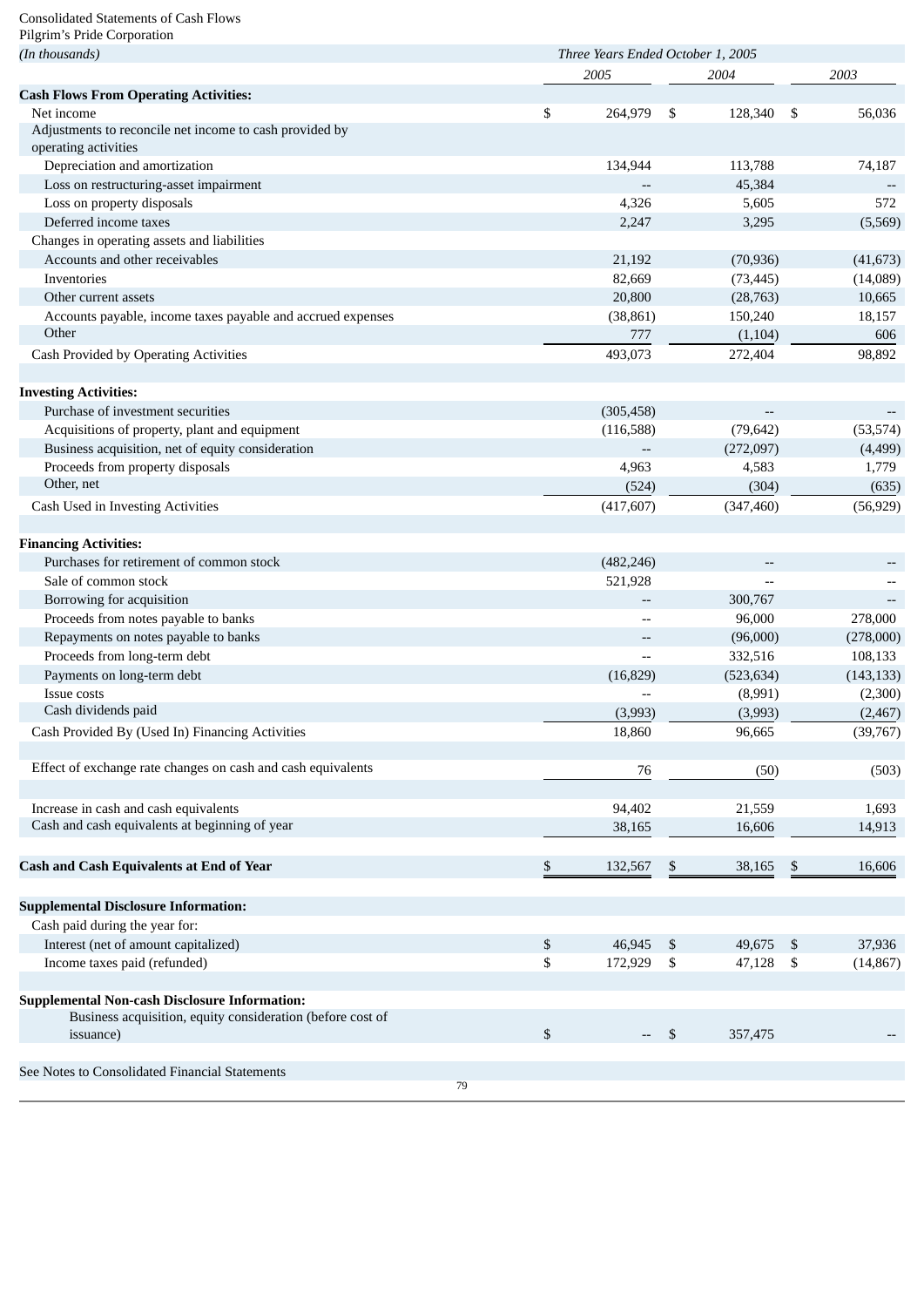# **NOTES TO CONSOLIDATED FINANCIAL STATEMENTS**

### **NOTE A - BUSINESS AND SUMMARY OF SIGNIFICANT ACCOUNTING POLICIES**

Pilgrim's Pride Corporation (referred to herein as "the Company", "we", "us", "our", or similar terms) is the second largest producer of poultry in the U.S. and Mexico and the largest in Puerto Rico. In the U.S., we produce both prepared and fresh chicken and turkey, while in Mexico and Puerto Rico, we produce exclusively fresh chicken. Through vertical integration, we control the breeding, hatching and growing of chickens and the processing and preparation, packaging and sale of our product lines.

Our prepared chicken products include portion-controlled breast fillets, tenderloins and strips, delicatessen products, salads, formed nuggets and patties and bone-in chicken parts. These products are sold either refrigerated or frozen and may be fully cooked, partially cooked or raw. In addition, these products are breaded or non-breaded and either pre-marinated or non-marinated.

The Company also sells fresh chicken products to the foodservice and retail markets. Our fresh chicken products consist of refrigerated (non-frozen) whole or cut-up chicken, either pre-marinated or non-marinated and pre-packaged chicken, which includes various combinations of freshly refrigerated, whole chickens and chicken parts.

Our prepared turkey products include products such as turkey sausages, ground turkey, turkey hams and roasts, ground turkey breast products, salads and flavored turkey burgers. We also have an array of cooked, further processed deli products.

Our fresh turkey includes turkey burgers and fresh and frozen whole birds, as well as semi-boneless whole turkey, which has all bones except the drumsticks removed.

### **Principles of Consolidation**

The consolidated financial statements include the accounts of Pilgrim's Pride Corporation and its wholly and majority owned subsidiaries. Significant intercompany accounts and transactions have been eliminated.

The Company reports on the basis of a 52/53-week fiscal year, which ends on the Saturday closest to September 30. As a result, fiscal 2005 had 52 weeks, fiscal 2004 had 53 weeks and fiscal 2003 had 52 weeks.

The financial statements of the Company's Mexico subsidiaries are re-measured as if the U.S. dollar were the functional currency. Accordingly, assets and liabilities of the Mexico subsidiaries are translated at end-of-period exchange rates, except for non-monetary assets, which are translated at equivalent dollar costs at dates of acquisition using historical rates. Operations are translated at average exchange rates in effect during the period. Foreign exchange gains or losses are separately stated as a component of "Other Expenses (Income)" in the Consolidated Statement of Income.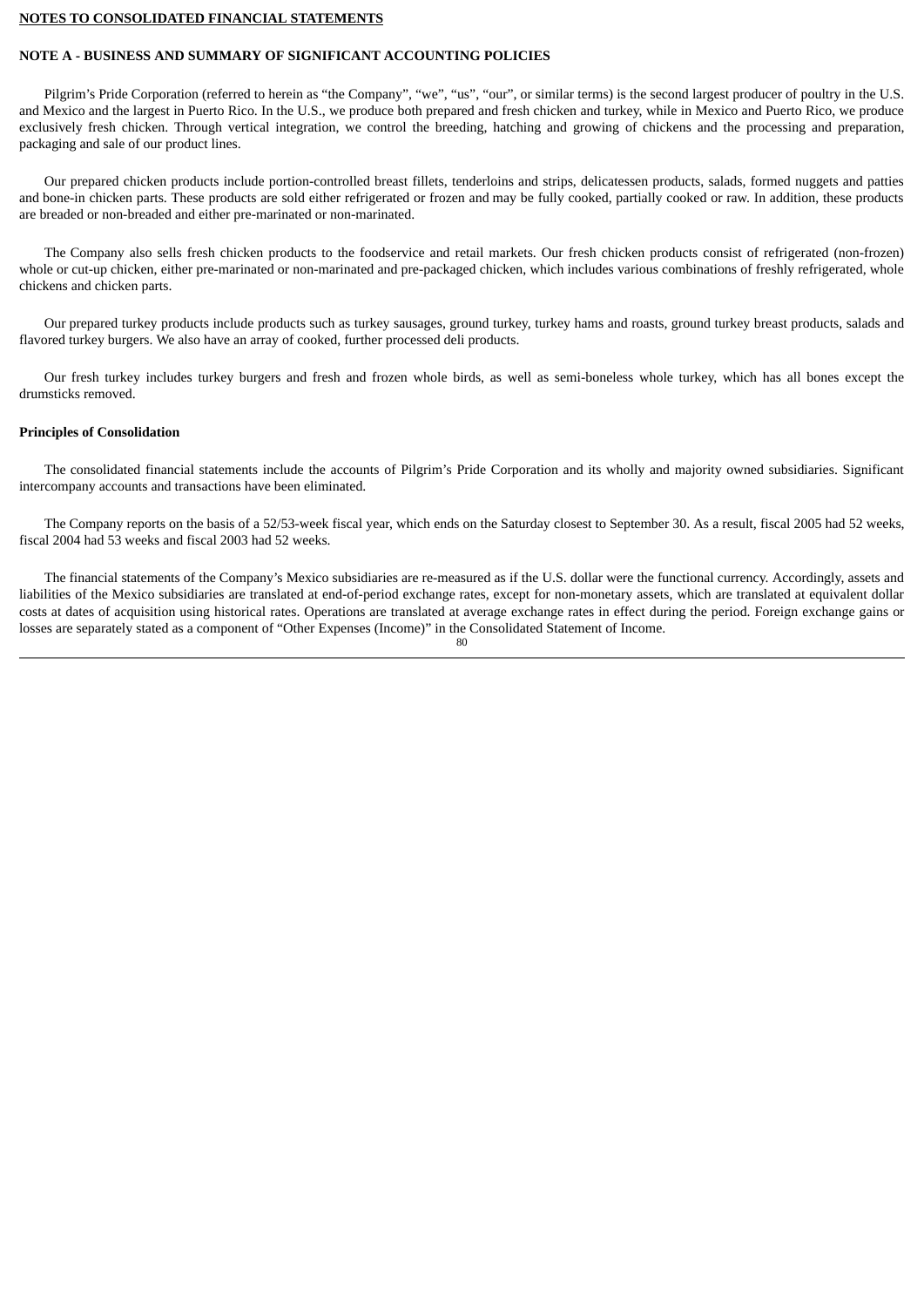### **Revenue Recognition**

Revenue is recognized upon shipment and transfer of ownership of the product to the customer and is recorded net of estimated incentive offerings including special pricing agreements, promotions and other volume-based incentives. Revisions to these estimates are charged back to net sales in the period in which the facts that give rise to the revision become known.

### **Shipping and Handling Costs**

Costs associated with the products shipped to customers is recognized in cost of sales.

## **Cash Equivalents**

The Company considers highly liquid investments with a maturity of three months or less when purchased to be cash equivalents.

### **Investment in Available for Sale Securities**

The Company's investments at October 1, 2005 are in debt securities which are classified as available for sale and carried at market value in accordance with Statement of Financial Accounting Standards No. 115 "Accounting for Certain Investments in Debt and Equity Securities" ("SFAS 115"). Investments are classified based on their underlying contractual maturity at date of purchase by the Company. Available for sale investments with a remaining maturity date of one year or less from the balance sheet date are classified as current assets and those with a maturity date of greater than one year are classified as longterm assets based on management's intention not to use such assets in the next twelve months. The average maturity period of the Company's investments at October 1, 2005, which consist primarily U.S. Treasury Securities, was 1-3 years. Approximately \$0.4 million, net of tax, in unrealized losses related to these investments at October 1, 2005 was recorded as accumulated other comprehensive income, a separate component of stockholders' equity.

## **Fair Value of Financial Instruments**

The carrying values of cash and cash equivalents, accounts receivable, and accounts payable at October 1, 2005 and October 2, 2004 approximated their fair values due to the short term nature of these items. Long term investments are adjusted to fair value on a monthly basis. The fair values of the Company's long term investments in available for sale securities were \$304.6 million, which differed from historical value by \$0.6 million in unrealized losses.

### **Concentrations of Credit Risk**

The Company's financial instruments that are exposed to concentrations of credit risk consist primarily of cash equivalents and trade receivables. The Company's cash equivalents are in high quality securities placed with major banks and financial institutions. Concentrations of credit risk with respect to receivables are limited due to the large number of customers and their dispersion across geographic areas.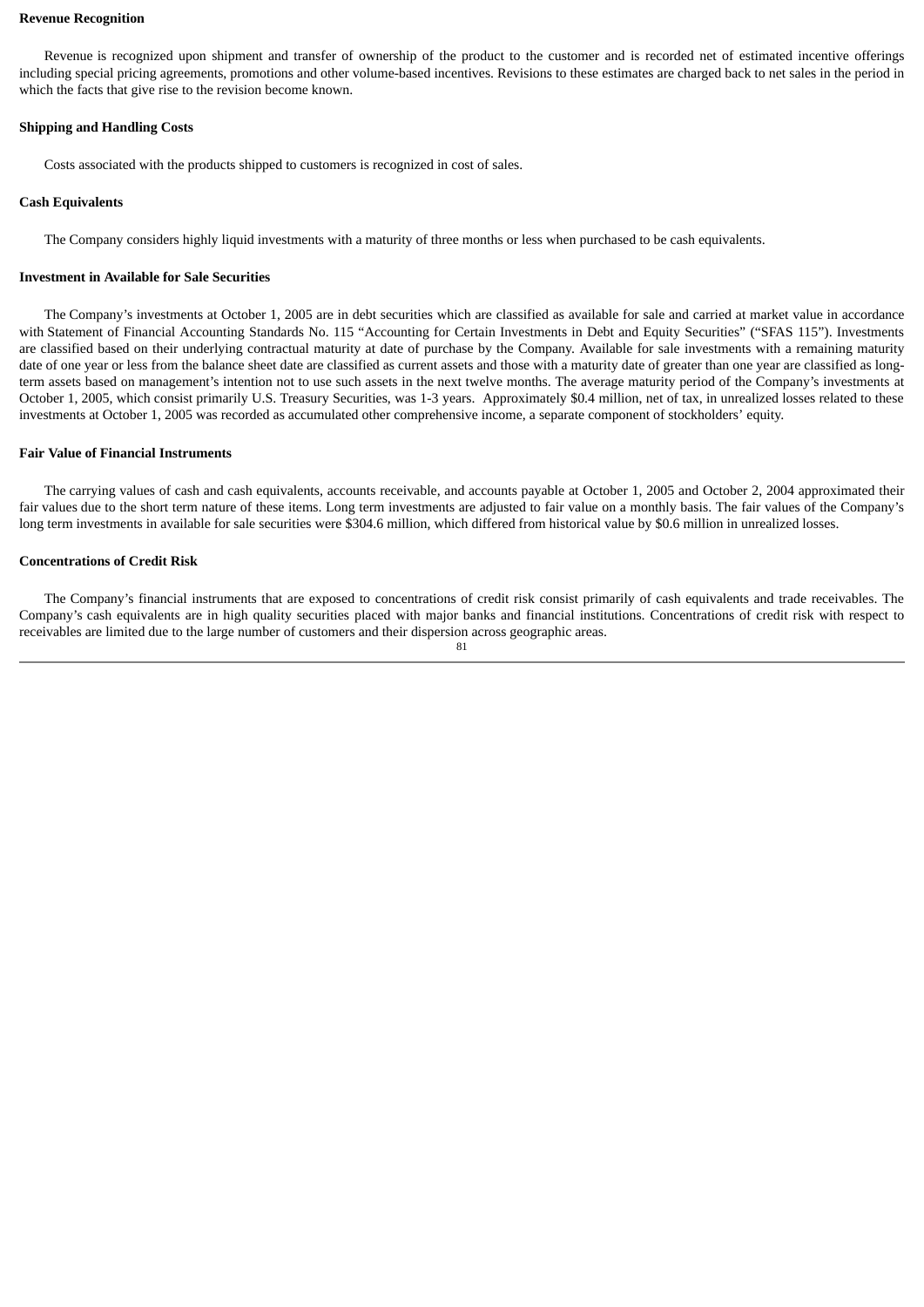With the exception of one customer that accounts for approximately 12.8% of accounts receivable at October 1, 2005, the Company does not believe it has significant concentrations of credit risk in its accounts receivable, which are generally unsecured. Credit evaluations are performed on all significant customers and updated as circumstances dictate.

#### **Inventories**

Live poultry inventories are stated at the lower of cost or market and breeder hens at the lower of cost, less accumulated amortization, or market. The costs associated with breeder hens are accumulated up to the production stage and amortized over the productive lives using the unit-of-production method. Finished poultry products, feed, eggs and other inventories are stated at the lower of cost (first-in, first-out method) or market. We record valuations and adjustments for our inventory and for estimated obsolescence at or equal to the difference between the cost of inventory and the estimated market value based upon known conditions affecting the inventories obsolescence, including significantly aged products, discontinued product lines, or damaged or obsolete products. We allocate meat costs between our various finished poultry products based on a by-product costing technique that reduces the cost of the whole bird by estimated yields and amounts to be recovered for certain by-product parts, primarily including leg quarters, wings, tenders and offal, which are carried in inventory at the estimated recovery amounts, with the remaining amount being reflected as our breast meat cost. Generally, the company performs an evaluation of whether any lower of cost or market adjustments are required based on a number of factors, including: (i) pools of related inventory, (ii) product age, condition and continuation or discontinuation, (iii) estimated market selling prices and (iv) expected distribution channels. If actual market conditions or other factors are less favorable than those projected by management, additional inventory adjustments may be required.

### **Property, Plant and Equipment**

Property, plant and equipment are stated at cost and repair and maintenance costs are expensed as incurred. Depreciation is computed using the straightline method over the estimated useful lives of these assets. Depreciation expense was \$130.6 million, \$110.0 million and \$72.7 million in 2005, 2004 and 2003, respectively. Estimated useful lives for building, machinery and equipment are 5 years to 33 years and for automobiles and trucks are 3 years to 10 years.

In accordance with Statement of Financial Accounting Standards No. 144, Accounting for the Impairment or Disposal of Long-Lived Assets and for Long-*Lived Assets to be Disposed Of (SFAS 144)*, the Company records impairment charges on long-lived assets used in operations when events and circumstances indicate that the assets may be impaired and the undiscounted cash flows estimated to be generated by those assets are less than the carrying amount of those assets. The impairment charge is determined based upon the amount the net book value of the assets exceeds their fair market value. In making these determinations, the Company utilizes certain assumptions, including, but not limited to: (i) future cash flows estimates expected to be generated by these assets, which are based on additional assumptions such as asset utilization, remaining length of service and estimated salvage values (ii) estimated fair market value of the assets and (iii) determinations with respect to the lowest level of cash flows relevant to the respective impairment test, generally groupings of related operational facilities.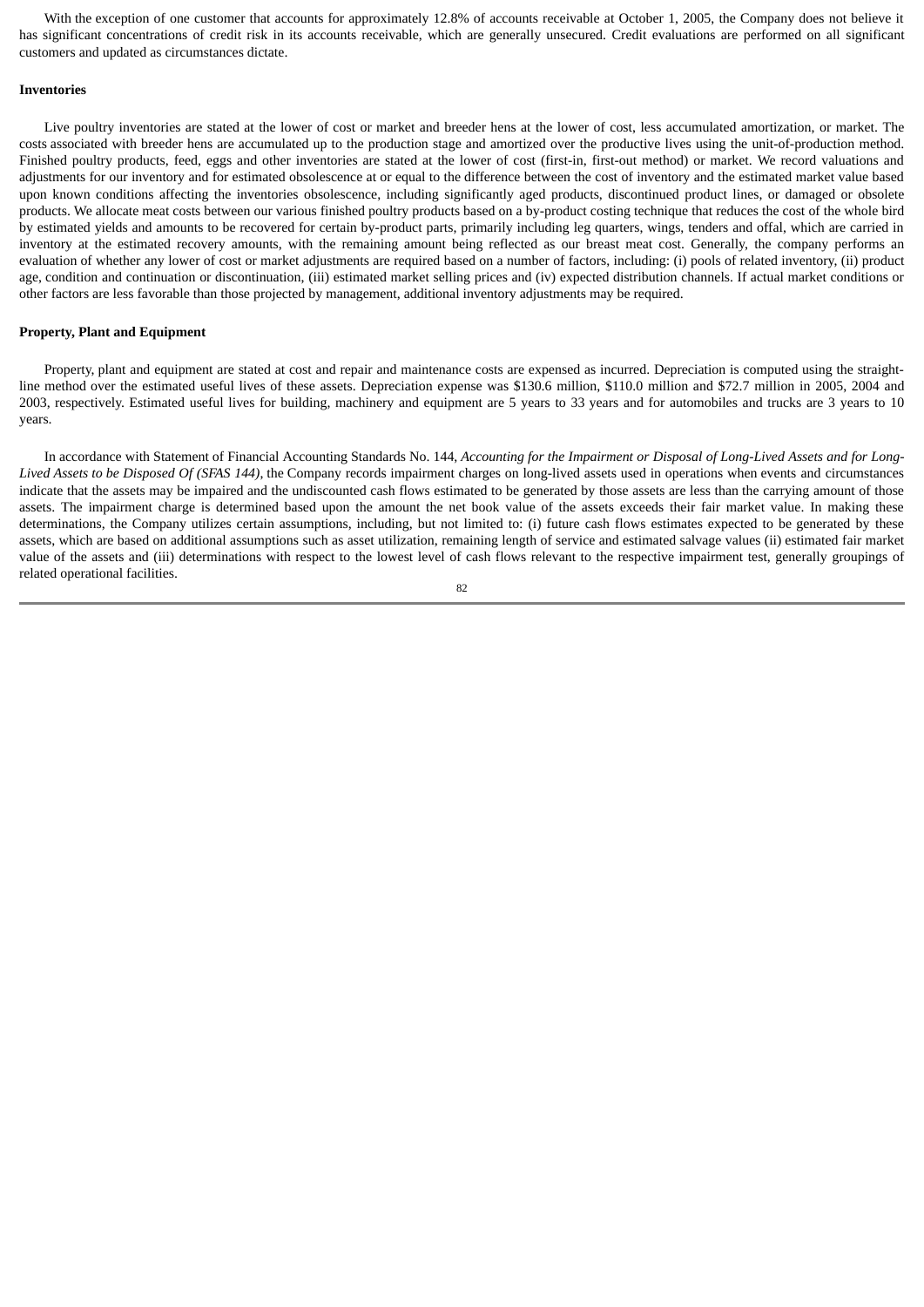#### **Purchase Price Accounting**

The Company allocates the total purchase price in connection with acquisitions to assets and liabilities based upon their estimated fair values. For property, plant and equipment and intangible assets other than goodwill, for significant acquisitions, the Company has historically relied upon the use of third party valuation experts to assist in the estimation of fair values. Historically, the carrying value of acquired accounts receivable, inventory and accounts payable have approximated their fair value as of the date of acquisition, though adjustments are made within purchase price accounting to the extent needed to record such assets and liabilities at fair value. With respect to accrued liabilities, the Company uses all available information to make its best estimate of the fair value of the acquired liabilities and, when necessary, may rely upon the use of third party actuarial experts to assist in the estimation of fair value for certain liabilities, primarily self-insurance accruals.

#### **Litigation and Contingent Liabilities**

The Company is subject to lawsuits, investigations and other claims related to wage and hour/labor, securities, environmental, product and other matters, and is required to assess the likelihood of any adverse judgments or outcomes to these matters as well as potential ranges of probable losses. A determination of the amount of reserves required including anticipated cost of defense, if any, for these contingencies is made when losses are determined to be probable and after considerable analysis of each individual issue. These reserves may change in the future due to changes in the Company's assumptions, the effectiveness of strategies, or other factors beyond the Company's control.

#### **Accrued Self Insurance**

Insurance expense for casualty claims and employee-related health care benefits are estimated using historical and current experience and actuarial estimates. Stop-loss coverage is maintained with third party insurers to limit the Company's total exposure. Certain categories of claim liabilities are actuarially determined. The assumption used to arrive at periodic expenses is reviewed regularly by management. However, actual expenses could differ from these estimates and could result in adjustments to be recognized.

#### **Product Recall Accounting**

The Company has a separate insurance contract for product recall coverage with an insurance company that specifically provides for reimbursement of direct recall related expenses, product restoration expenses and loss of business income. The Company records receivables related to direct recall related expense, specifically related to the write-off of inventory, third party shipping and freight costs, payments made for outside labor, internal hourly labor, third party warehouse storage costs and payments to customers. The Company records amounts as receivable for only the readily, objectively determinable amounts of direct product recall costs reimbursable under its insurance policy. The recoveries related to the business interruption and product re-establishment portions of the insurance recoveries are recorded when realized, generally upon collection.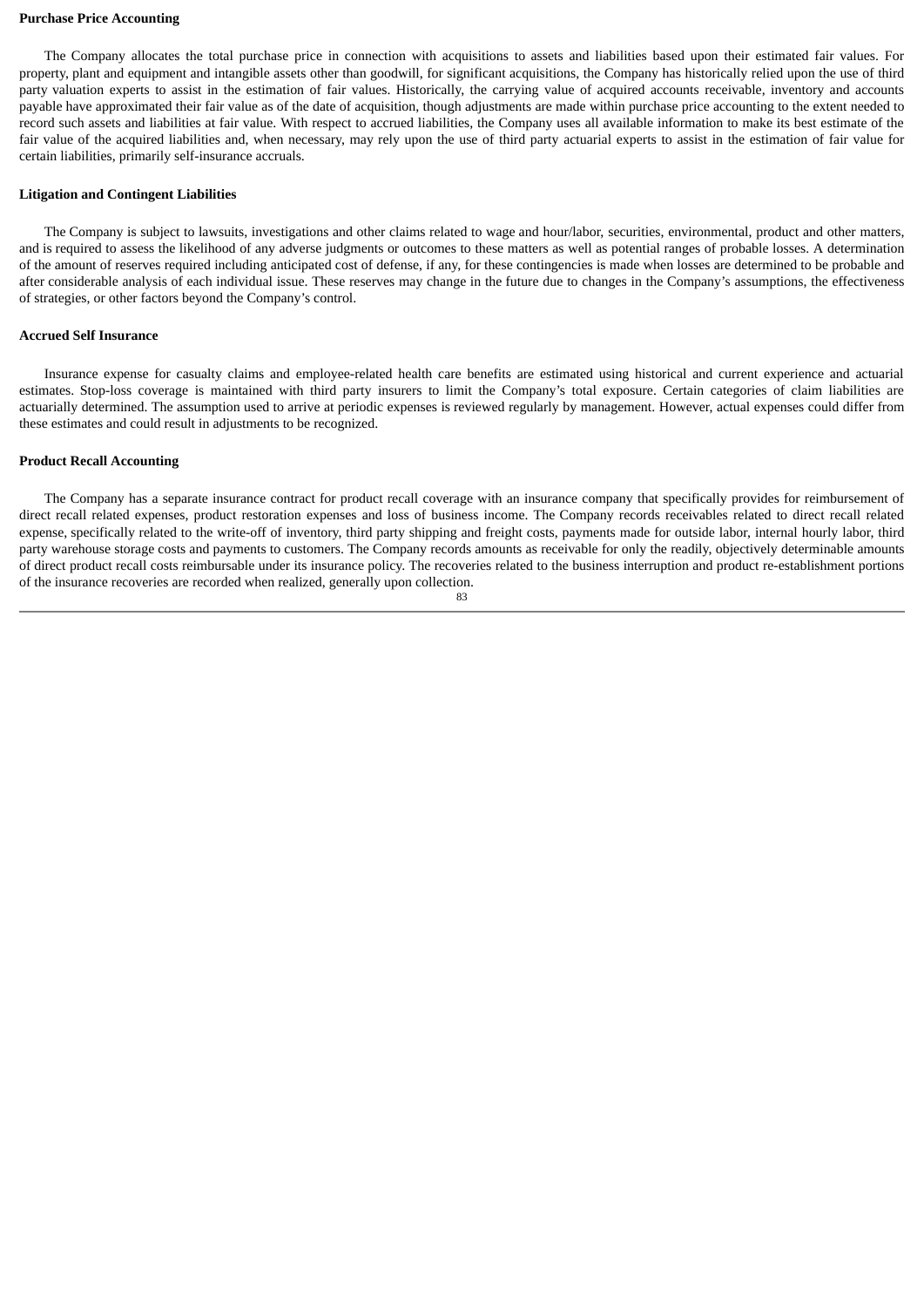#### **Income Taxes**

We account for income taxes in accordance with *SFAS No. 109, Accounting for Income Taxes*, which requires that deferred tax assets and liabilities be recognized for the effect of temporary differences between the book and tax bases of recorded assets and liabilities. Taxes are provided for international subsidiaries based on the assumption that their earnings are indefinitely reinvested in foreign subsidiaries and as such deferred taxes are not provided for in U.S. income taxes that would be required in the event of distribution of these earnings, except that we provide deferred taxes on the earnings of international subsidiaries that we intend to repatriate or otherwise deem are not indefinitely reinvested. *SFAS No. 109* also requires that deferred tax assets be reduced by a valuation allowance if it is more likely than not that some portion or all of the deferred tax asset will not be realized. We review the recoverability of any tax assets recorded on the balance sheet, primarily operating loss carryforwards, based on both historical and anticipated earnings levels of the individual operations and provide a valuation allowance when it is more likely than not that amounts will not be recovered**.**

The Company has reserves for taxes that may become payable in future years as a result of audits by tax authorities. Although the Company believes that the positions taken on previously filed tax returns are reasonable, it nevertheless has established tax reserves in recognition that various taxing authorities may challenge the positions taken by the Company resulting in additional liabilities for tax and interest. The tax reserves are reviewed as circumstances warrant and adjusted as events occur that affect the Company's potential liability for additional taxes, such as lapsing of applicable statutes of limitations, conclusion of tax audits, additional exposure based on current calculations, identification of new issues, release of administrative guidance, or rendering of a court decision affecting a particular tax issue.

The American Jobs Creation Act was enacted in October 2004. The Jobs Creation Act includes a temporary incentive to U.S. multinationals to repatriate foreign earnings at an approximate effective 5.25% U.S. federal tax rate. During the fourth quarter of fiscal year 2005, the Company determined that it would likely repatriate a minimum of \$43.6 million in previously unremitted foreign earnings and accordingly recorded a provision for taxes on such previously unremitted foreign earnings of approximately \$2.4 million.

The Company's tax provision represents applications of the 5.25% U.S. federal income tax on the minimum anticipated repatriation expected in fiscal 2006. The Company continues to further evaluate its reinvestment and repatriation opportunities and may be able to accomplish additional repatriations in fiscal 2006. The tax consequences of additional repatriations will be recorded upon completion of detailed repatriation plans and, based on an additional approximate \$250 million of unremitted foreign earnings, U.S. federal income taxes would approximate \$14.2 million, however, the amount of foreign taxes related to this repatriation if any, can not yet be determined.

### **Accounting for Derivatives**

As prescribed by Statement of Accounting Standards No. 133, *Accounting for Derivative Instruments and Hedging Activities ("SFAS 133")*, the Company recognizes all derivatives on the balance sheet at fair value. Derivatives that are not hedges are adjusted to fair value through income. If the derivative is a hedge, changes in the fair value of derivatives are offset against the change in fair value of the hedged assets, liabilities, or firm commitments through earnings or recognized in other comprehensive income until the hedged item is recognized in earnings. The ineffective portion of a derivative's change in fair value is immediately recognized in earnings. The Company evaluates the effectiveness of the risk reduction and correlation criteria based on forecasted future purchases (primarily corn and soybean meal) and continues to evaluate the effectiveness of the hedge until the transaction is closed.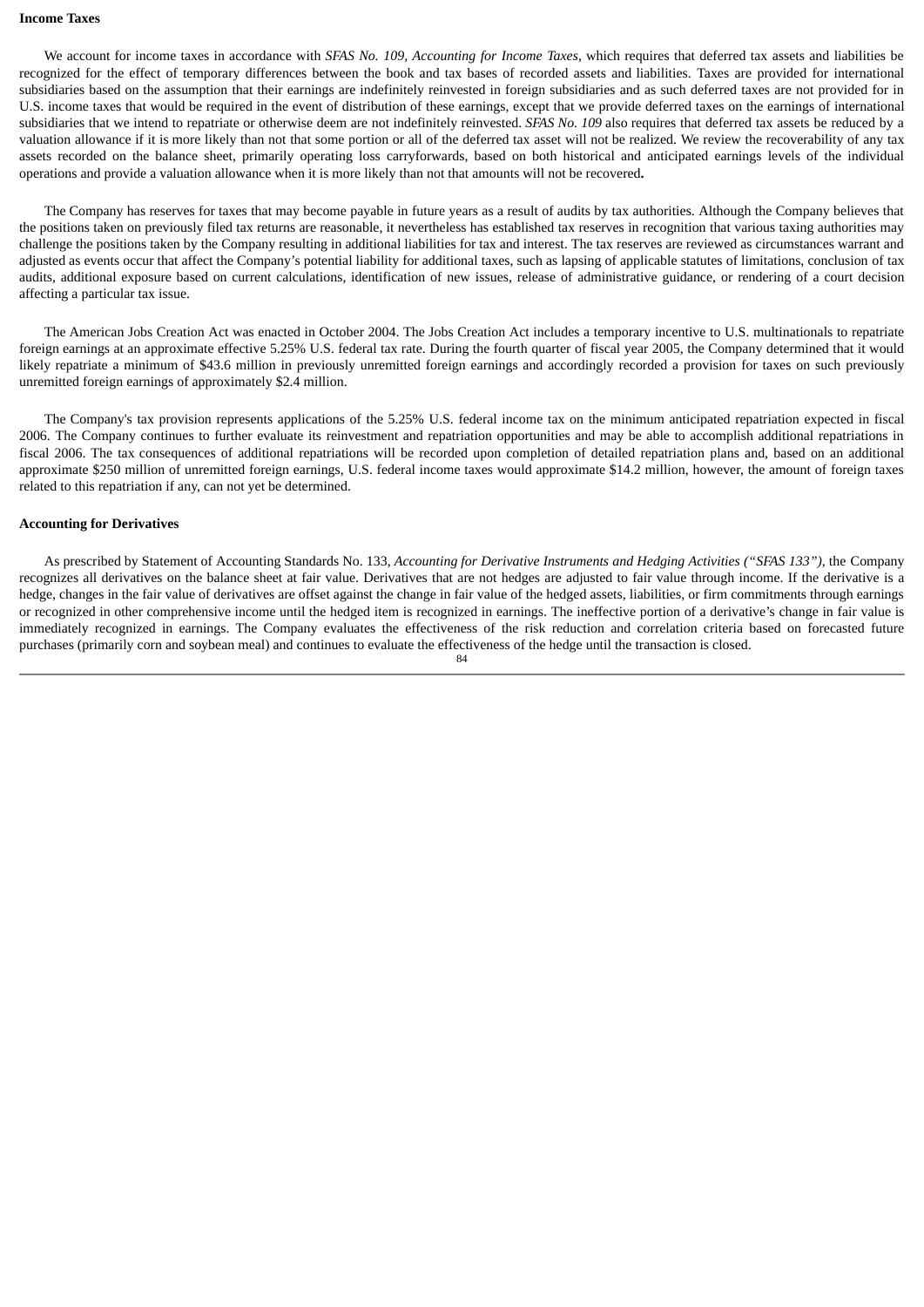# **Net Income per Common Share**

Net income per common share is based on the weighted average number of shares of common stock outstanding during the year. The weighted average number of shares outstanding (basic and diluted) included herein were 66,555,733 shares in 2005, 62,646,692 shares in 2004 and 41,112,679 shares in 2003.

## **Use of Estimates**

The preparation of financial statements in conformity with U.S. generally accepted accounting principles requires management to make estimates and assumptions that affect the reported amounts of assets and liabilities and disclosure of contingent assets and liabilities at the date of the financial statements and the reported amounts of revenues and expenses during the reporting period. Actual results could differ from those estimates.

### **Reclassifications**

Certain items in prior year financial statements have been reclassified to the current year's presentation.

## **NOTE B - BUSINESS ACQUISITION**

On November 23, 2003, we completed the purchase of all the outstanding stock of the corporations represented as the ConAgra Foods, Inc. ("ConAgra") chicken division ("ConAgra chicken division"). The acquired business has been included in our results of operations since the date of the acquisition. The purchase price was \$635.2 million and was paid with a combination of cash, the assumption of \$16 million of debt and issuing to ConAgra 25,443,054 shares of our common stock valued at \$14.05 per share.

The following unaudited pro forma financial information has been presented as if the acquisition of the ConAgra chicken division had occurred as of the beginning of fiscal 2004.

Pro Forma Financial Information:

|                                                  | Fiscal Year Ended                       |            |
|--------------------------------------------------|-----------------------------------------|------------|
| In thousands except for share and per share data | October 2, 2004<br>$(53 \text{ Weeks})$ |            |
| Net sales                                        | \$                                      | 5,824,515  |
| Depreciation and amortization                    | \$                                      | 120,833    |
| Operating income                                 | \$                                      | 290,827    |
| Interest expense, net                            | \$                                      | 56,500     |
| Income before taxes                              | \$                                      | 231,852    |
| Net income                                       | S                                       | 142,798    |
| Net income per common share                      | \$                                      | 2.15       |
| Weighted average shares outstanding              |                                         | 66,555,733 |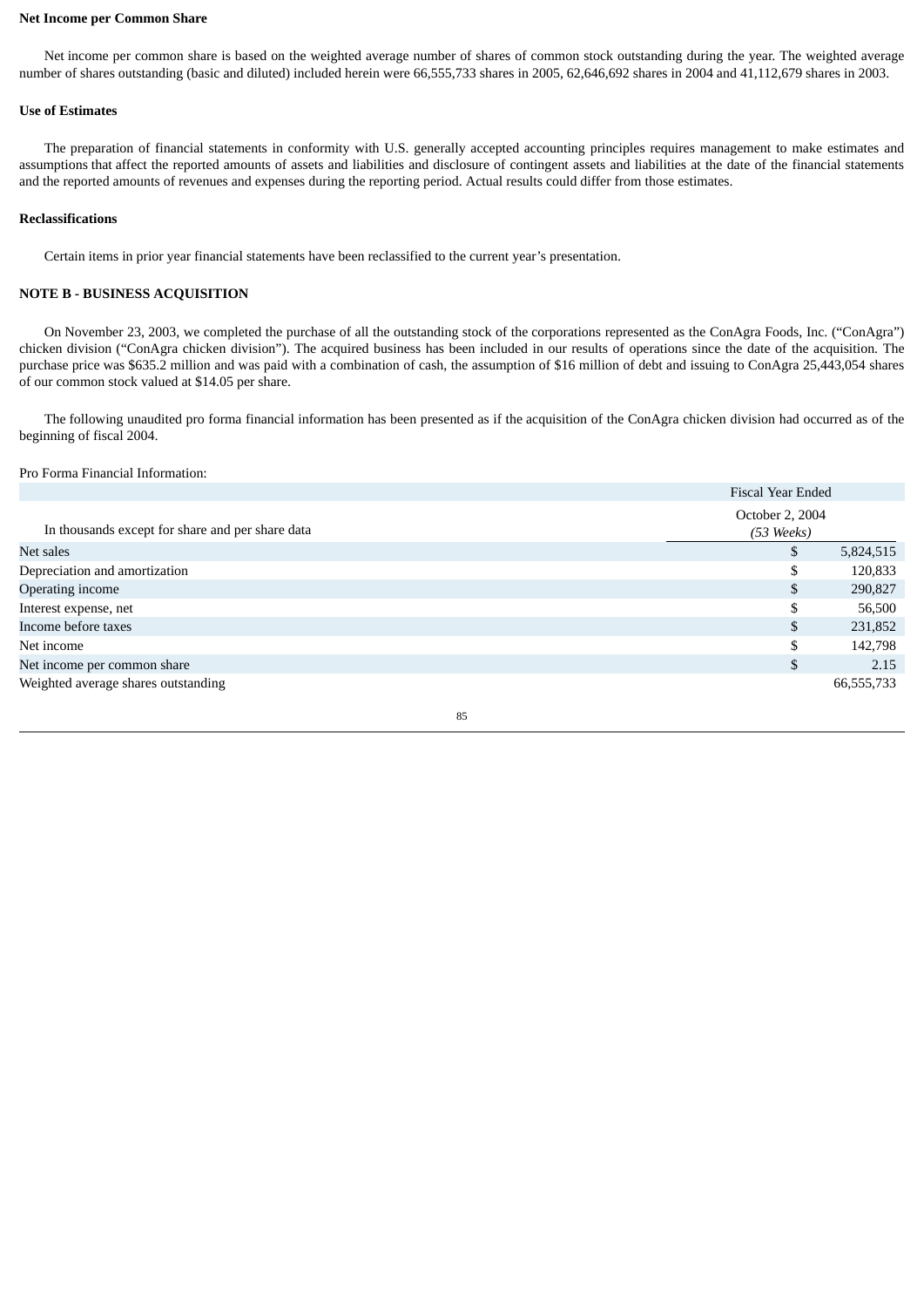## **NOTE C - RESTRUCTURING CHARGES AND NON-RECURRING RECOVERIES**

In March 2005, the Company, through arbitration, settled litigation related to a breach of contract that occurred in a prior year. The settlement resulted in a non-recurring gain of \$11.7 million being recognized and recorded in miscellaneous, net in fiscal 2005.

On April 26, 2004, the Company announced a plan to restructure its turkey division. The Company immediately placed the facility and related property and equipment for sale. In accordance with Statement of Financial Accounting Standards No. 144 (SFAS 144), as of the announcement date the Company classified these facilities as held for sale on its consolidated balance sheet and recorded in cost of sales - restructuring charges of approximately \$64.2 million including a non-cash asset impairment charge of \$45.4 million representing the difference between the net sales price and the net book value of the facility and related property and equipment along with approximately \$18.8 million in related charges, primarily inventory losses on discontinued products sold in fiscal 2004. The Company also recorded exit and severance cost in connection with the restructuring of \$7.9 million, of this amount all but \$3.8 million was paid during fiscal 2004 and the remainder paid during fiscal 2005. The Company sold the facilities in the fourth quarter of fiscal 2004.

Non-recurring recoveries, which is a component of gross profit and operating income, include insurance recoveries under the business interruption and product re-establishment portion of its insurance policy related to the October 2002 recall of \$23.8 million, which was recorded in the fourth quarter of fiscal 2004 when such amounts were collected from the insurance carrier. Non-recurring recoveries also include reimbursements received from the U.S. federal government under a relief plan related to the avian influenza outbreak in the Commonwealth of Virginia on March 12, 2002 and proceeds received from litigation initiated by the Company in antitrust lawsuits alleging a world-wide conspiracy to control production capacity and raise prices of vitamins and methionine. Proceeds received by the Company as successor to WLR Foods in connection with the lawsuits described above are recorded as Other Expense (Income): Miscellaneous, Net.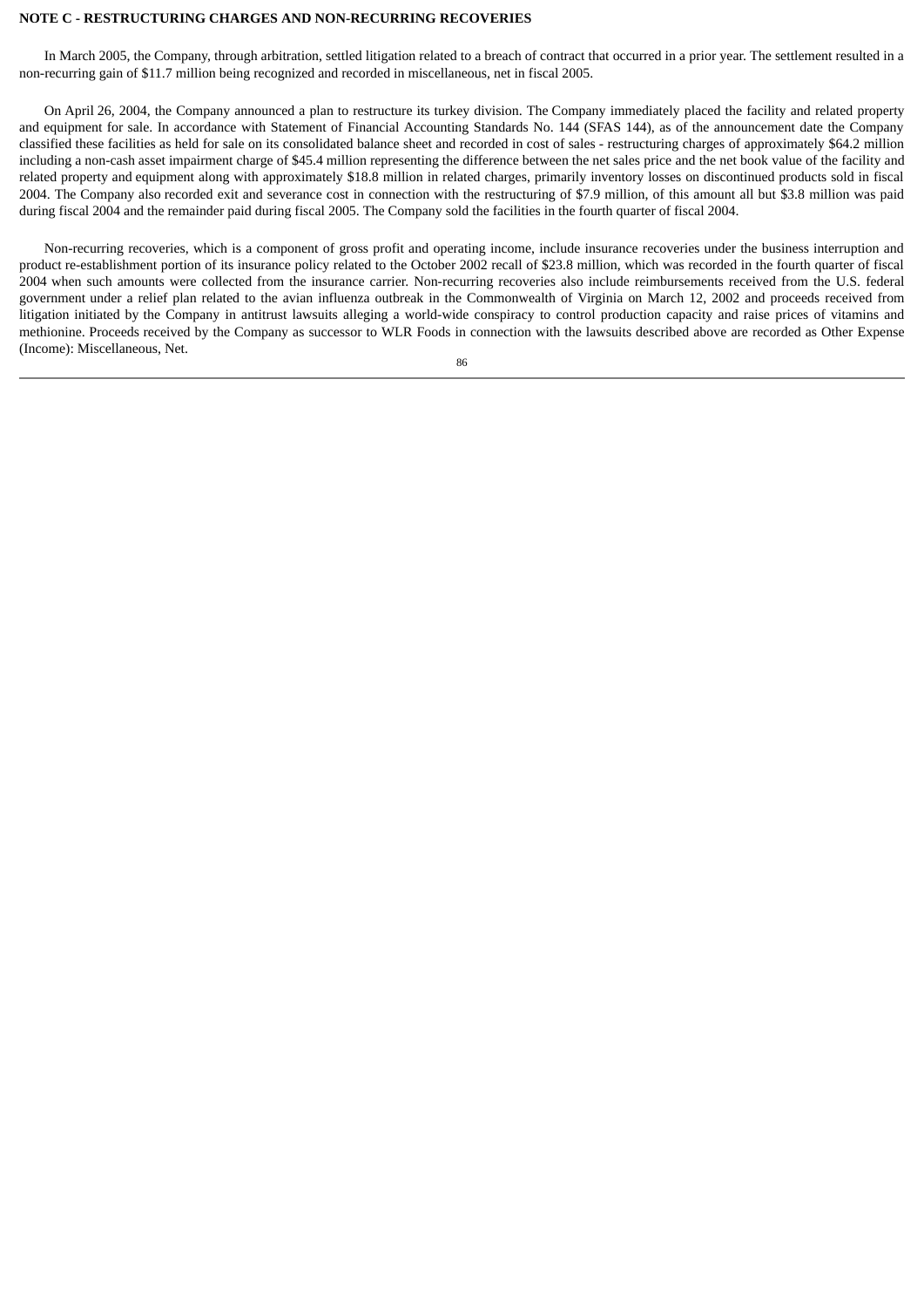The following table presents the detail of restructuring charges and non-recurring recoveries and other related items in each period (in millions):

|                              | <b>Fiscal Year Ended</b><br><b>October 1, 2005</b> |       |  |  |  |
|------------------------------|----------------------------------------------------|-------|--|--|--|
|                              | Miscellaneous                                      |       |  |  |  |
|                              | Net                                                | Total |  |  |  |
| <b>Litigation Settlement</b> | (11.7)                                             | (11.7 |  |  |  |

|                                   |                                                 | <b>Fiscal Year Ended</b><br><b>October 1, 2005</b> |   |                                       |                                       |            |        |  |
|-----------------------------------|-------------------------------------------------|----------------------------------------------------|---|---------------------------------------|---------------------------------------|------------|--------|--|
|                                   |                                                 | Other                                              |   |                                       |                                       |            |        |  |
|                                   | Miscellaneous<br>Restructuring<br>Non-recurring |                                                    |   |                                       |                                       |            |        |  |
| Cost of sales -restructuring      |                                                 |                                                    |   | Recoveries                            | Charges                               | Net        | Total  |  |
| Insurance recovery                |                                                 | $\sim$                                             | D | $(23.8)$ \$                           | -- ა                                  | -- 5       | (23.8) |  |
| Vitamin                           |                                                 |                                                    |   | (0.1)                                 | $-$                                   | $- -$      | (0.1)  |  |
| Methionine                        |                                                 | $- -$                                              |   | $\hspace{0.05cm}$ – $\hspace{0.05cm}$ | $\hspace{0.05cm}$ – $\hspace{0.05cm}$ | (0.9)      | (0.9)  |  |
| Restructuring and Related charges |                                                 | 64.2                                               |   | $\hspace{0.05cm}$ – $\hspace{0.05cm}$ | 7.9                                   | $- -$      | 72.1   |  |
| Total                             |                                                 | 64.2 \$                                            |   | $(23.9)$ \$                           | 7.9 \$                                | $(0.9)$ \$ | 47.3   |  |

|                 | <b>Fiscal Year Ended</b>       |            |             |        |  |        |  |
|-----------------|--------------------------------|------------|-------------|--------|--|--------|--|
|                 | <b>October 1, 2005</b>         |            |             |        |  |        |  |
|                 | Miscellaneous<br>Non-recurring |            |             |        |  |        |  |
|                 |                                | Recoveries |             | Net    |  | Total  |  |
| Avian Influenza |                                |            | $(26.6)$ \$ | $- -$  |  | (26.6) |  |
| Vitamin         |                                | (1.6)      |             | (23.5) |  | (25.1) |  |
| Methionine      |                                | (18.3)     |             | (12.5) |  | (30.8) |  |
| Total           |                                | (46.5)     |             | (36.0) |  | (82.5) |  |
|                 | 87                             |            |             |        |  |        |  |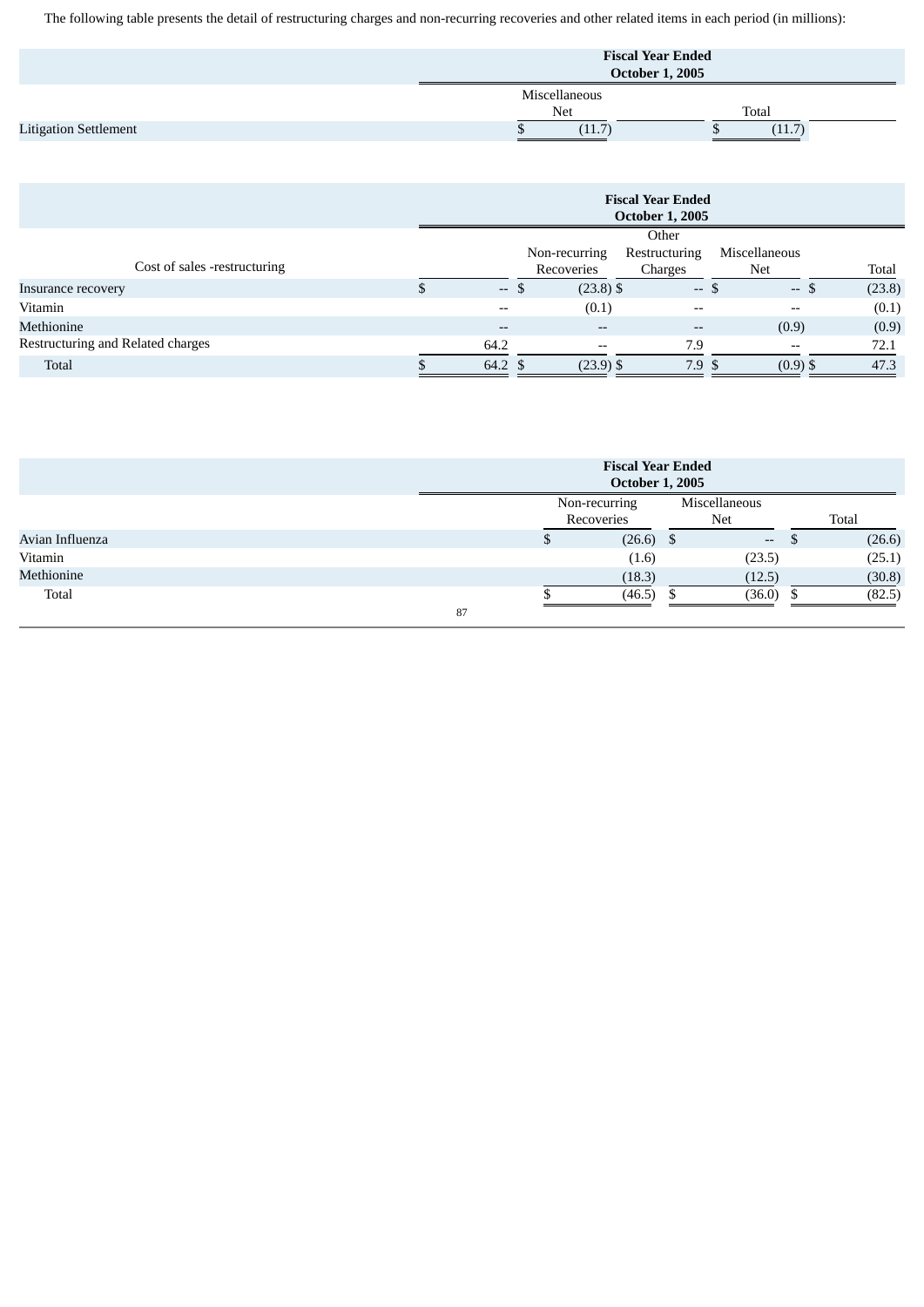# **NOTE D - ACCOUNTS RECEIVABLE**

We maintain a Receivables Purchase Agreement under which we can sell on a revolving basis up to \$125.0 million of certain trade receivables (the "Pooled Receivables") to a special purpose corporation wholly owned by us, which in turn sells a percentage ownership interest to third parties. This facility matures in June 2008. At October 1, 2005 and at October 2, 2004, there were no Pooled Receivables sold. The gross proceeds resulting from the sale of Pooled Receivables are included in cash flows from operating activities in the Consolidated Statements of Cash Flows. Losses on these sales were immaterial. At October 1, 2005, the full amount of the facility is available.

# **NOTE E - INVENTORIES**

Inventories consist of the following:

|                                                    |     | October 1, |      | October 2, |
|----------------------------------------------------|-----|------------|------|------------|
| (In thousands)                                     |     | 2005       |      | 2004       |
| Chicken:                                           |     |            |      |            |
| Live chicken and hens                              | \$  | 196,406    | - \$ | 207,129    |
| Feed and eggs                                      |     | 114,091    |      | 101,735    |
| Finished chicken products                          |     | 164,412    |      | 215,443    |
|                                                    |     | 474,909    |      | 524,307    |
| Turkey:                                            |     |            |      |            |
| Live turkey and hens                               | \$  | 7,209      | - \$ | 8,306      |
| Feed and eggs                                      |     | 4,924      |      | 6,017      |
| Finished turkey products                           |     | 23,072     |      | 51,810     |
|                                                    |     | 35,205     |      | 66,133     |
| Other Products:                                    |     |            |      |            |
| Commercial feed, table eggs, and retail farm store | \$  | 4,866      | - \$ | 7,661      |
| Distribution inventories                           |     |            |      |            |
| (other than chicken & turkey products)             |     | 12,349     |      | 11,896     |
|                                                    |     | 17,215     |      | 19,557     |
|                                                    |     |            |      |            |
| <b>Total Inventories</b>                           | \$. | 527,329    | \$   | 609,997    |
|                                                    |     |            |      |            |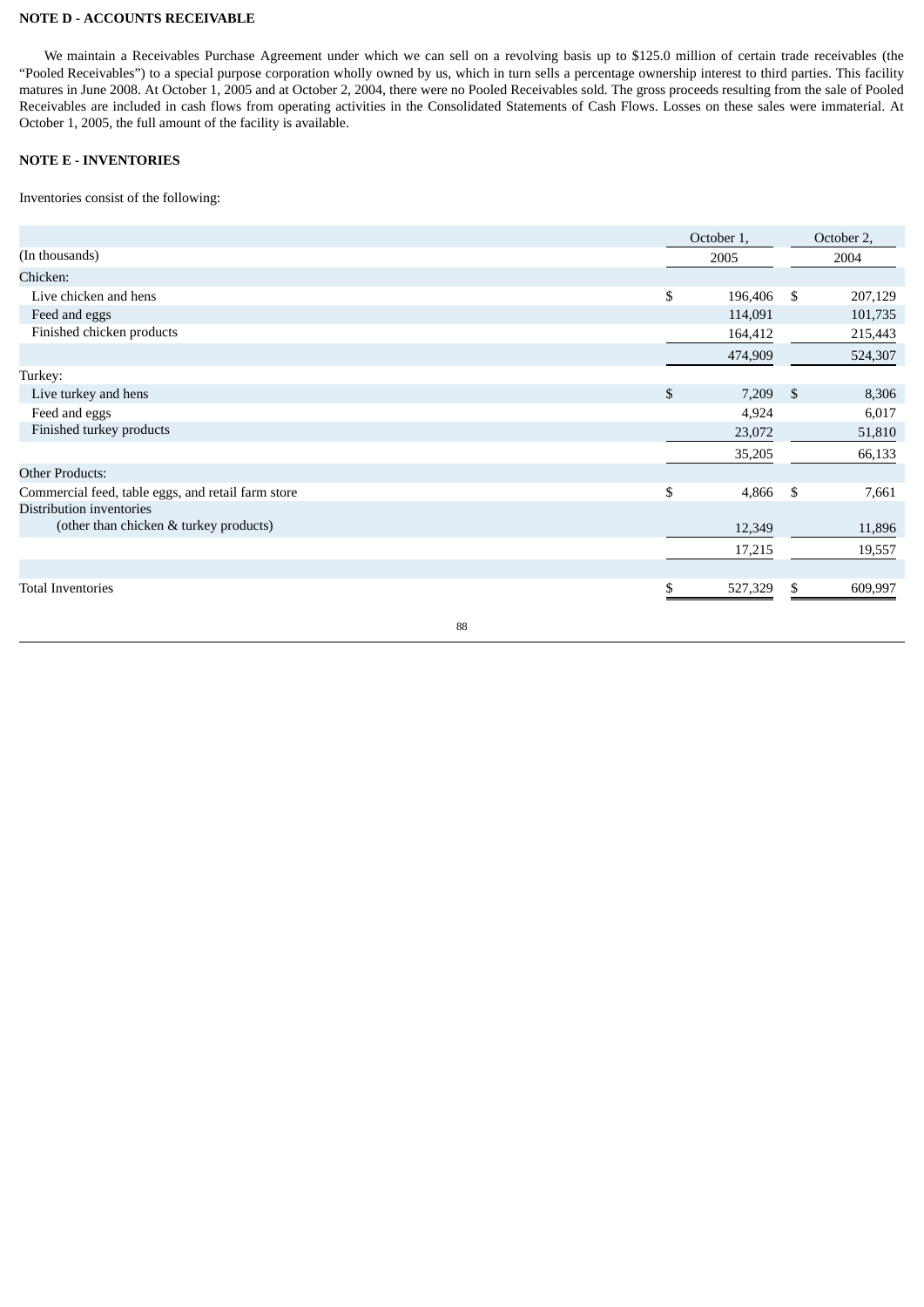### **NOTE F - NOTES PAYABLE AND LONG-TERM DEBT**

The following table presents our long-term debt as of October 1, 2005 and October 2, 2004 (in thousands):

|                                                                               | Final          |                 |                 |
|-------------------------------------------------------------------------------|----------------|-----------------|-----------------|
|                                                                               | Maturity       | October 1, 2005 | October 2, 2004 |
|                                                                               |                |                 |                 |
| Senior unsecured notes, at 9 5/8%                                             | 2011           | \$302,588       | \$303,019       |
| Senior subordinated unsecured notes, at 9 1/4%                                | 2013           | 100,000         | 100,000         |
| Note payable to an insurance company at 6.68%                                 | 2012           | 53,103          | 55,899          |
| Notes payable to an insurance company at LIBOR plus 2.2075%                   | 2013           | 54,667          | 68,000          |
| Revolving term/credit facility - 10 year tranche at LIBOR plus 1.75%, payable |                |                 |                 |
| monthly                                                                       | 2010           | $-$             |                 |
| Revolving term/credit facility - 7 year tranche at LIBOR plus 1.50%, payable  |                |                 |                 |
| monthly                                                                       | 2007           | $-$             |                 |
| Other                                                                         | <b>Various</b> | 17,108          | 17,376          |
|                                                                               |                | 527,466         | 544,294         |
| Less current maturities                                                       |                | (8,603)         | (8,428)         |
| Total                                                                         |                | 518,863         | 535,866         |
|                                                                               |                |                 |                 |

As of October 1, 2005, we had \$168.0 million in revolving credit facilities, and \$500.0 million in a secured revolving/term borrowing facility. Borrowings under the revolving/term borrowing facility are available on a revolving basis until April 7, 2008 at which time the outstanding borrowings will be converted to a term loan. Approximately one-half of the converted term loan principal balance outstanding as of April 7, 2008 will be payable in quarterly installments through August 31, 2011 with all remaining principal and interest due on August 31, 2011. The \$500.0 million revolving/term borrowing facility provides for interest rates ranging from LIBOR plus one percent to LIBOR plus two and five-eighths percent depending upon our total debt to capitalization ratio. The facility is secured by certain fixed assets. The \$168.0 million domestic revolving credit facilities provide for interest rates ranging from LIBOR plus seveneighths percent to LIBOR plus two and three-eighths percent depending upon our total debt to capitalization ratio. The \$168.0 million domestic revolving credit facilities, \$133.8 million of which was available for borrowings at October 1, 2005, are secured by domestic chicken inventories. Borrowings against these facilities are subject to the availability of eligible collateral and no material adverse change provisions.

Annual maturities of long-term debt for the five years subsequent to October 1, 2005 are: 2006 -- \$8.6 million; 2007 -- \$8.8 million; 2008 -- \$9.1 million; 2009 -- \$9.3 million; and 2010--\$11.0 million.

On June 29, 1999, the Camp County Industrial Development Corporation issued \$25.0 million of variable-rate environmental facilities revenue bonds supported by letters of credit obtained by us. We may draw from these proceeds over the construction period for new sewage and solid waste disposal facilities at a poultry by-products plant to be built in Camp County, Texas. We are not required to borrow the full amount of the proceeds from these revenue bonds. All amounts borrowed from these funds will be due in 2029. The revenue bonds are supported by letters of credit obtained by us under our available revolving credit facilities. The bonds will be recorded as debt of the Company if and when they are spent to fund construction.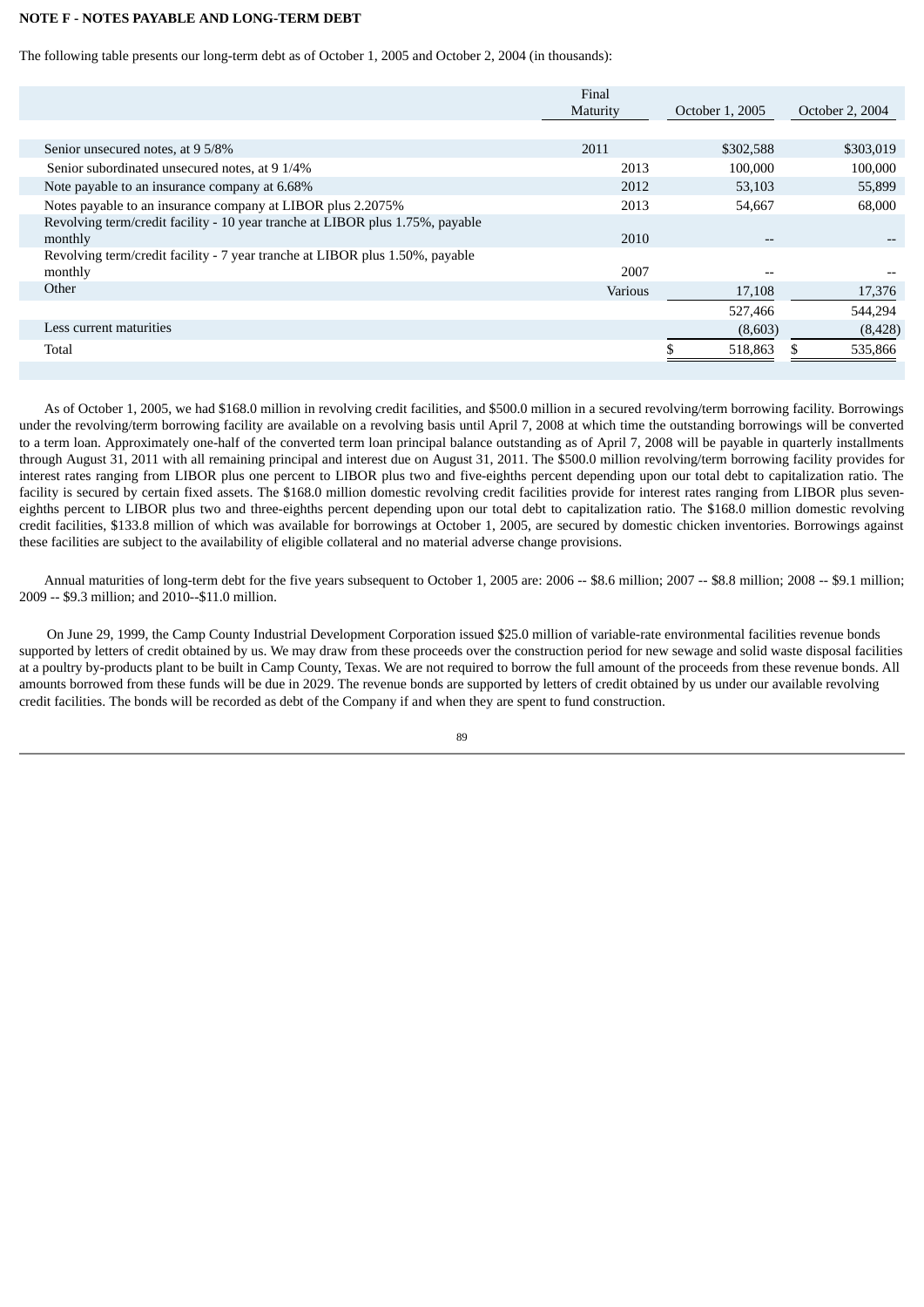The Company is required, by certain provisions of its debt agreements, to maintain levels of working capital and net worth, to limit dividends to a maximum of \$6.5 million per year, and to maintain various fixed charge, leverage, current and debt-to-equity ratios. Substantially all of the Company's domestic property, plant and equipment, except those in its turkey segment, are pledged as collateral on its long-term debt and credit facilities.

Total interest expense was \$52.4 million, \$56.1 million and \$40.3 million in 2005, 2004 and 2003, respectively. Interest related to new construction capitalized in 2005, 2004 and 2003 was \$2.8 million, \$1.7 million and \$1.5 million, respectively.

The fair value of long-term debt, at October 1, 2005 and October 2, 2004 and based upon quoted market prices for the same or similar issues where available or by using discounted cash flow analysis, was approximately \$578.1 million and \$577.1 million, respectively.

### **NOTE G - INCOME TAXES**

Income before income taxes after allocation of certain expenses to foreign operations for 2005, 2004 and 2003 was \$361.1 million, \$218.7 million and \$53.4 million, respectively, for U.S. operations and \$42.4 million, (\$10.2) million and \$9.8 million, respectively, for foreign operations. The provisions for income taxes are based on pre-tax financial statement income.

In fiscal 2002, we had established valuation allowances on certain net operating losses attributable to certain of our Mexican operations, which under the Mexican tax laws are taxed on an individual entity basis. Certain of the Mexican entities did not have sufficient earnings to enable them to realize the full value of their net operating losses, while others had strong historical earnings records. In early fiscal 2003, we executed a strategy to mitigate the amount of net operating losses that would expire unutilized. The primary action taken was the reorganization of the Mexican parent company (which had the majority of the operating losses for which the valuation allowance had been established) as a distribution operation, which resulted in a significant increase in its profitability in 2003. Based on this reorganization, including current and forecasted profitability, we concluded in the fourth quarter of fiscal 2003 that it is more likely than not that the net operating losses of the Mexican parent will be fully realized. As a result, we reversed a valuation allowance of \$16.9 million based on the indexed portion of the net operating losses that are now expected to be recovered, which was treated as a reduction to income tax expense.

As disclosed elsewhere, in fiscal 2004 we acquired the stock of the poultry division of ConAgra Foods, Inc. The purchase was treated as an asset acquisition for tax purposes under Section 338(h)(10) of the Internal Revenue Code. Deferred taxes have been established as part of the purchase accounting for the fiscal 2004 acquisition.

<sup>90</sup>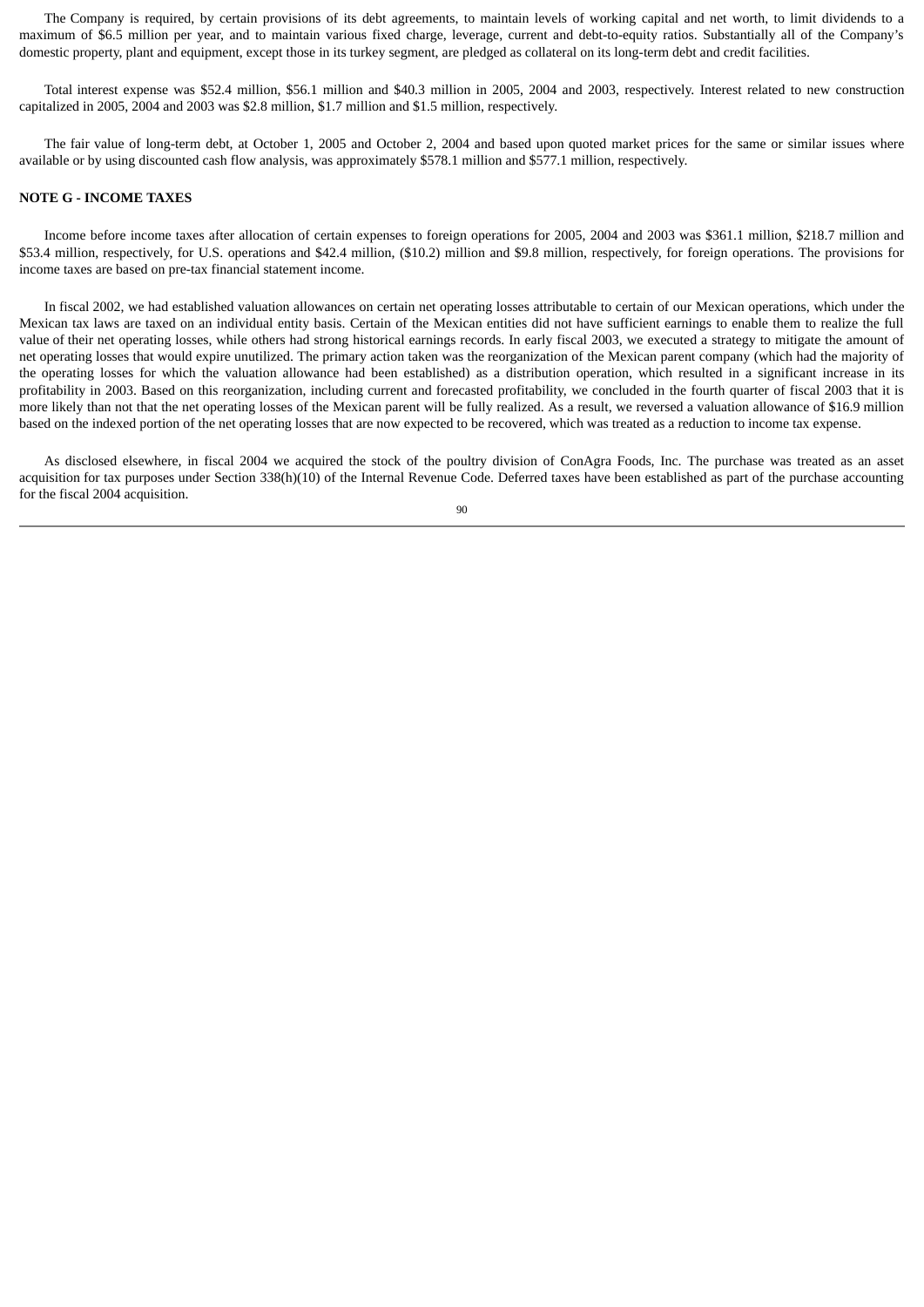The components of income tax expense are set forth below:

| (In thousands)                | 2005             | 2004        | 2003          |
|-------------------------------|------------------|-------------|---------------|
| Current:                      |                  |             |               |
| Federal                       | \$<br>117,518 \$ | 71,144      | 8,431<br>- \$ |
| Foreign                       | 3,880            | 2,092       | 3,989         |
| State and other               | 14,899           | 3,664       | 348           |
| Total current                 | 136,297          | 76,900      | 12,768        |
| Deferred:                     |                  |             |               |
| Federal                       | (1,594)          | (2,225)     | (2,260)       |
| Foreign                       | 4,475            | 5,673       | 13,781        |
| State and other               | 113              | (153)       | (155)         |
| Total deferred                | 2,994            | 3,295       | 11,366        |
| Change in valuation allowance | (747)            | $- -$       | (16, 935)     |
|                               | \$<br>138,544    | 80,195<br>S | 7,199<br>S    |

The following is reconciliation between the statutory U.S. federal income tax rate and the Company's effective income tax rate:

|                                                                              | 2005  | 2004  | 2003   |
|------------------------------------------------------------------------------|-------|-------|--------|
| Federal income tax rate                                                      | 35.0% | 35.0% | 35.0%  |
| State tax rate, net                                                          | 2.1   | 2.1   | 1.7    |
| Difference in U.S. statutory tax rate and foreign country effective tax rate | (1.3) | 5.9   | (1.7)  |
| Change in estimate of foreign earnings to be repatriated                     | 0.6   | $- -$ |        |
| Currency related differences                                                 | (1.1) | (4.2) | 3.1    |
| Change in valuation allowance                                                | (0.2) | $-$   | (26.9) |
| Other                                                                        | (0.8) | (0.3) | 0.3    |
| Total                                                                        | 34.3% | 38.5% | 11.5%  |

Deferred income taxes reflect the net effects of temporary differences between the carrying amounts of assets and liabilities for financial reporting purposes and the amounts used for income tax purposes.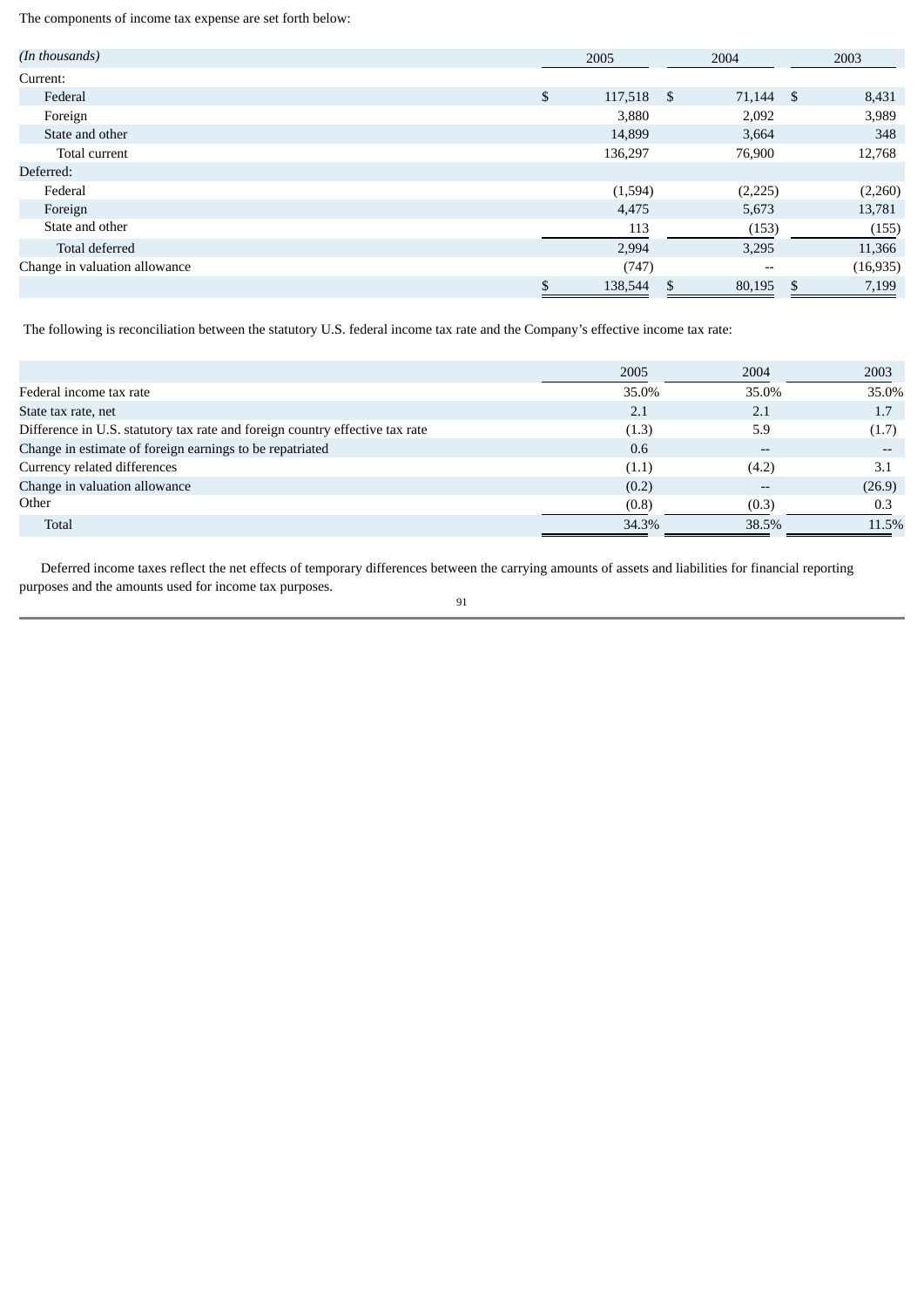Significant components of the Company's deferred tax liabilities and assets are as follows:

| (In thousands)                         | 2005 |         | 2004       |         |
|----------------------------------------|------|---------|------------|---------|
|                                        |      |         |            |         |
| Deferred tax liabilities:              |      |         |            |         |
| Property and equipment                 | \$   | 137,109 | $^{\circ}$ | 132,061 |
| Inventories                            |      | 47,206  |            | 52,538  |
| Prior use of cash accounting           |      | 20,135  |            | 21,813  |
| Acquisition related items              |      | 16,518  |            | 17,436  |
| Other                                  |      | 39,775  |            | 25,998  |
| Total deferred tax liabilities         |      | 260,743 |            | 249,846 |
| Deferred tax assets:                   |      |         |            |         |
| Net operating losses                   |      | 25,435  |            | 37,483  |
| Expenses deductible in different years |      | 87,183  |            | 67,232  |
| Total deferred tax asset               |      | 112,618 |            | 104,715 |
| Valuation allowance                    |      | --      |            | 747     |
| Net deferred tax liabilities           |      | 148,125 |            | 145,878 |

The Mexican tax operating loss carryforwards expire in the years ranging from 2008 through 2012.

### **NOTE H - COMPREHENSIVE INCOME**

For the period ending October 1, 2005, Comprehensive Income was \$265.0 million consisting of net income of \$265.0 million and unrealized losses related to our investments in debt securities and mark-to-market adjustments of commodity futures contracts which substantially offset in fiscal year 2005. This compares to the fiscal year ended October 2, 2004 in which Comprehensive Income was \$128.0 million consisting of net income of \$128.3 million and mark-to-market adjustments of commodity futures contracts of (\$0.3) million, net of tax benefit of (\$0.2) million.

## **NOTE I - COMMON STOCK**

On August 3, 2005, Pilgrim's Pride Corporation entered into a Purchase and Amendment Agreement with ConAgra Foods, Inc., providing for the repurchase by Pilgrim's Pride from ConAgra Foods, Inc. of an aggregate of 15,443,054 shares of Pilgrim's Pride common stock at a price per share of \$31.23735. Under the ConAgra chicken division acquisition agreement these shares were restricted from sale by ConAgra for certain periods through December 2006. The repurchase was completed on August 9, 2004 and the shares were cancelled. There was no decrease in the total number of outstanding shares of common stock after giving effect to the repurchase as it occurred concurrent with the issuance of a like number of new shares in a public offering at an issue price of \$33.86 per share. The net proceeds from these two transactions of \$39.7 million, after consideration of \$0.8 million in transaction costs, was credited to additional paid in capital.

Prior to November 23, 2003, the Company had two classes of authorized common stock, Class A common stock and Class B common stock. The shares had substantially the same rights, powers and limitations, except that each share of Class B common stock entitled the holder thereof to 20 votes per share, except as otherwise provided by law, on any matter submitted for a stockholder vote, while each share of Class A common stock entitled the holder thereof to one vote per share on any such matter.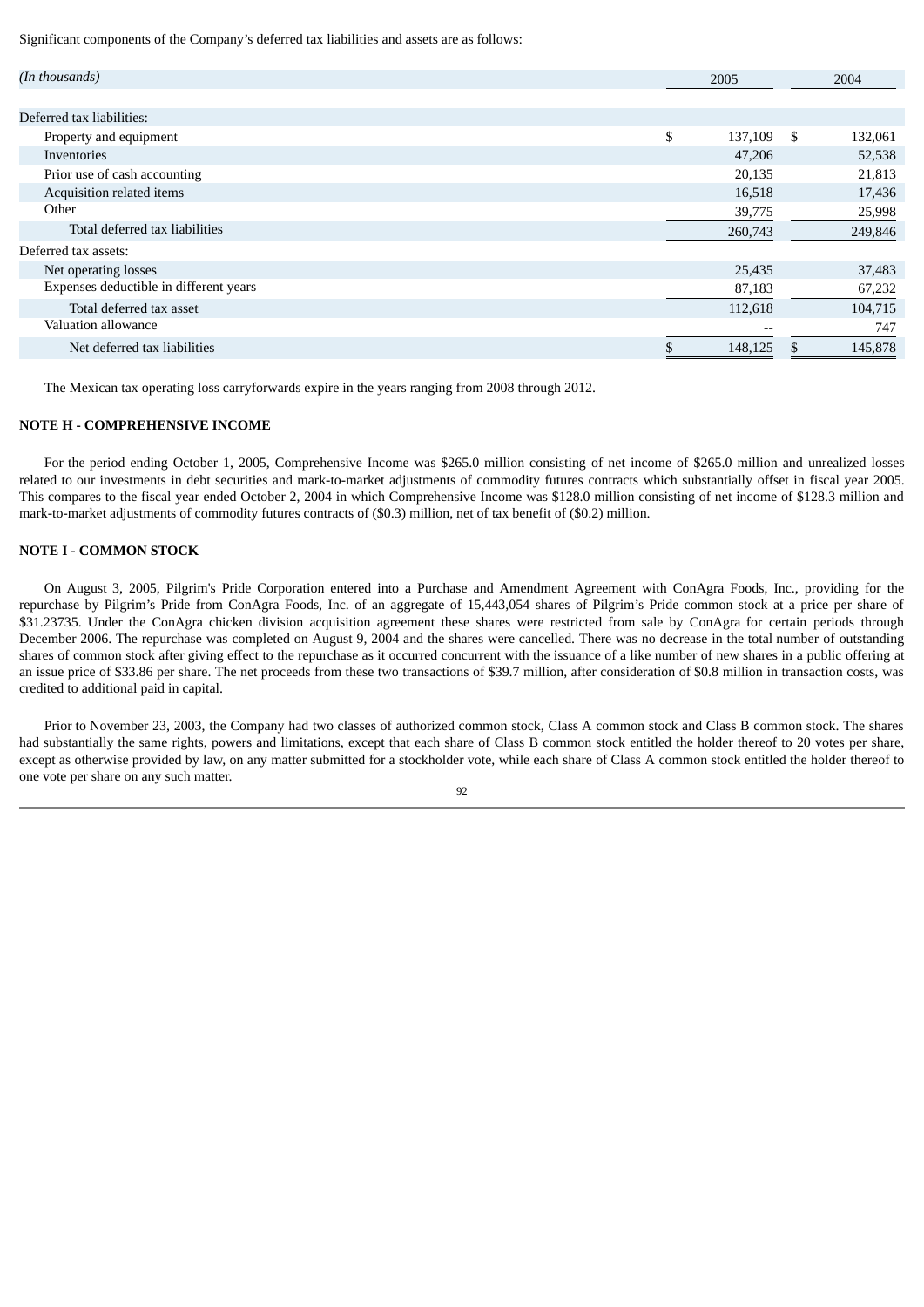The Company's stockholders adopted, at a special meeting of stockholders on November 20, 2003, a proposal to amend our certificate of incorporation to reclassify our Class A common stock and Class B common stock into a single class of common stock.

After the New York Stock Exchange closed on November 21, 2003, each share of Class A common stock and each share of Class B common stock was reclassified into one share of new common stock. The new common stock is our only class of authorized common stock. Following the reclassification, the Class A common stock and Class B common stock were no longer listed on the New York Stock Exchange. The new common stock is listed on the New York Stock Exchange under the symbol "PPC" and registered under the Securities Exchange Act of 1934. There were 13,794,529 shares of Class A common stock and 27,589,250 shares of Class B common stock outstanding prior to the reclassification. Immediately after giving effect to the reclassification, there were 41,383,779 shares of our new common stock outstanding, all of which were held by our then current stockholders.

Following the reclassification, our certificate of incorporation contains no provisions for Class A common stock or Class B common stock. In connection with the elimination of the dual class capital structure, our certificate of incorporation now authorizes 160 million shares of common stock instead of 100 million shares of Class A common stock and 60 million shares of Class B common stock.

Except as to voting rights, the rights of the new common stock are substantially identical to the rights of the Class A common stock and Class B common stock. Each share of Class A common stock or Class B common stock that was reclassified into our new common stock is entitled to cast twenty votes on all matters submitted to a vote of the stockholders until there is a change in the beneficial ownership of such share, as determined by us or our transfer agent based upon criteria specified in the certificate of amendment to our certificate of incorporation and written procedures we may adopt from time to time.

Subject to certain exceptions specified in the certificate of amendment to our certificate of incorporation, following a change in beneficial ownership of a share that was reclassified, the share will be entitled to only one vote. Shares of new common stock issued after the reclassification will also only be entitled to one vote per share, including the shares issued to ConAgra in the ConAgra chicken division acquisition on November 23, 2003. Shares held in street name or by a broker or nominee will be presumed to have been acquired after the reclassification and to therefore have one vote per share. This presumption is rebuttable by the holder's showing that such share was subject to the reclassification and that no change in beneficial ownership of such share has occurred since the reclassification.

The reclassification had no significant effect on our Consolidated Financial Statements, as the combination of the Class A and Class B shares into a new class of common stock did not affect the overall shares of common stock outstanding. Prior year balances reflect this reclassification as if it had occurred as of the earliest period presented.

As of October 1, 2005, we estimate that approximately 28 million shares of our common stock carry 20 votes per share, of which 25.4 million shares are beneficially owned by our Chairman, Lonnie "Bo" Pilgrim, or certain related entities.

<sup>93</sup>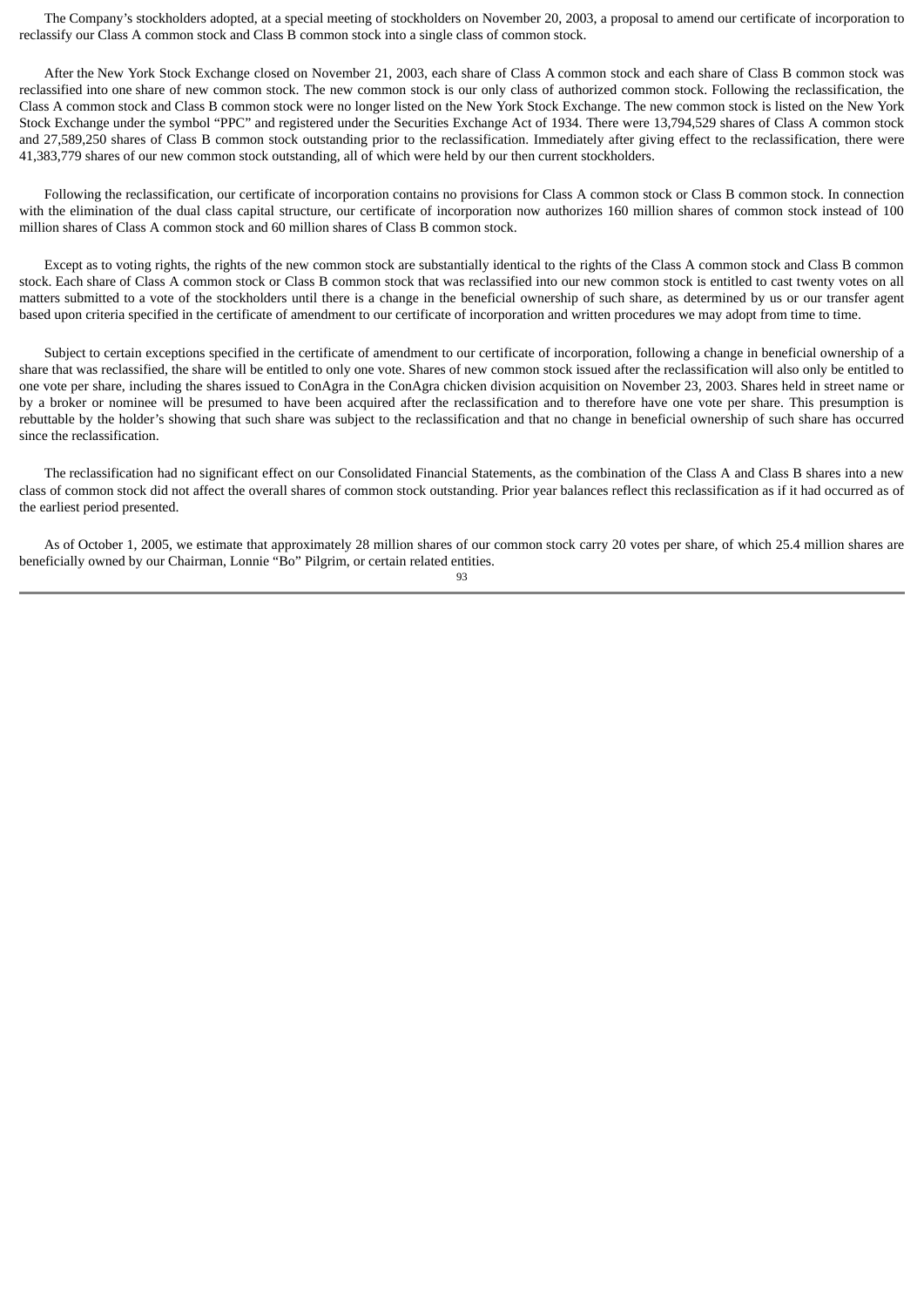## **NOTE J - SAVINGS PLAN**

The Company maintains three retirement plans. A Section 401(k) Salary Deferral Plan called the Pilgrim's Pride Retirement Savings Plan (the "RS Plan") which is maintained for certain eligible U.S. employees. Under the RS Plan, eligible U.S. employees may voluntarily contribute a percentage of their compensation and there are various Company matching provisions.

The Company also maintains certain other employee benefit plans covering individual locations or work groups.

Under all of our plans, the Company's expenses were \$20.0 million, \$12.2 million and \$3.4 million in fiscal 2005, 2004 and 2003, respectively.

## **NOTE K - RELATED PARTY TRANSACTIONS**

Lonnie "Bo" Pilgrim, the Chairman and, through certain related entities, the major stockholder of the Company (collectively, the "major stockholder") owns an egg laying and a chicken growing operation. In addition, at certain times during the year the major stockholder purchases from the Company live chickens and hens and certain feed inventories during the grow-out process and then contracts with the Company to resell the birds at maturity, determined on a market based formula price subject to a ceiling price calculated at his cost plus 2%. During the years ended October 1, 2005, October 2, 2004 and September 27, 2003 the formula resulted in a net operating profit (loss) to the major stockholder of \$1,017,000, \$1,050,000 and \$348,000, respectively on gross amounts paid by the Company to the major stockholder as described below under "Live chicken purchases and other payments to the major stockholder."

Transactions with the major stockholders or related entities are summarized as follows:

| (In thousands)                                                       | 2005   |  | 2004   |      | 2003   |  |
|----------------------------------------------------------------------|--------|--|--------|------|--------|--|
| Lease payments on commercial egg property                            | 750    |  | 750    |      | 750    |  |
| Chick, feed and other sales to major stockholder, including advances | 51.258 |  | 53.481 |      | 48,130 |  |
| Live chicken purchases and other payments to major stockholder       | 54.318 |  | 54.180 | - \$ | 48,804 |  |
| Loan guaranty fees                                                   | 1.775  |  | 2.634  |      | 3,236  |  |
| Lease payments and operating expenses on airplane                    | 536    |  | 587    |      | 588    |  |

The Company leases a commercial egg property including all of the ongoing costs of the operation from the Company's major stockholder. The lease term runs for ten years with a monthly lease payment of \$62,500.

The Company pays fees to the Company's major stockholder in return for the major stockholder's personal guarantee on certain debt obligations of the Company.

The Company leases an airplane from its major stockholder under an operating lease agreement that is renewable annually. The terms of the lease agreement require monthly payments of \$33,000 plus operating expenses. Lease expense was \$396,000 for each of the years 2005, 2004 and 2003. Operating expenses were \$140,090, \$190,560 and \$192,090 in 2005, 2004 and 2003, respectively. 94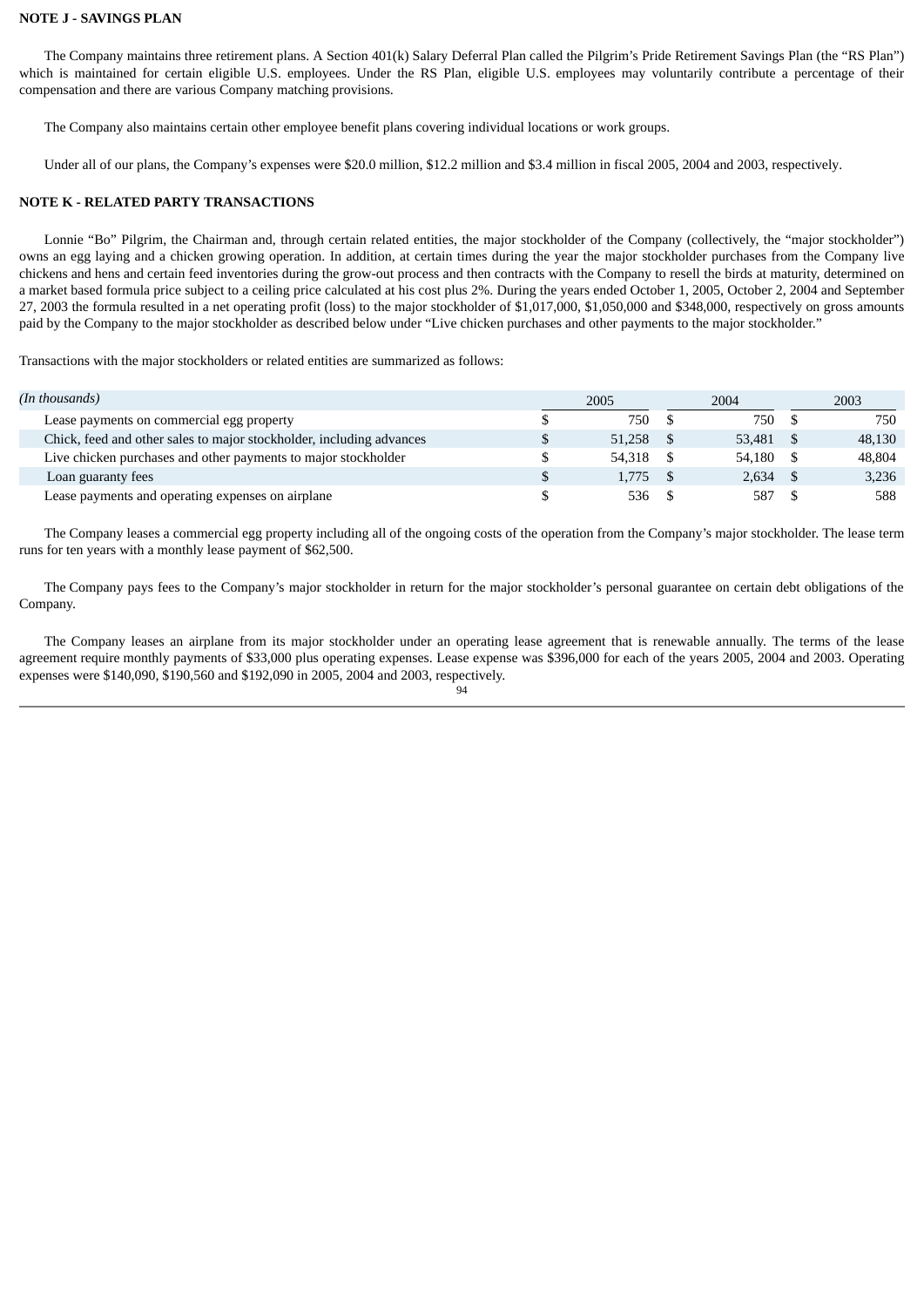The Company maintains depository accounts with a financial institution in which the Company's major stockholder is also a major stockholder. Fees paid to this bank in 2005, 2004 and 2003 are insignificant, and as of October 1, 2005 the Company had bank balances at this financial institution of approximately  $$16$  million.

The major stockholder has deposited \$0.3 million with the Company as an advance on miscellaneous expenditures.

A son of the major stockholder sold commodity feed products and a limited amount of other services to the Company aggregating approximately \$0.3 million in fiscal 2005. He also leases an insignificant amount of land from the Company.

The Company has entered into chicken grower contracts involving farms owned by certain of its officers and directors, providing the placement of Company-owned flocks on their farms during the grow-out phase of production. These contracts are on terms substantially the same as contracts entered into by the Company with unaffiliated parties and can be terminated by either party upon completion of the grow-out of each flock. The aggregate amounts paid by the Company to these officers and directors under these grower contracts during each of the fiscal years 2005, 2004 and 2003 were less than \$1 million in total.

## **NOTE L- COMMITMENTS and CONTINGENCIES**

The Consolidated Statements of Income include rental expense for operating leases of approximately \$35.4 million, \$33.1 million and \$27.9 million in 2005, 2004 and 2003, respectively. The Company's future minimum lease commitments under non-cancelable operating leases are as follows: 2006 -- \$29.4 million; 2007 -- \$24.3 million; 2008 -- \$18.2 million; 2009 -- \$13.5 million; 2010 -- \$6.9 million and thereafter \$7.1 million.

At October 1, 2005, the Company had \$34.2 million in letters of credit outstanding relating to normal business transactions.

In October 2002, a limited number of USDA environmental samples from our Franconia, Pennsylvania plant tested positive for Listeria. As a result, we voluntarily recalled all cooked deli products produced at the plant from May 1, 2002 through October 11, 2002. No illnesses associated with the Listeria strain in a Northeastern outbreak have been linked to any of our products and none of our products have tested positive for the outbreak strain. However, in connection with this recall, we have been named as a defendant in a number of lawsuits brought by individuals generally alleging injuries resulting from contracting Listeria monocytogenes. We believe that we have meritorious defenses to these claims and intend to assert vigorous defenses to the litigation. After considering our available insurance coverage, we do not expect these cases to have a material impact on our financial position, operations or liquidity.

On December 31, 2003, we were served with a purported class action complaint styled "Angela Goodwin, Gloria Willis, Johnny Gill, Greg Hamilton, Nathan Robinson, Eddie Gusby, Pat Curry, Persons Similarly Situated v. ConAgra Poultry Company and Pilgrim's Pride, Incorporated" in the United States District Court, Western District of Arkansas, El Dorado Division, alleging racial and age discrimination at one of the facilities we acquired from ConAgra. Two of the named plaintiffs, Greg Hamilton and Gloria Willis, were voluntarily dismissed from this action. We believe we have meritorious defenses to the class certification as well as the individual claims and we intend to vigorously oppose class certification and defend these claims. After considering our available resources, we do not expect these cases to have a material impact on our financial position or results of operation.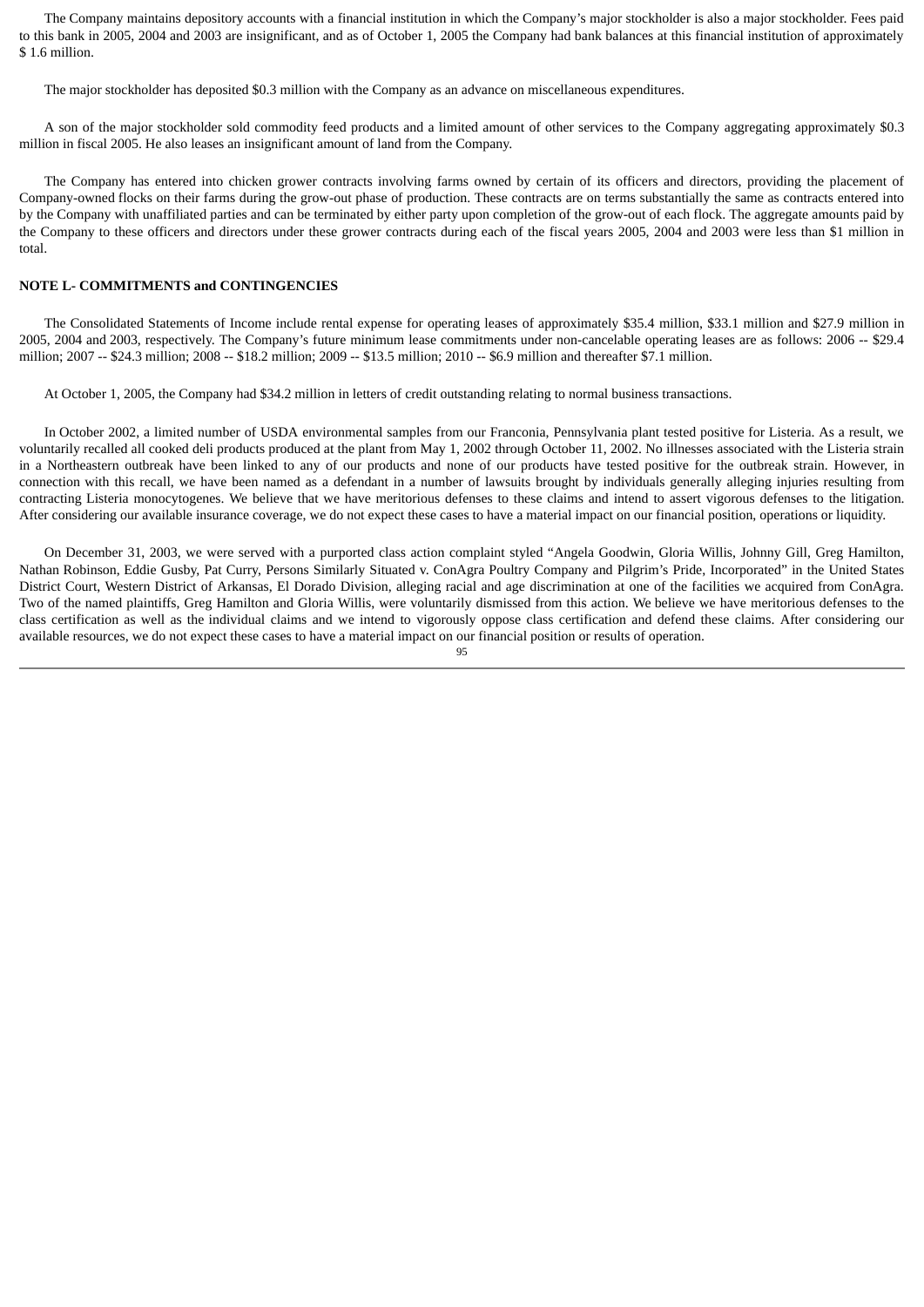The Company is subject to various other legal proceedings and claims which arise in the ordinary course of its business. In the opinion of management, the amount of ultimate liability with respect to these actions will not materially affect the financial position or results of operations of the Company.

We are a party to many routine contracts in which we provide general indemnities in the normal course of business to third parties for various risks. Among other considerations, we have not recorded a liability for any of these indemnities as based upon the likelihood of payment, the fair value of such indemnities is immaterial.

The Company's loan agreements generally obligate the Company to reimburse the applicable lender for incremental increased costs due to a change in law that imposes (i) any reserve or special deposit requirement against assets of, deposits with or credit extended by such lender related to the loan, (ii) any tax, duty or other charge with respect to the loan (except standard income tax) or (iii) capital adequacy requirements. In addition, some of the Company's loan agreements contain a withholding tax provision that requires the Company to pay additional amounts to the applicable lender or other financing party, generally if withholding taxes are imposed on such lender or other financing party as a result of a change in the applicable tax law. These increased cost and withholding tax provisions continue for the entire term of the applicable transaction, and there is no limitation on the maximum additional amounts the Company could be obligated to pay under such provisions. Any failure to pay amounts due under such provisions generally would trigger an event of default, and, in a secured financing transaction, would entitle the lender to foreclose upon the collateral to realize the amount due.

The Company also maintains operating leases for various types of equipment, some of which contain residual value guarantees for the market value of assets at the end of the term of the lease. The terms of the lease maturities range from one to seven years. The maximum potential amount of the residual value guarantees is estimated to be approximately \$19.0 million; however, the actual amount would be offset by any recoverable amount based on the fair market value of the underlying leased assets. No liability has been recorded related to this contingency as the likelihood of payments under these guarantees is not considered to be probable and the fair value of such guarantees is immaterial. The Company historically has not experienced significant payments under similar residual guarantees.

## **NOTE M - BUSINESS SEGMENTS**

We operate in three reportable business segments as (1) a producer and seller of chicken products, (2) a producer and seller of turkey products and (3) other products. In previous years, our presented segments included chicken and other and turkey. After fully integrating the former ConAgra chicken division into our operations during fiscal 2004 and early fiscal 2005, we changed our segment presentation to separate our non-chicken and non-turkey operations into a separate category consistent with management's evaluation of operating results and decisions with respect to the allocation of resources.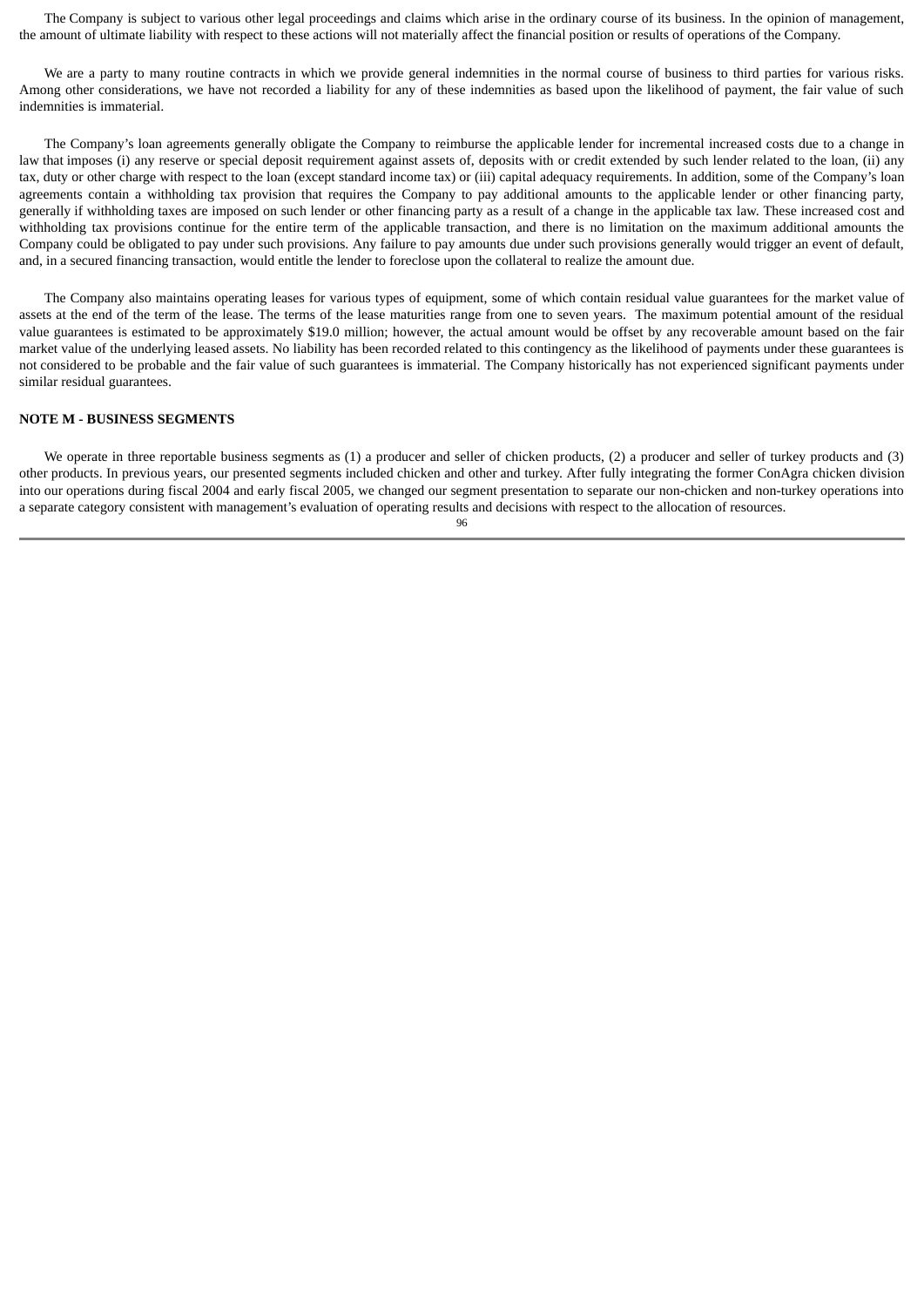Our chicken segment includes sales of chicken products we produce and purchase for resale in the U.S., including Puerto Rico, and Mexico. Our chicken segment conducts separate operations in the U.S. and Puerto Rico and in Mexico and is reported as two separate geographical areas. Substantially all of the assets and operations of the recently acquired ConAgra chicken division are included in our U.S. chicken segment since the date of acquisition.

Our turkey segment includes sales of turkey products we produce and purchase for resale in our turkey and distribution operations, operating in the U.S.

Our other products segment includes distribution of non-poultry products that are purchased from third parties and sold to independent grocers and quick service restaurants. Also included in this category are sales of table eggs, feed, protein products and other items, some of which are produced by the Company.

Inter-area sales and inter-segment sales, which are not material, are accounted for at prices comparable to normal trade customer sales. Corporate expenses are allocated to Mexico based upon various apportionment methods for specific expenditures incurred related thereto with the remaining amounts allocated to the U.S. portions of the segments based on number of employees.

Assets associated with our corporate functions, included cash and cash equivilents and investments in available for sale securities.

Selling, general and administrative expenses related to our distribution centers are allocated based on the proportion of net sales to the particular segment to which the product sales relate.

Depreciation and amortization, total assets and capital expenditures of our distribution centers are included in chicken based on the primary focus of the centers.

Non-recurring recoveries, which represent settlements for vitamin and methionine litigation covering several periods as well as federal compensation for avian influenza, have not been allocated to any segment because the proper allocation cannot be readily determined.

97

The following table presents certain information regarding our segments: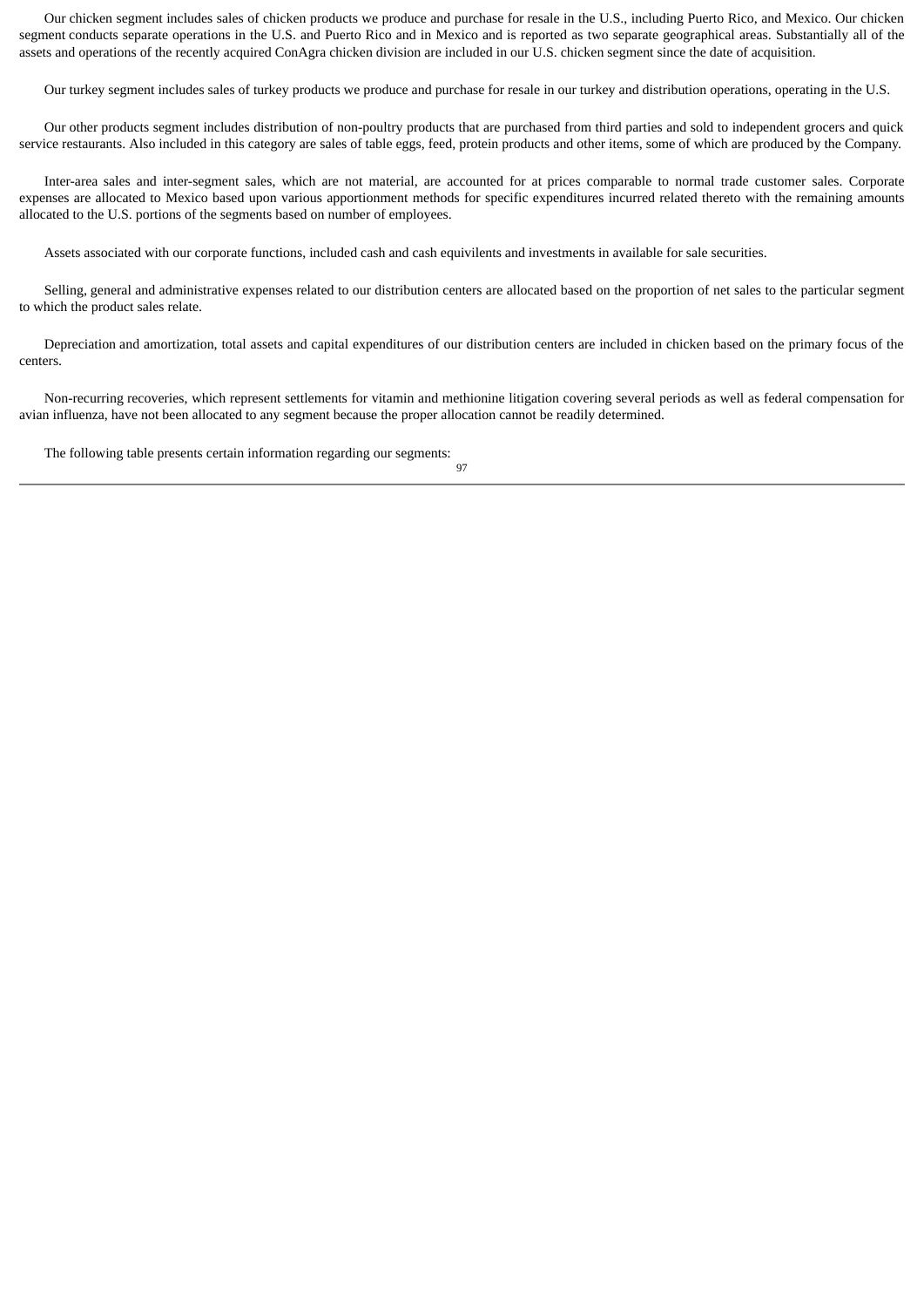|                                                      |                           | <b>October 1, 2005</b> |               | <b>Fiscal Year Ended</b><br>October 2, 2004(a)<br>(b) |                | September 27,<br>$2003^{(a)}$ |  |
|------------------------------------------------------|---------------------------|------------------------|---------------|-------------------------------------------------------|----------------|-------------------------------|--|
|                                                      |                           |                        |               |                                                       |                |                               |  |
|                                                      |                           |                        |               | (In thousands)                                        |                |                               |  |
| <b>Net Sales to Customers:</b><br>Chicken:           |                           |                        |               |                                                       |                |                               |  |
| <b>United States</b>                                 | \$                        | 4,411,269              | \$            | 4,091,706                                             | - \$           | 1,738,312                     |  |
| Mexico                                               |                           | 403,353                |               | 362,442                                               |                | 349,305                       |  |
| Sub-total                                            |                           | 4,814,622              |               | 4,454,148                                             |                | 2,087,617                     |  |
| <b>Turkey</b>                                        |                           | 204,838                |               | 286,252                                               |                | 305,678                       |  |
| Other Products:                                      |                           |                        |               |                                                       |                |                               |  |
| <b>United States</b>                                 |                           | 626,056                |               | 600,091                                               |                | 207,284                       |  |
| Mexico                                               |                           | 20,759                 |               | 23,232                                                |                | 18,766                        |  |
| Sub-total                                            |                           | 646,815                |               | 623,323                                               |                | 226,050                       |  |
| Total                                                |                           | 5,666,275              |               | 5,363,723                                             |                | 2,619,345                     |  |
| <b>Operating Income (Loss):</b>                      |                           |                        |               |                                                       |                |                               |  |
| Chicken:                                             |                           |                        |               |                                                       |                |                               |  |
| <b>United States</b>                                 | \$                        | 405,662                | \$            | 329,694                                               | \$             | 60,507                        |  |
| Mexico                                               |                           | 39,809                 |               | (7,619)                                               |                | 12,557                        |  |
| Sub-total                                            |                           | 445,471                |               | 322,075                                               |                | 73,064                        |  |
| Turkey <sup>(c)</sup>                                |                           | (22, 539)              |               | (96, 839)                                             |                | (73,992)                      |  |
| <b>Other Products:</b>                               |                           |                        |               |                                                       |                |                               |  |
| <b>United States</b>                                 |                           | 8,250                  |               | 35,969                                                |                | 14,300                        |  |
| Mexico                                               |                           | 4,630                  |               | 4,033                                                 |                | 3,762                         |  |
| Sub-total                                            |                           | 12,880                 |               | 40,002                                                |                | 18,062                        |  |
| Non-recurring recoveries <sup>(d)</sup>              |                           |                        |               | 76                                                    |                | 46,479                        |  |
| Total                                                | \$                        | 435,812                | \$            | 265,314                                               | $\mathfrak{S}$ | 63,613                        |  |
| <b>Depreciation and Amortization:</b> <sup>(e)</sup> |                           |                        |               |                                                       |                |                               |  |
| Chicken:                                             | \$                        |                        |               |                                                       |                |                               |  |
| <b>United States</b><br>Mexico                       |                           | 114,131                | ${\mathbb S}$ | 89,767                                                | $\mathfrak s$  | 50,215                        |  |
|                                                      |                           | 12,085                 |               | 12,217                                                |                | 11,981                        |  |
| Sub-total                                            |                           | 126,216                |               | 101,984                                               |                | 62,196<br>7,921               |  |
| Turkey<br><b>Other Products:</b>                     |                           | 3,343                  |               | 6,887                                                 |                |                               |  |
| <b>United States</b>                                 |                           | 5,196                  |               | 4,773                                                 |                | 3,935                         |  |
| Mexico                                               |                           | 189                    |               | 144                                                   |                | 135                           |  |
| Sub-total                                            |                           | 5,385                  |               | 4,917                                                 |                | 4,070                         |  |
| Total                                                | \$                        | 134,944                | \$            | 113,788                                               | \$             | 74,187                        |  |
| <b>Total Assets:</b>                                 |                           |                        |               |                                                       |                |                               |  |
| Chicken:                                             |                           |                        |               |                                                       |                |                               |  |
| <b>United States</b>                                 | \$                        | 2,059,579              | \$            | 1,830,051                                             | - \$           | 799,967                       |  |
| Mexico                                               |                           | 287,414                |               | 212,492                                               |                | 207,221                       |  |
| Sub-total                                            |                           | 2,346,993              |               | 2,042,543                                             |                | 1,007,188                     |  |
| <b>Turkey</b>                                        |                           | 77,319                 |               | 122,163                                               |                | 193,349                       |  |
| Other Products:                                      |                           |                        |               |                                                       |                |                               |  |
| <b>United States</b>                                 |                           | 85,581                 |               | 78,754                                                |                | 54,275                        |  |
| Mexico                                               |                           | 2,010                  |               | 2,529                                                 |                | 2,672                         |  |
| Sub-total                                            |                           | 87,591                 |               | 81,283                                                |                | 56,947                        |  |
| Total                                                | \$                        | 2,511,903              | \$            | 2,245,989                                             | \$             | 1,257,484                     |  |
| <b>Capital Expenditures:</b>                         |                           |                        |               |                                                       |                |                               |  |
| Chicken:                                             |                           |                        |               |                                                       |                |                               |  |
| <b>United States</b>                                 | $\boldsymbol{\mathsf{S}}$ | 102,470                | ${\mathbb S}$ | 54,433                                                | $\mathfrak{S}$ | 34,517                        |  |
| Mexico                                               |                           | 4,924                  |               | 8,640                                                 |                | 9,218                         |  |
| Sub-total                                            |                           | 107,394                |               | 63,073                                                |                | 43,735                        |  |
| Turkey                                               |                           | 3,604                  |               | 8,151                                                 |                | 5,582                         |  |
| <b>Other Products:</b>                               |                           |                        |               |                                                       |                |                               |  |
| <b>United States</b>                                 |                           | 5,448                  |               | 8,395                                                 |                | 4,257                         |  |
| Mexico                                               |                           | 142                    |               | 23                                                    |                |                               |  |
| Sub-total                                            |                           | 5,590                  |               | 8,418                                                 |                | 4,257                         |  |
| Total                                                | \$                        | 116,588                | \$            | 79,642                                                | $$\mathbb{S}$$ | 53,574                        |  |
|                                                      |                           |                        |               |                                                       |                |                               |  |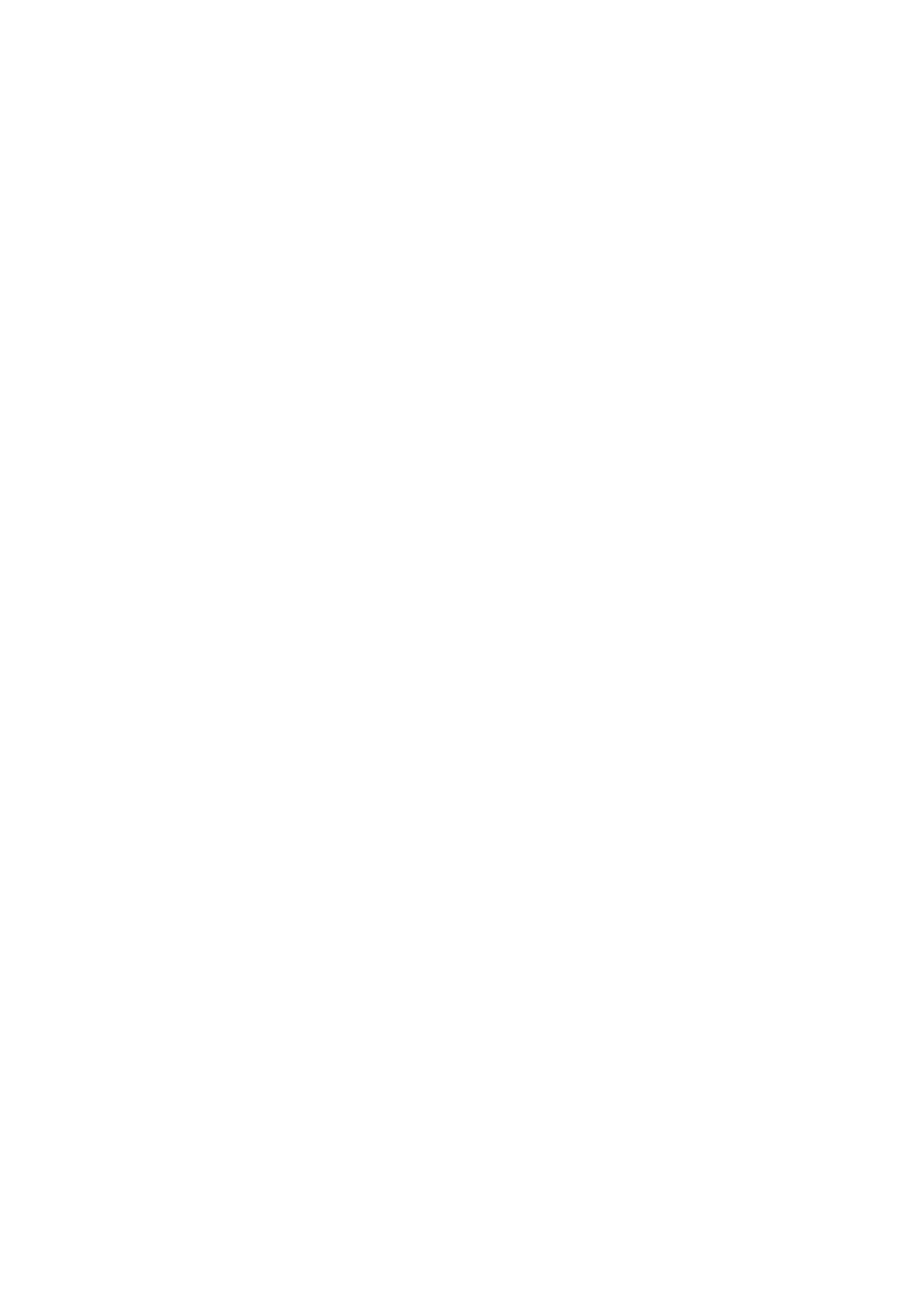- (a) Certain historical amounts have been reclassified to conform with current year presentation.
- (b) The Company acquired the ConAgra chicken division on November 23, 2003 for \$635.2 million. The acquisition has been accounted for as a purchase and the results of operations for this acquisition have been included in our consolidated results of operations since the acquisition date.
- (c) Included in fiscal 2004 are restructuring charges totaling \$72.1 million offset somewhat by the non-recurring recovery of \$23.8 million representing the gain recognized on the insurance proceeds received in connection with the October 2002 recall. In addition, the Company estimates its losses related to the October 2002 recall (excluding the insurance recovery described above) negatively affected gross profit and operating income by \$20.0 million in fiscal 2004 and \$65.0 million in fiscal 2003.
- (d) Non-recurring recoveries which have not been allocated to the individual segments are as follows (in millions):

|                 | October 2, 2004          | September 27,<br>2003 |
|-----------------|--------------------------|-----------------------|
| Avian influenza | $\overline{\phantom{m}}$ | 26.6                  |
| Vitamin         | 0.1                      | 1.6                   |
| Methionine      | $- -$                    | 18.3                  |
| Total           | 0.1                      | 46.5                  |

(e) Includes amortization of capitalized financing costs of approximately \$2.3 million, \$2.0 million and \$1.5 million in fiscal years 2005, 2004 and 2003, respectively.

The Company had one customer that represented 10% or more of net sales in fiscal year 2005 and none in fiscal years 2004 and 2003.

As of each of the three years ended October 1, 2005, 2004 and 2003 Mexico has net long lived assets of \$122.1 million, \$129.8 million and \$134.2 million, respectively.

99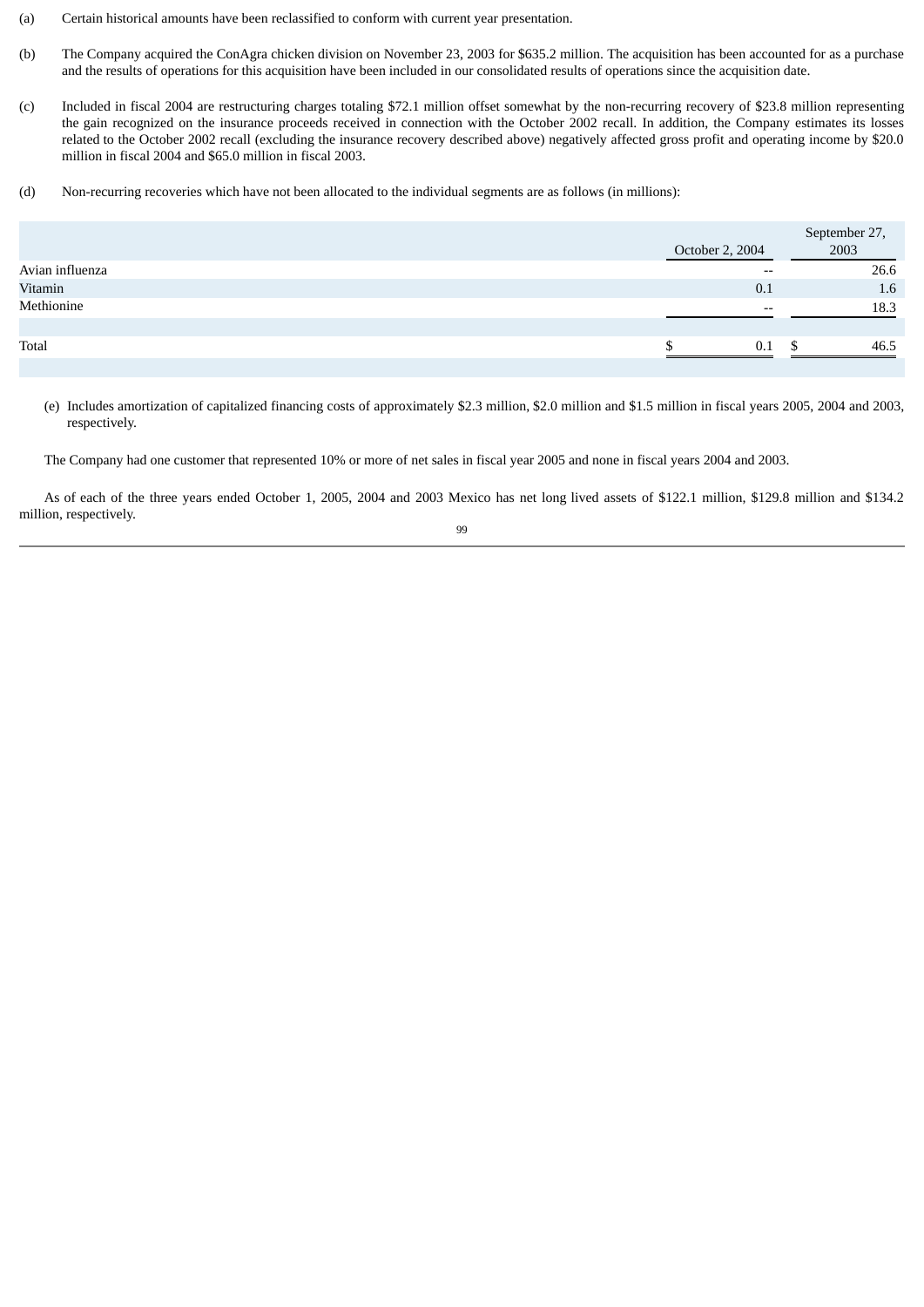### **NOTE N - QUARTERLY RESULTS (UNAUDITED)**

| (In thousands, except per share data) | Year ended October 1, 2005 |                           |                        |                        |                |  |
|---------------------------------------|----------------------------|---------------------------|------------------------|------------------------|----------------|--|
|                                       | First                      | Second                    | Third                  | Fourth                 | Fiscal<br>Year |  |
|                                       | Quarter <sup>(a)</sup>     | Quarter <sup>(a)(b)</sup> | Quarter <sup>(a)</sup> | Quarter <sup>(a)</sup> |                |  |
|                                       |                            |                           |                        |                        |                |  |
| Net sales                             | \$<br>1,368,247 \$         | 1,375,321 \$              | 1,440,039 \$           | 1,482,668 \$           | 5,666,275      |  |
| Gross profit                          | 161,118                    | 164,055                   | 219,221                | 200,805                | 745,199        |  |
| Operating income                      | 91,015                     | 88,955                    | 135,993                | 119,849                | 435,812        |  |
| Net income                            | 48,509                     | 56,389                    | 85,353                 | 74,728                 | 264,979        |  |
| Per Share:                            |                            |                           |                        |                        |                |  |
| Net income                            | 0.73                       | 0.85                      | 1.28                   | 1.12                   | 3.98           |  |
| Cash dividends                        | 0.015                      | 0.015                     | 0.015                  | 0.015                  | 0.06           |  |
|                                       |                            |                           |                        |                        |                |  |

| (In thousands, except per share data) | Year ended October 2, 2004 |                        |                              |                        |                     |  |
|---------------------------------------|----------------------------|------------------------|------------------------------|------------------------|---------------------|--|
|                                       | First                      | Second                 | Third                        | Fourth                 | Fiscal              |  |
|                                       | Quarter <sup>(c)</sup>     | Quarter <sup>(c)</sup> | Quarter <sup>(c)(d)(e)</sup> | Quarter $(c)$ $(d)(e)$ | Year <sup>(c)</sup> |  |
|                                       |                            |                        |                              |                        |                     |  |
| Net sales                             | \$<br>1,044,367 \$         | 1,384,908 \$           | 1,447,994 \$                 | 1,486,454 \$           | 5,363,723           |  |
| Gross profit                          | 77,112                     | 122,937                | 118,220                      | 210,770                | 529,039             |  |
| Operating income                      | 30,808                     | 61,511                 | 37,117                       | 135,878                | 265,314             |  |
| Net income                            | 10,286                     | 32,951                 | 9,814                        | 75,289                 | 128,340             |  |
| Per Share:                            |                            |                        |                              |                        |                     |  |
| Net income                            | 0.20                       | 0.50                   | 0.15                         | 1.13                   | 2.05                |  |
| Cash dividends                        | 0.015                      | 0.015                  | 0.015                        | 0.015                  | 0.06                |  |

- (a) In the third quarter of fiscal 2005, we determined that the consolidated financial statements for the first and second quarters of fiscal 2005 included certain reclassification entries reducing selling, general and administrative expense that we now believe should have been more appropriately reflected as a reduction in cost of sales. As a result, we have reclassified approximately \$5.7 million in the first quarter and \$5.6 million in the second quarter having the effect of decreasing cost of sales and increasing selling, general and administrative expenses
- (b) Included in net income in the second quarter of fiscal 2005 is a \$7.5 million after tax gain from a litigation settlement.
- (c) In fiscal 2005, we determined that the consolidated financial statements for the quarters and fiscal year 2004 included certain reclassification entries reducing selling, general and administrative expense that we now believe should have been more appropriately reflected as a reduction in cost of sales. As a result, we have reclassified \$0.1 million related to the first quarter, \$10.0 million related to the second quarter, \$3.3 million related to the third quarter and \$5.6 million relating to the fourth quarter of fiscal 2004 having the effect of decreasing cost of sales and increasing selling, general and administrative expenses in fiscal 2004 to adjust for these prior entries.
- (d) Included in gross profit and operating income for the third and fourth quarters of fiscal 2004 are turkey restructuring charges of \$56.0 million and \$8.2 million, respectively. Included in operating income for the third quarter of fiscal 2004 are other restructuring charges of \$7.9 million. See Note C to the Consolidated Financial Statements.
- (e) Operating income includes a non-recurring recovery of \$23.8 million attributable to recoveries under a business interruption insurance policy related to the October 2002 recall. See Note C to the Consolidated Financial Statements.

100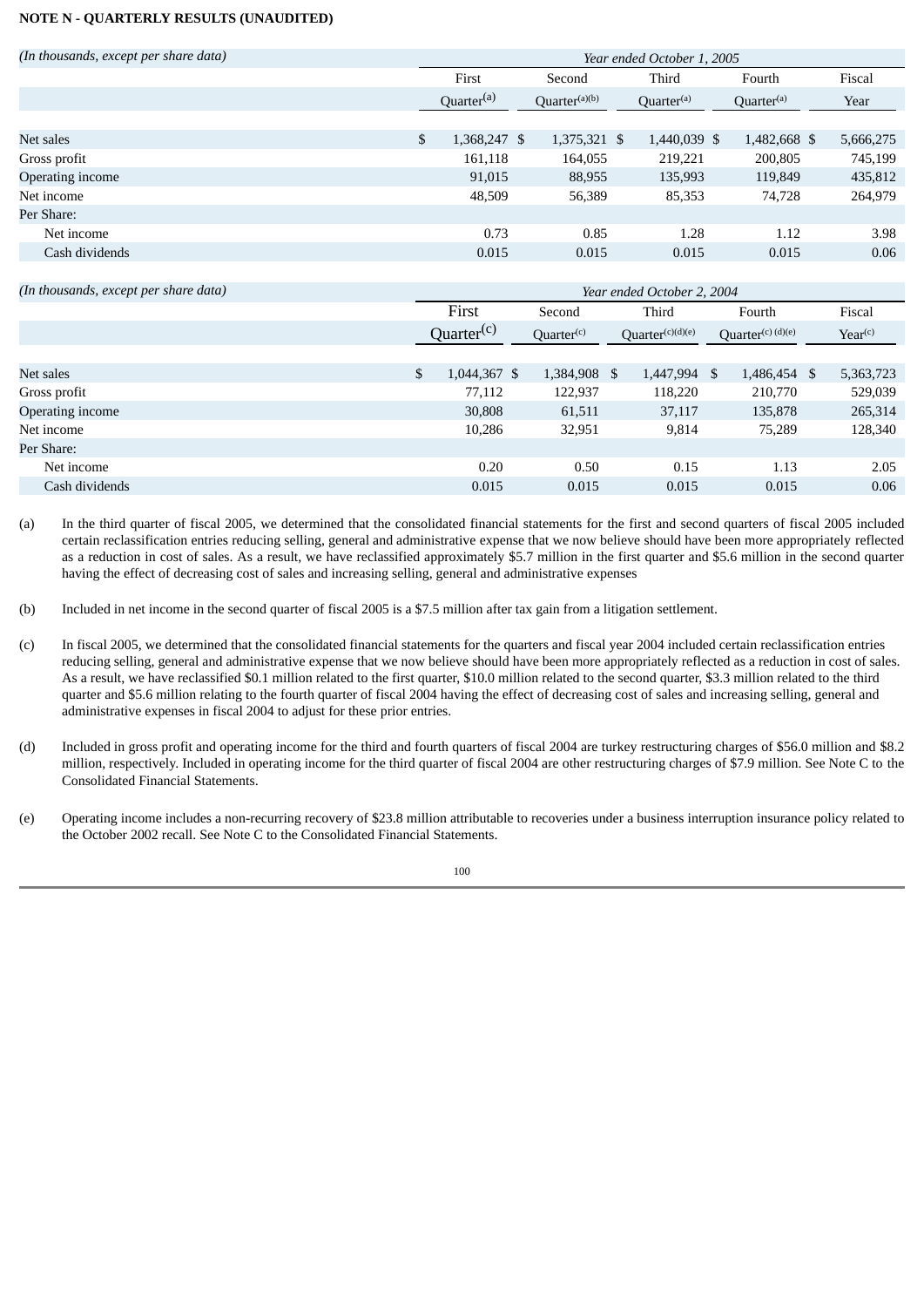# PILGRIM'S PRIDE CORPORATION

### SCHEDULE II-VALUATION AND QUALIFYING ACCOUNTS

| Col. A                           | Col. B      | Col. C           |                | Col. D            | Col. E      |
|----------------------------------|-------------|------------------|----------------|-------------------|-------------|
|                                  |             | <b>ADDITIONS</b> |                |                   |             |
|                                  |             |                  | Charged to     |                   |             |
|                                  | Balance at  | Charged to       | Other          |                   | Balance at  |
| <b>DESCRIPTION</b>               | Beginning   | Costs            | Accounts-      | Deductions        | end         |
|                                  | of Period   | and Expenses     | Describe $(1)$ | Describe $^{(2)}$ | of Period   |
|                                  |             |                  |                |                   |             |
| Year ended October 1, 2005:      |             |                  |                |                   |             |
| Reserves and allowances deducted |             |                  |                |                   |             |
| from asset accounts:             |             |                  |                |                   |             |
| Allowance for doubtful accounts  | \$4,244,644 | \$767,923        | $S-$           | \$349,412         | \$4,663,155 |
|                                  |             |                  |                |                   |             |
| Year ended October 2, 2004:      |             |                  |                |                   |             |
| Reserves and allowances deducted |             |                  |                |                   |             |
| from asset accounts:             |             |                  |                |                   |             |
| Allowance for doubtful accounts  | \$1,184,199 | \$1,124,878      | \$5,228,623    | \$3,293,056       | \$4,244,644 |
|                                  |             |                  |                |                   |             |
| Year ended September 27, 2003:   |             |                  |                |                   |             |
| Reserves and allowances deducted |             |                  |                |                   |             |
| from asset accounts:             |             |                  |                |                   |             |
| Allowance for doubtful accounts  | \$2,344,000 | \$87,543         | $S-$           | \$1,247,344       | \$1,184,199 |
|                                  |             |                  |                |                   |             |
|                                  |             |                  |                |                   |             |

(1) Balance of allowance for doubtful accounts established for accounts receivable acquired from ConAgra.

(2) Uncollectible accounts written off, net of recoveries.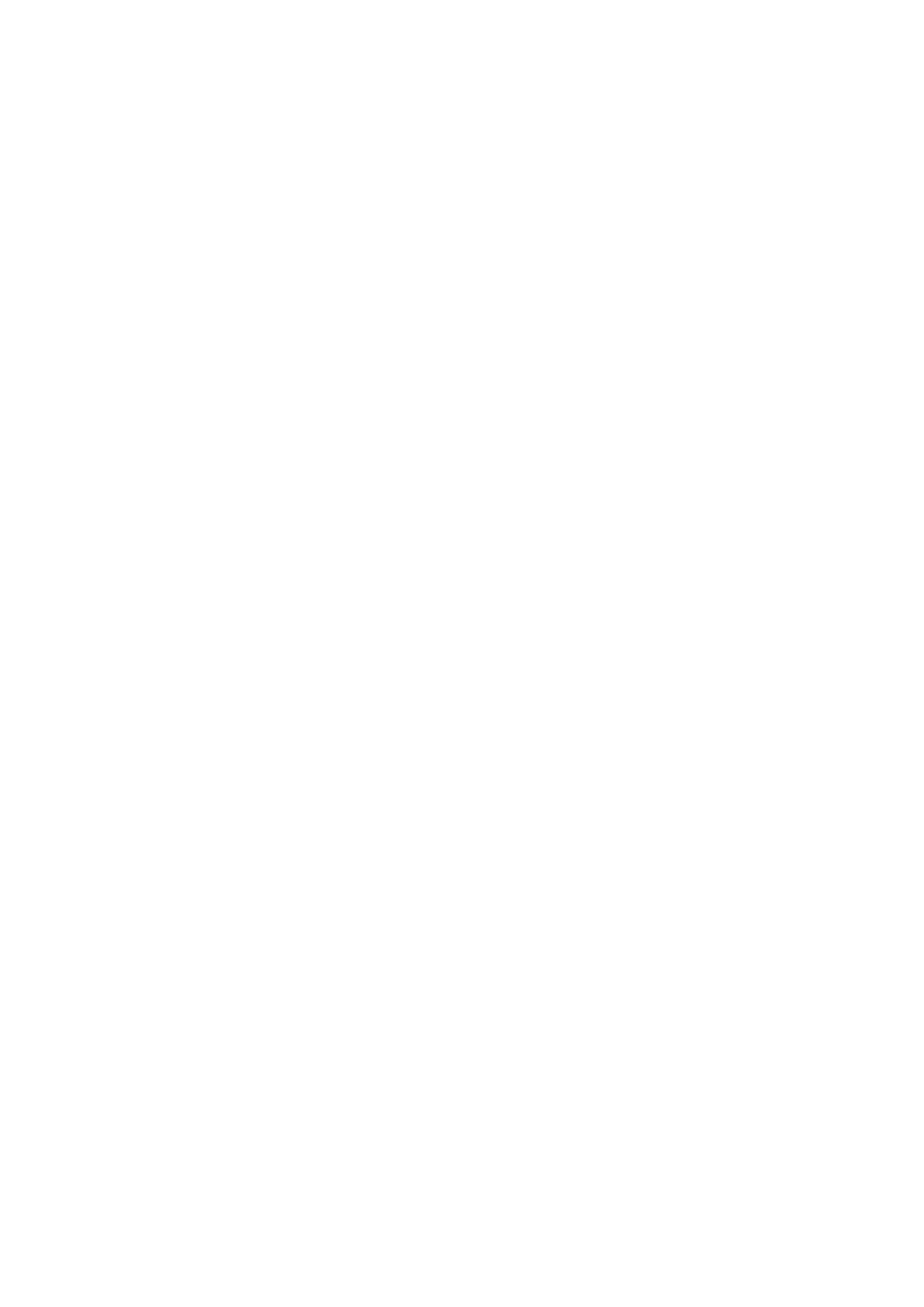#### **FIRST AMENDMENT TO CREDIT AGREEMENT**

#### **Parties:**

"CoBank": CoBank, ACB 5500 South Quebec Street Greenwood Village, Colorado 80111

"Borrower": Pilgrim's Pride Corporation 110 South Texas Street Pittsburg, Texas 75686

"Syndication Parties": Whose signatures appear below

**Execution Date**: September 22, 2005

#### **Recitals:**

A. CoBank (in its capacity as the Administrative Agent ("**Agent**") and as a Syndication Party) and Borrower have entered into that certain 2004 Amended and Restated Credit Agreement (Convertible Revolving Loan) dated as of April 7, 2004 (as amended, modified, or supplemented from time to time, the "**Credit Agreement**") pursuant to which CoBank and any entity which becomes a "Syndication Party" has extended certain credit facilities to Borrower under the terms and conditions set forth in the Credit Agreement.

B. Borrower has requested that the Agent and the Syndication Parties broaden Borrower's authority to make Investments, which the Agent and the Syndication Parties are willing to do under the terms and conditions as set forth in this First Amendment to Credit Agreement ("**First Amendment**").

#### **Agreement:**

Now, therefore, in consideration of the mutual covenants and agreements herein contained and other good and valuable consideration, the receipt and adequacy of which are hereby acknowledged, the parties hereto hereby agree as follows:

1. **Amendments to Credit Agreement**. The Credit Agreement is amended as of the Effective Date as follows:

1.1 Section 10.8 is hereby amended in its entirety to read as follows:

10.8 Investments. Borrower shall not (nor shall it permit any of its Subsidiaries to) own, purchase or acquire any stock, obligations or securities of, or any other interest in, or make any capital contribution to, any Person, except that Borrower and the Subsidiaries may own, purchase or acquire:

(a) commercial paper maturing not in excess of one year from the date of acquisition and rated P1 by Moody's Investors Service, Inc. or A1 by Standard & Poor's Corporation on the date of acquisition;

(b) certificates of deposit in North American commercial banks rated C or better by Keefe, Bruyette & Woods, Inc. or 3 or better by Cates Consulting Analysts, maturing not in excess of one year from the date of acquisition;

(c) obligations of the United States government or any agency thereof, the obligations of which are guaranteed by the United States government, maturing, in each case, not in excess of one year from the date of acquisition;

(d) repurchase agreements of any bank or trust company incorporated under the laws of the United States of America or any state thereof and fully secured by a pledge of obligations issued or fully and unconditionally guaranteed by the United States government;

(e) banker's acceptances maturing within one year issued by any bank or trust company organized under the laws of the United States or any state thereof and having capital, surplus and undivided profits of at least \$50,000,000;

(f) Eurodollar time deposits maturing within six months purchased directly from a bank meeting the requirements of 10.8(b);

(g) direct obligations issued by any state of the United States or any political subdivision of any such state or public instrumentality thereof maturing within one year and having, at the time of acquisition, the highest rating obtainable from either Standard & Poor's Ratings Group, a division of McGraw Hill, Inc. or Moody's Investors Service, Inc.;

(h) investments in mutual funds that invest not less than 95% of their assets in cash and cash equivalents or investments of the kinds described in clauses (a) through (g) above;

(i) investments in an aggregate amount of up to \$8,000,000.00 in deposits maintained with the Pilgrim Bank of Pittsburg;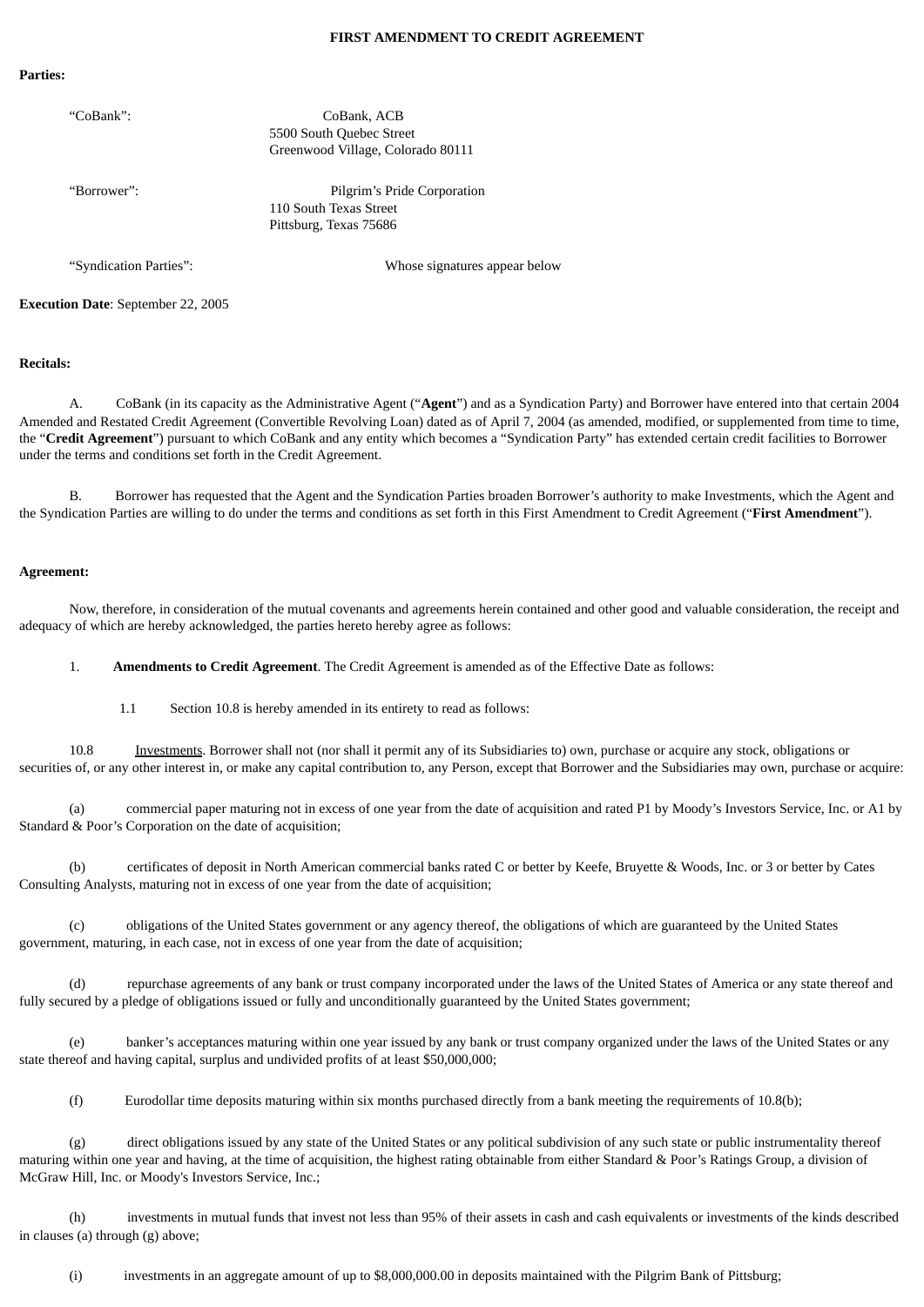(j) corporate bonds rated investment grade by Standard & Poor's Ratings Group, a division of McGraw Hill, Inc. or by Moody's Investors Service, Inc.;

(k) Investments permitted under Sections 10.5, 10.6, 10.7, and 10.9;

(l) Investments made prior to the Effective Date in Persons, which are not Subsidiaries, and which are identified on Exhibit 10.8 hereto;

(m) Investments in the Subsidiaries;

(n) Investments in Intercompany Bonds;

(o) Investments in Southern Hens, Inc. in an aggregate amount not to exceed \$5,000,000.00;

(p) Investments from time to time made after the Effective Date in Food Processors Water Cooperative, Inc. and the Greater Shenandoah Valley Development Company in accordance with past practice and their respective organizational documents as in effect on the date hereof;

(q) Investments described in, or similar to those described in, the attached Exhibit 10.8(q), so long as at the time of purchase such Investments (other than those described in clauses (B) and (D) of Exhibit 10.8(q)) had a long-term senior unsecured debt rating of not less than Baa3 by Moody's Investors Service, Inc. and not less than BBB by Standard & Poor's Ratings Group, a division of McGraw Hill, Inc.; and

(r) Investments not covered by clauses (a) through q) above, in an amount not to exceed at any time an aggregate of \$50,000,000.00.

1.2 Exhibit 10.8(q) attached to this First Amendment shall be  $Exhibit 10.8(q)$  to the Credit Agreement.

2. **Conditions to Effectiveness of this First Amendment**. The effectiveness of this First Amendment is subject to satisfaction, in the Administrative Agent's sole discretion, of each of the following conditions precedent (the date on which all such conditions precedent are so satisfied shall be the "**Effective Date**"):

2.1 **Delivery of Executed Loan Documents**. Borrower shall have delivered to the Administrative Agent, for the benefit of, and for delivery to, the Administrative Agent and the Syndication Parties, the following documents, each duly executed by Borrower and any other party thereto:

#### A. This First Amendment

2.2 **Representations and Warranties**. The representations and warranties of Borrower in the Credit Agreement shall be true and correct in all material respects on and as of the Effective Date as though made on and as of such date.

2.3 **No Event of Default**. No Event of Default shall have occurred and be continuing under the Credit Agreement as of the Effective Date of this First Amendment.

2.4 **Payment of Fees and Expenses**. Borrower shall have paid the Administrative Agent, by wire transfer of immediately available federal funds (a) all fees presently due under the Credit Agreement (as amended by this First Amendment); and (b) all expenses owing as of the Effective Date pursuant to Section 17.1 of the Credit Agreement.

#### 3. **General Provisions**.

3.1 **No Other Modifications**. The Credit Agreement, as expressly modified herein, shall continue in full force and effect and be binding upon the parties thereto.

3.2 **Successors and Assigns**. This First Amendment shall be binding upon and inure to the benefit of Borrower, Agent, and the Syndication Parties, and their respective successors and assigns, except that Borrower may not assign or transfer its rights or obligations hereunder without the prior written consent of all the Syndication Parties.

3.3 **Definitions**. Capitalized terms used, but not defined, in this First Amendment shall have the meaning set forth in the Credit Agreement.

3.4 **Severability**. Should any provision of this First Amendment be deemed unlawful or unenforceable, said provision shall be deemed several and apart from all other provisions of this First Amendment and all remaining provision of this First Amendment shall be fully enforceable.

3.5 **Governing Law**. To the extent not governed by federal law, this First Amendment and the rights and obligations of the parties hereto shall be governed by, interpreted and enforced in accordance with the laws of the State of Colorado.

3.6 **Headings**. The captions or headings in this First Amendment are for convenience only and in no way define, limit or describe the scope or intent of any provision of this First Amendment.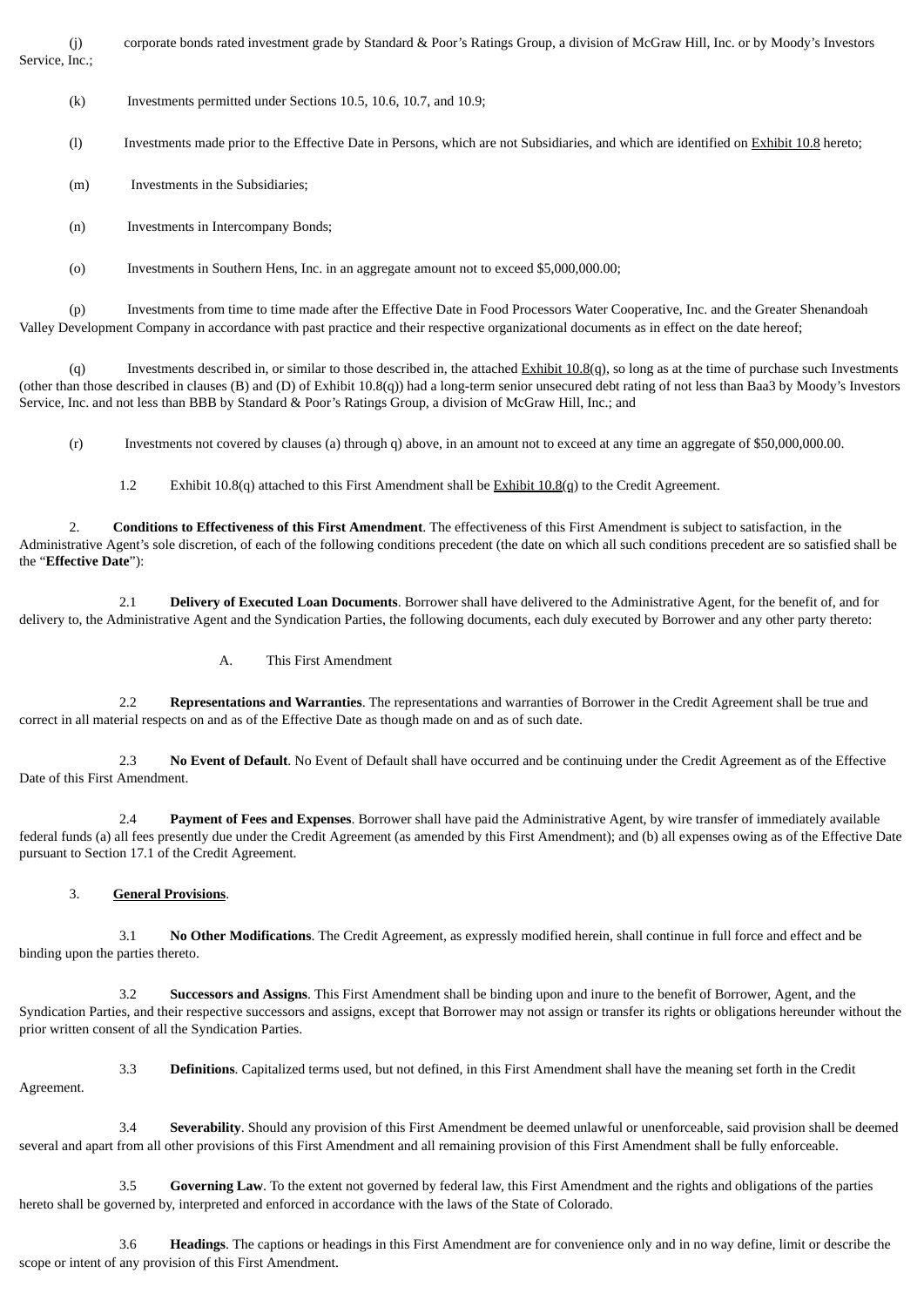3.7 **Counterparts**. This First Amendment may be executed by the parties hereto in separate counterparts, each of which, when so executed and delivered, shall be an original, but all such counterparts shall together constitute one and the same instrument. Each counterpart may consist of a number of copies hereof, each signed by less than all, but together signed by all, of the parties hereto. Copies of documents or signature pages bearing original signatures, and executed documents or signature pages delivered by a party by telefax, facsimile, or e-mail transmission of an Adobe® file format document (also known as a PDF file) shall, in each such instance, be deemed to be, and shall constitute and be treated as, an original signed document or counterpart, as applicable. Any party delivering an executed counterpart of this First Amendment by telefax, facsimile, or e-mail transmission of an Adobe® file format document also shall deliver an original executed counterpart of this First Amendment, but the failure to deliver an original executed counterpart shall not affect the validity, enforceability, and binding effect of this First Amendment.

#### [**Signatures to follow on next page.**]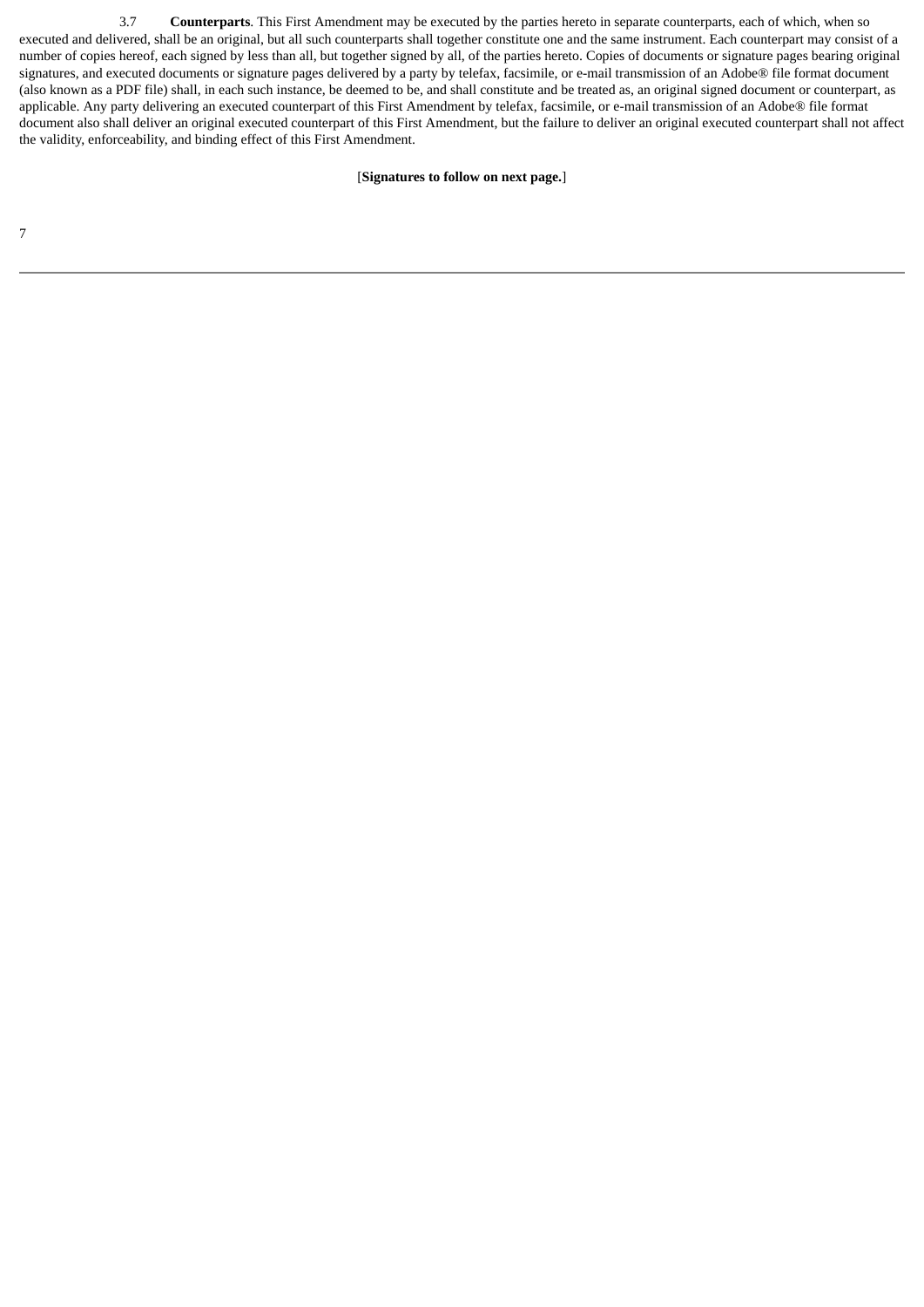IN WITNESS WHEREOF, the parties hereto have caused this First Amendment to be executed as of the Effective Date.

# **ADMINISTRATIVE AGENT: CoBank, ACB** By: Name: Jim Stutzman Title: Vice President **BORROWER: Pilgrim's Pride Corporation** By:

Name: Richard A. Cogdill Title: Exe. VP, CFO, Sec & Treas.

#### **SYNDICATION PARTIES: CoBank, ACB**

| By:    |                |
|--------|----------------|
| Name:  | Jim Stutzman   |
| Title: | Vice President |

### **Agriland, FCS**

| Bv:    |                         |
|--------|-------------------------|
| Name:  | <b>Steve Ogletree</b>   |
| Title: | Chief Executive Officer |

# **Deere Credit, Inc.**

| Bv:    |                               |
|--------|-------------------------------|
| Name:  | Raymond L. Murphey            |
| Title: | Senior Account Credit Manager |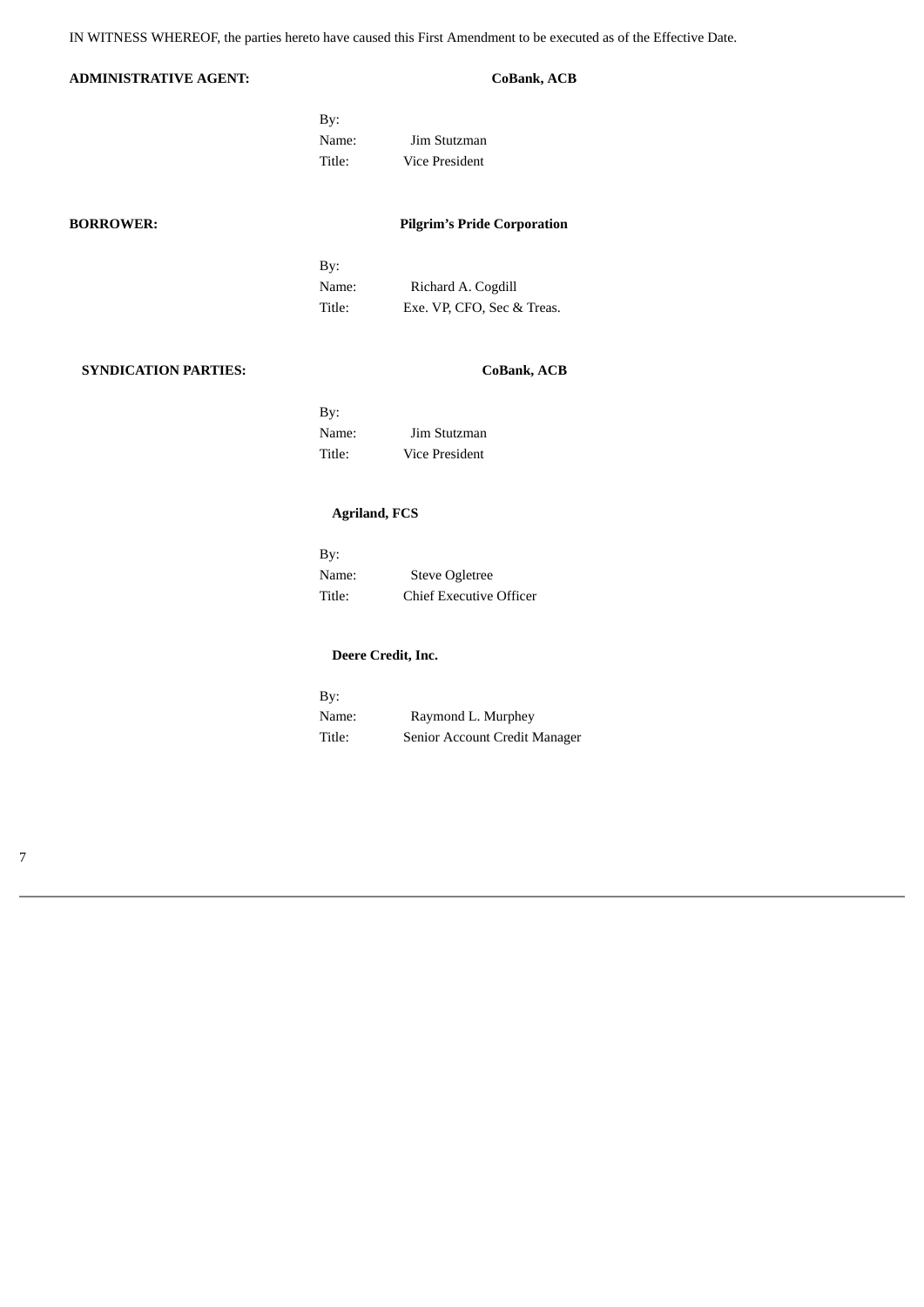#### EXHIBIT 10.8(q) TO CREDIT AGREEMENT

#### CORPORATE CASH INVESTMENT POLICY

Each of the following Investments, provided that at the time of purchase such Investment (other than Items B and D below) shall have a long-term senior unsecured debt rating of not less than Baa3 by Moody's Investors Service, Inc. ("Moody's") and not less than BBB by Standard & Poor's Ratings Group, a division of McGraw Hill, Inc. ("S&P"):

- A. Obligations of, or those guaranteed or insured by, the U.S. government or U.S. government sponsored enterprises or agencies;
- B. Commercial paper rated P1 by Moody's or A1 by S&P, which matures within one year of issuance thereof;
- C. Direct obligations and securities issued by any state of the U.S. or any political subdivision of any such state or public instrumentality thereof;
- D. Repurchase agreements fully collateralized by U.S. government and/or agency securities with a maximum maturity of seven days;
- E. Other corporate notes, medium term notes and Rule 144A private placements;
- F. Asset backed securities;
- G. Mortgage backed securities and commercial mortgage backed securities;
- H. Collateralized mortgage obligations;
- I. Obligations of sovereign and supranational entities;
- J. Other municipal debt obligations;
- K. Remarketed or auction rate preferred shares of closed end mutual funds;
- L. Money market mutual funds with a minimum \$1billion average asset size for the previous 12 months;
- M. Common stock listed on a U.S. exchange or traded in the over-the-counter market up to a maximum of 10% of the portfolio at the time of purchase; and
- N. Debt obligations of non-U.S. governments, sovereign entities, supranational agencies or foreign corporations.

3453401\_2.DOC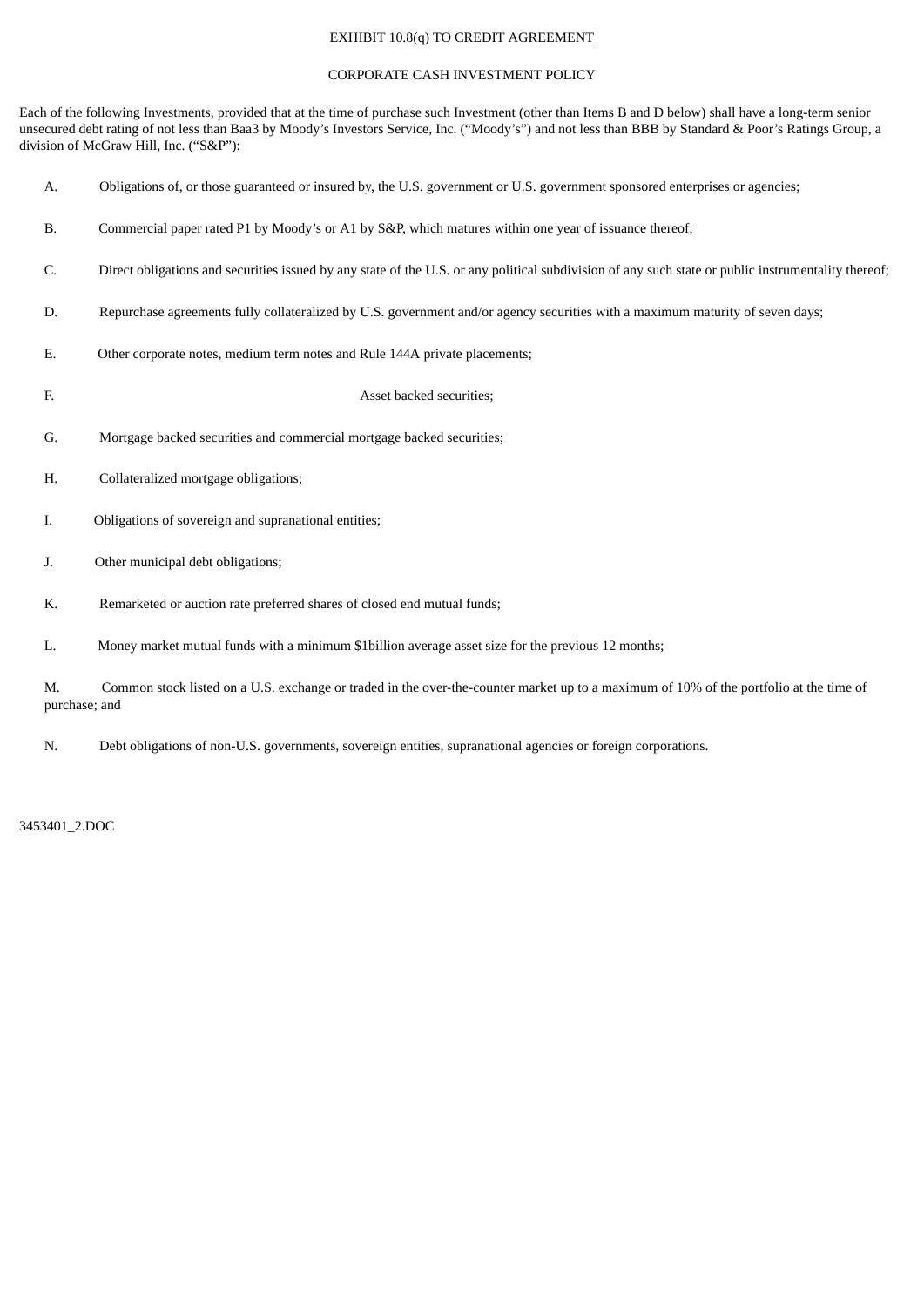### **EXHIBIT 12 PILGRIM'S PRIDE CORPORATION**

## **COMPUTATION OF RATIO OF EARNINGS TO FIXED CHARGES**

|                                                                        | <b>Year Ended</b>  |  |                    |                                      |                       |                       |  |                       |  |
|------------------------------------------------------------------------|--------------------|--|--------------------|--------------------------------------|-----------------------|-----------------------|--|-----------------------|--|
|                                                                        | October 1,<br>2005 |  | October, 2<br>2004 |                                      | September 27,<br>2003 | September 28,<br>2002 |  | September 29,<br>2001 |  |
|                                                                        |                    |  |                    | (amounts in thousands, except ratio) |                       |                       |  |                       |  |
| <b>EARNINGS:</b>                                                       |                    |  |                    |                                      |                       |                       |  |                       |  |
| Income before income taxes                                             | \$<br>403,523 \$   |  | 208,535 \$         |                                      | 63,235 \$             | $1,910 \text{ }$ \$   |  | 61,861                |  |
|                                                                        |                    |  |                    |                                      |                       |                       |  |                       |  |
| Add: Total fixed charges (see below)                                   | 64,735             |  | 67,168             |                                      | 49,647                | 48,322                |  | 48,394                |  |
| Less: Interest Capitalized                                             | (2,841)            |  | (1,714)            |                                      | (1,535)               | (6,014)               |  | (7, 153)              |  |
| <b>Total Earnings</b>                                                  | 465,417 \$         |  | 273,989 \$         |                                      | 111,347 \$            | 44,218 \$             |  | 103,102               |  |
| <b>FIXED CHARGES:</b>                                                  |                    |  |                    |                                      |                       |                       |  |                       |  |
| Interest $(1)$                                                         | \$<br>52,426 \$    |  | 56,150 \$          |                                      | 40,356                | 38,965 \$             |  | 38,840                |  |
| Portion of rental expense representative of the<br>interest factor (2) | 12,309             |  | 11,018             |                                      | 9,291                 | 9,357                 |  | 9,554                 |  |
| Total fixed charges                                                    | 64,735 \$          |  | 67,168 \$          |                                      | 49,647 \$             | 48,322 \$             |  | 48,394                |  |
| Ratio of earnings to fixed charges                                     | 7.19               |  | 4.08               |                                      | 2.24                  | (3)                   |  | 2.13                  |  |

(1) Interest includes amortization of capitalized financing fees.

(2) One-third of rental expenses is assumed to be representative of the interest factor.

(3) Earnings were insufficient to cover fixed charges by \$4,104.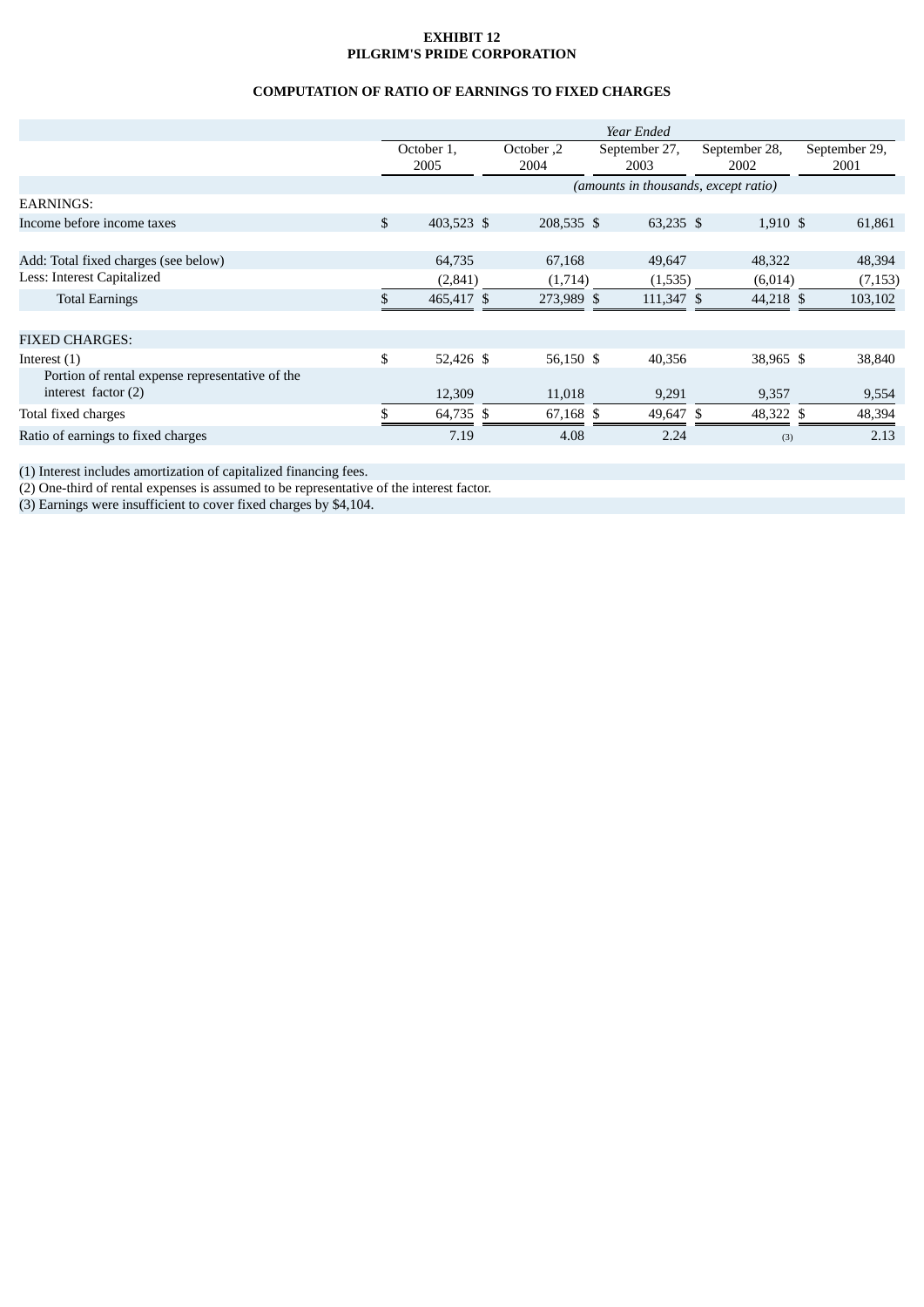- 1. COMERCIALIZADORA DE CARNES DE MEXICO S.A. DE C.V. MEXICO
- COMPANIA INCUBADORA HIDALGO S.A. DE C.V.
- 3. INMOBILIARIA AVICOLA PILGRIM'S PRIDE, S. DE R.L. MEXICO
- 4. PILGRIM'S PRIDE S.A. DE C.V. A CONSUMERTIES ON A CONSUMERTICO AND MEXICO POLITICAL AND MEXICO AND A CONSUMERTICO
- 5. GALLINA PESADA S.A. DE C.V.
- 6. PILGRIM'S PRIDE FUNDING CORPORATION DELAWARE
- 7. PPC OF DELAWARE BUSINESS TRUST
- 8 PILGRIM'S PRIDE MKTG, LTD. TEXAS
- 9. PILGRIM'S PRIDE AFFORDABLE HOUSING CORPORATION TEXAS
- 10. GRUPO PILGRIM'S PRIDE FUNDING HOLDINGS S. DE R.L. DE C.V. MEXICO
- 11. GRUPO PILGRIM'S PRIDE FUNDING S. DE R.L. DE C.V. MEXICO
- 12. VALLEY RAIL SERVICE, INC. TEXAS
- 13. PILGRIM'S PRIDE OF NEVADA, INC. NEVADA 14. SERVICIOS ADMINISTRATIVOS PILGRIM'S PRIDE S.A. DE C.V. MEXICO
- 15. PFS DISTRIBUTION COMPANY TEXAS
- 16. MAYFLOWER INSURANCE COMPANY **THE CAYMAN ISLANDS**
- 17. TO-RICOS, INC. NEBRASKA
- 18. PILGRIM'S PRIDE CORPORATION OF WEST VIRGINIA, INC. WEST VIRGINIA
- 19. PPC TRANSPORTATION COMPANY **DELAWARE**
- 20. PILGRIM'S PRIDE LUXEMBOURG FUNDING S.A.R. L. LUXEMBOURG LUXEMBOURG
- 21. PILGRIM'S TURKEY COMPANY, LLC

# SUBSIDIARIES OF REGISTRANT JURISDICTION OF INCORPORATION OR ORGANIZATION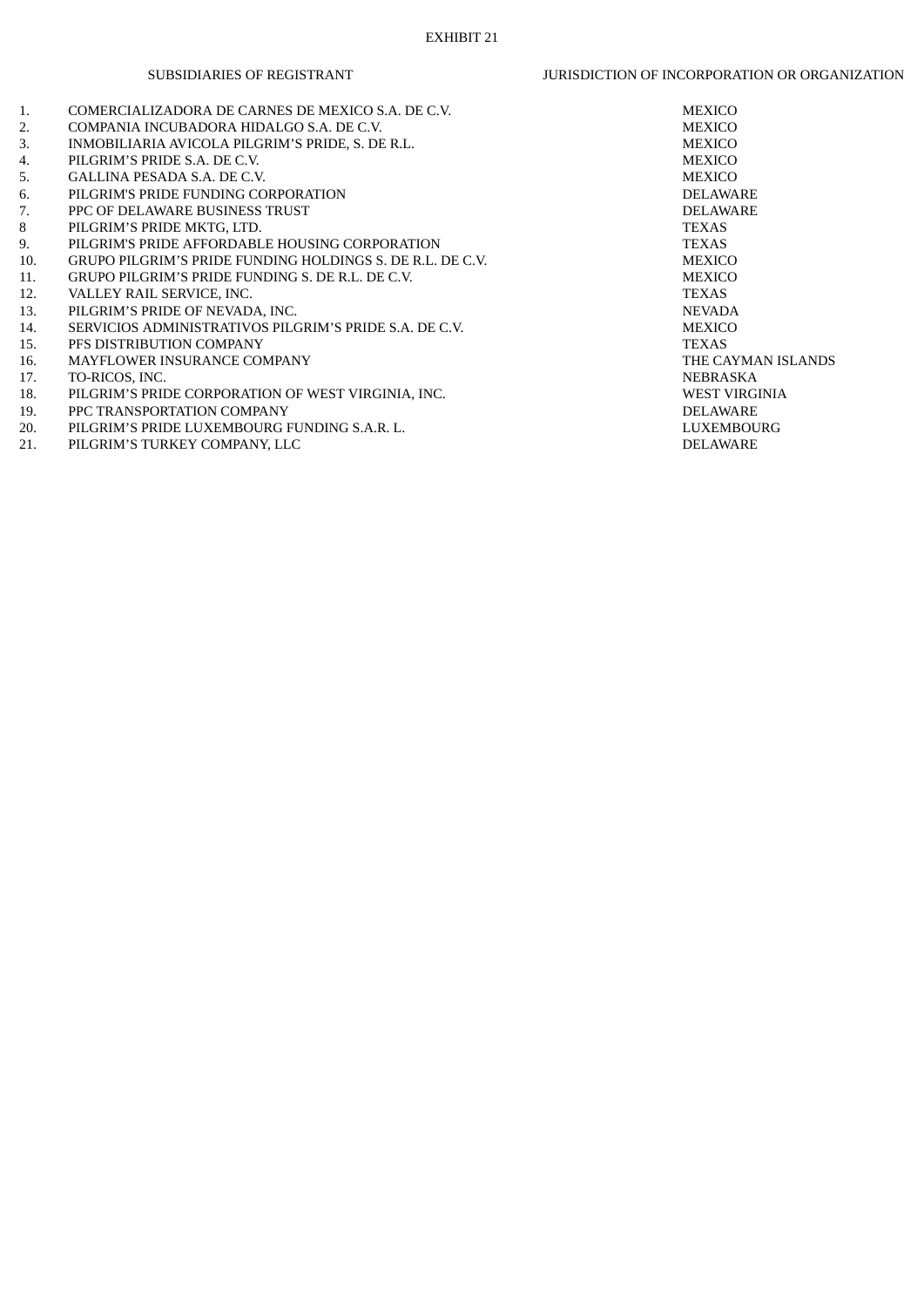#### EXHIBIT 23

### CONSENT OF ERNST & YOUNG LLP, INDEPENDENT REGISTERED PUBLIC ACCOUNTING FIRM

We consent to the incorporation by reference in the Registration Statements (Form S-8 No. 3-12043, Form S-8 No. 333-7498, Form S-8 No. 333-111929, Form S-3 No. 333-84861 and Form S-3 No. 333-117472) of Pilgrim's Pride Corporation, and in the related Prospectuses, of our reports dated November 15, 2005, with respect to the consolidated financial statements and schedule of Pilgrim's Pride Corporation, Pilgrim's Pride Corporation management's assessment of the effectiveness of internal control over financial reporting, and the effectiveness of internal control over financial reporting of Pilgrim's Pride Corporation, included in this Annual Report (Form 10-K) for the year ended October 1, 2005.

ERNST & YOUNG LLP

Dallas, Texas November 15, 2005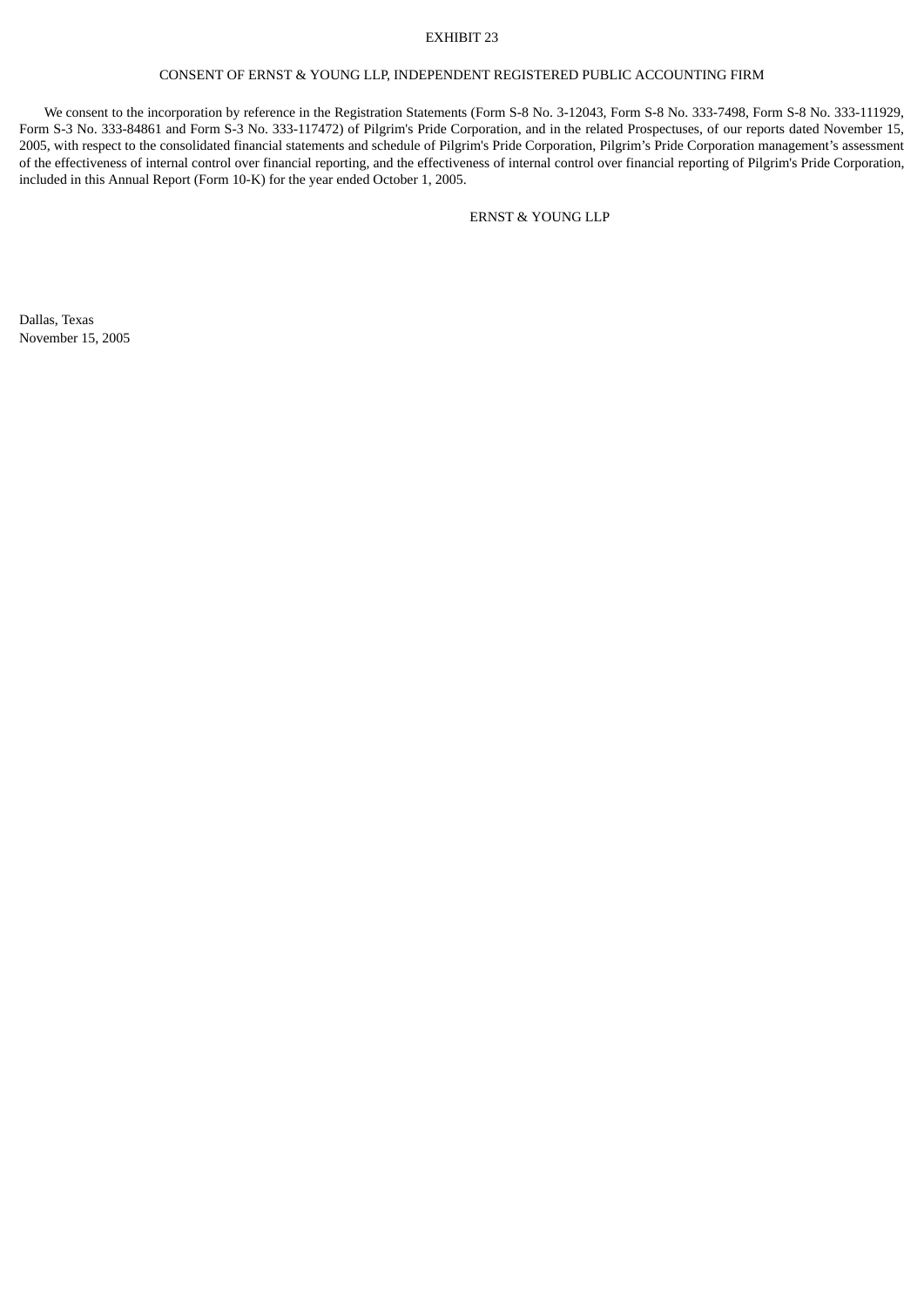#### EXHIBIT 31.1 CERTIFICATION BY CO-PRINCIPAL EXECUTIVE OFFICER PURSUANT TO 18 U.S.C. SECTION 1350, AS ADOPTED PURSUANT TO SECTION 302 OF THE SARBANES-OXLEY ACT OF 2002

I, Lonnie "Bo" Pilgrim, Chairman of Pilgrim's Pride Corporation, certify that:

- 1. I have reviewed this annual report on Form 10-K for the fiscal year ended October 1, 2005, of Pilgrim's Pride Corporation;
- 2. Based on my knowledge, this report does not contain any untrue statement of a material fact or omit to state a material fact necessary to make the statement made, in light of the circumstances under which such statements were made, not misleading with respect to the period covered by this report;
- 3. Based on my knowledge, the financial statements and other financial information included in this report, fairly present in all material respects the financial condition, results of operations and cash flows of the registrant as of, and for, the periods presented in this annual report;
- 4. The registrant's other certifying officers and I are responsible for establishing and maintaining disclosure controls and procedures (as defined in Exchange Act Rules 13a-15(e) and 15d-15(e)) and internal control over financial reporting (as defined in Exchange Act Rules 13a-15(f) and 15d-15(f)) for the registrant and have:
	- a.) Designed such disclosure controls and procedures, or caused such disclosure controls and procedures to be designed under our supervision, to ensure that material information relating to the registrant, including its consolidated subsidiaries, is made known to us by others within those entities, particularly during the period in which this annual report is being prepared;
		- b.) Designed such internal control over financial reporting, or caused such internal control over financial reporting to be designed under our supervision, to provide reasonable assurance regarding the reliability of financial reporting and the preparation of financial statements for external purposes in accordance with generally accepted accounting principles;
	- c.) Evaluated the effectiveness of the registrant's disclosure controls and procedures and presented in this report our conclusions about the effectiveness of the disclosure controls and procedures, as of the end of the period covered by this report based upon such evaluation; and
	- d.) Disclosed in this report any change in the registrant's internal control over financial reporting that occurred during the registrant's most recent fiscal quarter (the registrant's fourth fiscal quarter in the case of an annual report) that has materially affected, or is reasonably likely to materially affect, the registrant's internal control over financial reporting; and
- 5. The registrant's other certifying officers and I have disclosed, based on our most recent evaluation of internal control over financial reporting, to the registrant's auditors and the audit committee of registrant's board of directors (or persons performing the equivalent functions):
	- a.) All significant deficiencies and material weaknesses in the design or operation of internal control over financial reporting which are reasonably likely to adversely affect the registrant's ability to record, process, summarize and report financial information; and
	- b.) Any fraud, whether or not material, that involves management or other employees who have a significant role in the registrant's internal control over financial reporting

Date: November 18, 2005 /s/ Lonnie "Bo" Pilgrim

Lonnie "Bo" Pilgrim Co-Principal Executive Officer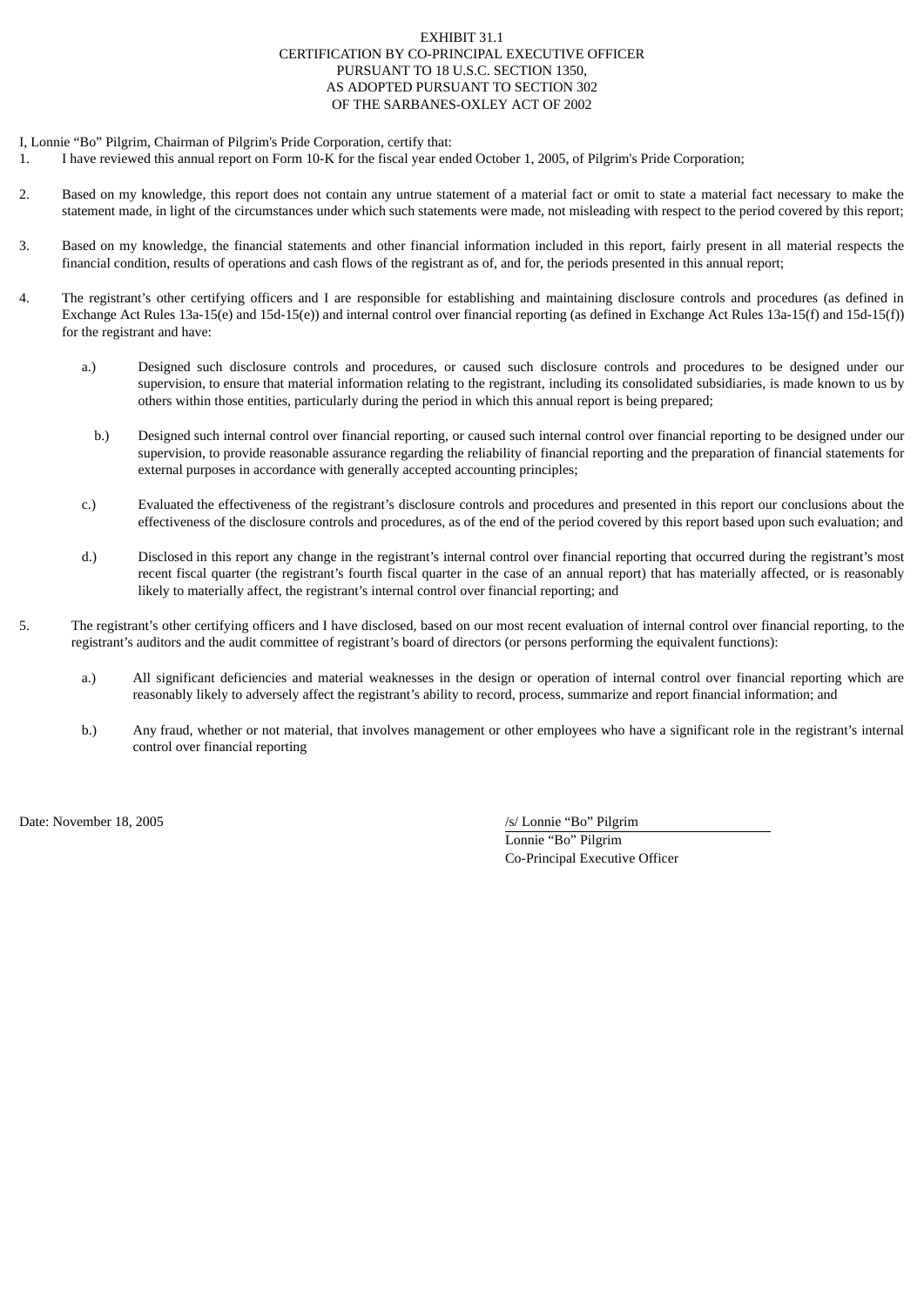#### EXHIBIT 31.2 CERTIFICATION BY CO-PRINCIPAL EXECUTIVE OFFICER PURSUANT TO 18 U.S.C. SECTION 1350, AS ADOPTED PURSUANT TO SECTION 302 OF THE SARBANES-OXLEY ACT OF 2002

I, O.B. Goolsby, Chief Executive Officer of Pride Corporation, certify that:

- 1. I have reviewed this annual report on Form 10-K for the fiscal year ended October 1, 2005, of Pilgrim's Pride Corporation;
- 2. Based on my knowledge, this report does not contain any untrue statement of a material fact or omit to state a material fact necessary to make the statement made, in light of the circumstances under which such statements were made, not misleading with respect to the period covered by this report;
- 3. Based on my knowledge, the financial statements and other financial information included in this report, fairly present in all material respects the financial condition, results of operations and cash flows of the registrant as of, and for, the periods presented in this annual report;
- 4. The registrant's other certifying officers and I are responsible for establishing and maintaining disclosure controls and procedures (as defined in Exchange Act Rules 13a-15(e) and 15d-15(e)) and internal control over financial reporting (as defined in Exchange Act Rules 13a-15(f) and 15d-15(f)) for the registrant and have:
	- a.) Designed such disclosure controls and procedures, or caused such disclosure controls and procedures to be designed under our supervision, to ensure that material information relating to the registrant, including its consolidated subsidiaries, is made known to us by others within those entities, particularly during the period in which this annual report is being prepared;
		- b.) Designed such internal control over financial reporting, or caused such internal control over financial reporting to be designed under our supervision, to provide reasonable assurance regarding the reliability of financial reporting and the preparation of financial statements for external purposes in accordance with generally accepted accounting principles;
	- c.) Evaluated the effectiveness of the registrant's disclosure controls and procedures and presented in this report our conclusions about the effectiveness of the disclosure controls and procedures, as of the end of the period covered by this report based upon such evaluation; and
	- d.) Disclosed in this report any change in the registrant's internal control over financial reporting that occurred during the registrant's most recent fiscal quarter (the registrant's fourth fiscal quarter in the case of an annual report) that has materially affected, or is reasonably likely to materially affect, the registrant's internal control over financial reporting; and
- 5. The registrant's other certifying officers and I have disclosed, based on our most recent evaluation of internal control over financial reporting, to the registrant's auditors and the audit committee of registrant's board of directors (or persons performing the equivalent functions):
	- a.) All significant deficiencies and material weaknesses in the design or operation of internal control over financial reporting which are reasonably likely to adversely affect the registrant's ability to record, process, summarize and report financial information; and
	- b.) Any fraud, whether or not material, that involves management or other employees who have a significant role in the registrant's internal control over financial reporting.

Date: November 18, 2005 /s/ O.B. Goolsby, Jr.

O.B. Goolsby, Jr. Co-Principal Executive Officer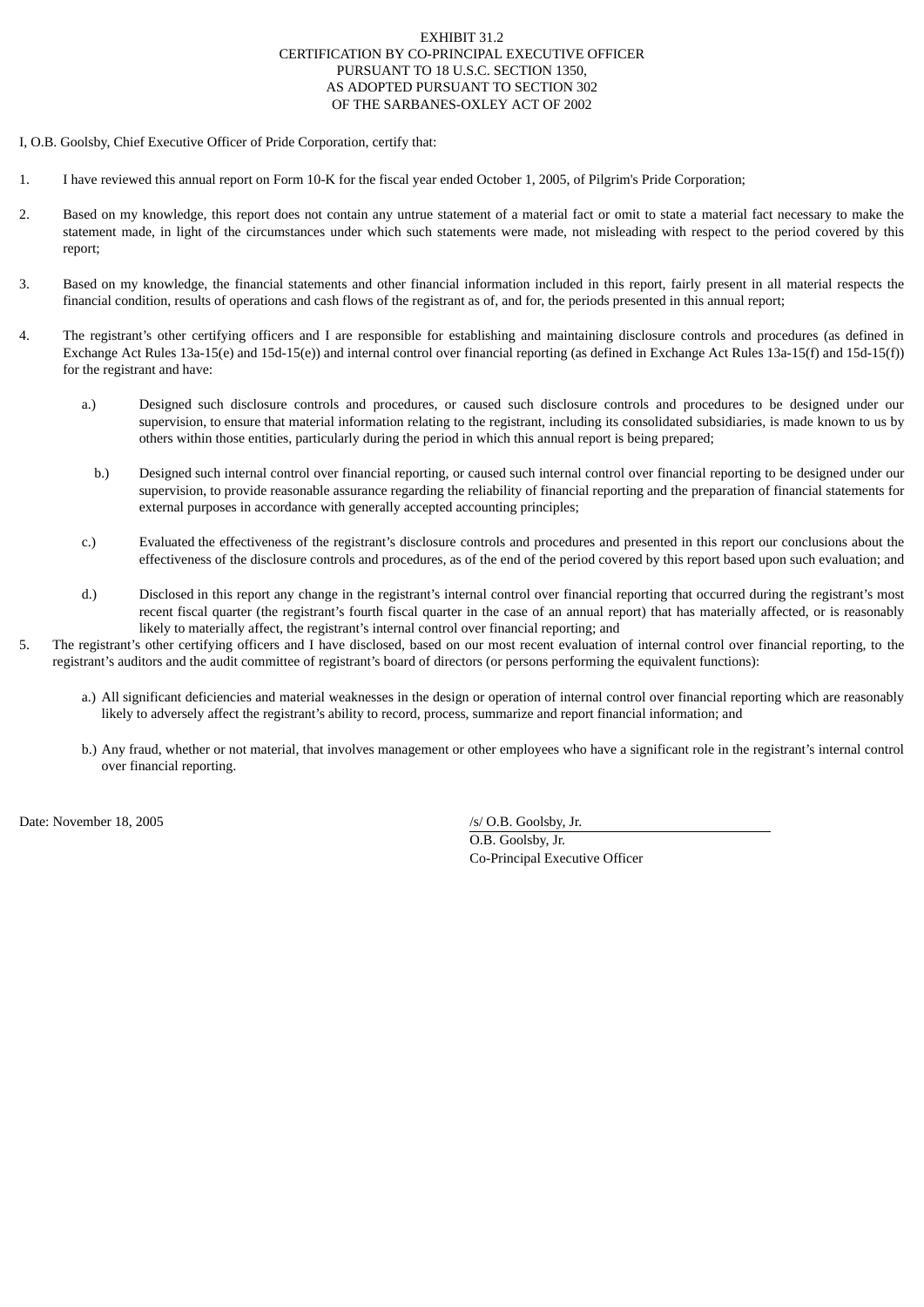#### EXHIBIT 31.3 CERTIFICATION BY CHIEF FINANCIAL OFFICER PURSUANT TO 18 U.S.C. SECTION 1350, AS ADOPTED PURSUANT TO SECTION 302 OF THE SARBANES-OXLEY ACT OF 2002

I, Richard A. Cogdill, Chief Financial Officer of Pilgrim's Pride Corporation, certify that:

- 1. I have reviewed this annual report on Form 10-K for the fiscal year ended October 1, 2005, of Pilgrim's Pride Corporation;
- 2. Based on my knowledge, this report does not contain any untrue statement of a material fact or omit to state a material fact necessary to make the statement made, in light of the circumstances under which such statements were made, not misleading with respect to the period covered by this report;
- 3. Based on my knowledge, the financial statements and other financial information included in this report, fairly present in all material respects the financial condition, results of operations and cash flows of the registrant as of, and for, the periods presented in this annual report;
- 4. The registrant's other certifying officers and I are responsible for establishing and maintaining disclosure controls and procedures (as defined in Exchange Act Rules 13a-15(e) and 15d-15(e)) and internal control over financial reporting (as defined in Exchange Act Rules 13a-15(f) and 15d-15(f)) for the registrant and have:
	- a.) Designed such disclosure controls and procedures, or caused such disclosure controls and procedures to be designed under our supervision, to ensure that material information relating to the registrant, including its consolidated subsidiaries, is made known to us by others within those entities, particularly during the period in which this annual report is being prepared;
	- b.) Designed such internal control over financial reporting, or caused such internal control over financial reporting to be designed under our supervision, to provide reasonable assurance regarding the reliability of financial reporting and the preparation of financial statements for external purposes in accordance with generally accepted accounting principles;
	- c.) Evaluated the effectiveness of the registrant's disclosure controls and procedures and presented in this report our conclusions about the effectiveness of the disclosure controls and procedures, as of the end of the period covered by this report based upon such evaluation; and
	- d.) Disclosed in this report any change in the registrant's internal control over financial reporting that occurred during the registrant's most recent fiscal quarter (the registrant's fourth fiscal quarter in the case of an annual report) that has materially affected, or is reasonably likely to materially affect, the registrant's internal control over financial reporting
- 5. The registrant's other certifying officers and I have disclosed, based on our most recent evaluation of internal control over financial reporting, to the registrant's auditors and the audit committee of registrant's board of directors (or persons performing the equivalent functions):
	- a.) All significant deficiencies and material weaknesses in the design or operation of internal control over financial reporting which are reasonably likely to adversely affect the registrant's ability to record, process, summarize and report financial information; and
	- b.) Any fraud, whether or not material, that involves management or other employees who have a significant role in the registrant's internal control over financial reporting

Date: November 18, 2005 /s/ Richard A. Cogdill

Richard A. Cogdill Chief Financial Officer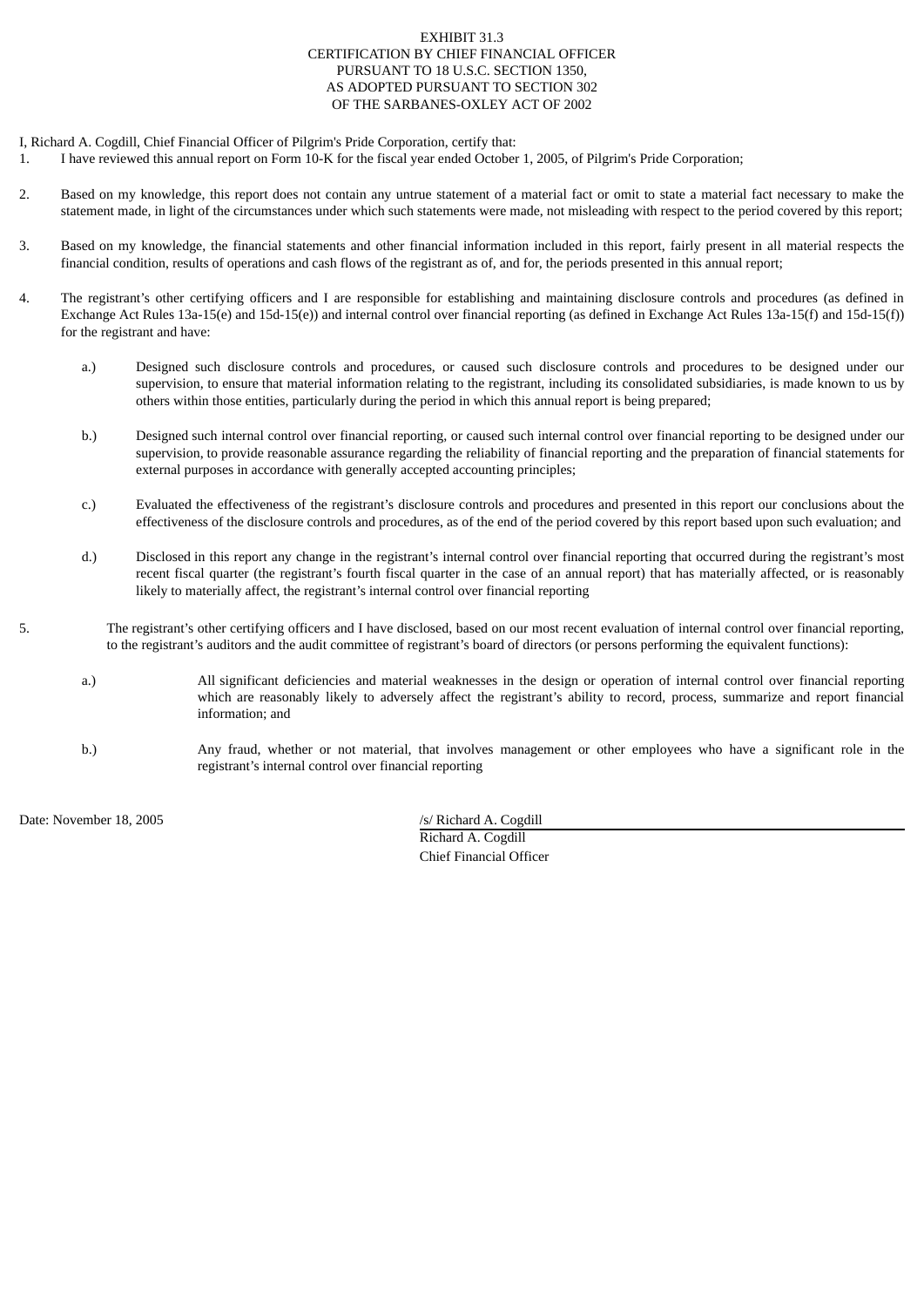#### EXHIBIT 32.1 CERTIFICATION OF CO-PRINCIPAL EXECUTIVE OFFICER PURSUANT TO 18 U.S.C. § 1350 ADOPTED PURSUANT TO SECTION 906 OF THE SARBANES-OXLEY ACT OF 2002

Pursuant to section 906 of the Sarbanes-Oxley Act of 2002 (subsections (a) and (b) of section 1350, chapter 63 of title 18, United States Code), the undersigned officer of Pilgrim's Pride Corporation (the "Company"), does hereby certify, to such officer's knowledge, that:

The Annual Report on Form 10-K for the year ended October 1, 2005 (the "Form 10-K") of the Company fully complies with the requirements of Section 13(a) or 15(d) of the Securities Exchange Act of 1934, and information contained in the Form 10-K fairly presents, in all material respects, the financial condition and results of operations of the Company.

Date: November 18, 2005 /s/ Lonnie "Bo" Pilgrim

Lonnie "Bo" Pilgrim Co-Principal Executive Officer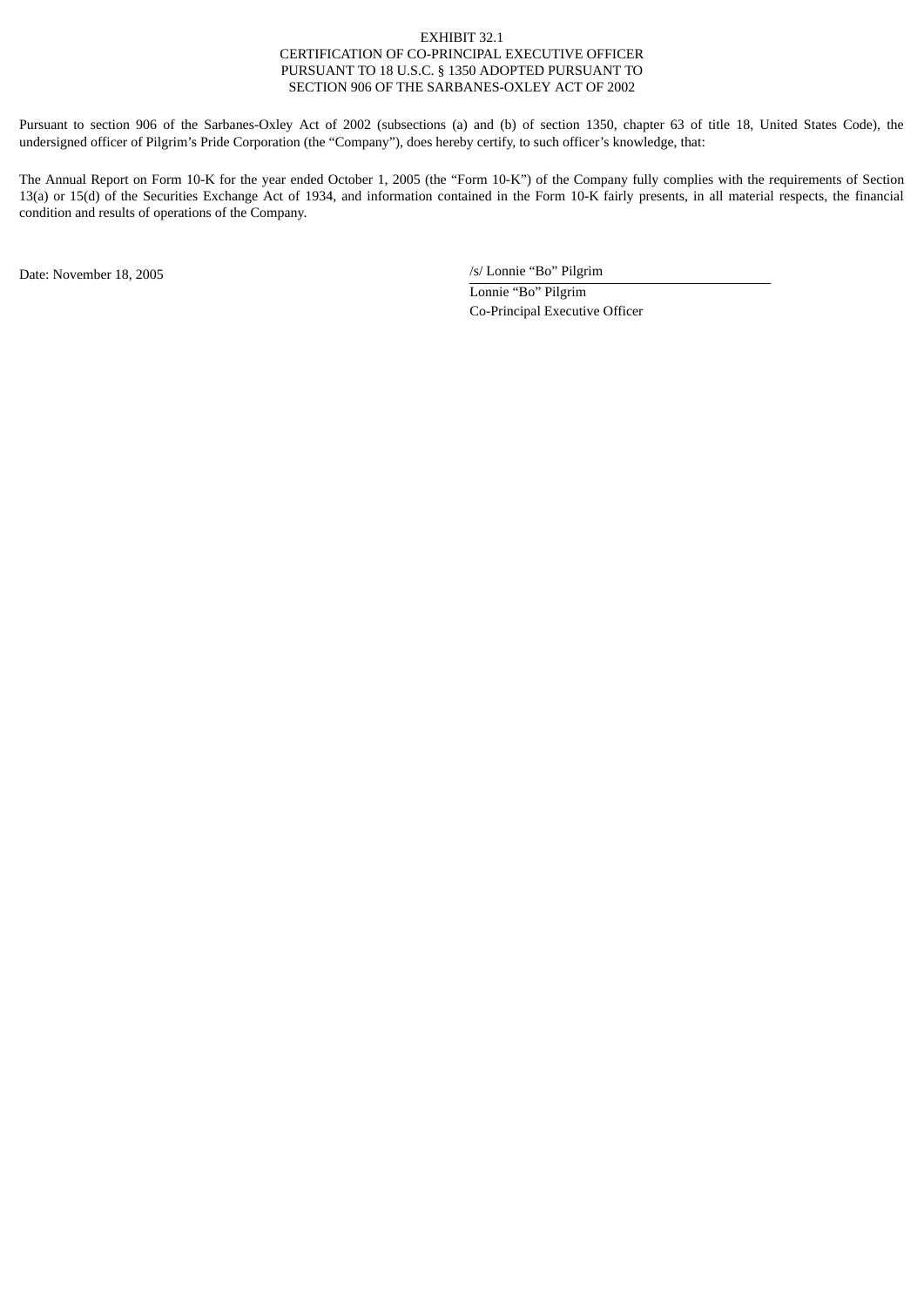#### EXHIBIT 32.2 CERTIFICATION OF CO-PRINCIPAL EXECUTIVE OFFICER PURSUANT TO 18 U.S.C. § 1350 ADOPTED PURSUANT TO SECTION 906 OF THE SARBANES-OXLEY ACT OF 2002

Pursuant to section 906 of the Sarbanes-Oxley Act of 2002 (subsections (a) and (b) of section 1350, chapter 63 of title 18, United States Code), the undersigned officer of Pilgrim's Pride Corporation (the "Company"), does hereby certify, to such officer's knowledge, that:

The Annual Report on Form 10-K for the year ended October 1, 2005 (the "Form 10-K") of the Company fully complies with the requirements of Section 13(a) or 15(d) of the Securities Exchange Act of 1934, and information contained in the Form 10-K fairly presents, in all material respects, the financial condition and results of operations of the Company.

Date: November 18, 2005 /s/ O.B. Goolsby, Jr.

O.B. Goolsby, Jr. Co-Principal Executive Officer